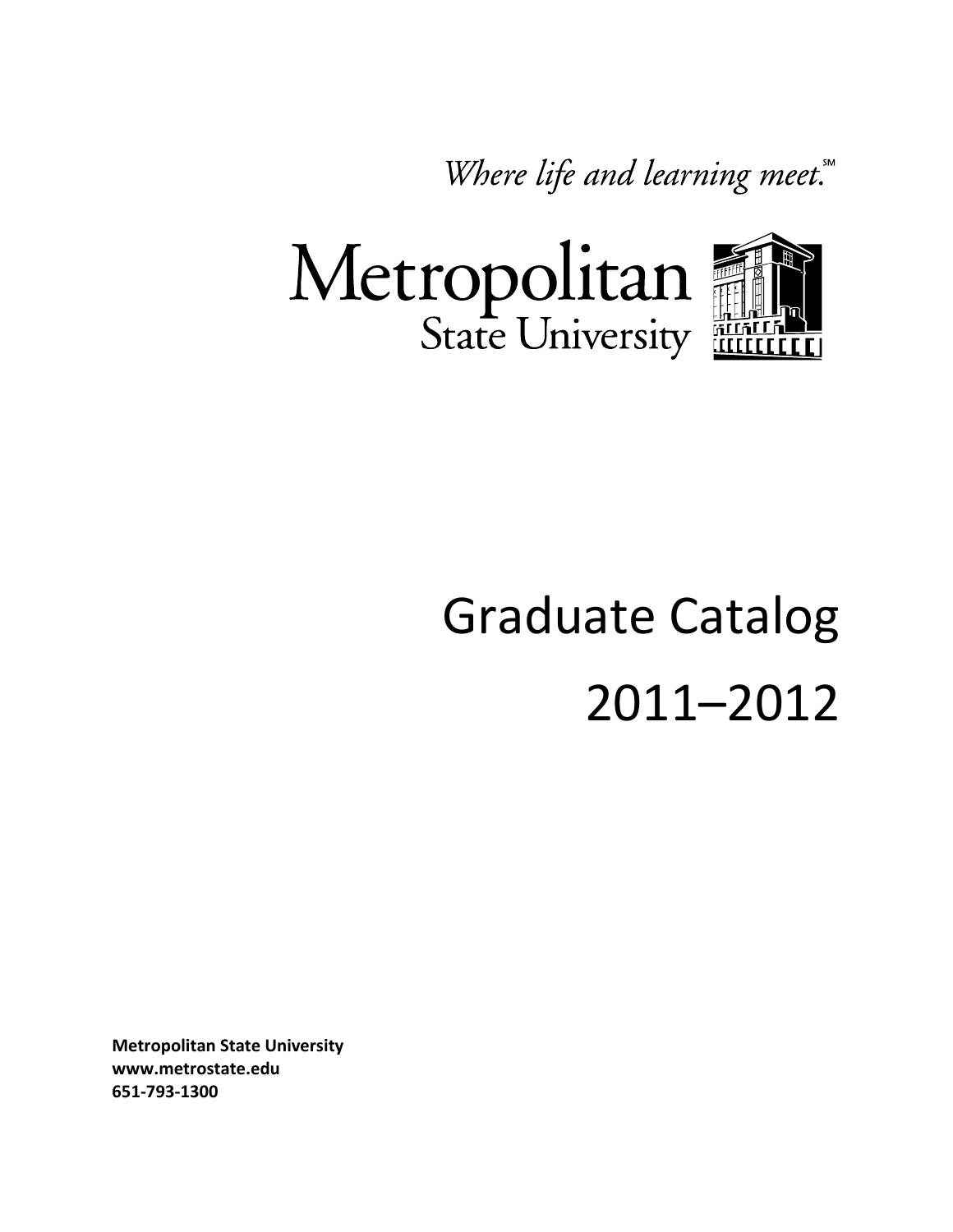Metropolitan State offers a variety of high-quality graduate programs. Fields of study include a wide range of professional and technical programs, as well as programs in the liberal arts. Metropolitan State offers degree programs at the master's and applied doctorate levels.

All programs share a commitment to quality and accessibility, and most degrees may be earned through evening and weekend classes. See the links below for information on specific programs, including program and admission requirements.

#### **LOCATIONS**

**Saint Paul Campus** 700 East Seventh Street Saint Paul, MN 55106

#### **Minneapolis Campus**

1501 Hennepin Avenue Minneapolis, MN 55403

**Midway Center** 1450 Energy Park Drive Saint Paul, MN 55108

#### **Brooklyn Park Center**

Law Enforcement and Criminal Justice Education Center 9110 Brooklyn Boulevard Brooklyn Park, MN 55445

The *2011-2012 Graduate Catalog* is published by Metropolitan State University, Academic Affairs Division.

*Catalog* information is subject to change without notice. Refer to the website (www.metrostate.edu) for updated information.

The Graduate Catalog is available in alternative formats for people with disabilities. For more information, call Disabilities Services at 651-793-1549 (voice); 651-772-7687 (TTY).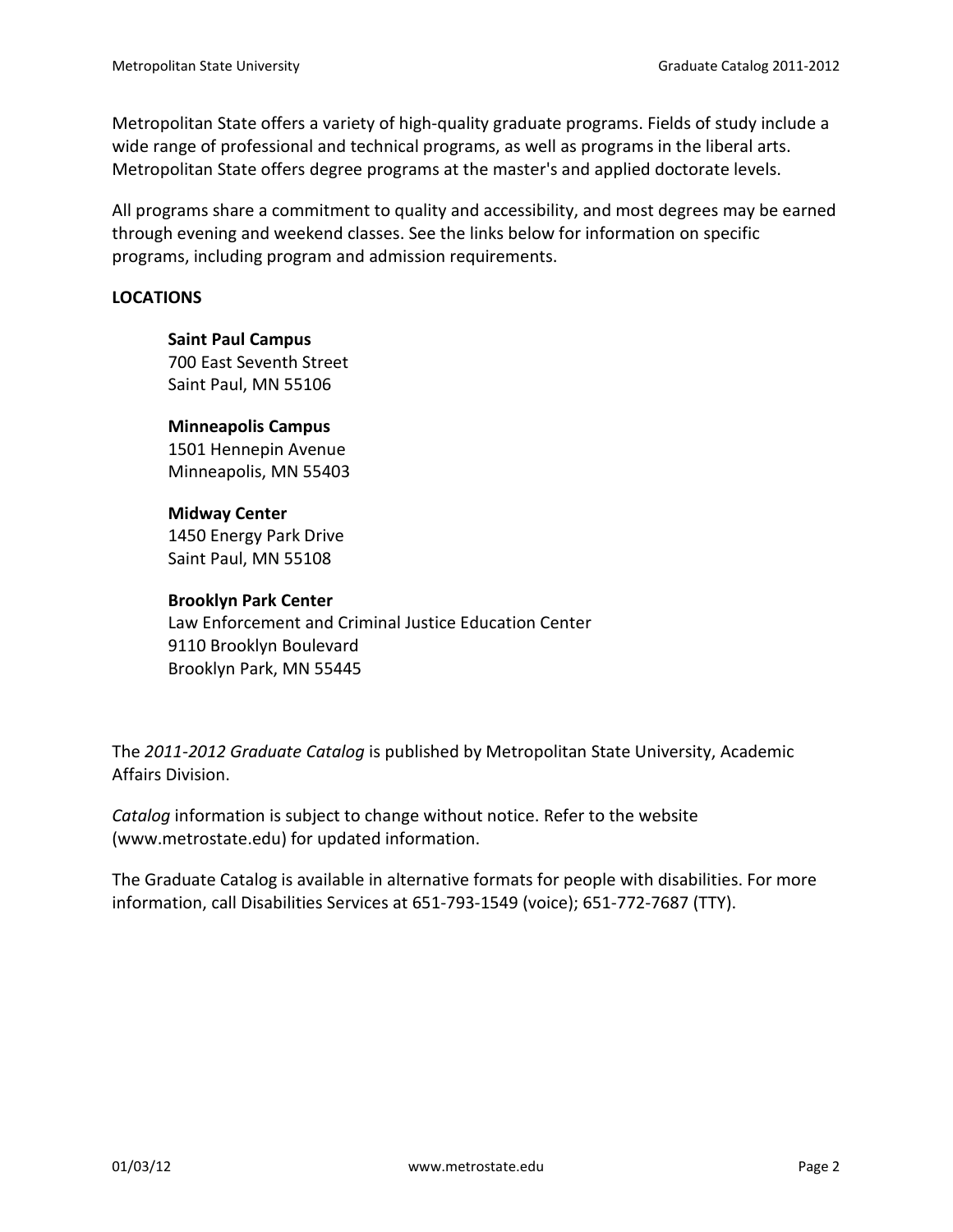# **TABLE OF CONTENTS**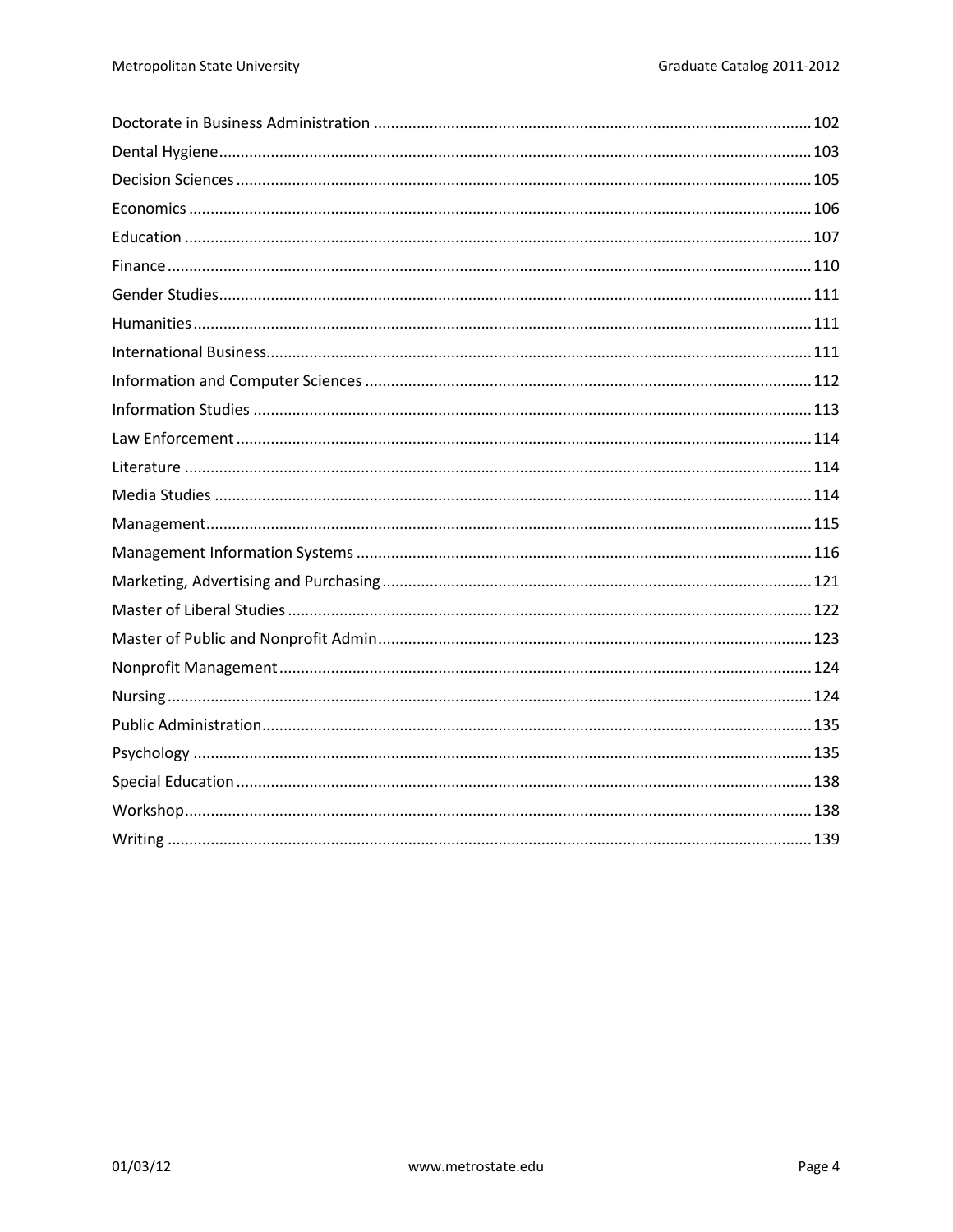# <span id="page-4-0"></span>**2011-2012 Academic Calendar**

# **Summer Session 2011**

| 9       | Summer session classes begin                         |
|---------|------------------------------------------------------|
| 28-30   | Memorial Day holiday/no classes/buildings closed     |
| 25      | First summer session classes end                     |
| $2 - 4$ | Independence Day holiday/no classes/buildings closed |
| 27      | Second summer session classes begin                  |
| 13      | Last day for any summer session class                |
|         |                                                      |

# **Fall Semester 2011**

| 15             | Faculty begin fall duty days                      |
|----------------|---------------------------------------------------|
| 20             | Fall semester classes begin (MnSCU start Aug. 22) |
| $3 - 5$        | Labor Day holiday/no classes/buildings closed     |
| 23             | No evening classes                                |
| 24-27          | Thanksgiving holiday/no classes/buildings closed  |
| 10             | Fall semester classes end                         |
| 13             | Commencement (tentative; backup date Dec. 6)      |
| 13             | Last fall faculty duty day                        |
| 23-27          | Holiday/no classes/buildings closed               |
| Dec. 31-Jan. 2 | Holiday/ no classes/buildings closed              |
|                |                                                   |

# **Spring Semester 2012**

| Jan.  | 3        | Faculty begin spring duty days                              |
|-------|----------|-------------------------------------------------------------|
| Jan.  | 9        | Spring semester classes begin (MnSCU start Jan. 9)          |
| Jan.  | 16       | Martin Luther King, Jr. holiday/no classes/buildings closed |
| Feb.  | 20       | President's Day/classes held/buildings open                 |
| Feb   | 7        | Precinct Caucus No evening classes (tentative)              |
| Mar.  | $4 - 10$ | Spring Break/non duty days/no classes/offices open          |
| April | 26       | Commencement                                                |
| May   | 1        | Spring semester classes end                                 |
| May   | 7        | Last spring faculty duty day                                |
| May   | 7        | Summer session classes begin (Monday)                       |
|       |          |                                                             |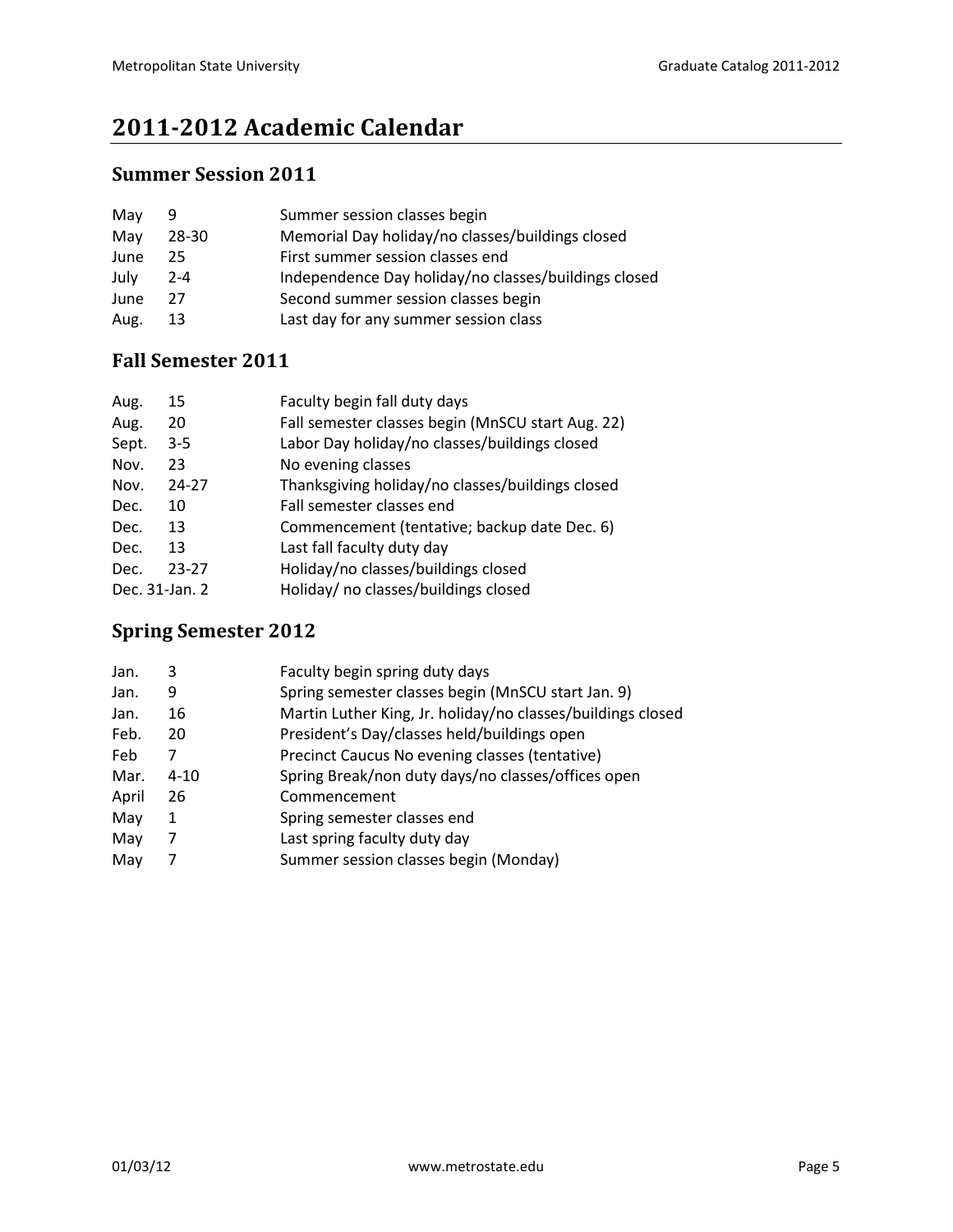# <span id="page-5-0"></span>**Policies and Procedures**

#### **Academic Progress**

To remain in good standing and to be qualified for graduation, you must maintain a cumulative grade point average of at least 3.0. Grades below C do not apply to program requirements, but are calculated in the cumulative grade point average. Policies relating to academic probation, dismissal and reapplication are determined by the school or college in which you are enrolled.

# **Academic Appeal Procedure**

The university has written procedures for appealing decisions concerning admissions, instructors' evaluations, and approval of degree plans or qualifications for graduation.

## **Program Requirements**

Program requirements supported by published policies, which are effective at the time a student is admitted to a graduate program, cannot be appealed. Students must meet the requirements for a degree as listed in the Metropolitan State University *Graduate Catalog* or other official program materials in place at the time of admission to Metropolitan State. If a student is not enrolled over three consecutive years, the program requirements will be those in place when the student is readmitted to the graduate program.

#### **Grades**

Decisions supported by published policies or clearly stated expectations of instructors cannot be appealed under the policy. An instructor's evaluation is not changed during the appeals process unless there is clear and convincing proof the evaluation was arbitrary and/or capricious and was unfair to the student. Changes in grades must be authorized by a dean or the academic affairs vice president.

#### **Graduation Requirements**

Decisions supported by published policies regarding satisfactory completion of graduation requirements or changes in requirements due to nonenrollment over three continuous years are not appealable. Designated program graduation requirements cannot be appealed beyond the level of the college dean.

# **Appeal Process**

A student should work informally with appropriate persons, such as the instructor, appropriate department chair or dean, before filing a formal appeal. Formal appeals must be addressed in writing to the appropriate person. Supporting documents, if any, must be attached. A specific request for the desired redress (action) must be indicated.

To begin the formal appeal process, students must submit an appeal form with the required signatures within a specified time. Forms are available from the Student Affairs Office.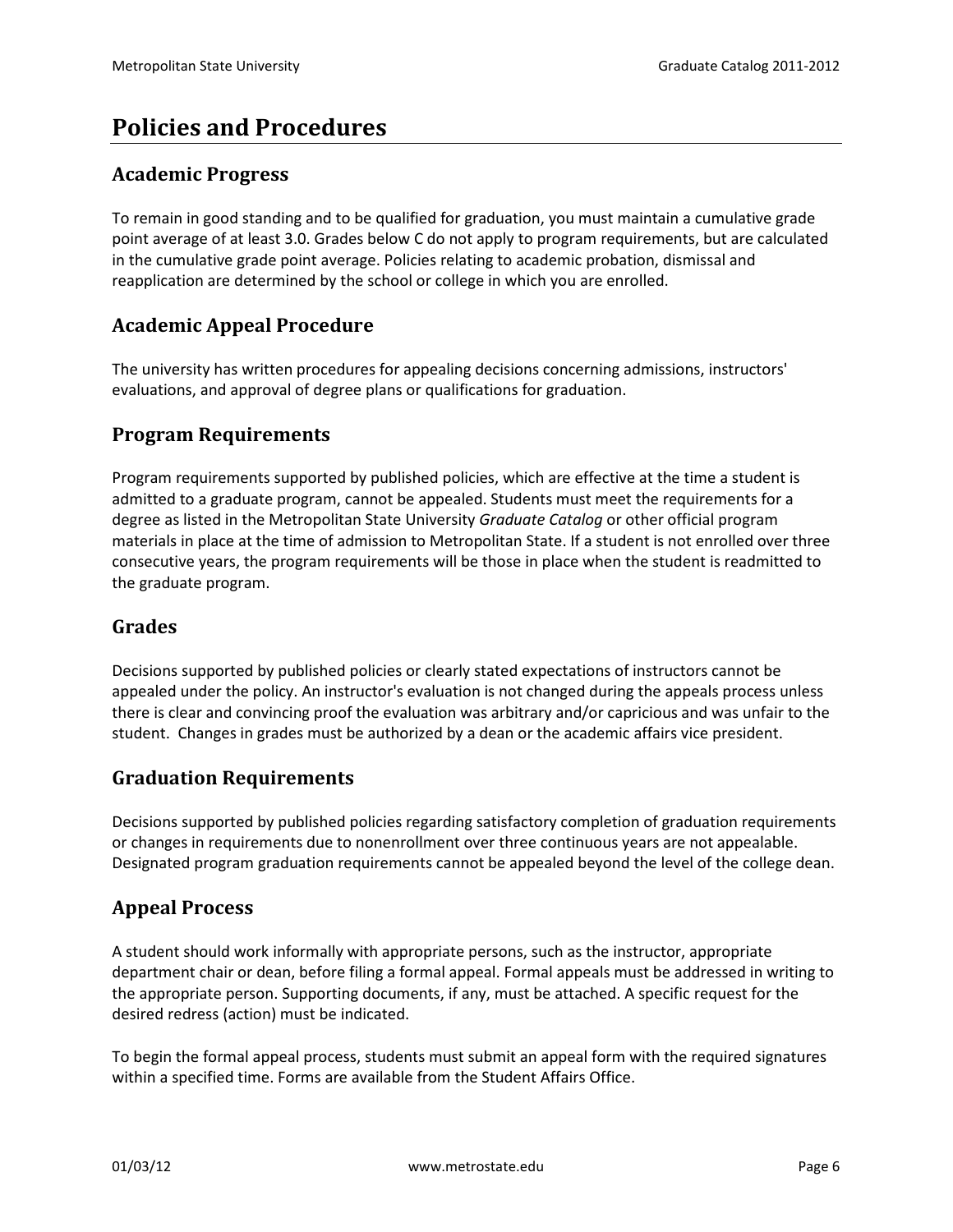# **Advisor**

Once you are admitted to a graduate program, you are assigned an academic advisor. In matters where the permission of your school or college is needed, your academic advisor is the person to consult. Prior to admission, you may consult with your school or college concerning policies and requirements. The school and college listings in this catalog direct you to appropriate personnel. If you wish to change your advisor, contact your school or college for appropriate procedures.

# **Grading Policy**

The chart below indicates the letter grades and the quality points used to calculate grade point averages for graduate students.

| Grade     |                      | <b>Quality Point/Credit Hour</b> |
|-----------|----------------------|----------------------------------|
| A         | Excellent            | 4.0                              |
| A-        |                      | 3.67                             |
| B+        | Good                 | 3.33                             |
| B         |                      | 3.0                              |
| B-        |                      | 2.67                             |
| $C+$      | <b>Marginal Pass</b> | 2.33                             |
| C         |                      | 2.0                              |
| F         |                      | 0.0                              |
| <b>NC</b> | No Competence        | 0.0                              |
| W         | Withdrawal           |                                  |
|           | Incomplete           |                                  |

If you withdraw from a course after the first week of classes, the withdrawal is recorded. Earlier withdrawals are not recorded as a W. In each term, there is a date after which you are not allowed to withdraw from a course. Consult the *Class Schedule* for this date.

If you are passing a course but cannot complete the requirements due to unavoidable circumstances, you may request an incomplete (I). You must request the incomplete from your instructor no later than the final week of the course. If you simply fail to hand in material or take a final examination, you will not be automatically given an incomplete. An incomplete converts to an F or no competence (N) if not completed by the end of the following semester. In granting your request for an incomplete, your instructor may stipulate a shorter completion time. If so, the conversion to F or N will occur at the end of that completion time.

# **Graduation**

You will be eligible to graduate when you have completed all of the requirements for your graduate degree or will have completed all of these requirements at the end of the current semester. There are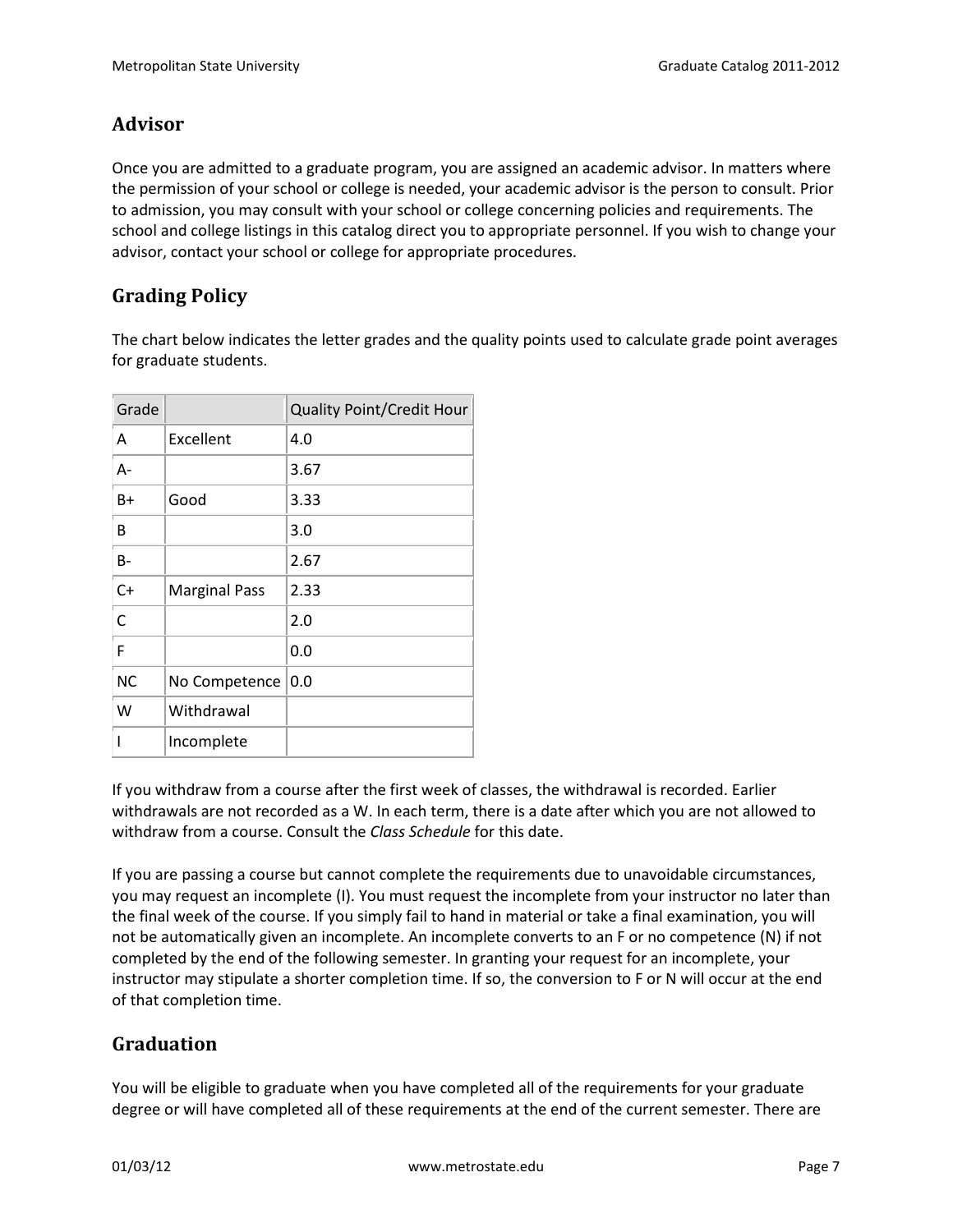two steps in the graduation process: you must notify the Graduation Desk of your intent to graduate; and you must also notify your school or college. Specific graduation dates and deadlines are published regularly in the *Catalyst* and *Class Schedule*. You are encouraged to participate in the commencement ceremony most closely following the completion of your degree.

## **Registration**

The registration schedule and instructions are printed in each *Class Schedule* and on the Web. Once admitted, you may register by Touch-tone telephone, through the university's Web site, by mail, or in person at the Saint Paul or Minneapolis campuses.

## **Registration by Undergraduate Students**

With permission of the college or school, advanced undergraduates may register for certain graduate courses. Policies on undergraduate registration are determined by individual schools and colleges.

#### **Course Prerequisites**

Students are responsible to both be aware of and abide by prerequisites for the courses for which they enroll.

## **Refund Policy**

Refunds can be requested through the Registration Office. Refunds are mailed within approximately four weeks. The time limits for refunds do not include extensions given for learning opportunities. Application, graduation and transcript fees are nonrefundable. Refund rates differ depending upon whether or not you are withdrawing completely from the university, whether you are receiving financial aid, and whether or not you enrolled at Metropolitan State University for the first time. These refund policies are subject to change with change in Minnesota State Colleges and Universities and federal policies. All changes or exceptions are in the *Class Schedule*. Contact the Accounts Receivable Office if you have questions.

# **Institutional Refunds for Drops (dropping some, but not all registrations)**

**Courses:** You will receive a full refund if you drop a course after registration, but before the seventh calendar day of the term or one class day after the first class session, whichever is later. No refunds will be awarded after that time. For classes less than three weeks long, you will receive a full refund before the first class.

**Theory Seminars:** You will receive a full refund up to one day after the first session. No refunds will be awarded after that time.

**Faculty-designed Independent Studies:** You will receive a full refund up to four weeks subsequent to registration, if no work has begun and the instructor's permission is obtained. No refunds will be awarded after that time.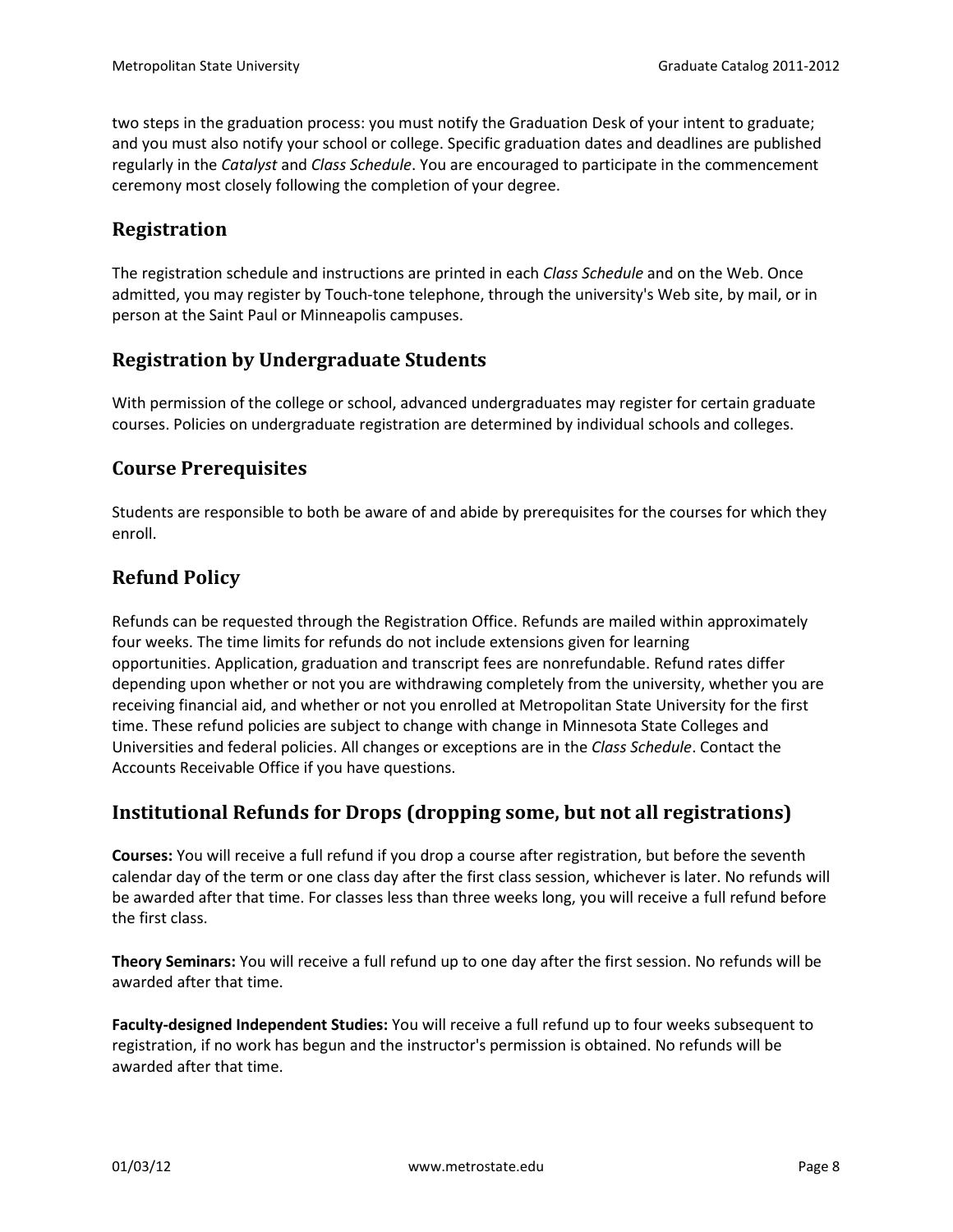**Other:** There are no refunds for student-designed independent studies, internships or assessments of prior learning.

## **Withdrawal from the University (dropping all registrations)**

Official withdrawal is defined as terminating enrollment in all registered courses for an academic semester. A student must request that an official withdrawal from Metropolitan State University be processed. Dropping courses on the Web, Touch-tone telephone or in-person registration does not initiate an official withdrawal.

Withdrawal requests and questions are handled by the registrar. Mail to Metropolitan State University, Registrar, 700 East Seventh Street, Saint Paul, MN 55106-5000; or telephone 651-793-1227 or fax 651- 793-1235. The following information is needed for withdrawal processing: full name, mailing address (where the refund, if any, will be sent), daytime telephone number, social security number and the academic term of withdrawal.

Please note that refunds for Title IV financial aid recipients are determined by federal guidelines, which supersede these guidelines. Federal regulations require Metropolitan State University to give first priority to repaying financial aid programs in the event of a refund of tuition and fees resulting from withdrawal from the university.

## **Student Conduct Code**

Each student at Metropolitan State University has the right to an education, and it is the university's responsibility to provide an environment that promotes learning and protects the safety and well-being of the university community. Any action by a student that interferes with the education of any other student or interferes with the operations of the university in carrying out its responsibility to provide an education are considered a violation of the Student Conduct Code. Disciplinary actions are handled in an expeditious manner and reflect due process.

**Proscribed Conduct:** Allegations of discrimination, harassment, violence or academic dishonesty shall be adjudicated under separate procedures in accordance with Metropolitan State University's policies on those issues.

**University Jurisdiction:** The university reserves the right to take necessary and appropriate action to provide an environment that promotes learning and protects the safety and well-being of the university community.

University jurisdiction is asserted when violations of the Student Conduct Code occur on university premises. In addition, university jurisdiction shall extend to violations of the code committed off campus when:

- the violation is committed while participating in a university-sanctioned or sponsored activity;
- the violation constitutes a felony under state or federal law; or
- the violation adversely affects the education, research or service functions of the university.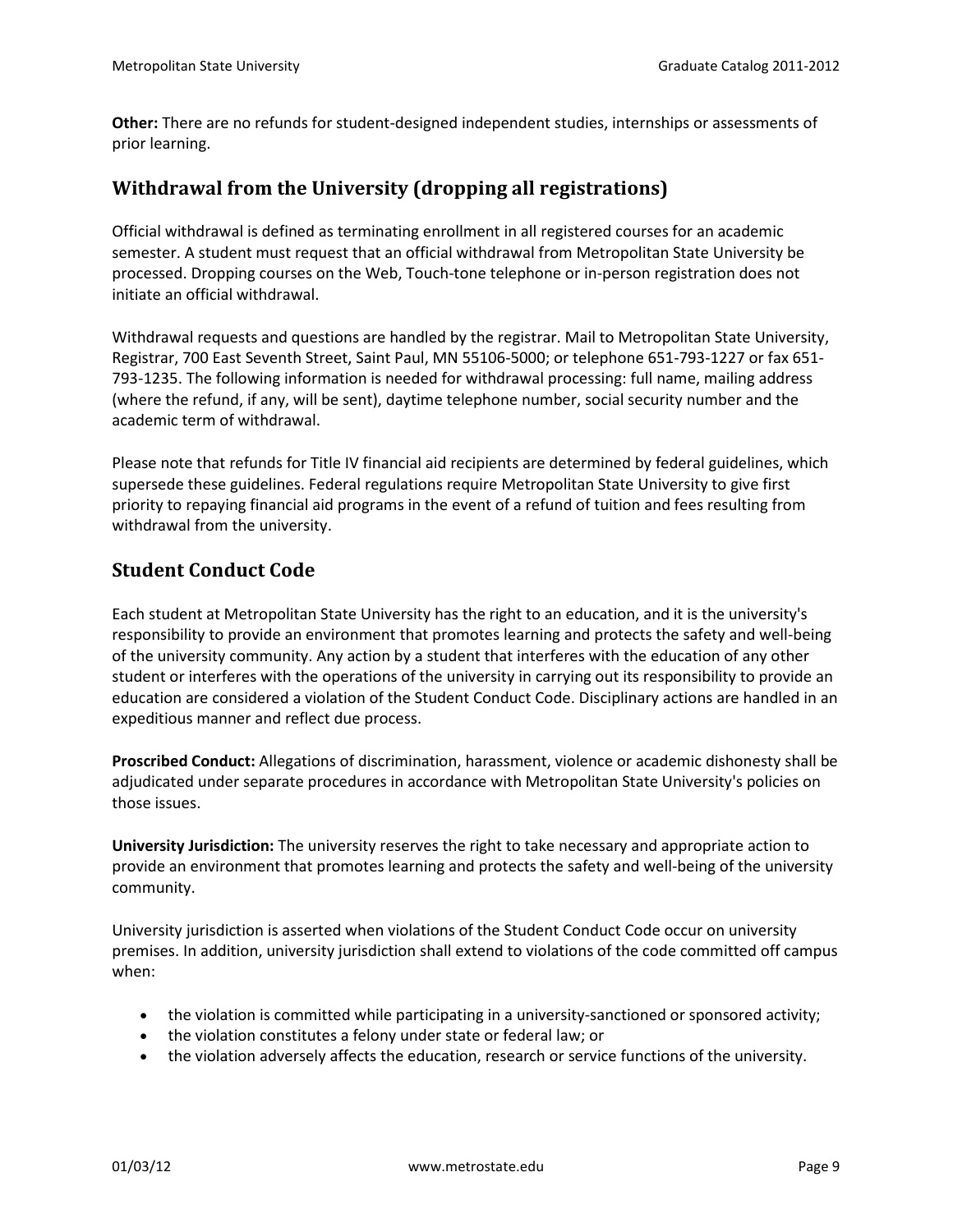**Violations:** The provisions of this policy do not affect the rights of persons in authority to take any immediate and temporary actions necessary to retain the classroom or program atmosphere, and to uphold established policies, regulations and laws. Any student engaged in the following behaviors is subject to the disciplinary sanctions outlined in this policy.

**Violation of Law and University Discipline:** If a student is charged only with an off-campus felony violation of federal, state or local laws, but not with any other violation of the code, disciplinary action may be taken and sanctions imposed for grave misconduct which demonstrates flagrant disregard for the university community. In such cases, no sanctions may be imposed unless the student has been found guilty in a court of law or has declined to contest such charges, although not actually admitting guilt (such as, "no contest" or "nolo contendere").

University disciplinary proceedings may be instituted against a student charged with violation of a law which is also a violation of this Student Conduct Code.

# **Judicial Process**

**Charges and Informal Process:** Any member of the university community may file charges against any student for violations of the Student Conduct Code. Charges should be in writing for the record, but can proceed on verbal notification to the conduct code officer. Any charge should be submitted as soon as possible after the event takes place, preferably within three working days. A formal process is also available if a mutually acceptable resolution cannot be reached during the informal process.

Complete information about the procedures and possible sanctions is included in the Student Handbook.

# **Timely Completion Policy**

All work for learning activities must be completed according to the following schedule:

- All Courses: You must meet deadlines set by course instructors. You must complete incompletes by the end of the next academic semester or at an earlier date, if specified by the instructor at the time the incomplete was granted.
- Faculty Designed Independent Study Courses: You must complete all course work by the end of the semester. If you choose to register after the start of the semester for an independent study, you will have shorter amount of time to complete.
- Student Designed Independent Study Courses: You must complete all course work within 140 days (20 weeks) from the start of the semester or the date of registration for the course, whichever is later.
- Internships: Students must complete work within 180 days from the date of registration of the internship.
- Other learning: You must complete work for theory seminars and assessment of prior and other institutional learning and submit evaluations within 90 days of registration.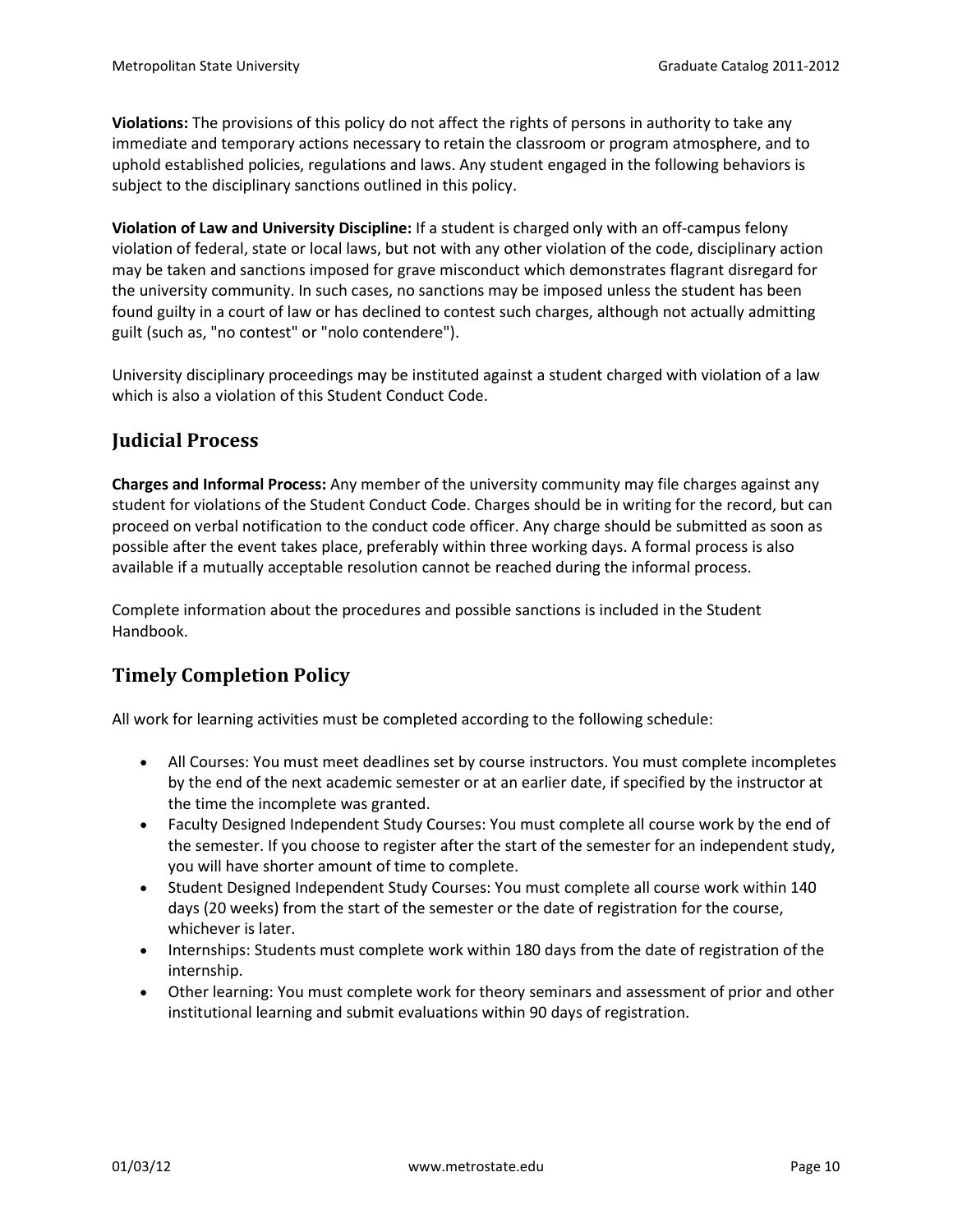Time Limit

You must meet all graduation requirements within the time limit specified by your school or college. If you exceed the time limit, you may petition your school or college to revalidate courses taken at Metropolitan State University prior to the date of your graduation. A course in which you received a grade below B- cannot be revalidated. Alternatively, you may petition your school or college to extend the specified time limit. Specific policies relating to the revalidation of courses or the extension of the time limit are determined by individual schools and colleges.

# **Transfer Policy**

With the approval of your school or college, you may apply certain credits earned in other accredited graduate programs toward your Metropolitan State degree. Transfer policies are determined by individual schools or colleges.

# **Tuition and Fees**

When you register for a class, you are reserving university (public) resources for yourself, and we assume you will attend that class. The university invests resources in your enrollment, even if you do not attend the entire course. Tuition and fees are subject to change by action of the Minnesota State Colleges and Universities Board of Trustees. Current tuition and fees are listed in the *Class Schedule*. For information about activity, graduation, transcript and extension fees, contact the Registrar's Office. The university accepts Visa and MasterCard, money orders, employer purchase orders, agency authorization or financial aid (award letter) for tuition and fee payment. Payment plans are available through the Accounts Receivable Office. Call the Registration Office regarding reciprocity.

# **Withdrawals**

You may formally withdraw from a course up through the end of the eleventh week of the semester and from a faculty-designed independent study within 11 weeks of registration. This is recorded on a transcript as a W. If you do not formally withdraw before the deadline, you will receive an appropriate grade. The deadline for course withdrawal is published in the *Class Schedule*. You receive an F or a no competence for any course in which you register but fail to attend. You are responsible for tuition and fees for all classes. You are not allowed to withdraw from a theory seminar after the formal drop/add period. There is no withdrawal from internships or student-designed independent studies.

To formally withdraw, students must submit a written request or call the Registration Office at 651-793- 1234; you may not withdraw on the Web or by Touch-tone telephone. If you withdraw from a course prior to the end of the first week of classes, this is considered a drop and not a withdrawal and no record of the course appears on your transcript.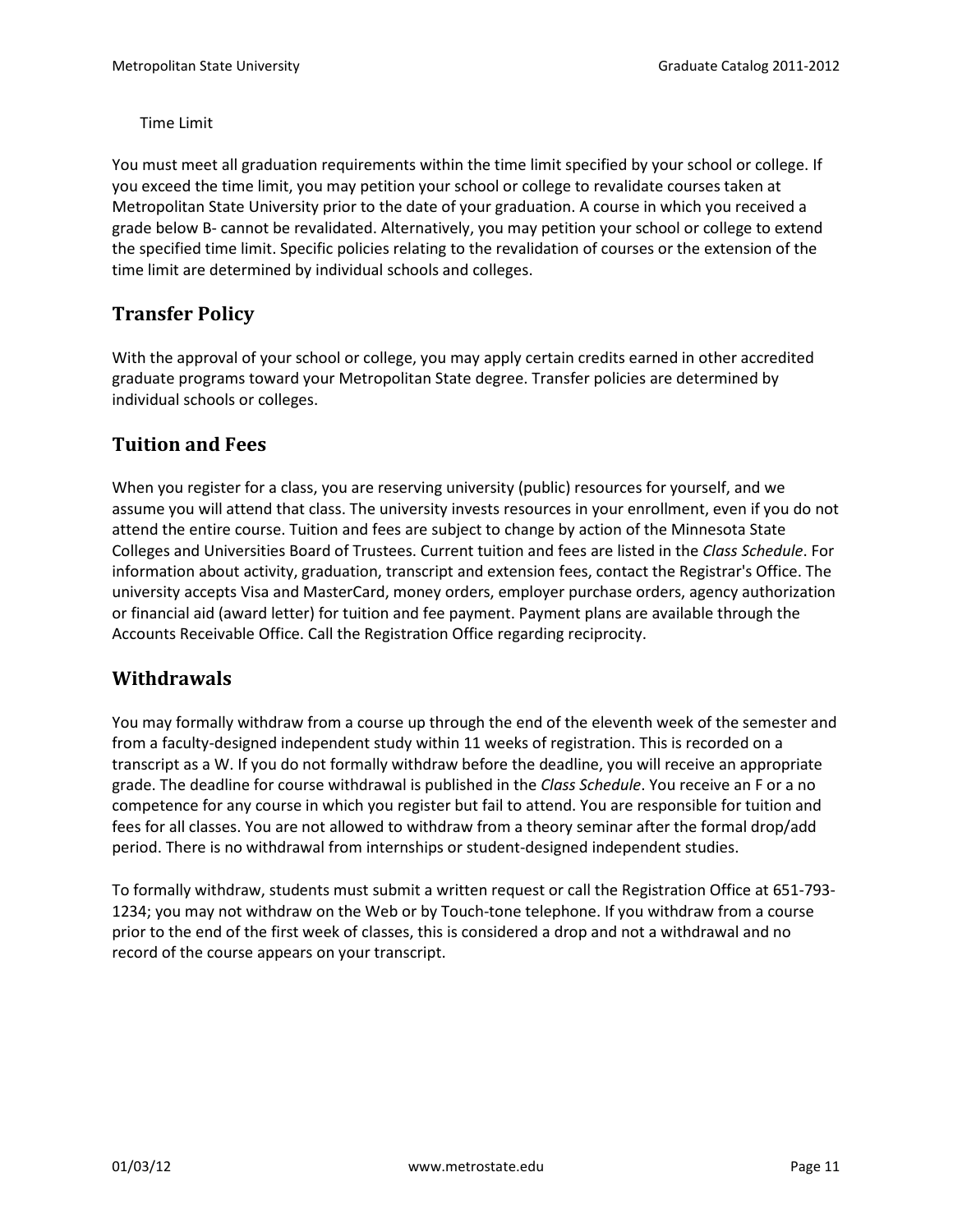# **ACADEMIC PROGRAMS**

# <span id="page-11-1"></span><span id="page-11-0"></span>**Doctor of Business Administration (DBA)**

# **Program Overview**

The Doctor of Business Administration is an innovative doctoral program whose curriculum and research requirements focus on applied management practice. An internationally recognized alternate to the PhD program, the DBA enhances the knowledge and skills of experienced business practitioners and higher education faculty to prepare them for demanding positions in management, post-secondary teaching, and consulting. The Metropolitan State University DBA program provides a rare opportunity for professionals to earn a high quality, applied doctoral degree on a part-time basis.

# **Program Outcomes**

Graduates of the DBA program will be able to:

- Demonstrate mastery of the business common bodies of knowledge at an advanced level
- Apply complex research and practice-based information to organizations
- Integrate and analyze complex research and practice-based information valuable to business practitioners
- Develop effective strategies for organizations, clients, or students
- Complete a dissertation utilizing applied research concepts and practices

#### **Curriculum**

The DBA curriculum requires 52 doctoral credits beyond an MBA (or an equivalent management-related master's degree program). Prerequisite courses (minimum of two credits each) must have been completed with at least a B grade and include the following:

- Graduate courses in organizational behavior, management information systems or information systems, finance, and a strategy or related capstone course.
- Three other graduate courses from among accounting, economics, marketing, and operations/project management or process modeling.

#### **Phase One (32 credits)**

Consists of completion of eight, four-credit core doctoral courses offered by the College of Management over a two year, six consecutive semester schedule. These courses are scheduled as follows:

#### **First Year**

#### *First Semester*

• DBA 700 Doctoral Seminar in the Development of Management Thought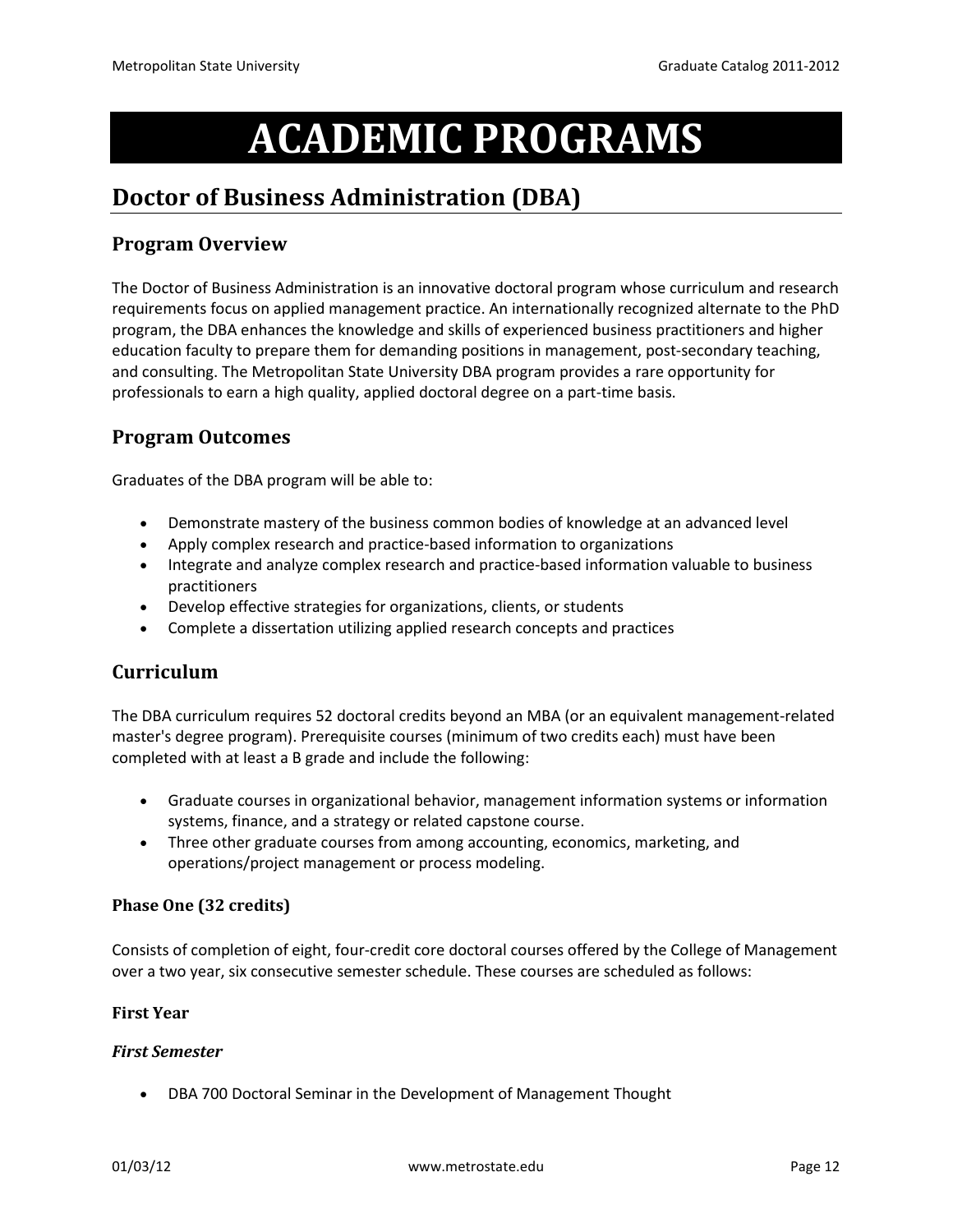• DBA 705 Foundations of Research Inquiry

#### **Second Semester**

• DBA 720 Accounting and Financial Policy Seminar

#### **Third Semester**

• DBA 710 Research Methods for Applied Projects

#### **Second Year**

#### *Fourth Semester*

- DBA 730 Information Technology: Issues and Strategy
- DBA 740 Global Issues in Business: A Multi-Disciplinary Approach

#### **Fifth Semester**

• DBA 712 Applied Research Project Design

#### **Sixth Semester**

• DBA 760 Advanced Strategic Management Seminar

During this two-year period, students identify an applied research project topic, prepare a literature review on the topic, and select a research methodology. This work is done in assigned courses and incorporated into the doctoral dissertation research proposal. Students complete a comprehensive examination at the end of this two year period before beginning Phase Two.

#### **Phase Two (20 credits)**

Involves completion of two six-credit sections of DBA 795 Directed Research on Applied Projects, and two of the following four-credit, elective courses:

- DBA 750 Teaching Business in Higher Education (for those interested in faculty positions teaching business in higher education institutions)
- DBA 751 Professional Consulting in Business (for those interested in professional management consulting practice)
- DBA 755 Current topics in Business (for those interested in advanced management practices for businesses)

In this phase, students complete an applied research project, prepare a dissertation on the project, and deliver an oral presentation describing study methodology and findings/recommendations to the dissertation subcommittee, project sponsors, invited faculty, students, and guests.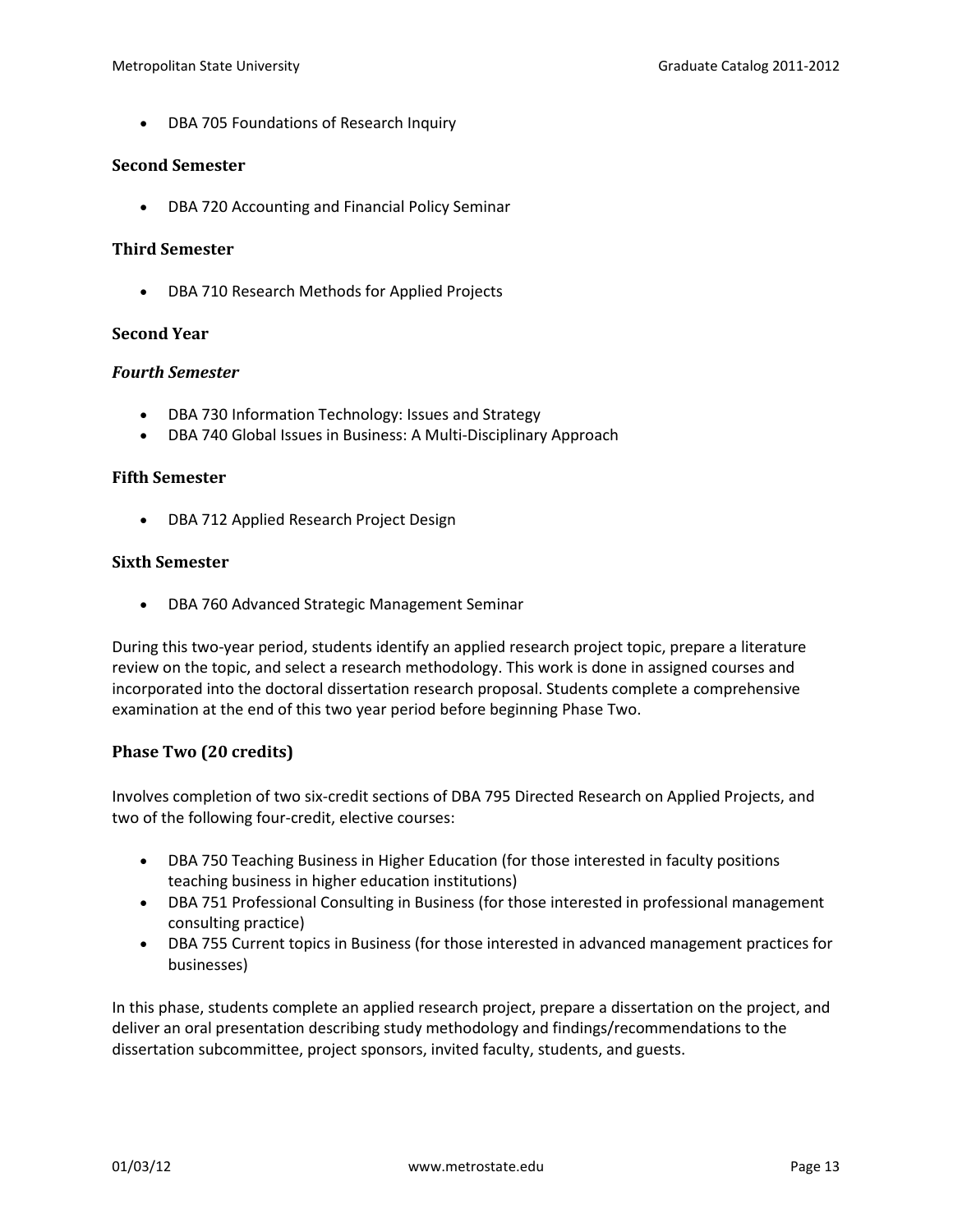# **Admission Criteria**

The DBA Admissions Committee reviews the complete application, evaluating the strengths and weaknesses of each candidate. Admission criteria include:

- An earned MBA or equivalent management-related master's degree.
- Completion of graduate-level prerequisite courses, each with a B grade or higher. DBA prerequisite graduate courses are finance, organizational behavior, management information systems, and a strategy or capstone course. In addition, three graduate courses are required from among accounting, economics, marketing, and operations/project management or process modeling.
- The ideal applicant will have earned at least a 3.5 grade-point average.
- The ideal applicant will have a GMAT or GRE scores above the 51st percentile.

Students seeking admission to the DBA program may complete required prerequisite courses in the College of Management without being admitted to a COM graduate program if they meet the following criteria:

- Have earned an MBA or management-related master's degree
- Achieved a 3.0 GPA in their master's degree program
- Have completed at least five years of professional work
- Indicate in writing an intent to apply for the DBA program in a specific year

# **Appeal of Admission Denial**

Applicants denied admission to the DBA program may contact the COM Director of Graduate Programs for additional information about the denial decision. Initial appeals of decisions by the DBA Admissions Committee should be made to the Dean of the College of Management. Appeals of the Dean's decisions should be made to the Vice Provost and Dean of Graduate Studies. Decisions made by the Vice Provost and Dean of Graduate Studies are final and not subject to further appeal.

#### **Orientation**

All DBA students must attend a graduate student orientation before or during the first semester of doctoral course work.

# **Application Requirements**

Applicants must submit the following materials:

- Application
- Official Transcripts
- GMAT or GRE Scores
- Current Vita or Resume: A current vita documenting extensive professional work or full-time teaching experience. For those in business professions, the vita documents should clearly state responsibilities and organizational achievements. For those in teaching, the vita documents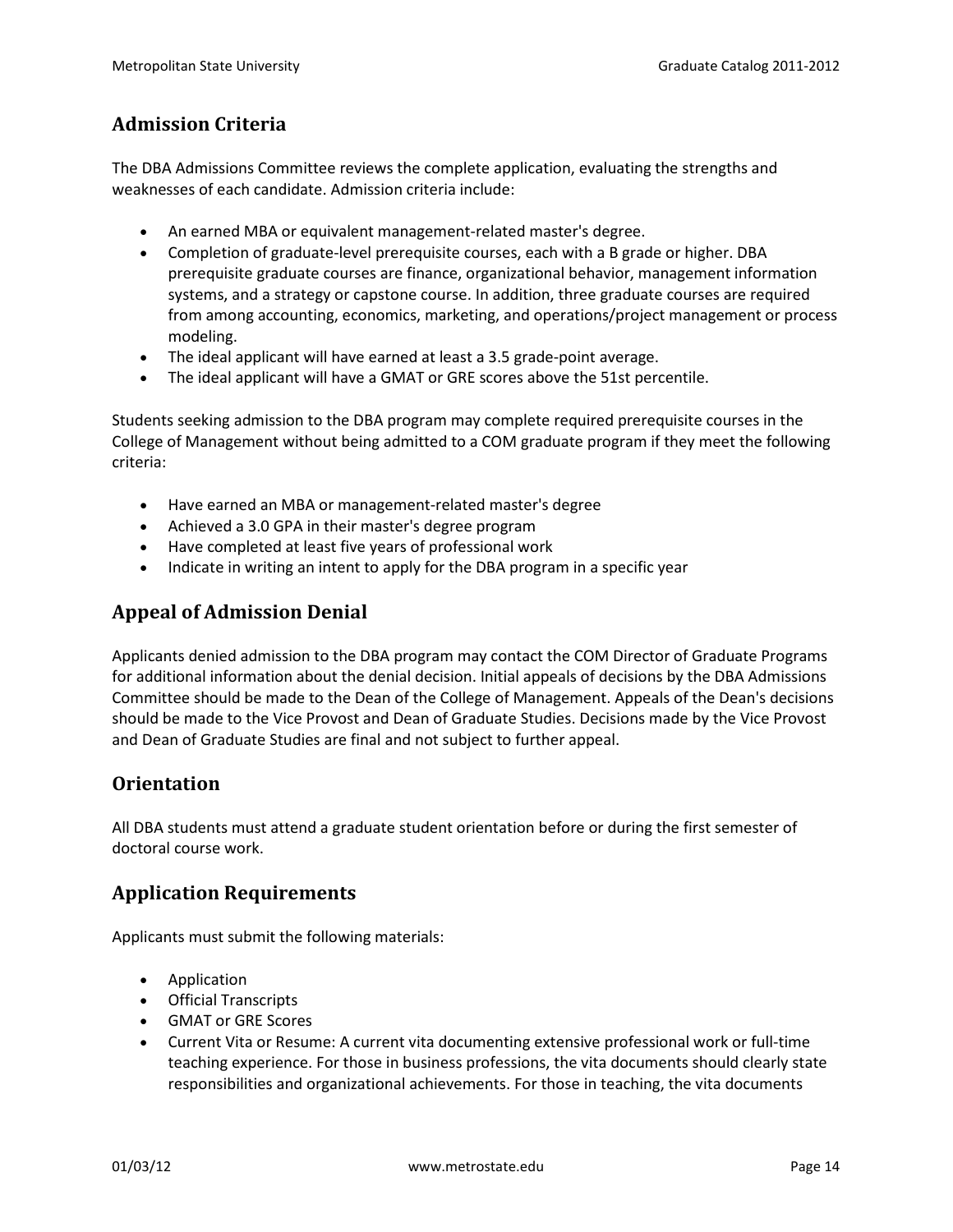should note achievements regarding students, program and course development, and other related faculty accomplishments.

- Goals Essay: A very well written goals essay addressing professional development and interests as well as goals for achievement in the DBA program.
- Two Professional References: Reference letters (one academic and one professional) that attest to the importance of the DBA enhancing the applicant's professional development, and commenting on the applicant's ability to pursue and successfully complete a doctoral program. If a reference from a full-time faculty member or academic administrator cannot be secured, a reference from a second professional is required.

# **Academic Standing**

Students must maintain satisfactory progress to remain in the DBA program. Only courses for which a student receives a letter grade of C (2.0) or better count toward degree requirements, and a cumulative grade point average of 3.0 is required for graduation. If a student receives a letter grade of C+ or below in any graduate course, s/he will be placed on academic probation. If s/he receives a letter grade of C+ or below in two courses, the student will be dismissed from the DBA program. The policy for an "incomplete" grade is consistent with University policy. That is, an incomplete grade must be satisfied by the end of the following semester; otherwise the student will automatically fail the course. The instructor may set a completion date prior to the end of the following semester, in which case, the student must comply with that date; otherwise, s/he will fail the course.

# **Time to Completion**

Students have seven years to complete all graduation requirements from enrollment in the first semester of DBA courses.

# **Faculty**

All faculty members are:

- Holders of doctorates in their fields
- Authors of applied or refereed publications
- Professionally trained as advisors for applied research projects
- Experienced in their employment fields

David Bahn, Allen Bellas, David Bouchard, Steve Creason, Tim Delmont, Marcia Hagen, Ken Hess, Ronald Jacobson, Katryna Johnson, Barbara Keinath, Nancy Nentl, Hameed Nezhad, Narasimha Paravastu, Roger Prestwich, Jayant Saraph, Gary Seiler, Adrianne Slaymaker and Minh Vo.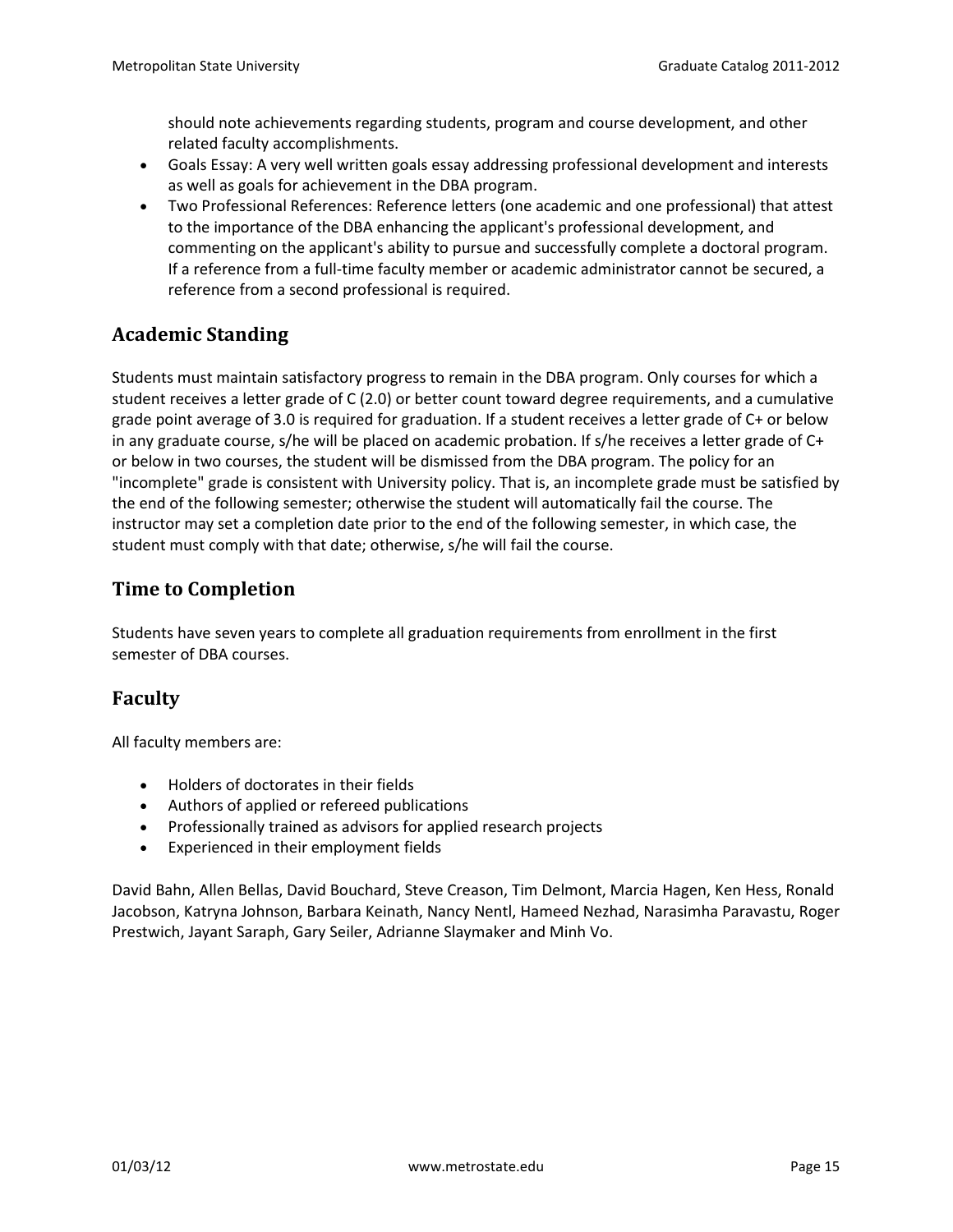# <span id="page-15-0"></span>**Master of Business Administration (MBA)**

#### **Program Overview**

The objective of the MBA program is to provide quality graduate educational opportunities that enable you to manage successfully and ethically as a leader in complex and changing organizations within a highly diverse and global economy.

The MBA program is available in three formats: In regular classroom-based courses, web-enhanced courses where students meet every other week in the classroom with online work in between classes, and fully online courses. The flexibility and portability of the program enable you to choose the format you prefer or a mix of these formats, depending on your individual preferences or circumstances.

#### **Program Outcomes**

Outcomes of the MBA include the ability to:

- think strategically
- work effectively with people
- communicate effectively using multiple media
- think and reason effectively
- solve problems and make decisions using data and information
- function effectively in a global economy
- evaluate the ethical considerations related to business decisions

#### **Curriculum**

#### **General MBA (40 credits)**

#### *Prerequisites*

Prerequisite courses for admission to the MBA program are Financial Accounting, Statistics, Microeconomics and Macroeconomics. A letter grade of "C-" or above must be received in prerequisite courses. If you have not completed some or all of these prerequisites, you may do so by taking one or more of the following:

- ECON 201 Macroeconomics (3 credits) **and**
- ECON 202 Microeconomics (3 credits) **or**
- ECON 611 Foundations of Economic Analysis (2 credits)
- DSCI 651 Managerial Statistics (4 credits) **or**
- STAT 201 Statistics (4 credits)
- ACCT 210 Financial Accounting (4 credits)

The MBA program is divided into three phases: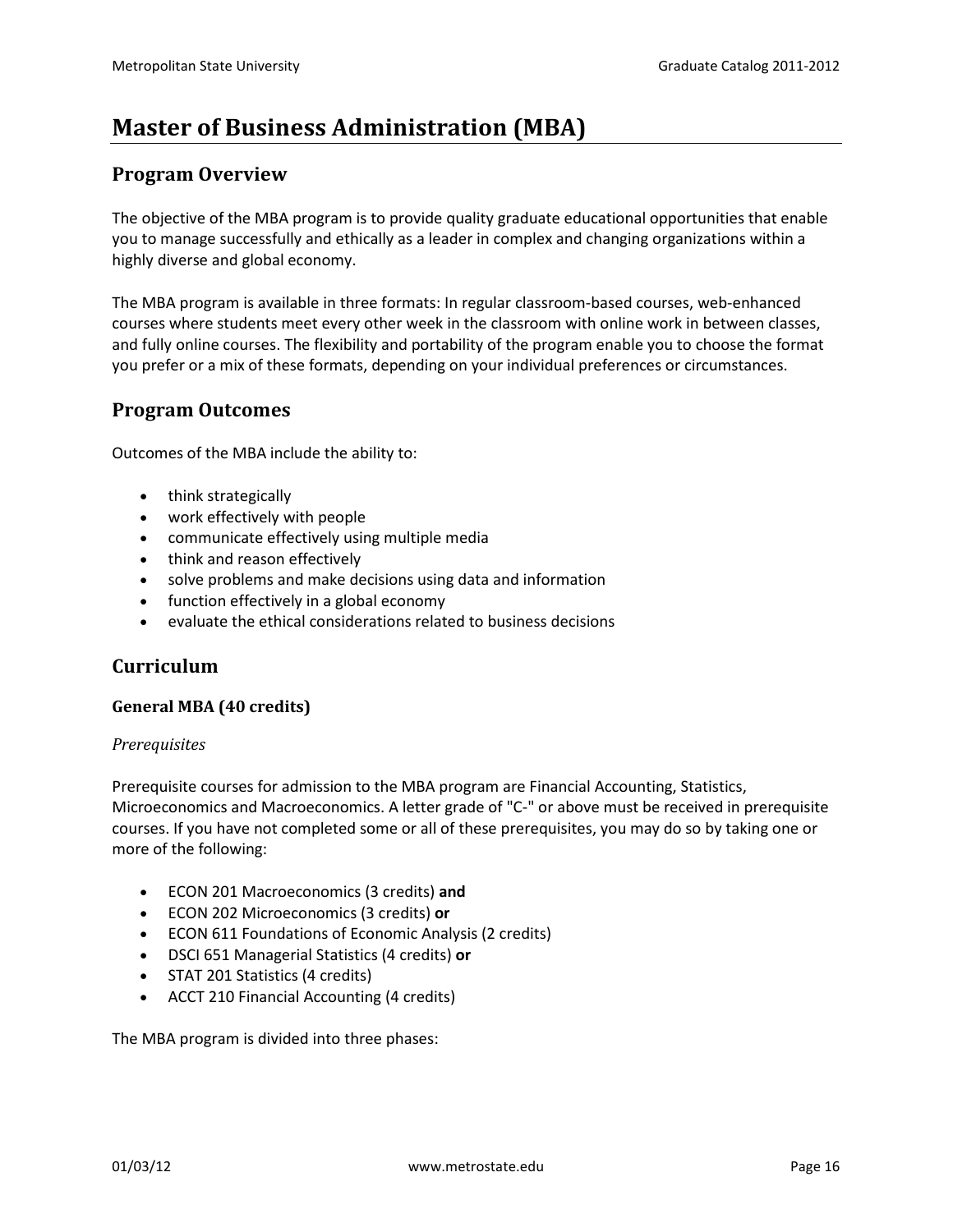**Phase I** focuses on the functional disciplines of business and organizations and provides a solid grounding in the core theories, processes and skills needed by managers in today's rapidly-changing environment. Following are the Phase I courses:

- MGMT 600 Practical Research Methods for Managers (2 credits)
- ACCT 620 Management Accounting (4 credits)
- ECON 696 Managerial Economics and Strategy (2 credits)
- FIN 601 Financial Management (4 credits)
- MKTG 600 Marketing Management (4 credits)
- MGMT 620 Organizational Behavior (4 credits)
- MIS 600 Management Information Systems (4 credits)
- DSCI 681 Operations Management for Services and Manufacturing (4 credits)

**Phase II** consists of electives which you may choose to best meet your own career needs and interests. Electives may focus on one of several disciplines or include courses from different disciplines. The general MBA consists of 8 elective credits (total of 40 program credits). Alternatively, you may elect an MBA with a concentration by choosing 12 course credits in a selected discipline concentration (total of 44 program credits). Students choosing to write a master's paper will take MKTG 695 Master's Paper Development as a four-credit elective course.

**Phase III** of the MBA program is the synthesis and capstone phase. The course, MGMT 699 Management Strategy and Policy, calls for you to integrate what you have learned in previous courses and life experiences to form a coherent picture of management and organizations. You must have completed all Phase I courses in order to register for the capstone course.

#### **MBA with Concentration**

A 44-credit MBA with a concentration is available. In addition to completing Phase I and Phase III courses described above, students can elect to complete 12 credits of elective courses in Phase II to obtain a concentration. Current concentration areas include Project Management, Management Information Systems, Marketing, and Finance. A concentration can be declared at the time of application to the MBA program or after full admission. If you declare after admission, a written statement requesting a concentration must be submitted to the College of Management Graduate Program Office. You can declare up to two concentrations with advisor approval.

#### **Project Management Concentration**

Project management is now one of the fastest growing career fields in business. Organizations are increasingly using projects as a means of achieving their strategic objectives. The required courses prepare students for the challenging field of project management by providing them with tools, skills and knowledge necessary to initiate, plan and implement projects successfully. The college also offers a graduate project management certificate.

Some of the major skills areas covered include:

- project planning, implementation and control using Microsoft Project;
- request for proposal formulation;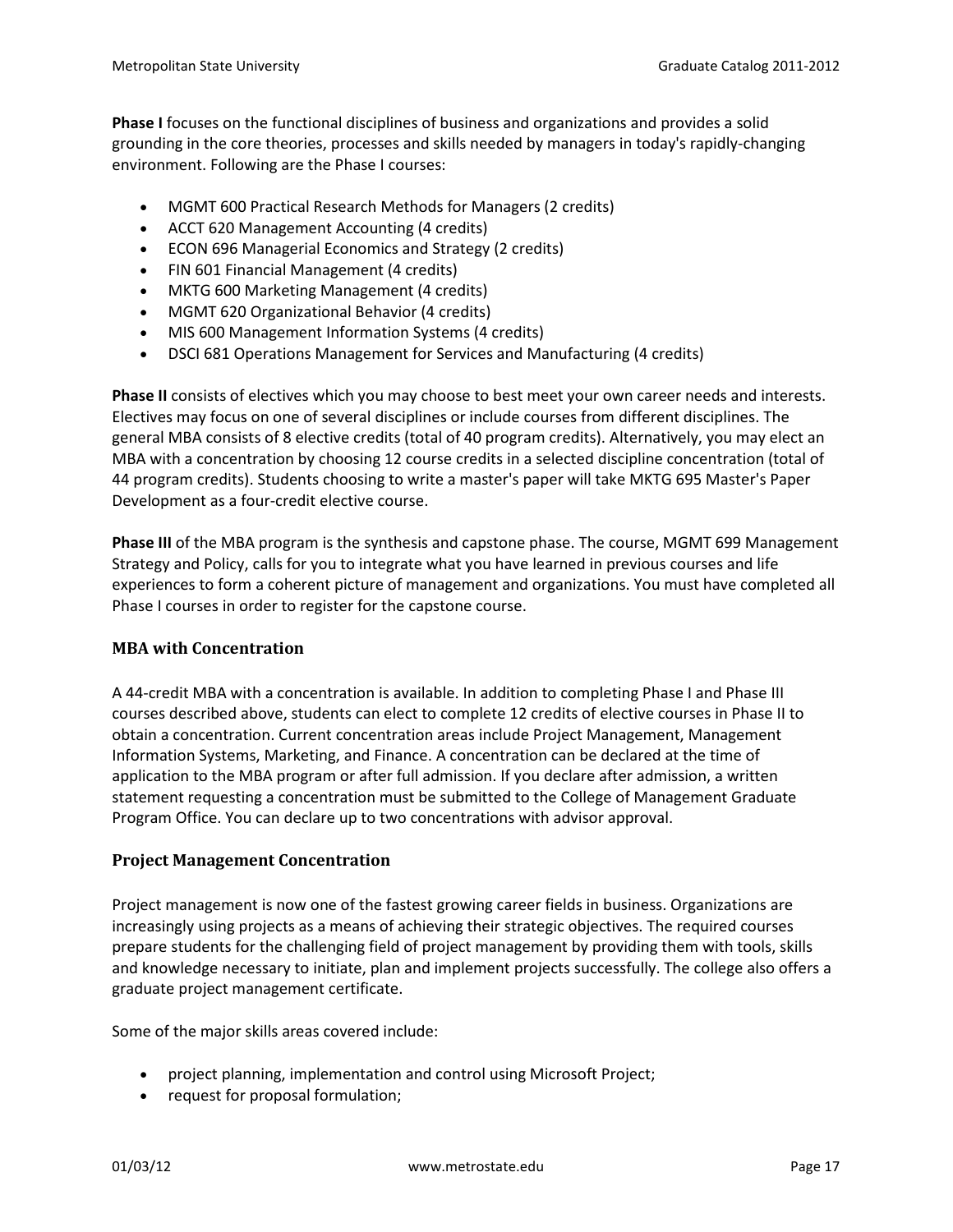- Earned Value Analysis;
- computer-aided problem solving and decision-making methodologies;
- systematic approaches to risk identification, risk modeling, risk impact assessment, response planning and documentation;
- simulations using Microsoft Project, Crystal Ball and Excel;
- techniques in data mining and visual display of quantitative data;
- team building, negotiation and conflict resolution in projects; and
- project management organizational options.

#### *Project Management Concentration Courses (12 credits)*

- DSCI 620 Project Management (4 credits)
- DSCI 630 Project Risk Management (4 credits)
- DSCI 691 Models for Problem Solving (4 credits) **or**
- MIS 671 Problem Formulation, Data Presentation and Research Methods (4 credits)

#### **Management Information Systems (MIS) Concentration**

Information technology (IT) has been at the forefront of productivity improvements in most organizations for the past 25 years, and will likely continue for the foreseeable future. Adding the MIS Concentration will better prepare you to manage in any organization in which IT is a major force in the delivery of its goods and services. Metropolitan State is well known for the strength of its offerings in MIS. The approach of the MIS Concentration allows you to meet the dual goals of a strong business degree with recognized special expertise in IT.

Some of the major skill areas covered in the MIS Concentration are:

- IT strategy and Internet strategy;
- electronic commerce;
- Enterprise Resource Planning (ERP);
- knowledge management;
- Customer Relationship Management (CRM);
- managing the IT function;
- project management;
- process analysis and design;
- technology management; and
- telecommunications.

#### *MIS Concentration Courses (12 credits)*

- MIS 600 Management Information Systems (4 credits) is required in the core MBA program and is a prerequisite for the MIS Concentration courses. Courses in the MIS Concentration include:
- MIS 671 Problem Formulation, Data Presentation and Research Methods (4 credits)
- MIS 683 Process Analysis and Design (2 credits)
- DSCI 620 Project Management (4 credits)

#### **MIS Electives**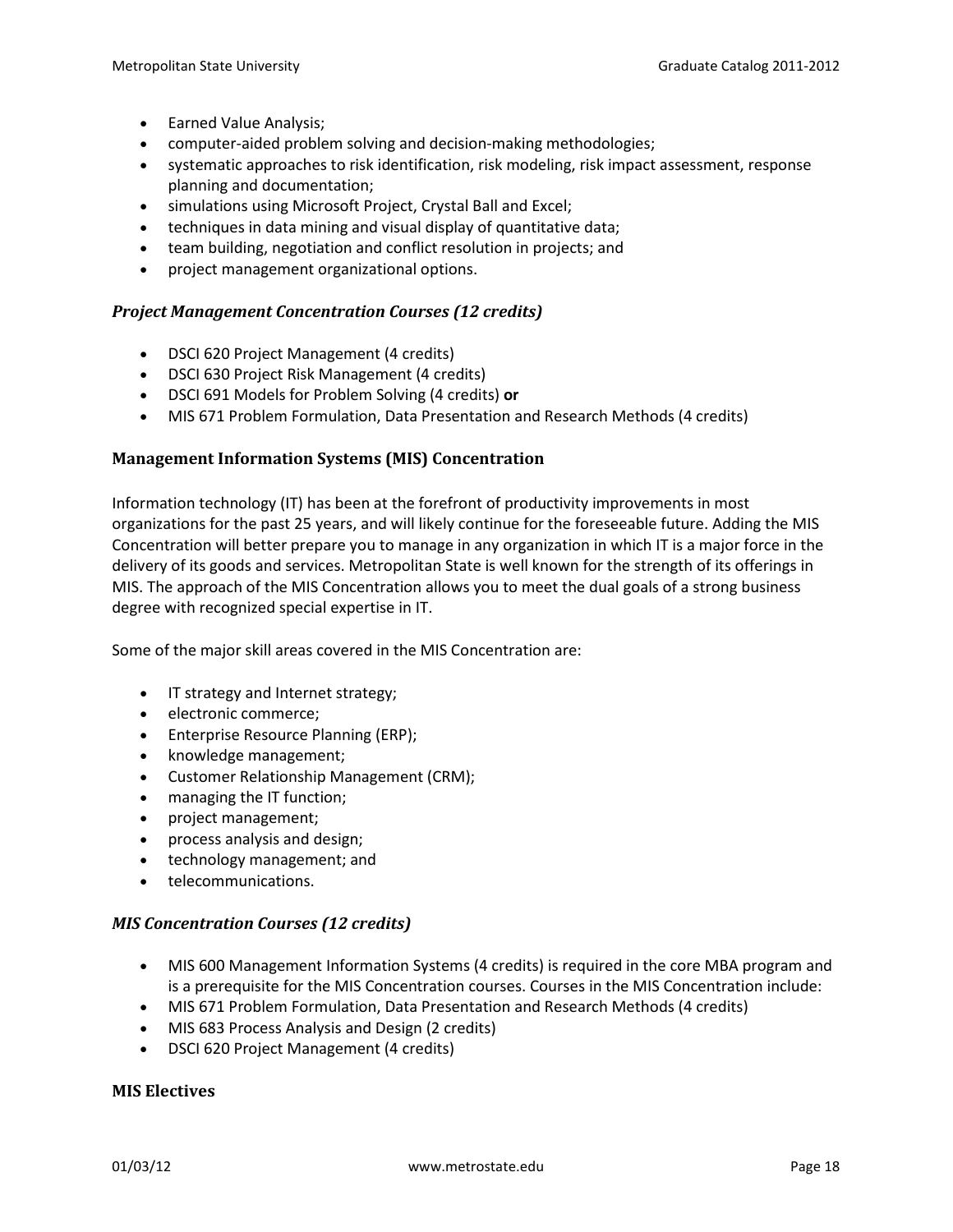• MIS 673 Knowledge Management (2 credits) is recommended

#### **Marketing Concentration**

Marketing is viewed as integral to a firm's overall business activity. Marketing is dynamic as organizations continuously improve the products and services they offer, research the constantly changing needs of their customers, and monitor the ongoing threat of their competitors. Marketing also is strategic, and planning is critical for the acquisition and retention of customers and the vitality of stockholders, employees, suppliers, and channel intermediaries. The concentration can be customized to fit your areas of interest or career objectives. The concentration consist of 12 credits.

#### *Marketing Concentration Courses (12 credits)*

The Marketing Concentration consists of 12 credits beyond MKTG 600 Marketing Management:

- MKTG 690 Strategic Marketing Planning (4 credits)
- 8 elective credits chosen by student with prior approval from the MBA program director.

#### **Finance Concentration**

All major decisions in corporations are influenced by financial analysis. The required Phase I finance course (Finance 601) presents models which are used for such decisions, but it does not go into the depth required for people who work professionally in finance. The Finance Concentration coursework is designed to prepare you for professional work in the fields of corporate finance, investments, insurance and commercial banking.

Some of the major skill areas covered include:

- financial modeling;
- valuation of investment projects, instruments and firms;
- understanding financial markets;
- risk assessment and risk management; and
- cost of capital.

#### **Finance Concentration Courses (12 credits)**

The Finance Concentration in the MBA degree consists of three, 4-credit courses beyond FIN 601 Financial Management. Choose three of the following four courses:

- FIN 550G International Finance (4 credits)
- FIN 511G Investments and Portfolio Analysis (4 credits)
- FIN 595G Strategic Finance (4 credits)
- ACCT 515G Financial Statement Analysis (4 credits)

#### **Admission Criteria**

#### **Admission Decisions/Categories**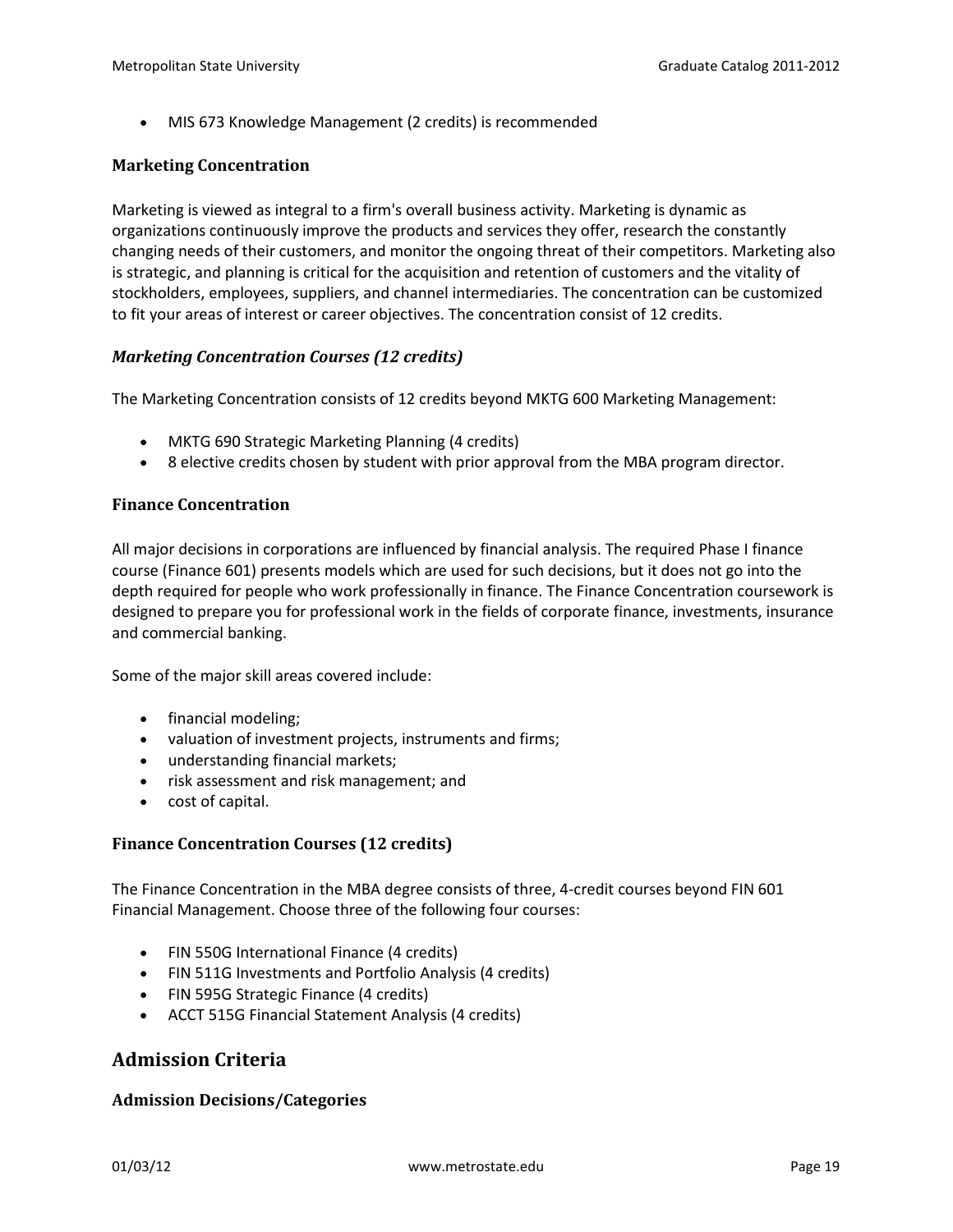The College of Management Graduate Admissions Committee evaluates your application for evidence of undergraduate scholarship, professional experience and demonstrated aptitude for successful graduate business study. You are required to take the GMAT or the Kaplan Alternative. The committee uses a formula of your weighted GPA x 200 + your total GMAT score; a minimum score of 1025 is required to be considered for admission. If you meet all application requirements, you may be a candidate for full admission to the program. If you have one or more prerequisite courses to complete and your application otherwise supports the conclusion that you can successfully undertake graduate study, you may be granted conditional admission to a program. As a conditionally-admitted student, you must complete these prerequisites prior to completing any graduate course work. A letter grade of C- is required for all prerequisite courses. Applicants denied admission may not take graduate level courses in any College of Management graduate program.

#### **Reapplication for Denied Applicants**

If your application for admission to the program is denied, you may reapply for admission only after a minimum of six months has passed after the denial. You will need to demonstrate a substantive difference in the reapplication to be considered for admission.

If your application to the program is denied, you may apply for another College of Management graduate program. A new application form must be accompanied by a \$20 application fee, a new goals essay, updated resume, two new references and GMAT scores and/or assessment test scores appropriate to the degree for which you are applying.

#### **English and Quantitative Competence Assessment**

All College of Management students, except those in special international cohort programs, are expected to demonstrate English and quantitative competence at a level to ensure success in graduate studies. If your abilities are assessed to be inadequate for graduate study, you may be required to enroll in appropriate undergraduate courses until your skills have been brought to a satisfactory level. These undergraduate courses must be successfully completed prior to taking any graduate level courses.

#### **Orientation**

Once you are fully admitted to a College of Management graduate program, you are required to attend a graduate student orientation session before or during your first semester of course work. If you do not attend an orientation session, a hold will be placed on your records preventing you from registering for further graduate classes until you attend orientation.

# **Application Requirements**

Applicants should allow 7-10 business days for review once all required application materials are received and sent to the College of Management Graduate Admissions Committee.

To be considered for admission you must submit:

- Graduate Application
- Non-refundable application fee (waived for graduates of Metropolitan State University)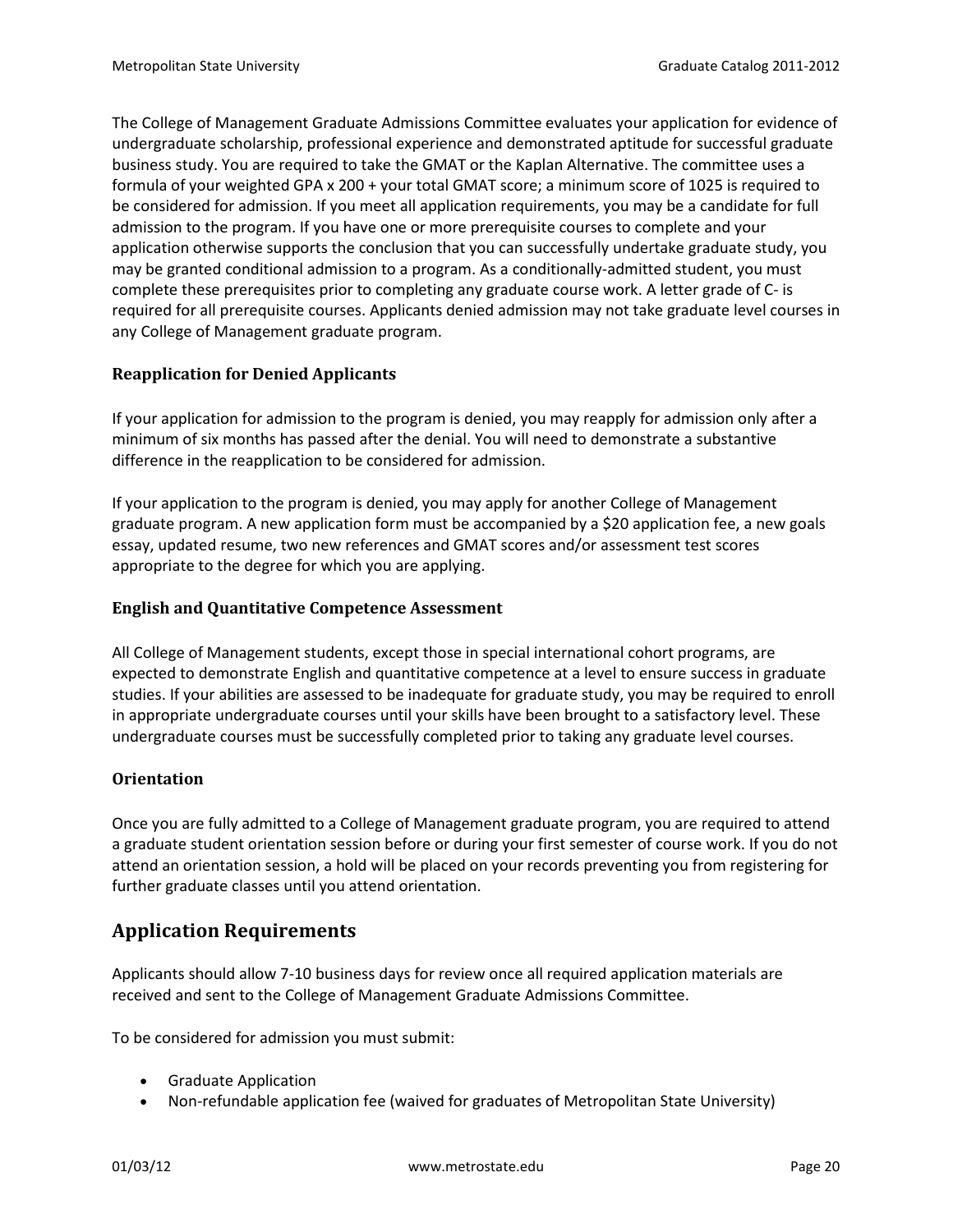- Official transcripts from all universities attended, including any graduate work
- Test scores
- Current resume
- Goals essay
- References

See Applying to the Program for details on the requirements, deadlines and International Student application requirements.

## **Transfer Credits**

Once fully admitted, you may transfer up to 16 credits into the program. A course is accepted in transfer only if no degree was granted and a letter grade of B or better was earned in the course. Courses are accepted in transfer upon the approval of the Graduate Programs Director in consultation with discipline coordinators.

## **Academic Standing**

You must maintain satisfactory academic progress to remain in a College of Management graduate or certificate program. Only courses for which you receive a letter grade of C (2.0) or better count toward degree requirements, and a cumulative grade point average of 3.0 is required for graduation. If you receive a letter grade of C+ or below in any graduate course, you will be placed on academic probation. If you receive a letter grade of C+ or below in two courses, you will be dismissed from the graduate program. The policy for an "incomplete" grade is consistent with University policy. That is, an incomplete grade must be satisfied by the end of the following semester; otherwise, you will automatically fail the course. Your instructor may set a completion date prior to the end of the following semester, in which case, you must comply with that date; otherwise, you will fail the course.

If you have been dismissed from the program for unsatisfactory academic progress, you may apply for readmission after one calendar year has passed. To reapply, submit an updated resume and a letter to the College of Management Graduate Admissions Committee indicating what circumstances have changed and how you plan to successfully complete the program. The admissions committee reviews your request and responds in writing.

Only courses in which you receive a letter grade are applied toward your degree. The option of a competence/no competence with a narrative transcript is not available to College of Management graduate students. Only internships are graded using pass/fail criteria.

#### **Appeal of Unsatisfactory Academic Progress Removals from the Program**

If you are removed from the program for unsatisfactory academic progress, you may appeal the removal to the College of Management dean. The appeal must be in writing, and it must provide specific grounds for the appeal. The appeal is due to the dean within 30 days of the date of the letter notifying you of the decision to remove you from the program. The dean has 30 days to respond, in writing, to the appeal. Appeals received after 30 days will not be considered.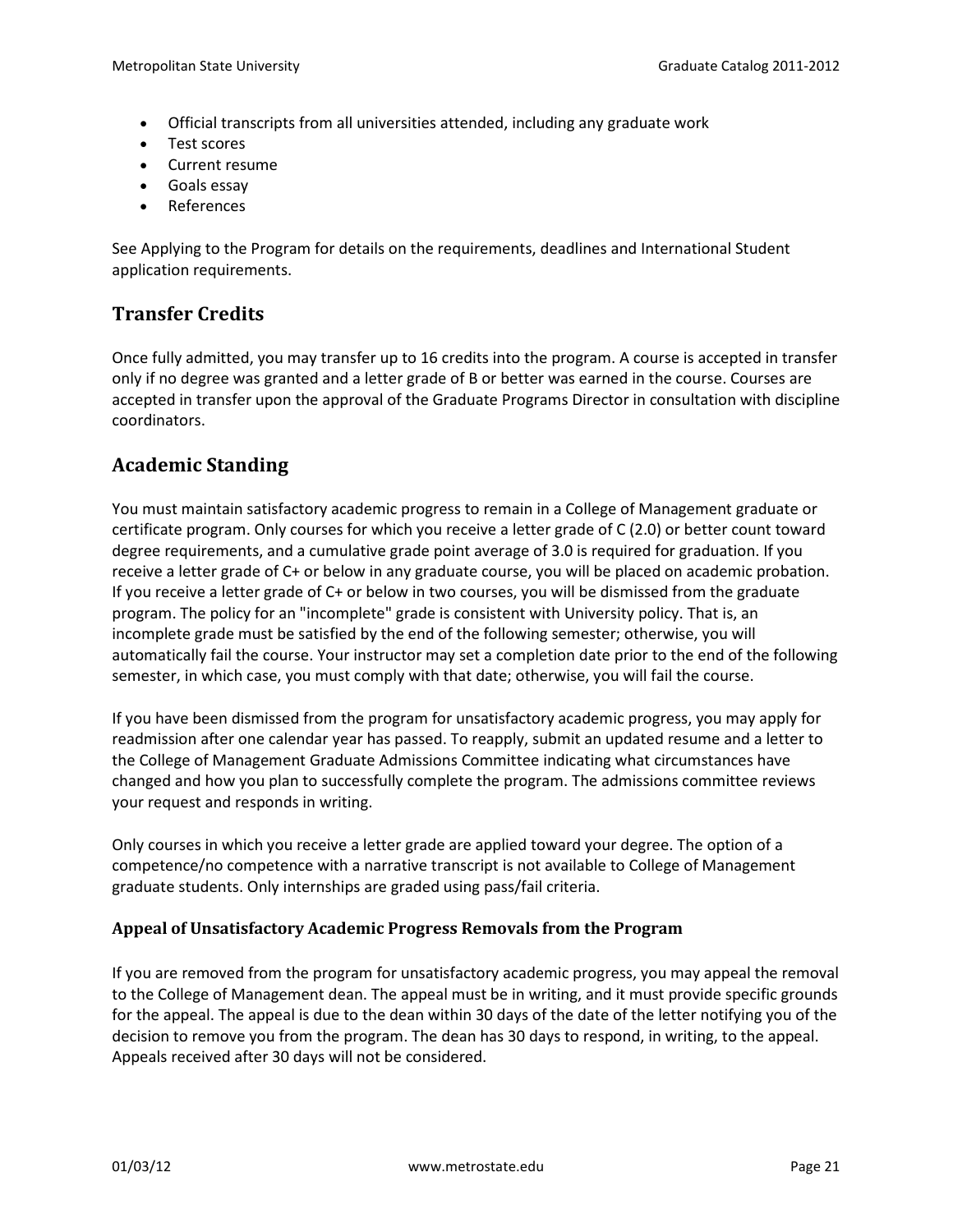# **Time to Completion**

You have five years from your first semester of graduate study to complete your degree program requirements. You may request an extension of the time limit by writing to the College of Management Graduate Program Office. Such requests must be received prior to the expiration of the time limit. Requests for extensions should include your reason(s) for requesting the extension, a summary of your plan to finish graduation requirements, and a specific date for the extension to expire. Extension decisions are made by the College of Management Graduate Admissions Committee and are not automatic.

#### **Reactivating into the Program**

If you are a student in good academic standing who has not registered for courses for three or more consecutive semesters, you must apply to reactivate into the degree program. To reactivate, submit an updated resume and a letter to the College of Management Graduate Admissions Committee expressing a desire to reactivate into the program. The Admissions Committee reviews your request and responds in writing, specifying degree completion requirements and deadline for completion. You may be required to satisfy degree requirements in force at the time of reactivation, even if those requirements differ from those in force at the time of original admission to the degree program. Reactivation decisions are made by the College of Management Graduate Admissions Committee and are not automatic.

## **College of Management Outstanding Student Award**

During your final semester of course work, you may be nominated by the faculty for the College of Management Outstanding Student Award. Nominees are evaluated on the basis of their academic performance in their graduate degree program, as well as achievements in their community and professional contributions. All finalists are recognized in the commencement program, and the outstanding student receives special recognition during commencement. The outstanding student's name will be placed on a permanent plaque in the College of Management.

#### **Accreditation**

Metropolitan State University is accredited by the Higher Learning Commission and a member of the North Central Association of Colleges and Schools.

Higher Learning Commission 30 North LaSalle Street, Suite 2400 Chicago, IL 60602-2504 312-263-0456

#### **Other Recognition**

The College of Management is also a member of the Association to Advance Collegiate Schools of Business (AACSB) and ascribes to its curriculum standards. The Minnesota Society of Certified Public Accountants (MNCPA) has selected Metropolitan State to deliver the College of Management MBA program to its members.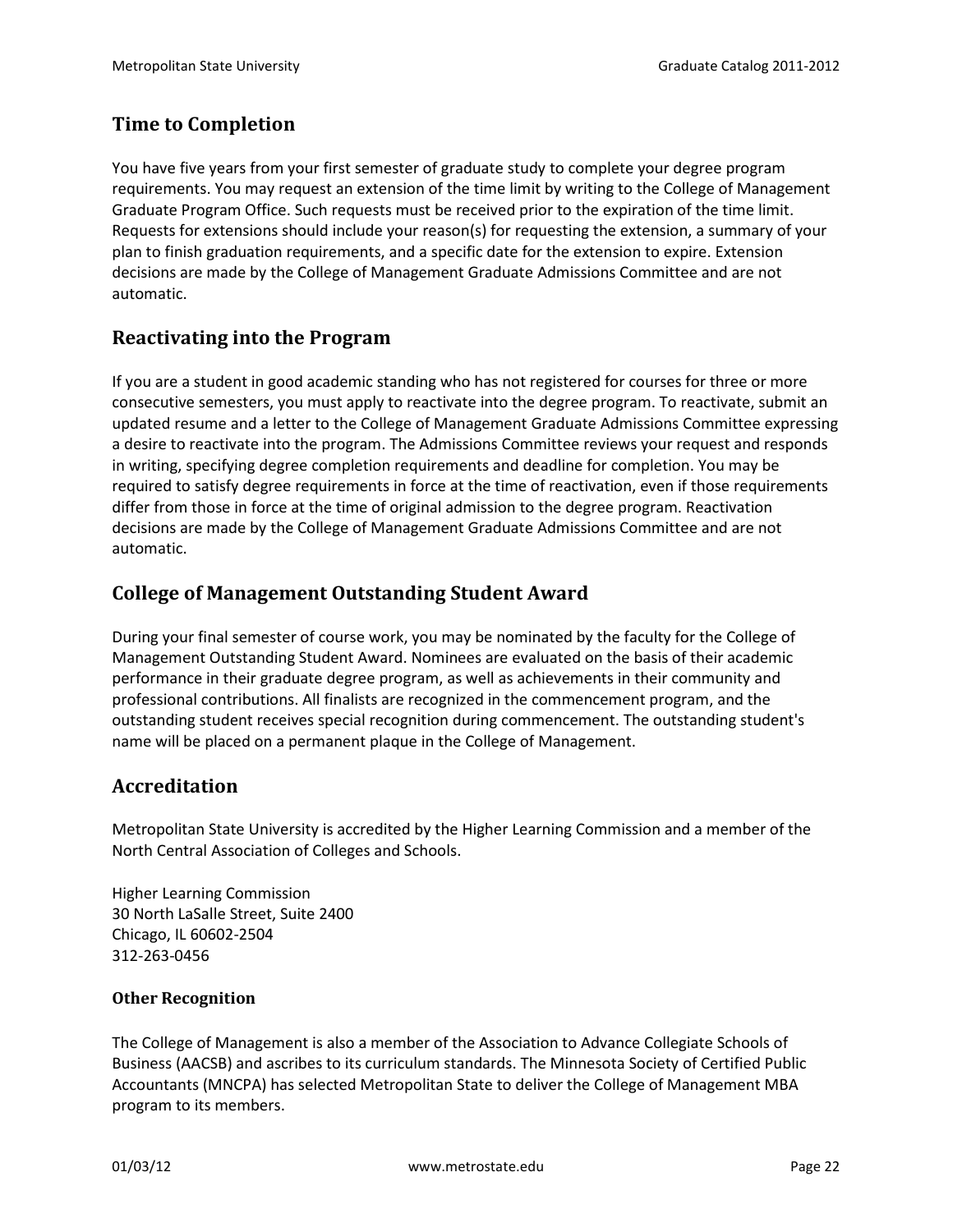## **Faculty**

Resident faculty members are primarily:

- Holders of doctoral degrees in their fields
- Authors of applied and refereed publications
- Experienced in their academic fields.

David Bahn, PhD, Allen Bellas, PhD, Barbara Beltrand, MBA-CPA, David Bouchard, PhD, Grover Cleveland, DBA, Steven Creason, JD, Timothy Delmont, PhD, Jennifer Dosch, MBA-CMA, James Fatzinger, MBA, Ken Hess, PhD, Paul Huo, PhD (Dean), Roger Israel, DPA, Katryna Johnson, PhD, Nancy Nentl, PhD, Hameed Nezhad, PhD, David O'Hara, PhD, Narasimha Paravastu, PhD, Roger Prestwich, PhD, Jayant Saraph, PhD, Gary Seiler, PhD, Jennifer Schultz, PhD, Francis Schweigert, PhD, Michael Sher, PhD, Adrianne Slaymaker, DBA, Joel Wilson, MBA-CPA, Michael Wilson, PhD, Minh Vo, PhD, Carol Bormann Young, PhD.

Additionally, the College of Management has a strong community faculty who are fully committed to educational excellence. All community faculty have graduate degrees, either a master's or a doctorate, as well as business expertise in their fields. The College of Management assures the quality of its community faculty through a careful selection process, extensive training through our own Teaching Academy, and regular student evaluations.

#### **Contact Information**

| <b>Office Location</b> | <b>Mailing Address</b>               |
|------------------------|--------------------------------------|
| 1300 Harmon Place      | <b>College of Management</b>         |
| Minneapolis, MN 55403  | <b>Graduate Programs Office</b>      |
|                        | <b>Metropolitan State University</b> |
|                        | 1501 Hennepin Ave                    |
|                        | Minneapolis, MN 55403                |
|                        |                                      |

**Phone:** 612-659-7290 **Email:** com.graduateprograms@metrostate.edu **Website:** choose.metrostate.edu/comgradprograms

# <span id="page-22-0"></span>**Master of Science in Computer Science (MS)**

#### **Program Overview**

The Master of Science in Computer Science (MSCS) is an innovative 34-credit program that provides advanced training in the theory and practice of computer science. It focuses on two of the key areas in modern computing: distributed systems and computer security. The program has been designed to:

- strike a healthy balance between theory and practice;
- help students acquire the ability to read and assimilate highly technical material;
- deepen the student's technical knowledge;
- enable students to solve complex problems;
- help the student to effectively respond to rapid technological changes;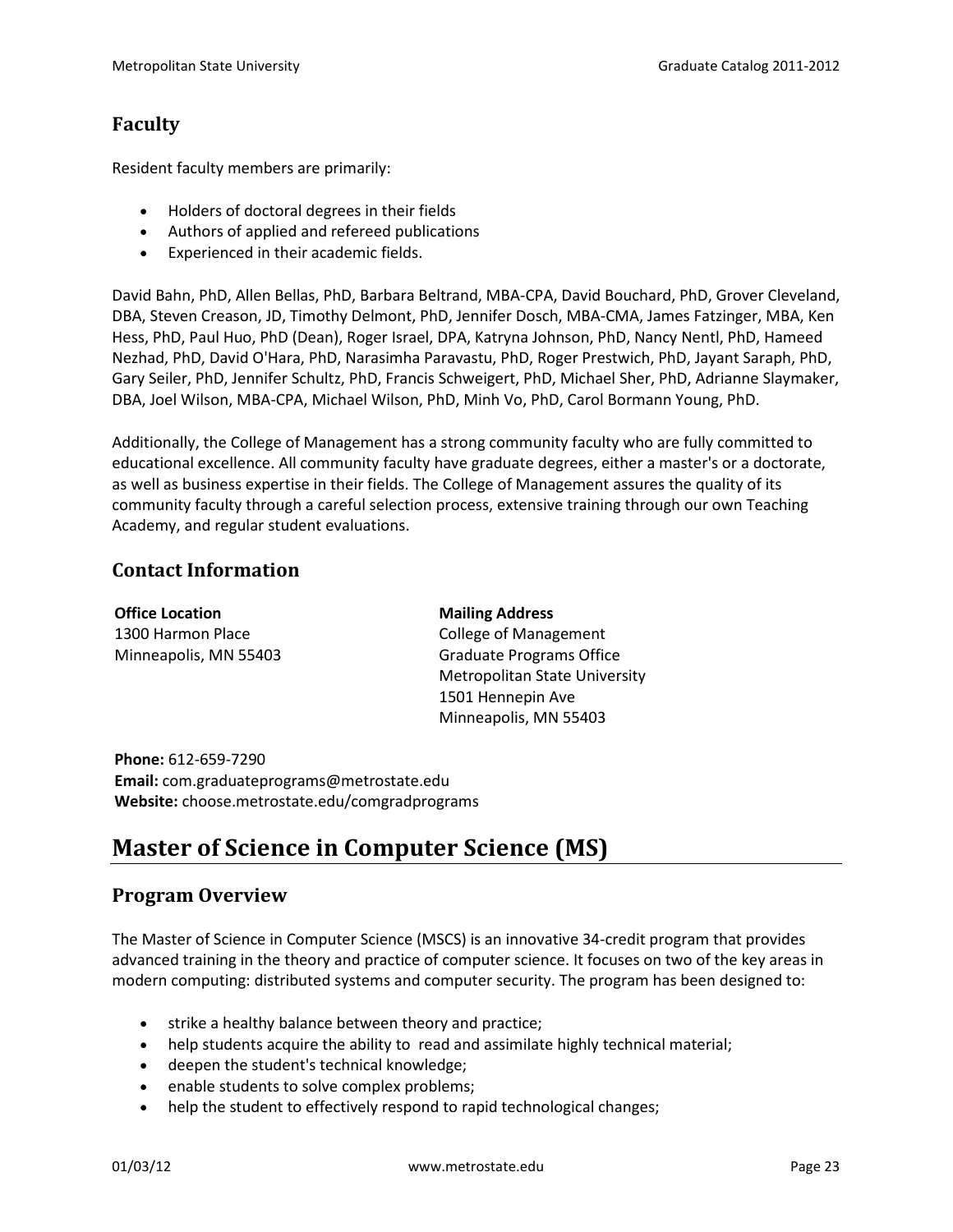- develop well organized presentations and written materials; and
- enhance the student's career in computing.

The MS in Computer Science program consists of 28 credits of coursework, which includes 12 credits focused on distributed computing and security and an additional 16 credits of electives. All MSCS students will learn about research methodologies, scholarly research, and professional writing in a 2 credit ICS 698 Research Seminar. An applied project or original thesis in computer science must also be completed.

In keeping with Metropolitan State's commitment to working adults, the master's program in computer science offers evening and online classes, with flexible program choices to suit individual professional goals.

#### **Program Outcomes**

At the time of graduation, students will have:

- A solid foundation in the concepts of distributed systems and computer security.
- A good knowledge of the major research areas in Computer Science.
- The ability to do literature survey related to research problems in Computer Science, and obtain the necessary background information to further explore the problems.
- The skill to write up research results and present them orally.

#### **Curriculum**

#### **Prerequisites**

Students lacking both relevant undergraduate course work and professional experience may be asked to complete a recommended course of study as a prerequisite to graduate work. A maximum of eight credits of such undergraduate work may be used toward the graduate degree with advisor approval. The following Metropolitan State University courses (or transfer equivalents) are recommended before admission to the program:

- ICS 441 Foundations of Computing Theory (4 credits)
- ICS 460 Computer Networks (4 credits)
- ICS 462 Operating Systems (4 credits)

#### **Major Requirements**

To complete the program, the student must complete 34 credits of approved work, which include:

- one course in computer security (4 credits)
- one course in distributed systems (4 credits)
- a second course in either computer security or distributed systems (4 credits)
- the research seminar course (2 credits)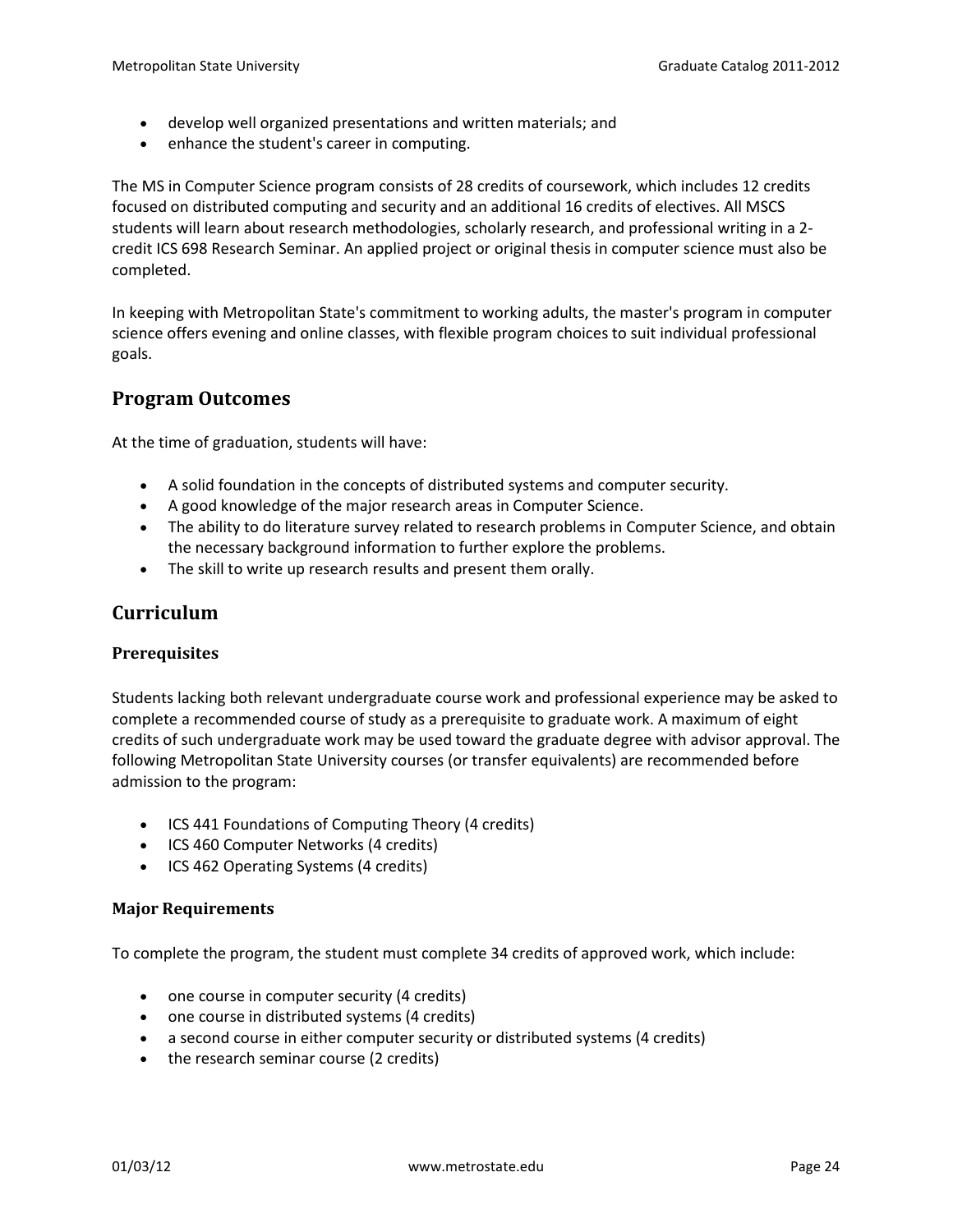- a set of elective courses covering advanced material in computer science. (Electives may include additional work in distributed systems or security or may be taken from other advanced topics.) (16 credits)
- completion of a theoretical problem (thesis option) or practical research project under the guidance of a full-time faculty member of the department. The student must submit a written report of his/her work to a graduate committee and later make an oral presentation of the work. (4 credits)

#### *Distributed Systems*

- ICS 611 Distributed Database Systems (4 credits)
- ICS 625 Web Services and Service-Oriented Architectures (4 credits)
- ICS 640 Distributed Algorithms (4 credits)
- ICS 661 Wireless Technologies (4 credits)
- ICS 662 Distributed System Design (4 credits)

#### *Security*

- ICS 682 Cryptography and Computer Security (4 credits)
- ICS 684 Cyberspace Security Engineering (4 credits)
- ICS 686 Design of Information Assurance Systems (4 credits)

#### *Electives*

- ICS 664 Real-Time Operating Systems (4 credits)
- ICS 670 Contemporary Issues in Software Engineering (4 credits)
- ICS 672 Pattern-Oriented Software Construction (4 credits)
- ICS 650 Simulation and Modeling (4 credits)
- ICS 690 Special Topics in Computer Science (4 credits)

#### *Research Seminar and Project or Thesis*

- ICS 698 Research Seminar (2 credits)
- IICS 660I Student Designed Independent Study for project or thesis (4 credits)

ICS 698 Research Seminar should be completed before the research project or thesis is undertaken. ICS 698 Research Seminar is designed to help students learn more about current research topics in the major areas of computer science and to become more familiar with the research process.

All MSCS students must complete either a graduate research project or a graduate thesis for 4 credits. In a typical project, the student will do some conceptual development followed by an implementation. The thesis option requires students to do original research. A thesis option is more appropriate if the student wishes to pursue doctoral studies.

Students may register for variable number of credits (1-4) per semester for graduate project or thesis. But the total credits earned from thesis or project must be no less than four.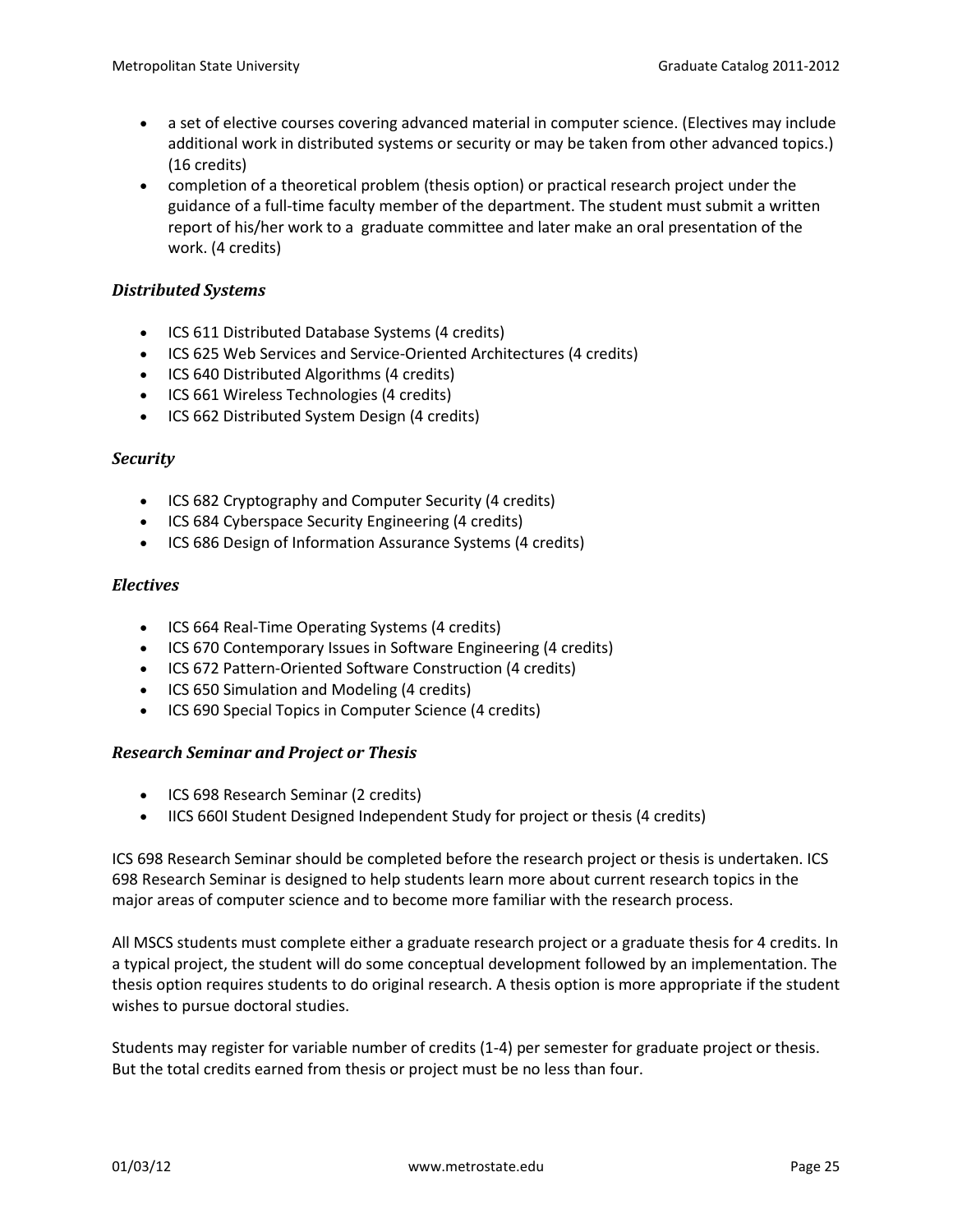Before registering for the project, the student must form a committee of at least three faculty members, the chair of which must be a resident faculty member of the ICS department. The committee must include at least two faculty members (Community or Resident) from the ICS department and at least two resident faculty members of Metropolitan State University.

The thesis or project must be defended before the committee at least two weeks prior to the student's date of graduation. The defense may occur only after the following steps are completed.

- 1. The chair of the committee approves the project report.
- 2. The student sends the project report to a faculty member designated to check the report for conformance to program stipulations, quality, and authenticity. The faculty member may take at most two weeks to respond to the student. If the report does not meet the requirements, the faculty member shall inform the student and the chair of the committee with reasons. The student must then make the necessary revisions and resubmit the report for approval.
- 3. Once the report is approved by the faculty member as in Step (2) above, the student may distribute the report to the committee and schedule a date for defense. The date of defense cannot be earlier than two weeks after this distribution.
- 4. After a successful defense, the student must submit a bound copy of the report to the faculty member designated to check the report for conformance and quality.
- 5. A student may graduate only after Step 4 above is completed.

# **Admission Criteria**

Admission decisions will be based on prior academic work, applicant's background in computer science, and recommendation letters. The student is expected to have:

- a BA/BS from an accredited institution with a cumulative undergraduate grade point average of at least 3.0 (on a 4.0 scale);
- two positive recommendations from people qualified to judge the applicant's ability for graduate studies.

In addition, the applicant must have good problem solving skills using high level programming languages and a good knowledge of fundamental computer science concepts including data structures, algorithms, systems architecture, and operating systems.

All candidates must show proficiency in English in at least one of the following ways:

- Is a native speaker of English;
- Has a bachelor's, master's, or doctoral degree from an educational institution in Australia, Bahamas, English speaking provinces of Canada, Ireland, Jamaica, New Zealand, Singapore, Trinidad and Tobago, United Kingdom, or United States;
- Official transcript verifying a bachelor's, master's, or doctoral degree with coursework completely in English (except possibly for a few foreign-language courses);
- Has a minimum TOEFL score of 550 (paper-based), 213 (computer-based), and 79 (Internetbased);
- Has an IELTS score of 6.5 or higher (TOEFL and IELTS scores that are more than two years old are not acceptable.)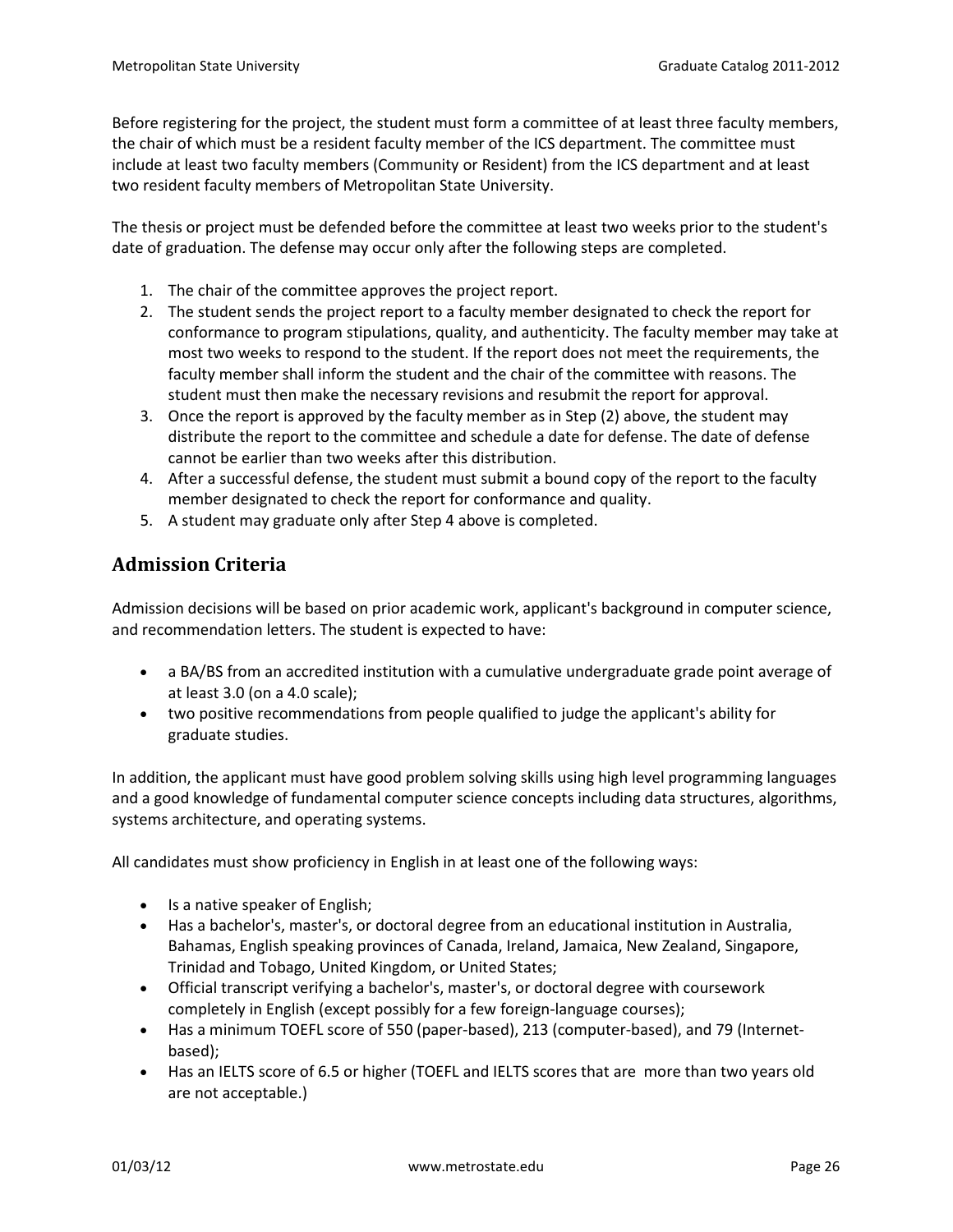#### **Application Requirements**

Applicants should allow a month for review once all required application materials are received and sent to the Computer Science Graduate Admission Committee. These include:

- Graduate Application and Fee (required)
- Official transcripts from all undergraduate institutions attended (required)
- Two letters of recommendation (required)
- Scores from the Graduate Record Examination (optional)
- Resume plus documentation of relevant work experience (optional)
- A purpose essay describing why the applicant wishes to enroll in the program (optional)

Applicants are also strongly encouraged to visit the department and have an interview with the director of the computer science graduate program.

See Applying to the Program for application specifics, details on the requirements, deadlines and International Student application requirements.

## **Transfer Credits**

A maximum of eight (8) graduate credits from other universities or departments may be used for graduate credit with advisor approval. Courses used for the award of another degree at Metropolitan State or any other university may not be used again for graduate credit in the MSCS program. Prior learning and internship credits do not count toward program requirements. Independent studies are strongly discouraged except for project or thesis work. Regardless of other coursework, the student must complete at least 22 credits of ICS coursework at the 600-level at Metropolitan State University.

#### **Academic Standing**

To remain in good academic standing, the student must:

- earn a grade of B- or better in all courses;
- maintain a cumulative GPA of 3.0;
- successfully complete at least one approved course within three semesters (including summer) of admission; and
- finish the program within six calendar years of admission.

Students who earn a grade less than B- in more than two classes (undergraduate or graduate level) will be dismissed from the program. Students whose GPA falls below 3.0 you may be given multiple semesters to bring their GPA back to 3.0 or higher. Failure to remain in good academic standing will result in dismissal from the program. A dismissed student must reapply for admission to continue in the program. If readmitted, the student may be asked to repeat some or all of the courses taken previously.

#### **Time to Completion**

From the semester they are admitted to the program, students will have 12 semesters (not counting summers) to complete the program.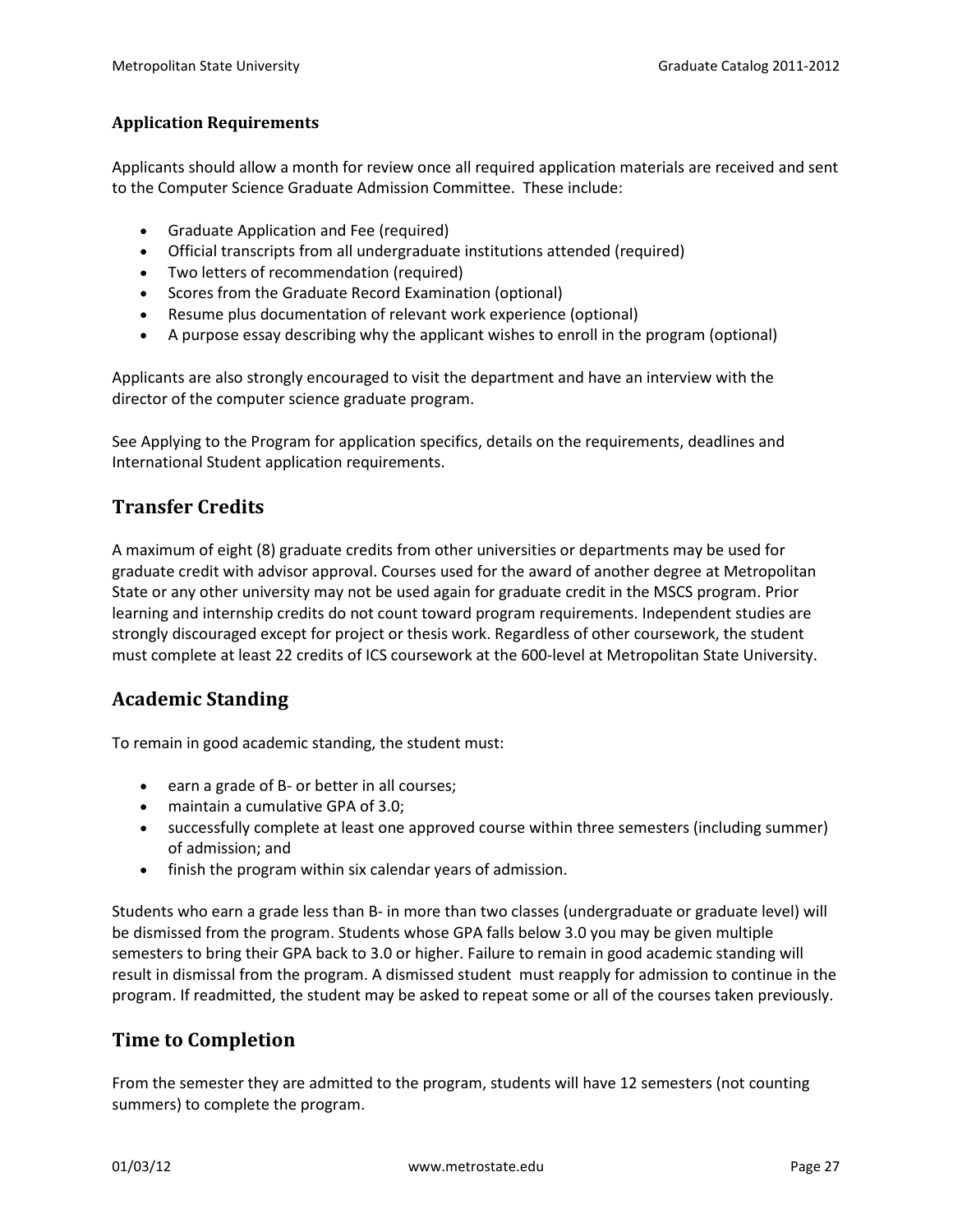#### **Reactivating into the Program**

If you are a student in good academic standing who has not registered for courses for three or more consecutive semesters, you must apply to reactivate into the degree program. To reactivate, submit a letter to the director of the computer science graduate program expressing a desire to reactivate into the program. You will be required to satisfy degree requirements in force at the time of reactivation, even if those requirements differ from those in force at the time of original admission to the degree program.

## **Accreditation**

Metropolitan State University is accredited by the Higher Learning Commission and a member of the North Central Association of Colleges and Schools.

Higher Learning Commission 30 North LaSalle Street, Suite 2400 Chicago, IL 60602-2504 312-263-0456

#### **Faculty**

Michael Stein (graduate program director), Brahma Dathan (department chair), Sue Fitzgerald, Larry Gottschalk, KuoDi Jian, Jigang Liu and Milt Luoma.

#### **Contact Information**

#### **Office Location**

700 East Seventh Street New Main, Room L110 Saint Paul, MN 55106 651-793-1471

# <span id="page-27-0"></span>**Master of Science in Criminal Justice (MSCJ)**

#### **Program Overview**

The Master of Science in Criminal Justice is designed to provide practitioners with the advanced knowledge and abilities needed for effective, ethical leadership in today's criminal justice organizations. The program is strongly focused on preparing graduates who can comprehensively analyze current issues in the field and identify and implement solutions to the problems facing the criminal justice system. The program seeks to include a diversity of students who have worked in a wide variety of criminal justice agencies in order to draw upon their experiences, learn about best practices, and apply them to important issues in the criminal justice field.

The program is structured as a hybrid (partially online and partially on campus) to best meet the needs of working adults. We believe adult learners are self-directed and mature, bringing a diversity of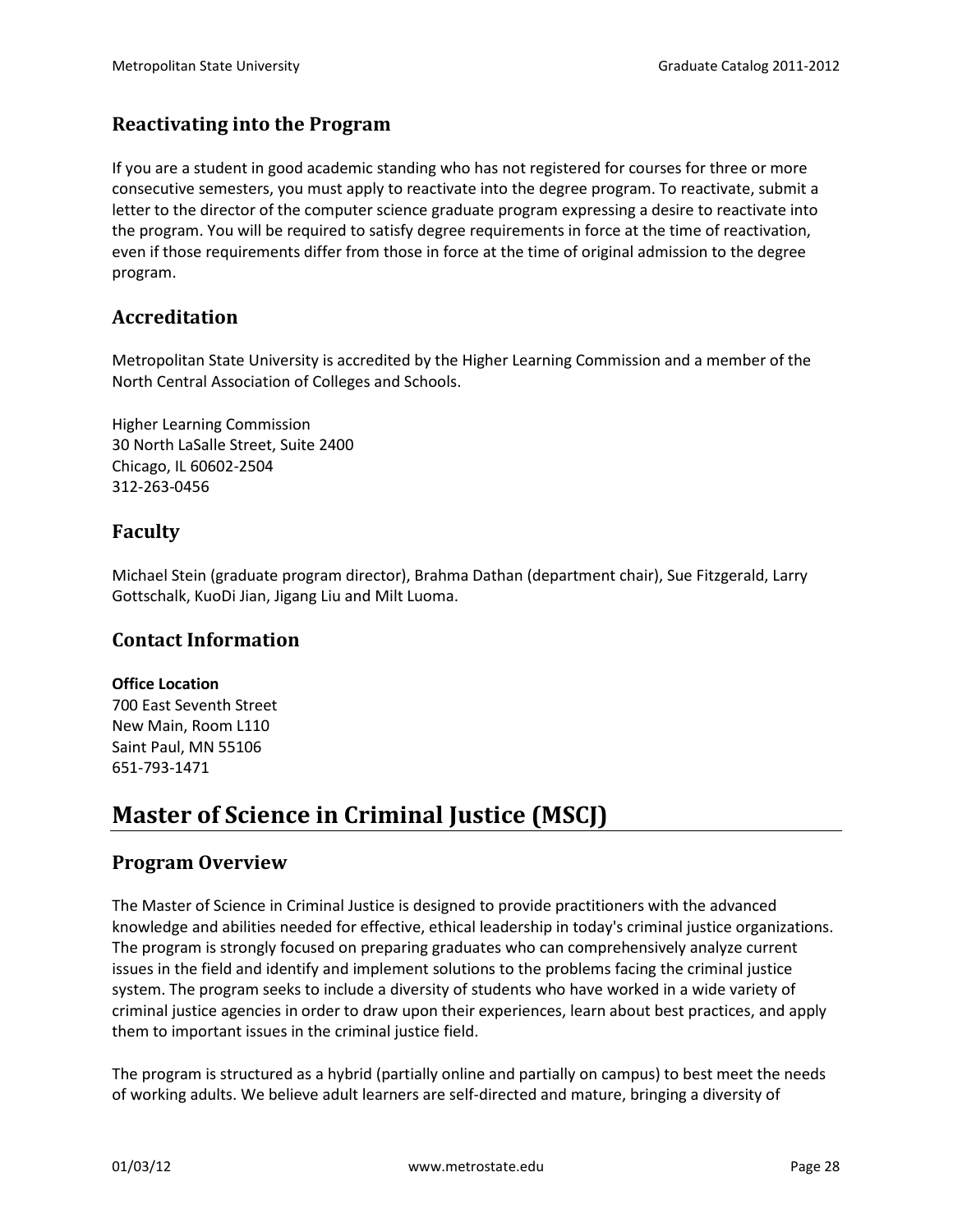experience to the educational environment. The use of adult learning principles and multiple teaching strategies reflects the faculty's belief in students as unique persons with their own cognitive abilities, feelings, and values who have the potential for growth and self-directedness.

# **Program Outcomes**

- Demonstrate a comprehensive knowledge of the criminal justice system at an organizational, inter-organizational, and societal level;
- Demonstrate advanced knowledge of criminological theory and the ability to apply appropriate theory to contemporary criminal justice problems and issues;
- Understand the nature of the research process, formulate research questions, and conduct applied research projects designed to address criminal justice problems;
- Demonstrate an understanding of the issues related to culture and diversity in the criminal justice system;
- Demonstrate ethical practices and critical thinking in a criminal justice leadership role;
- Demonstrate the ability to assess programs and policies intended to solve criminal justice problems;
- Demonstrate an understanding of best practices in the criminal justice field and how to apply them to current situations;
- Demonstrate written and oral communication at a level appropriate for effective leadership.

# **Curriculum**

Students admitted to the Master of Science in Criminal Justice will take 23 semester credit hours of required coursework and 9 semester hours of elective credits. Master's courses will provide for the development of advanced knowledge and skills in the following areas:

- criminological theory
- criminal justice administration and leadership
- applied research, planning, and program evaluation
- community building
- diversity and cultural competence
- ethics
- critical thinking

#### **Required Coursework**

Students will attend Saturday classes two times a month and the remaining course work will be completed through the online platform, Desire to Learn (D2L). Saturday classes will be a full day with two separate classes (one in the morning and one in the afternoon). Classes will be held on Metropolitan State's Brooklyn Park Campus. Two classes will be offered per semester. Upon completion of the required courses, students will enroll in CJS 690 (Demonstration Project) where they will conduct an applied research project in their area of work experience. Students will apply the academic portion of their coursework to a real-life practical problem that has potential to benefit the student and the criminal justice field.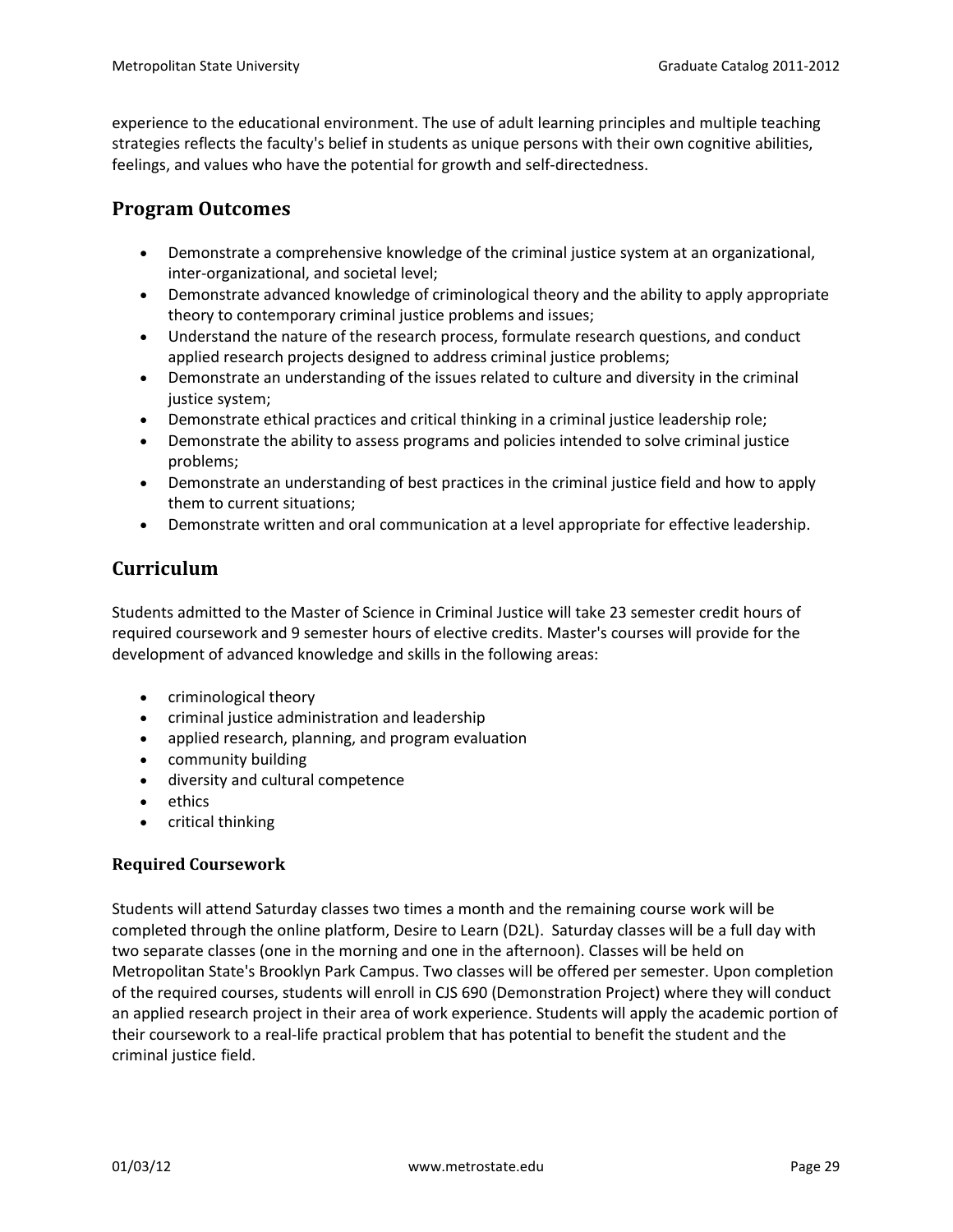#### **Elective Coursework**

Students will choose graduate courses that align with their academic and professional objectives from available graduate courses (courses numbered 500 or higher) offered by various graduate programs at Metropolitan State University. Courses chosen may be fully or partially online or classroom-based on the Brooklyn Park, Minneapolis, St. Paul or Midway campus on dates specified in the class schedule.

#### **Courses**

The courses in the program include the following required courses:

- CJS 600 Introduction to Graduate Studies in Criminal Justice (2 credits)
- CJS 610 Applied Graduate Research Methods (3 credits)
- CJS 615 Program and Policy Evaluation in the Criminal Justice System (3 credits)
- CJS 620 Crime Causation and Prevention (3 credits)
- CJS 625 Diverse Populations and Community Relations (3 credits)
- CJS 630 Criminal Justice Systems and Best Practices (3 credits)
- CJS 635 Management in the Criminal Justice System (3 credits)
- CJS 690 Demonstration Project (3 credits) and
- 9 credits (3-course minimum) of approved electives

# **Admission Criteria**

This is a competitive program that will admit students once each year (in the spring semester) for a start date the following fall semester. To be considered for admission, a student is expected to have completed a bachelor's degree by the end of the spring semester before beginning graduate coursework. Students graduating the summer before the program begins will need to wait until the following year to apply to the program. The Master of Science in Criminal Justice Admissions Committee will make admissions decisions on the basis of the following:

- Earned baccalaureate degree from a regionally accredited university;
- Cumulative GPA of 3.0 at the undergraduate degree-granting university or demonstrated competency on an assessment exam (program-specific assessment exam taken at Metropolitan State University, free of charge.) Students who have already completed the GRE and have scores of 450V, 550Q, and 4W, or higher can provide their official score in lieu of our assessment exam;
- Two full years of experience in a law enforcement agency (civilian or sworn), criminal justice agency, or non-profit/for-profit social service or security agencies that have significant interaction with either law enforcement or criminal justice;
- Successful completion of the prerequisite course, Introduction to Criminal Justice.

# **Application Requirements**

- Graduate Application
- Non-refundable application fee (waived for graduates of Metropolitan State University)
- Official Transcripts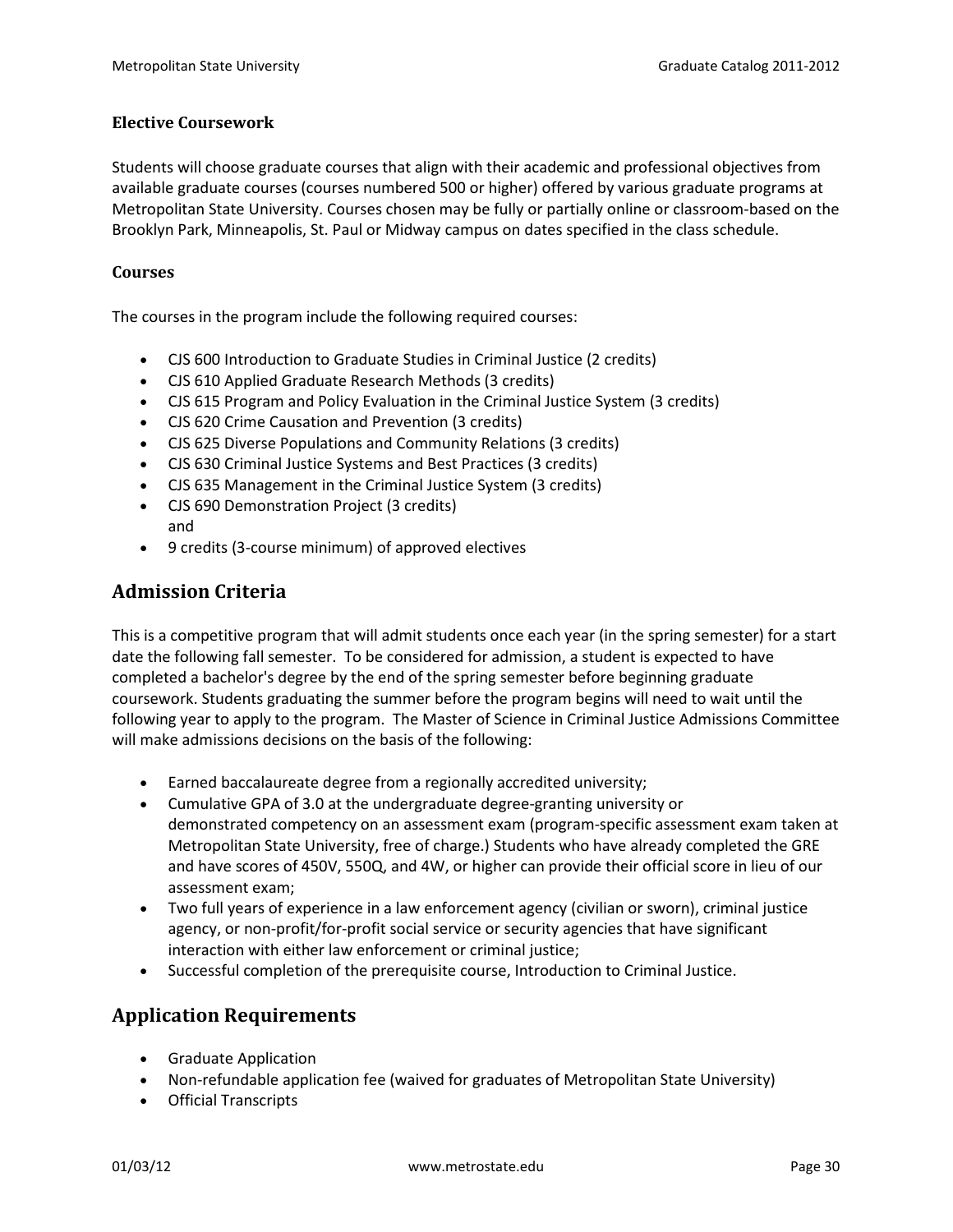- Proof of completion of Introduction to Criminal Justice
- Resume
- Goals Essay
- Two letters of recommendation

See Applying to the Program for application information, details on the requirements, deadlines and International Student application requirements.

# **Transfer Credits**

Up to 12 credits may be transferred, but only 3 can be applied to a required course. A review of transfer eligibility will be made by the Program Coordinator. The course work must have been taken from a regionally accredited university and an official transcript provided. The credits that are being requested for transfer must have been taken at the graduate level (a course number of at least 500 or higher). A course is eligible for transfer only if no degree was granted and a letter grade of B or better was earned in the course, and the course was taken within 5 years of admission. Students requesting transfer of non-criminal justice courses into the program must justify how they support career goals and supplement the core courses in the program.

# **Time to Completion**

Students completing two courses a semester (including summer) will complete the program in two years.

Students have seven years from their first semester of graduate study to complete the degree program requirements. Students may request an extension of the time limit by writing to the Graduate Coordinator in the School of Law Enforcement and Criminal Justice. Such requests must be received prior to the expiration of the time limit. Requests for extensions should include reason(s) for requesting the extension, a summary plan to finish graduation requirements, and a specific date for the extension to expire. Extension decisions are made by the Graduate Coordinator and are not automatic and cannot be appealed.

# **Academic Standing**

Students must maintain satisfactory academic progress to remain in the graduate program.

Only courses for which students receive a letter grade of C (2.0) or better count toward degree requirements; and a cumulative grade point average of 3.0 is required for graduation.

If a student receives a letter grade of C+ or below in any graduate course, he/she will be placed on academic probation. If a student receives a letter grade of C+ or below in two courses, he/she will be dismissed from the graduate program.

If a student has been dismissed from the program for unsatisfactory academic progress, he/she may apply for readmission after one calendar year has passed. To reapply, students must submit an updated resume and a letter to indicating what circumstances have changed and how he/she plan to successfully complete the program. The admissions committee reviews the request and responds in writing.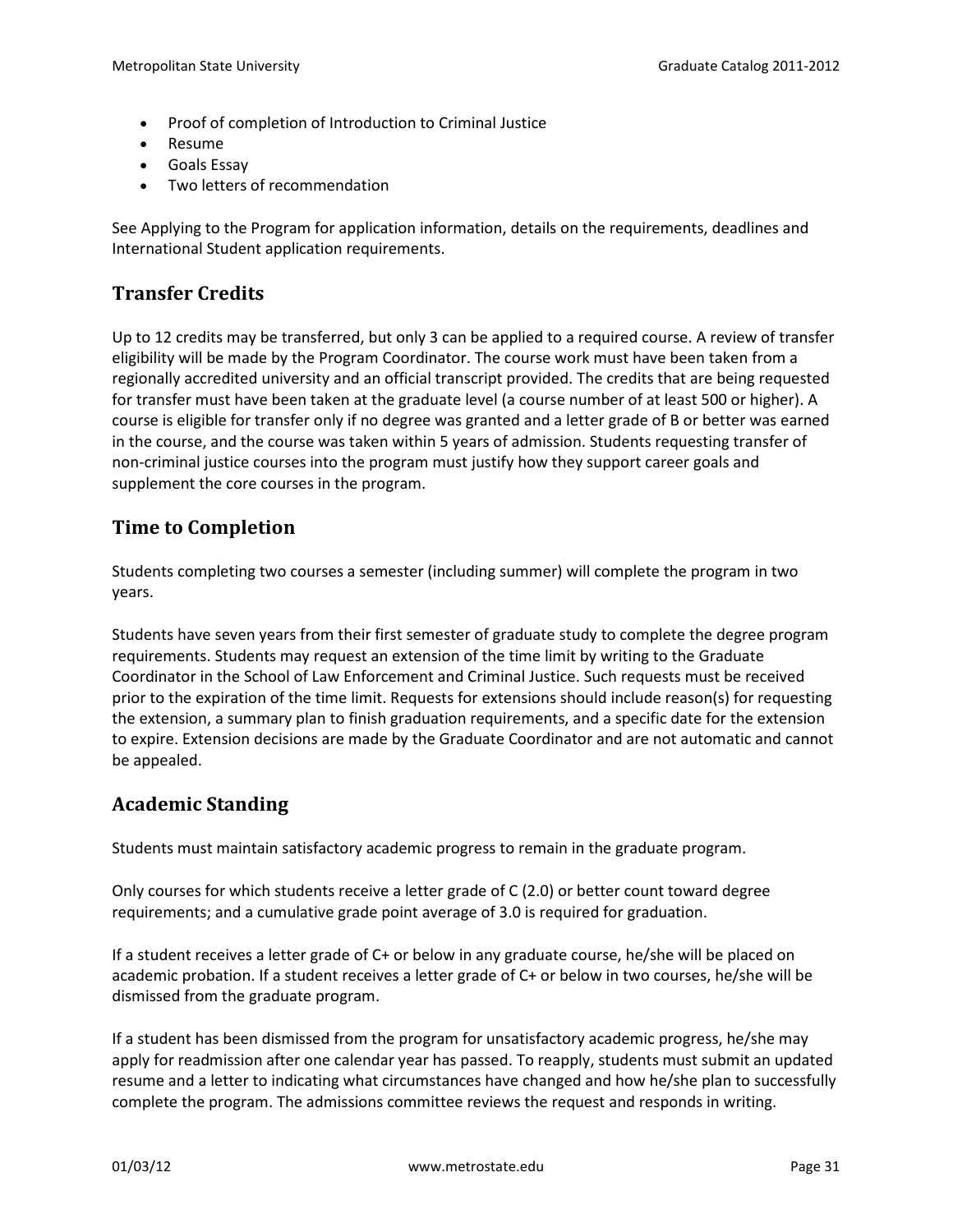Only courses in which students receive a letter grade are applied toward the degree. The option of a competence/no competence with a narrative transcript is not available to graduate students.

#### **Reactivating into the Program**

If a student in good academic standing has not registered for courses for three or more consecutive semesters, he/she must apply to reactivate into the degree program. To reactivate, the student must submit an updated resume and a letter to the School of Law Enforcement Admissions Committee expressing a desire to reactivate into the program. The Admissions Committee reviews the request and responds in writing, specifying degree completion requirements and deadline for completion. Students may be required to satisfy degree requirements in force at the time of reactivation, even if those requirements differ from those in force at the time of original admission to the degree program.

#### **Faculty**

Program faculty have extensive experience as criminal justice educators. They also have working experience in a variety of criminal justice areas, both as practitioners and researchers. Most hold a doctoral degree and are the Resident Faculty in the School of Law Enforcement and Criminal Justice.

#### **Contact Information**

Academic program related questions can be directed to Dr. Susan Hilal at susan.hilal@metrostate.edu or by calling 763-657-3756.

Application process related questions can be directed to the Graduate Studies Office at graduate.studies@metrostate.edu or by calling 651-793-1940.

# <span id="page-31-0"></span>**Database Administration Graduate Certificate**

#### **Program Overview**

The Database Administration (DA) Certificate is an exciting certificate program that offers students not only an excellent education in this critical area of IT, but also provides a great head start toward moving into an MIS masters degree. The program was developed in consultation with the Metropolitan State MIS Advisory Committee (MISAC) and the Center for Strategic Information Technology and Security (AdvanceIT), a Metropolitan State University Center of Excellence. The Committee and the Center supported the curriculum development and design as being consistent with our vision for graduate education in Database Administration.

This program is designed to provide both strategic and operational expertise in the administration of database and related technologies, and to provide a strong background and ability to use databases and related systems in providing strategic advantage to modern firms. The DA Certificate program is designed based on a review of national standards for this area, including those from the Data Management Association International Foundation Committee on the Advancement of Data Management in Post Secondary Institutions, and the database administration components of the MSIS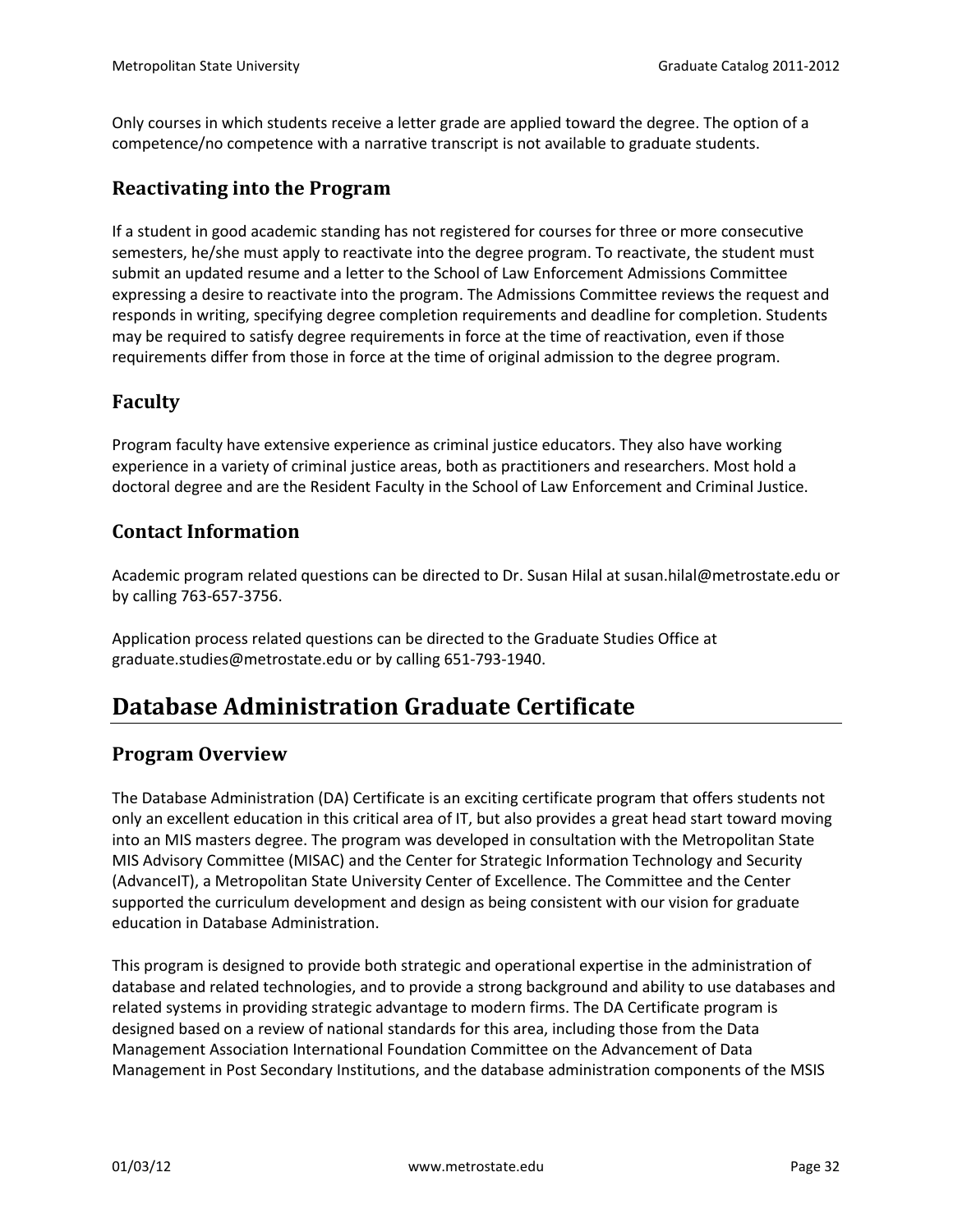(Masters of Science in Information Systems) 2006 standards developed in conjunction with the ACM (Association of Computing Machinery).

#### **Program Outcomes**

The expected outcomes include

- improved preparation for management in an increasingly information-intensive world,
- ability to develop organizational strategies based on using MIS as competitive tools, and
- broadening of your knowledge of MIS management areas, including project management, and of MIS technology and its application.

#### **Curriculum**

- MIS 600 Management Information Systems (4 credits)
- DSCI 620 Project Management (4 credits)
- MIS 653 Supply Chain Information Systems (2 credits)
- MIS 657 Database and Client/Server Systems (2 credits)
- MIS 658 Advanced Database Administration (2 credits)
- MIS 680 Introduction to Information Assurance (4 credits)
- MIS 683 Process Analysis and Design (2 credits)
- MIS 685 Data Warehousing and Data Mining (2 credits)

If the MIS Coordinator determines that you have full prior competence in a certificate course, you may be given credit for the competency and allowed to take sufficient alternate credits to meet the total credit requirement of the certificate. (E.g., if you have completed a graduate 4 credit Project Management course that is accepted, you would be allowed to consider that function completed within the Certificate, and can then take an alternate 4 credits, with approval of the Coordinator.)

# **Admission Criteria**

To be considered for admission to the MIS Graduate Certificate Program, you must submit evidence of the following:

- A bachelor's degree earned from an accredited institution
- Principles of basic statistics and knowledge of Microsoft Office applications
- At least one year of full-time professional work experience is recommended.

# **Application Requirements**

- Graduate Application
- Non-refundable application fee (waived for graduates of Metropolitan State University)
- Official transcripts
- Current resume
- Essay
- Test Scores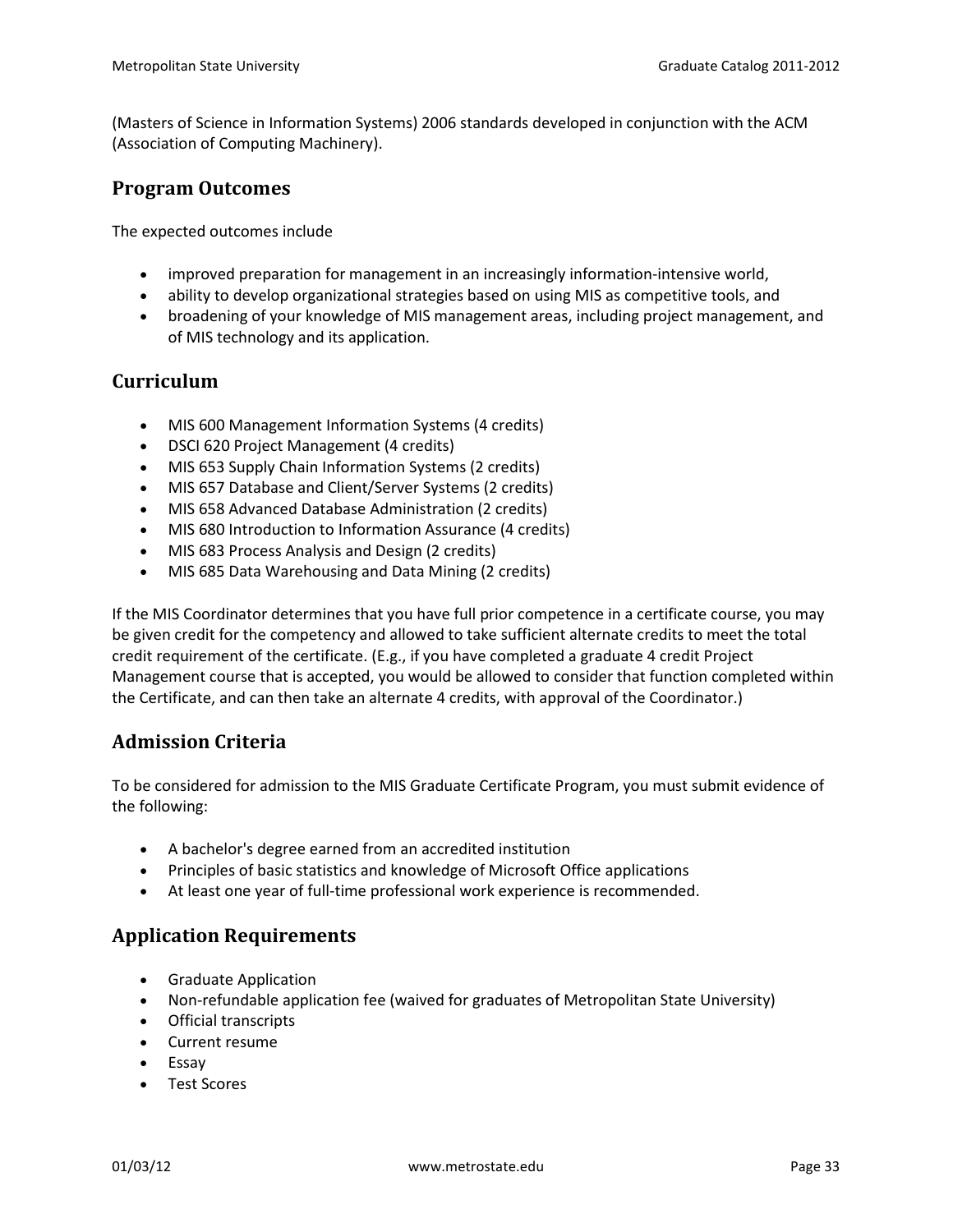See Applying to the Program for application packets, details on the requirements, deadlines and International Student application requirements

#### **Transfer Credits**

Once fully admitted, you man transfer up to 8 credits reflecting comparable content into your graduate program. A course is accepted in transfer only if it has been completed within the last five years from an accredited institution, no degree was granted, and a letter grade of B or better was earned in the course. Courses are accepted in transfer upon the approval of the Graduate Programs Director in consultation with discipline coordinators and allow you to take alternate credits to meet the credit total. (See note above in Curriculum.)

# **Academic Standing**

You must maintain satisfactory academic progress to remain in a College of Management certificate program.

Only courses for which you receive a letter grade of C (2.0) or better count toward certificate requirements; and a cumulative grade point average of 3.0 is required for graduation.

If you receive a letter grade of C or below in any graduate course, you will be placed on academic probation. If you receive a letter grade of C or below in two courses, you will be dismissed from the graduate program.

If you have been dismissed from the program for unsatisfactory academic progress, you may apply for readmission after one calendar year has passed. To reapply, submit an updated resume and a letter to the College of Management Graduate Admissions Committee indicating what circumstances have changed and how you plan to successfully complete the program. The Admissions Committee reviews your request and responds in writing.

Only courses in which you receive a letter grade are applied toward your certificate. The option of a competence/no competence with a narrative transcript is not available to College of Management graduate students. Only internships are graded using pass/fail criteria.

#### **Appeal of Unsatisfactory Academic Progress Removals from the Program**

If you are removed from the program for unsatisfactory academic progress, you may appeal the removal to the College of Management Dean. The appeal must be in writing, and it must provide specific grounds for the appeal. The appeal is due to the dean within 30 days of the date of the letter notifying you of the decision to remove you from the program. The Dean has 30 days to respond, in writing, to the appeal. Appeals received after 30 days will not be considered.

#### **Time to Completion**

You have two years from your first semester of graduate study to complete your certificate program requirements. You may request an extension of the time limit by writing to the College of Management Graduate Programs Office. Such requests must be received prior to the expiration of the time limit.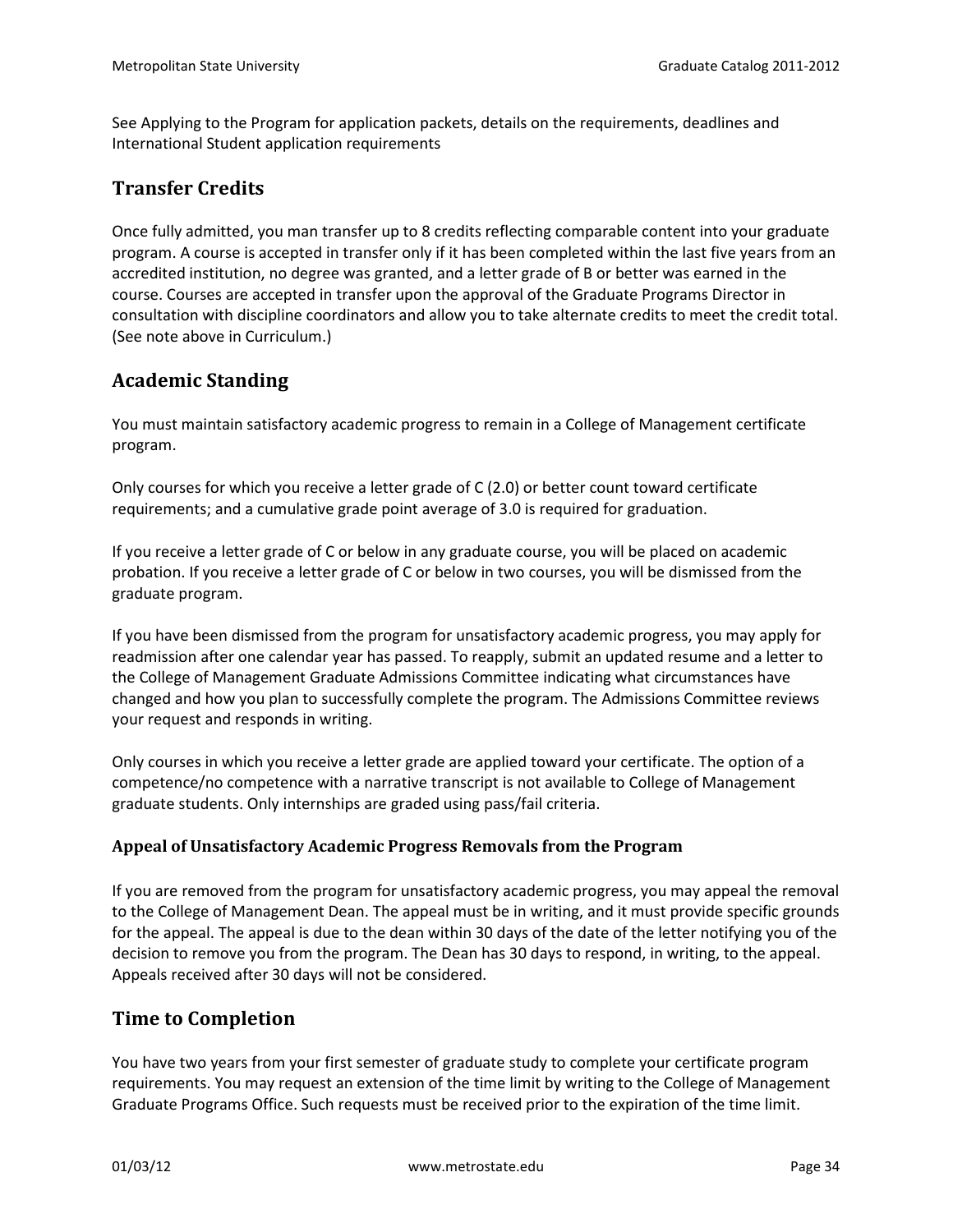Requests for extensions should include your reason(s) for requesting the extension, a summary of your plan to finish graduation requirements, and a specific date for the extension to expire. Extension decisions are made by the College of Management Graduate Admissions Committee and are not automatic.

#### **Reactivating into the Program**

If you are a student in good academic standing who has not registered for courses for three or more consecutive semesters, you must apply to reactivate into the certificate program. To reactivate, submit an updated resume and a letter to the College of Management Graduate Admissions Committee expressing a desire to reactivate into the Admissions Committee reviews your request and responds in writing, specifying certificate completion requirements and deadline for completion. You may be required to satisfy certificate requirements in force at the time of reactivation, even if those requirements differ from those in force at the time of original admission to the certificate program.

#### **Accreditation**

Metropolitan State University is accredited by the Higher Learning Commission and a member of the North Central Association of Colleges and Schools.

Higher Learning Commission 30 North LaSalle Street, Suite 2400 Chicago, IL 60602-2504 312-263-0456

#### **Faculty**

Resident faculty members are primarily:

- Holders of doctoral degrees in their fields
- Authors of applied and refereed publications
- Experienced in their academic fields.

David Bahn, PhD, Allen Bellas, PhD, Barbara Beltrand, MBA-CPA, David Bouchard, PhD, Grover Cleveland, DBA, Steven Creason, JD, Timothy Delmont, PhD, Jennifer Dosch, MBA-CMA, James Fatzinger, MBA, Ken Hess, PhD, Paul Huo, PhD (Dean), Roger Israel, DPA, Katryna Johnson, PhD, Nancy Nentl, PhD, Hameed Nezhad, PhD, David O'Hara, PhD, Narasimha Paravastu, PhD, Roger Prestwich, PhD, Jayant Saraph, PhD, Gary Seiler, PhD, Jennifer Schultz, PhD, Francis Schweigert, PhD, Michael Sher, PhD, Adrianne Slaymaker, DBA, Joel Wilson, MBA-CPA, Michael Wilson, PhD, Minh Vo, PhD, Carol Bormann Young, PhD.

Additionally, the College of Management has a strong community faculty who are fully committed to educational excellence. All community faculty have graduate degrees, either a master's or a doctorate, as well as business expertise in their fields. The College of Management assures the quality of its community faculty through a careful selection process, extensive training through our own Teaching Academy, and regular student evaluations.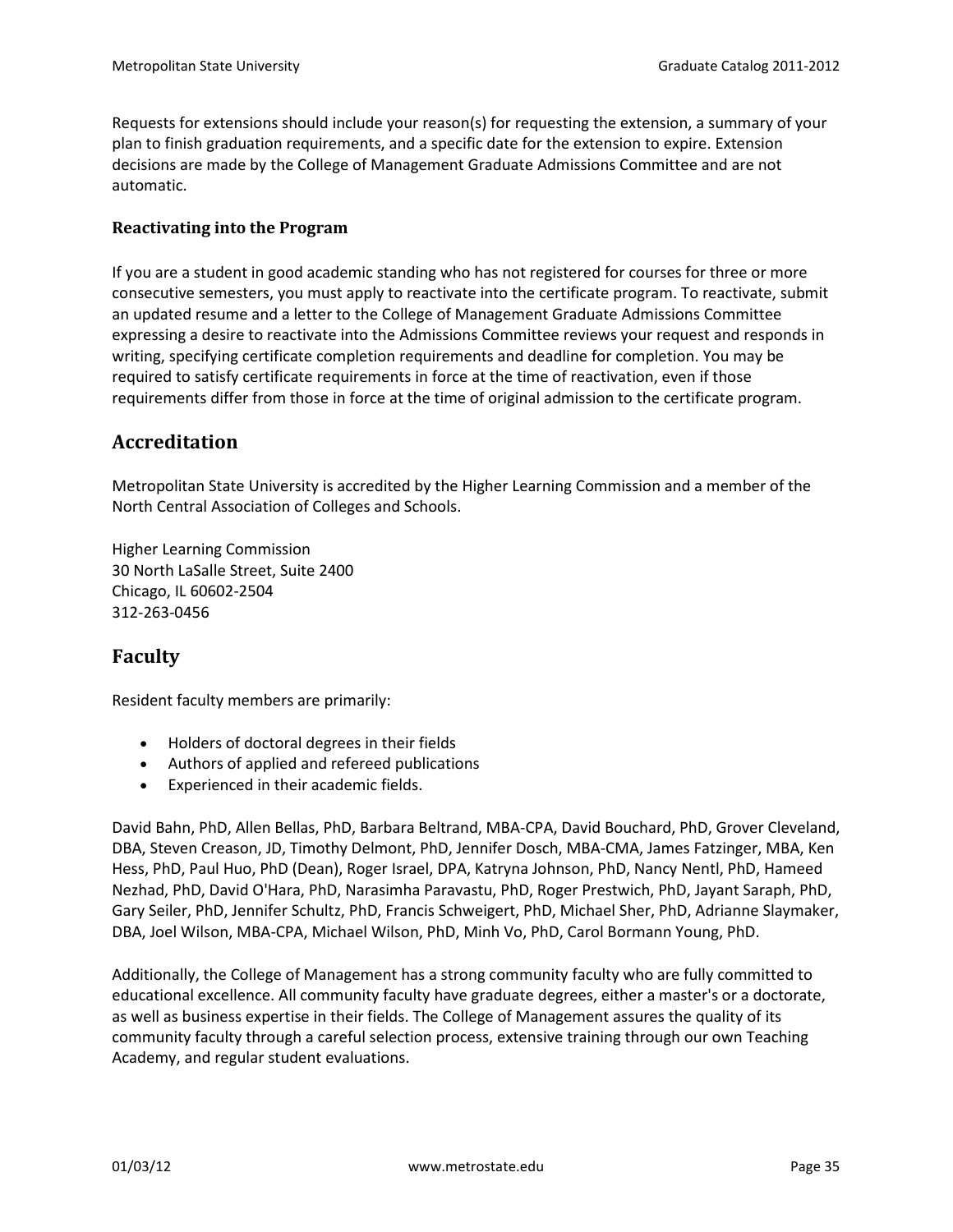# **Contact Information**

**Office Location** 1300 Harmon Place Minneapolis, MN 55403 **Mailing Address** College of Management Graduate Programs Office Metropolitan State University 1501 Hennepin Ave Minneapolis, MN 55403

**Phone:** 612-659-7290 **Email:** com.graduateprograms@metrostate.edu **Website:** choose.metrostate.edu/comgradprograms

# <span id="page-35-0"></span>**Information Assurance (Security) Graduate Certificate**

#### **Program Overview**

New information technologies arrive at lightning speed, allowing us to share information across town, across the country, or around the world faster than ever before. The need for organizations to manage the security to make these technologies safe and useful is crucial. The Information Assurance (Security) Certificate program is designed to meet the fast-moving needs of security professionals from a managerial perspective, addressing national standards for this area.

The National Security Agency's (NSA) Information Assurance Directorate is dedicated to providing information assurance solutions that keep our information systems safe from harm, thus protecting national security. Metropolitan State University is committed to enhancing its initiative in information assurance by offering the Graduate Certificate Program in Information Assurance through the College of Management Metropolitan State University has been designated as a Center of Excellence in Information Assurance (security) by the National Security Agency (NSA).

# **Program Outcomes**

This program:

- provides students and organizations with education, information, and training which focuses on how to respond to cyber threats or cyber criminals
- helps students and organizations develop and deploy policies and other safeguards of information assets.

#### **Fully Accredited**

The Committee on National Security Systems (CNSS) and The National Security Agency (NSA) certify that Metropolitan State University offers a set of courseware that has been reviewed by National Level IA Subject Matter Experts and determined to meet National Training Standards for Information Systems Security (INFOSEC) Professionals, CNSS National Standards 4011, 4013, and 4016. These include: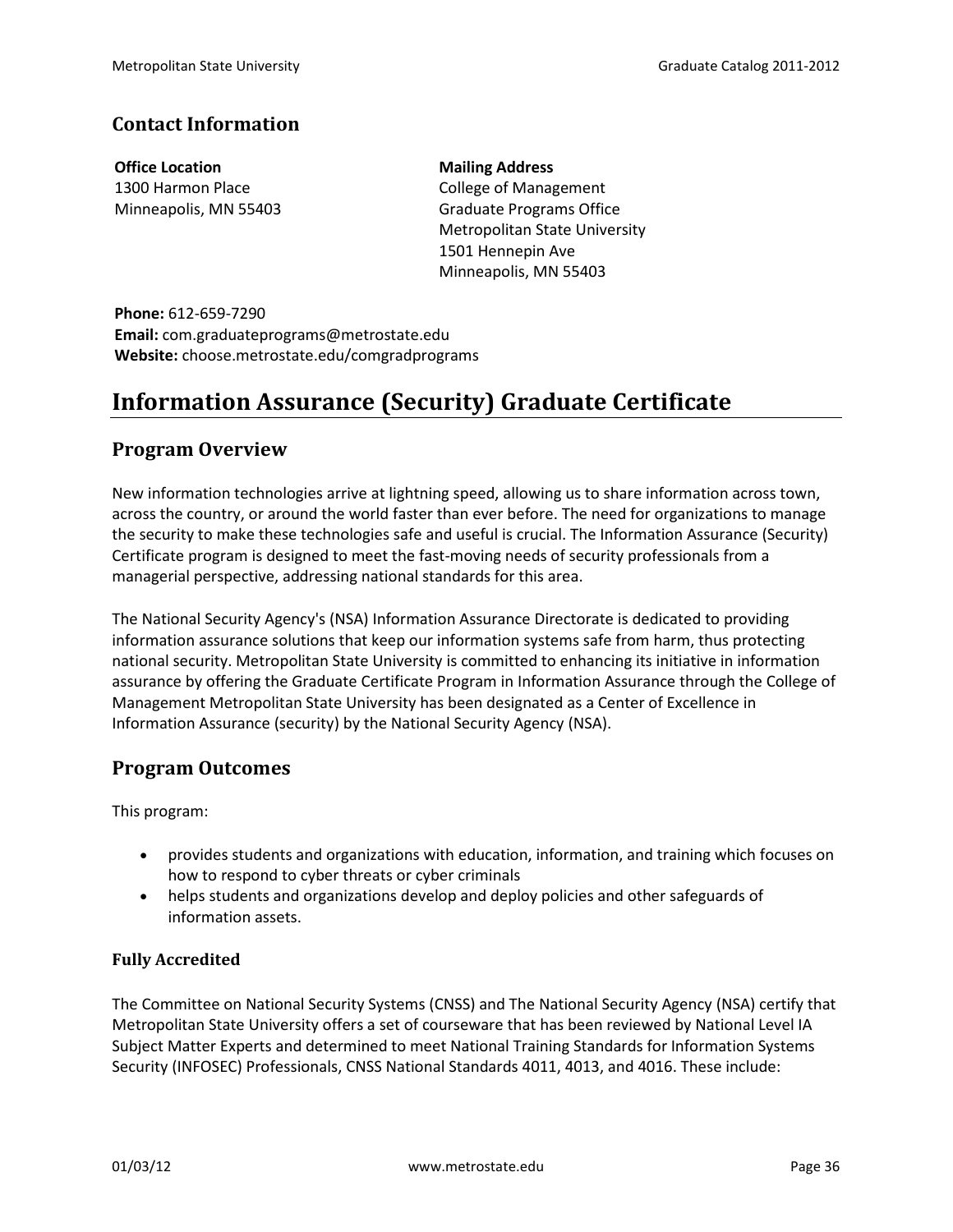- NSTISSI-4011, National Training Standard for Information Systems Security (INFOSEC) Professionals
- CNSSI-4016, National Information Assurance Training
- CNSSI-4016, National Information Assurance Training Standard for Risk Analysts (RA)

# **Curriculum**

- MIS 600 Management Information Systems (4 credits)
- MIS 683 Process Analysis and Design (2 credits)
- MIS 675 Risk Analysis and IT (2 credits)
- MIS 680 Introduction to Information Assurance (4 credits)
- MIS 681 Data, Network Security & Convergence Issues (4 credits)
- MIS 682 Analysis/Assessment of Strategic Security Planning, Audit (4 credits)

If the MIS Coordinator determines that you have full prior competence in a certificate course, you may be given credit for the competency and allowed to take sufficient alternate credits to meet the total credit requirement of the certificate. (E.g., if you have completed a graduate 4 credit Management Information Systems course that is accepted, you would be allowed to consider that function completed within the Certificate, and can then take an alternate 4 credits, with approval of the Coordinator.)

# **Admission Criteria**

To be considered for admission to the MIS Graduate Certificate Program, you must submit evidence of the following:

- A bachelor's degree earned from an accredited institution
- Principles of basic statistics and knowledge of Microsoft Office applications
- At least one year of full-time professional work experience (recommended)

# **Application Requirements**

- Graduate Application
- Non-refundable application fee (waived for graduated of Metropolitan State University)
- Official transcripts
- Current resume
- Essay
- Assessment Scores

See Applying to the Program for application packets, details on the requirements, deadlines and International Student application requirements

# **Transfer Credits**

Once fully admitted, you can transfer up to 8 credits reflecting comparable content into your graduate program. A course is accepted in transfer only if it has been completed within the last five years from an accredited institution, no degree was granted, and a letter grade of B or better was earned in the course. Courses are accepted in transfer upon the approval of the Graduate Programs Director in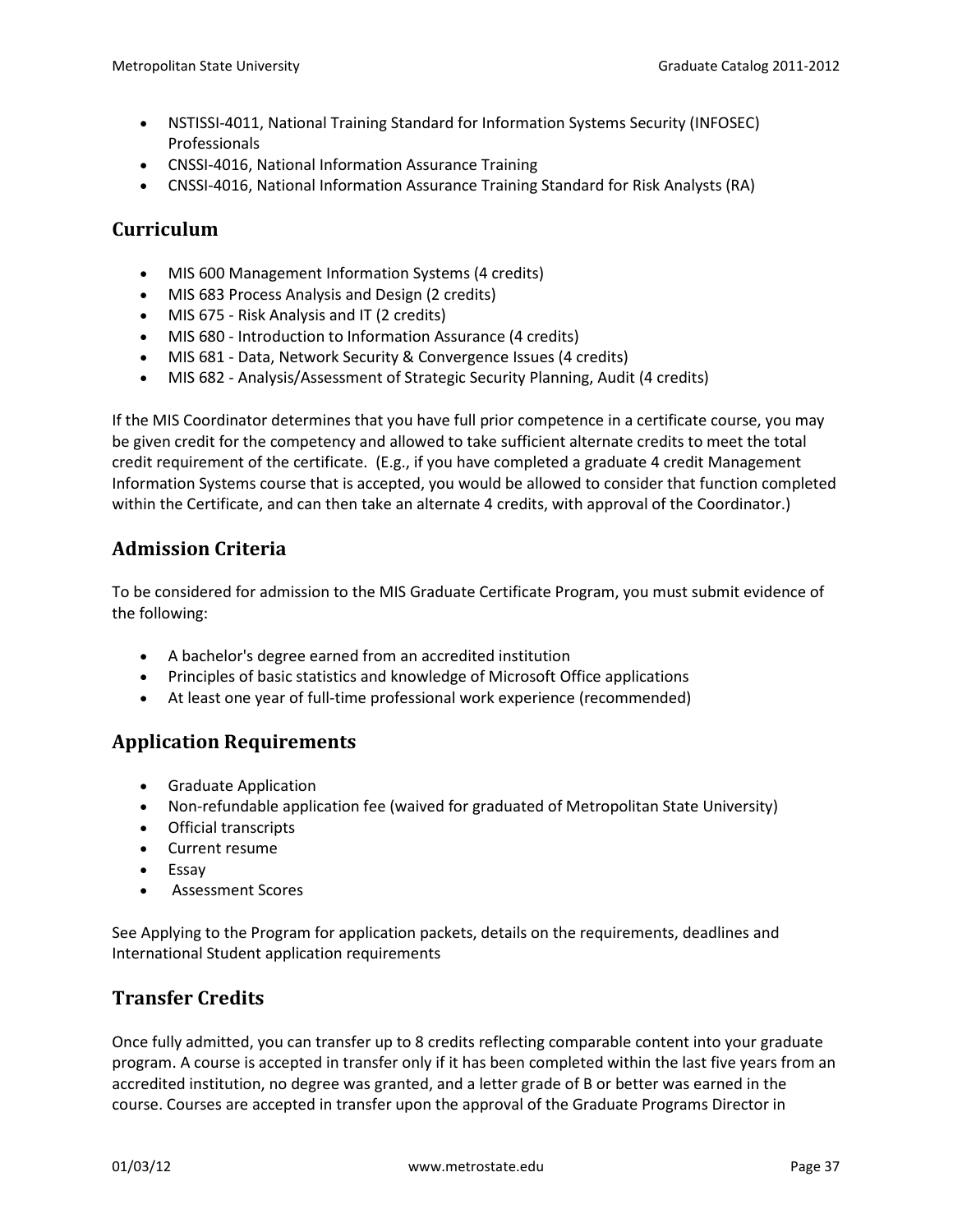consultation with discipline coordinators and allow you to take alternate credits to meet the credit total. (See note above in Curriculum.)

## **Academic Standing**

You must maintain satisfactory academic progress to remain in a College of Management certificate program.

Only courses for which you receive a letter grade of C (2.0) or better count toward certificate requirements; and a cumulative grade point average of 3.0 is required for graduation.

If you receive a letter grade of C or below in any graduate course, you will be placed on academic probation. If you receive a letter grade of C or below in two courses, you will be dismissed from the graduate program.

If you have been dismissed from the program for unsatisfactory academic progress, you may apply for readmission after one calendar year has passed. To reapply, submit an updated resume and a letter to the College of Management Graduate Admissions Committee indicating what circumstances have changed and how you plan to successfully complete the program. The Admissions Committee reviews your request and responds in writing.

Only courses in which you receive a letter grade are applied toward your certificate. The option of a competence/no competence with a narrative transcript is not available to College of Management graduate students. Only internships are graded using pass/fail criteria.

#### **Appeal of Unsatisfactory Academic Progress Removals from the Program**

If you are removed from the program for unsatisfactory academic progress, you may appeal the removal to the College of Management dean. The appeal must be in writing, and it must provide specific grounds for the appeal. The appeal is due to the dean within 30 days of the date of the letter notifying you of the decision to remove you from the program. The dean has 30 days to respond, in writing, to the appeal. Appeals received after 30 days will not be considered.

## **Time to Completion**

You have two years from your first semester of graduate study to complete your certificate program requirements. You may request an extension of the time limit by writing to the College of Management Graduate Programs Office. Such requests must be received prior to the expiration of the time limit. Requests for extensions should include your reason(s) for requesting the extension, a summary of your plan to finish graduation requirements, and a specific date for the extension to expire. Extension decisions are made by the College of Management Graduate Admissions Committee and are not automatic.

#### **Reactivating into the Program**

If you are a student in good academic standing who has not registered for courses for three or more consecutive semesters, you must apply to reactivate into the certificate program. To reactivate, submit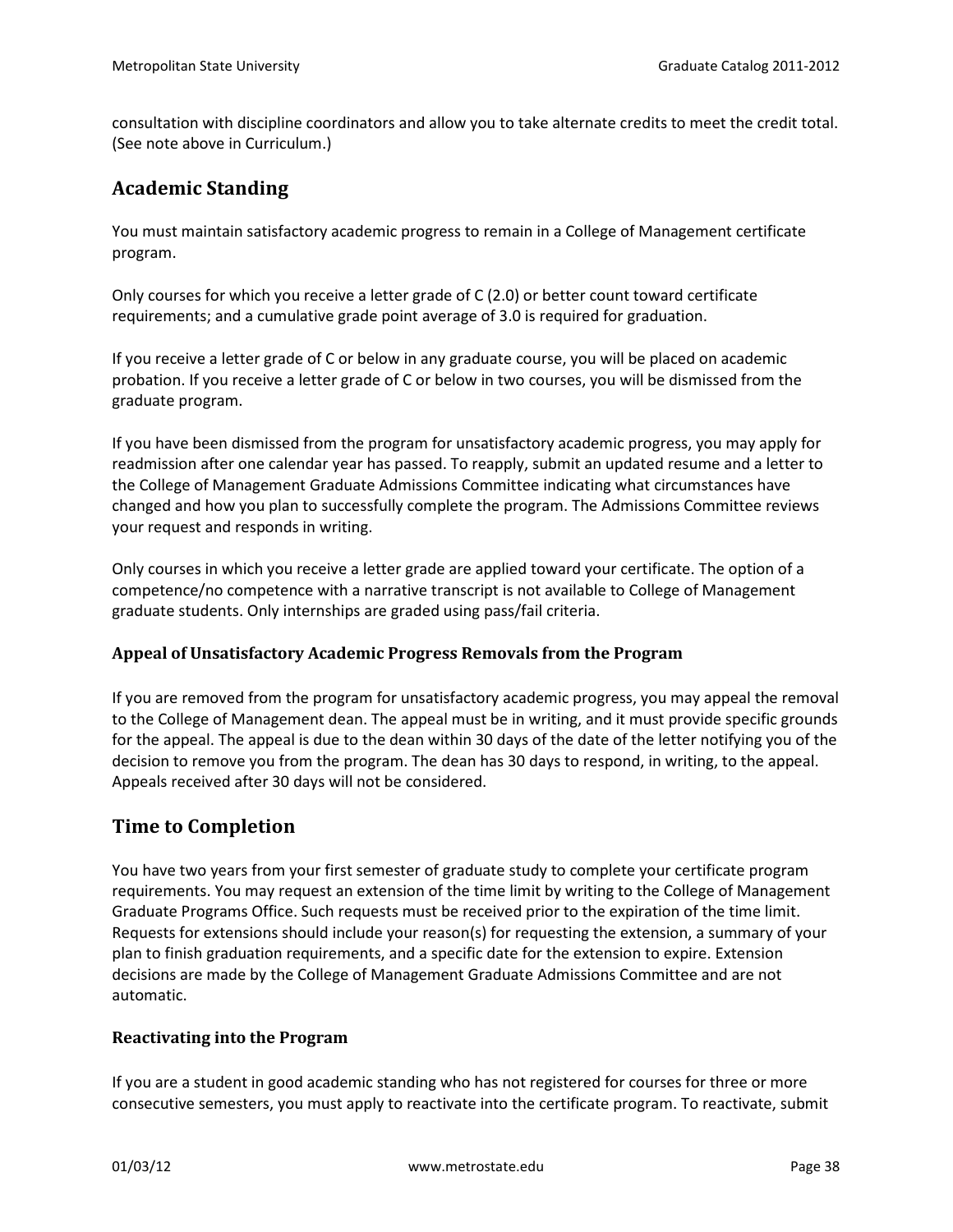an updated resume and a letter to the College of Management Graduate Admissions Committee expressing a desire to reactivate. The Admissions Committee reviews your request and responds in writing, specifying certificate completion requirements and deadline for completion. You may be required to satisfy certificate requirements in force at the time of reactivation, even if those requirements differ from those in force at the time of original admission to the certificate program.

## **Accreditation**

Metropolitan State University is accredited by the Higher Learning Commission of the North Central Association of Colleges and Schools.

Higher Learning Commission 30 North LaSalle Street, Suite 2400 Chicago, IL 60602-2504 312-263-0456

## **Faculty**

Resident faculty members are primarily:

- Holders of doctoral degrees in their fields
- Authors of applied and refereed publications
- Experienced in their academic fields.

David Bahn, PhD, Allen Bellas, PhD, Barbara Beltrand, MBA-CPA, David Bouchard, PhD, Grover Cleveland, DBA, Steven Creason, JD, Timothy Delmont, PhD, Jennifer Dosch, MBA-CMA, James Fatzinger, MBA, Ken Hess, PhD, Paul Huo, PhD (Dean), Roger Israel, DPA, Katryna Johnson, PhD, Nancy Nentl, PhD, Hameed Nezhad, PhD, David O'Hara, PhD, Narasimha Paravastu, PhD, Roger Prestwich, PhD, Jayant Saraph, PhD, Gary Seiler, PhD, Jennifer Schultz, PhD, Francis Schweigert, PhD, Michael Sher, PhD, Adrianne Slaymaker, DBA, Joel Wilson, MBA-CPA, Michael Wilson, PhD, Minh Vo, PhD, Carol Bormann Young, PhD.

Additionally, the College of Management has a strong community faculty who are fully committed to educational excellence. All community faculty have graduate degrees, either a master's or a doctorate, as well as business expertise in their fields. The College of Management assures the quality of its community faculty through a careful selection process, extensive training through our own Teaching Academy, and regular student evaluations.

# **Contact Information**

**Office Location** 1300 Harmon Place Minneapolis, MN 55403 **Mailing Address** College of Management Graduate Programs Office Metropolitan State University 1501 Hennepin Ave Minneapolis, MN 55403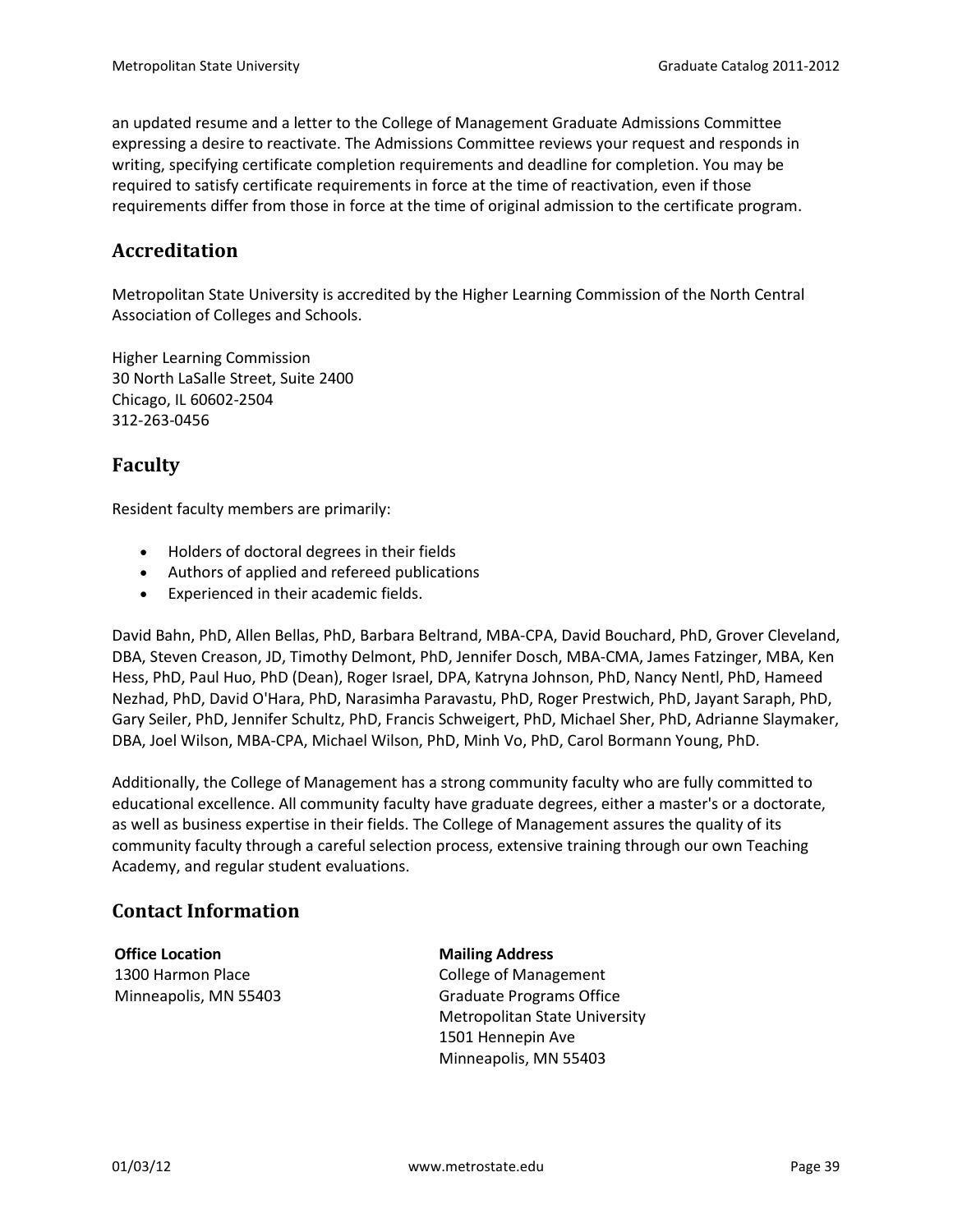**Phone:** 612-659-7290 **Email:** com.graduateprograms@metrostate.edu **Website:** choose.metrostate.edu/comgradprograms

# **Master of Arts in Liberal Studies (MA)**

## **Program Overview**

The Master of Liberal Studies (MA) is a student-centered, interdisciplinary graduate program designed for individuals who have successfully completed a bachelors degree. Admitted students progress from an introductory seminar through a series of team-taught courses to explore advanced liberal arts themes and issues through methodologies drawn from several disciplines. Students create major research projects aligned with their personal educational goals, and support and develop their work on these projects through a series of graduate-level supporting study courses or independent studies. For each student, the Master of Liberal Studies program culminates in the creation of a self-directed capstone project that draws from and builds upon the program as a whole.

## **Program Outcomes**

An admitted Master of Liberal Studies student begins by taking "MLS 600 Introductory Seminar," which teaches methods of interdisciplinary inquiry through variable topics within which students craft individual projects. Arising from interactions with seminar team teachers, and with other students, one of the seminar's outcomes is analysis and refinement of each student's educational objectives, within the framework of Master of Liberal Studies program resources.

Following MLS 600, a student then selects at least three iterations of "MLS 620 Master of Liberal Studies Exploration." Topics vary, but each MLS 620 encourages interdisciplinary inquiry, with opportunities to pursue individual interests as these relate to the Exploration's theme. For example, a student interested in world politics and economics might take an Exploration on the topic of globalism. Students also select 12 credits of supporting study at the 500G or higher level, which can include independent studies or internships. All MLS supporting study credits must be clearly relevant to the student's MLS program.

A student may register for "MLS 690 Master of Liberal Studies Capstone" upon completion of MLS 600 and at least 24 credits in the Master of Liberal Studies program (at least 8 supporting study credits, and at least 8 credits in MLS 620's); and with an approved Capstone Project Proposal. The MLS 690 Capstone revolves around the final revisions and completion of students' self-directed capstone projects, broadly defined not only to include traditional research papers, but creative projects, artwork, or performances (that additionally require an analytical essay about the creative project).

# **Curriculum**

## **Program Curriculum (32 credits)**

- MLS 600 Introductory Seminar
- MLS 620 Master of Liberal Studies Exploration (1)
- MLS 620 Master of Liberal Studies Exploration (2)
- MLS 620 Master of Liberal Studies Exploration (3)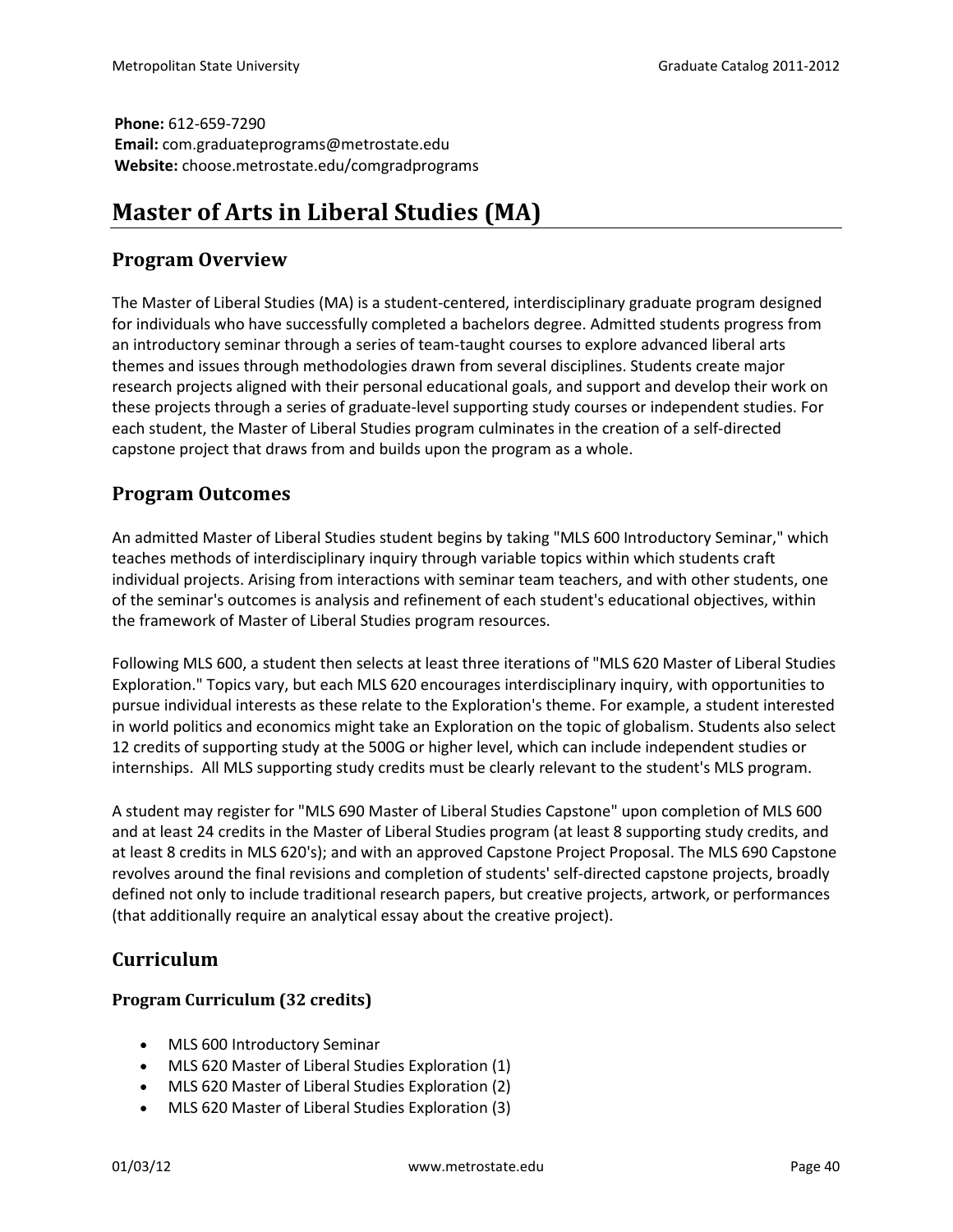- Supporting Study Coursework (12 credits)
- MLS 690 Master of Liberal Studies Capstone Course

#### **Sequence**

MLS 600 is a student's first Master of Liberal Studies course, and MLS 690 is the last. Apart from that there is significant flexibility in the order or pace at which a student takes Master of Liberal Studies courses (subject to the availability of classes).

## **Admission Requirements**

To be considered for admission, a student is expected to have completed a bachelor's degree before beginning Master of Liberal Studies coursework. The Master of Liberal Studies Admissions Committee will make admissions decisions on the basis of the following:

- Official copies of all undergraduate transcripts (and graduate transcripts, if any) showing a BA or BS degree from an accredited institution, a major or significant coursework in liberal arts disciplines and a minimum GPA of 3.00 from the degree-granting institution.
- Two letters of recommendation from individuals familiar with the applicant's intellectual preparation for advanced liberal arts study.
- A resume or vita (The admissions committee will value occupational and/or community experience relevant to advanced liberal arts study, in addition to academic preparation.)
- The Purpose Essay, written by the applicant about his/her interests and goals in pursuing advanced liberal arts study; see the essay prompts given in the "Graduate Application Checklist" in the MLS Application Packet.
- A writing sample, either from an earlier upper-division liberal arts course, or written in response to questions given in the "Graduate Application Checklist" in the MLS Application Packet

See Applying to the Program for application packets and details on the requirements and deadlines.

#### **Pre-application Interviews**

It is strongly recommend that those considering the MLS program arrange an informational interview with the MLS director before submitting their applications.

## **Transfer Credits**

Up to 8 graduate credits earned at another accredited institution (or at Metropolitan State University before MLS admission) may be applied to the MLS program's supporting study requirement, provided those credits are clearly relevant to the student's MLS program, and not part of any other completed degree.

## **Academic Advising**

Since its founding, Metropolitan State University has emphasized a student-centered educational philosophy, with strong faculty involvement in advising. For MLS students, advising occurs in several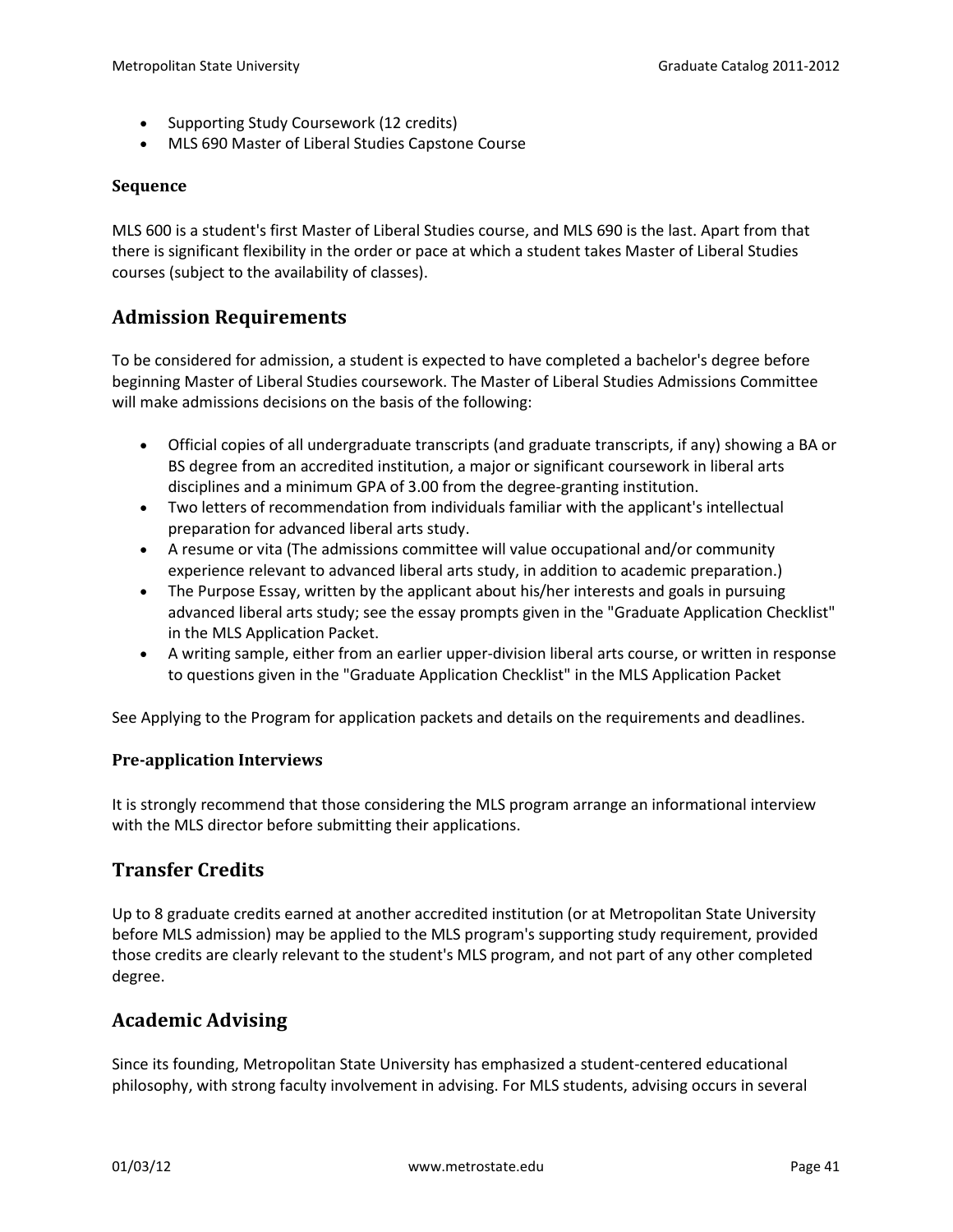ways. One is embedded in "MLS 600 Introductory Seminar," where students articulate their MLS educational objectives.

Each MLS student will also be assigned a graduate faculty advisor, who can advise students towards appropriate course selection, and also help to arrange creative learning strategies, including customized independent studies and internships.

As a student nears completion of the MLS, the advisor also helps with the appointment of a faculty reader from a discipline related to the student's evolving capstone project. The faculty reader reviews a student's capstone project, and thus in addition to the team teachers of MLS 690, can advise to reinforce cohesion and quality in the final stages of a student's MLS.

# **Accreditation**

Metropolitan State University is accredited by the Higher Learning Commission of the North Central Association of Colleges and Schools.

Higher Learning Commission 30 North LaSalle Street, Suite 2400 Chicago, IL 60602-2504 312-263-0456

# **Contact Information**

For questions, or application materials contact: Professor Lawrence Moe Director, Master of Liberal Studies Program lawrence.moe@metrostate.edu Phone 651-793-1429 Fax 651-793-1446

## **Mailing Address**

Master of Liberal Studies Program Metropolitan State University 700 East Seventh Street Saint Paul, MN 55106-5000

# **Master of Management Information Systems (MMIS)**

## **Program Overview**

The Master of Management Information Systems (MMIS) represents an important state-of-the-art concept in graduate education in the field of management information systems (MIS). Merging management and technology education, it is designed to help both technically-oriented information technology (IT) professionals and those from other fields gain expertise in the management of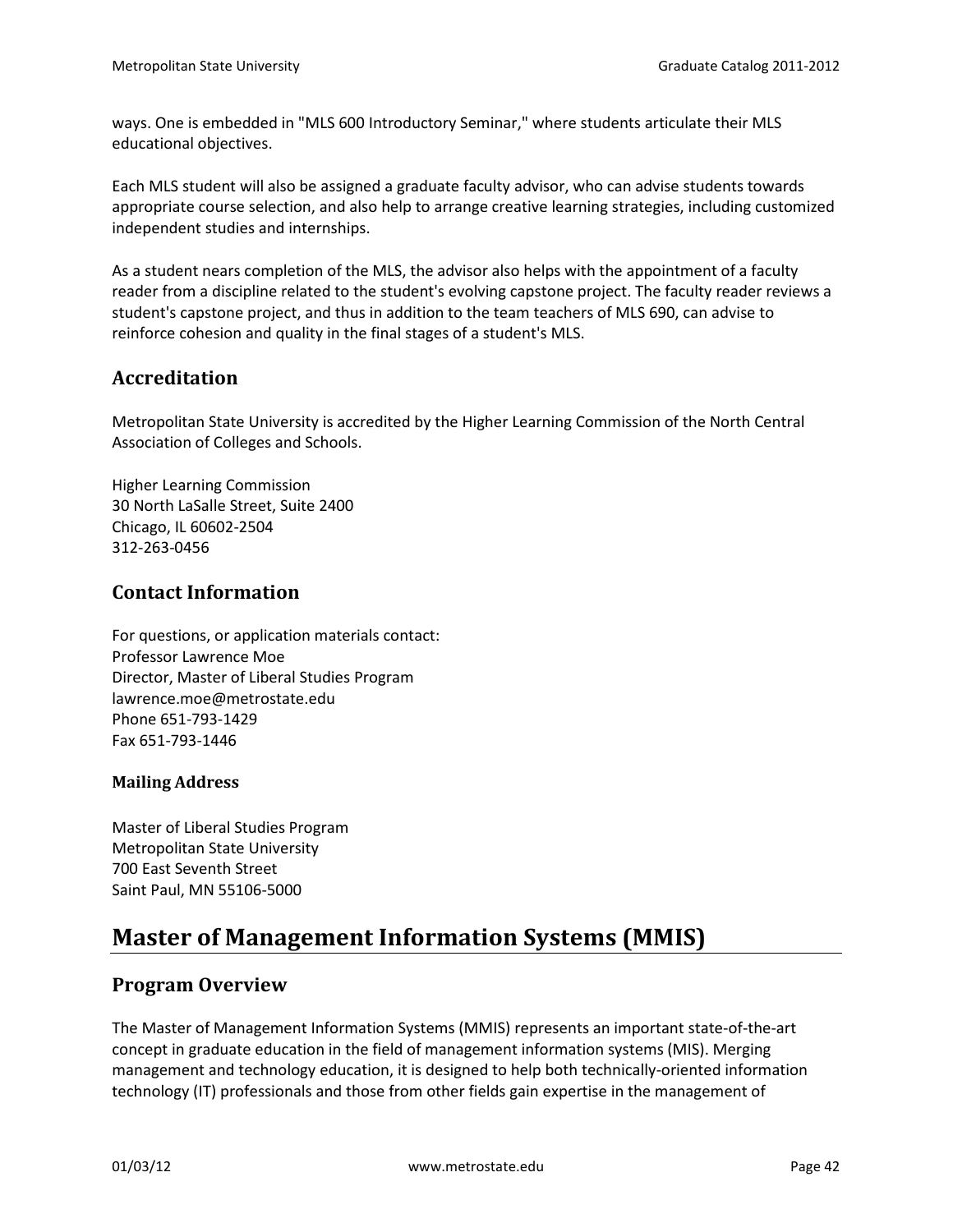information systems in modern organizations. The MMIS promotes Metropolitan State's well-known ability to tie theory to practice, with a cutting-edge MIS education designed to have a "shelf life" that outlasts successive generations of hardware and software. The program core gives a strong background in management and information technology areas. Flexibility in elective courses, plus applications emphasis throughout courses, internships and the final integrative project gives one a strong base for the future.

The program is designed to serve several distinct groups of information management professionals who need a strong mix of management theory and practice along with technological competence. This group needs more technical education than an MBA student, but less than a student who will be working in a purely technical capacity.

- General management professionals who need to understand how to manage the technical and IT aspects of their organizations. These students need the mix of management and technical work that leads to stronger technological understanding and analytical skills, resulting in stronger general management in firms where IT is a part of their competitive strategy.
- Technical professionals who need to upgrade and update their technological skills while also updating their analytical and management abilities. Technical and project managers also need this type of mix, as well as systems analysts and managers who will be progressing in their careers. Any managerial or higher level professional in organizations where IT is important will find the MMIS of great value.

The MMIS prepares you in the areas of:

- strategic IT management;
- IT strategy and Internet strategy; supply chain management;
- IT security management;
- electronic commerce;
- enterprise resource planning (ERP);
- globalization;
- human factors;
- knowledge management;
- customer relationship management (CRM);
- managing the IT function (operationally); added distinction project management;
- systems analysis and design;
- social networking strategies for organizations
- information analytics and business intelligence technology management; and
- telecommunications.

The MMIS serves the target groups by offering a choice of distinct concentrations:

#### **Information Management Concentration**

The information management concentration has a mixture of general management, IS/IT management, and management-level conceptual technical knowledge that enables you to understand the business environment and its management while being prepared to oversee or interact with technical staff in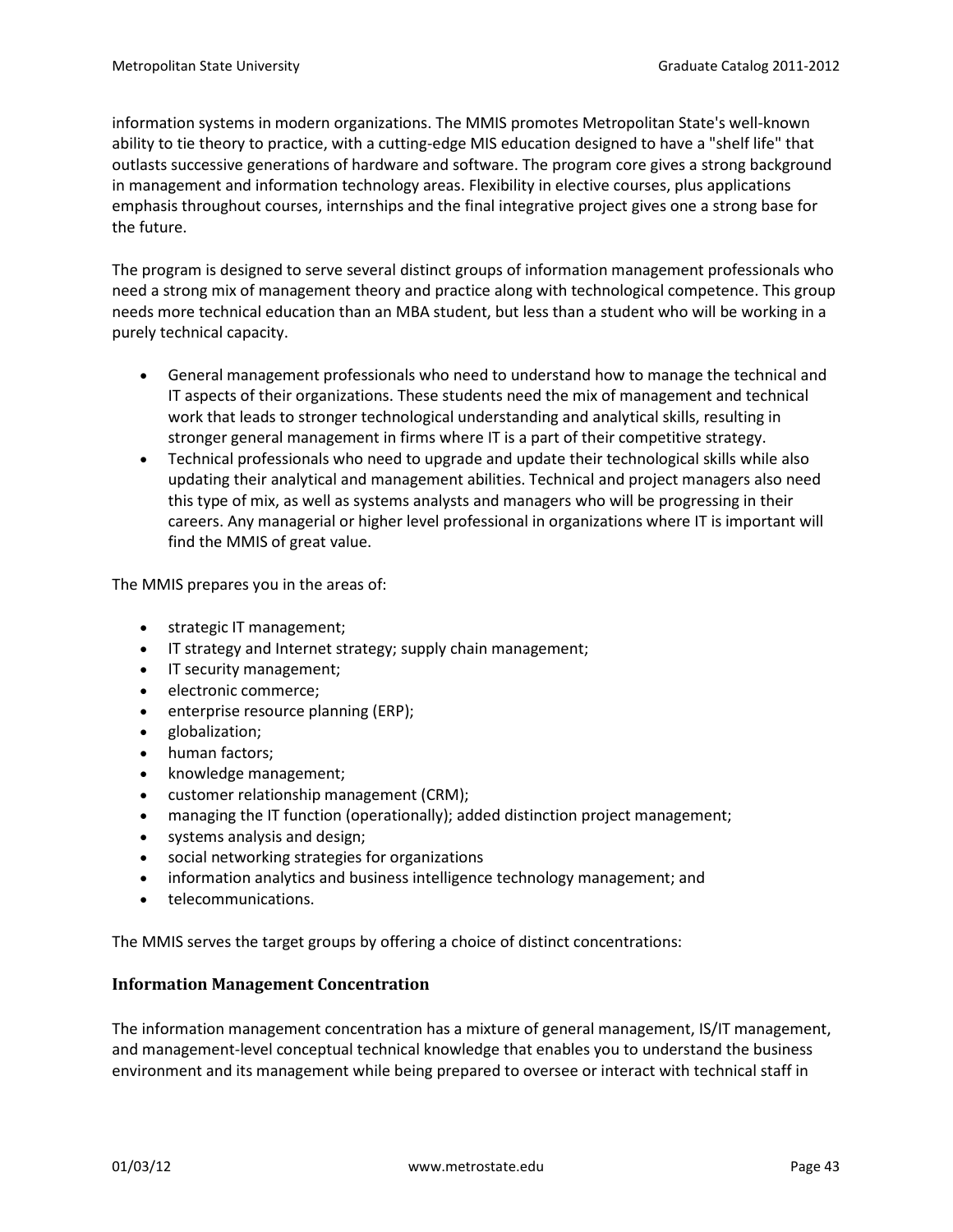meeting information management needs. Professionals in all organizations will find this a valuable management education.

#### *Online MMIS*

There is also an option to take the Information Management Concentration online, called the Online MMIS. This track allows you to complete the MMIS degree with nearly all online classes, to assist those where travel schedules, location or other factors make online delivery desirable. It also accommodates professionals who need the schedule flexibility provided by online education. In this track, all courses are specified (limited electives) to allow consistency in the application of the curriculum. Specific courses are required for this option, and one in-class section may be required. Contact the program for more information on this option.

### **Systems Management Concentration**

The systems management concentration takes a more technical approach. Upon completion of this program, systems analysts, technical analysts and managers will be updated on the latest techniques and approaches to developing the information systems of their organizations, and will be competent to lead and manage systems development projects as well as managing less technical functions.

## **Program Outcomes**

The MMIS program goal is to prepare you for management, high-level work and potential leadership in management information systems and related fields, and general management in organizations where information technology is important. The program targets working adults who desire high quality applied MIS education along with solid theory.

## **Program Objectives**

- prepare for management of IS, IT, and related functions;
- prepare to be a leader in the integration of IT into the firm to help meet organizational goals;
- prepare for management of IT planning processes; and
- prepare general managers of firms for broader strategic uses of IT.

## **Curriculum**

**The Prerequisite Phase** assesses and ensures your readiness to begin graduate work in management information systems. Prerequisite courses include College Algebra, Financial Accounting, Statistics and a programming language. You may not take MMIS Phase I, II or III program classes until these prerequisite courses have been completed and you are fully admitted to the program.

Note: Because this program does not require a GMAT, GRE or equivalent test, a special assessment process has been developed for evaluating your application. This process may generate requirements for admission that include preparatory work in a required discipline that may not count toward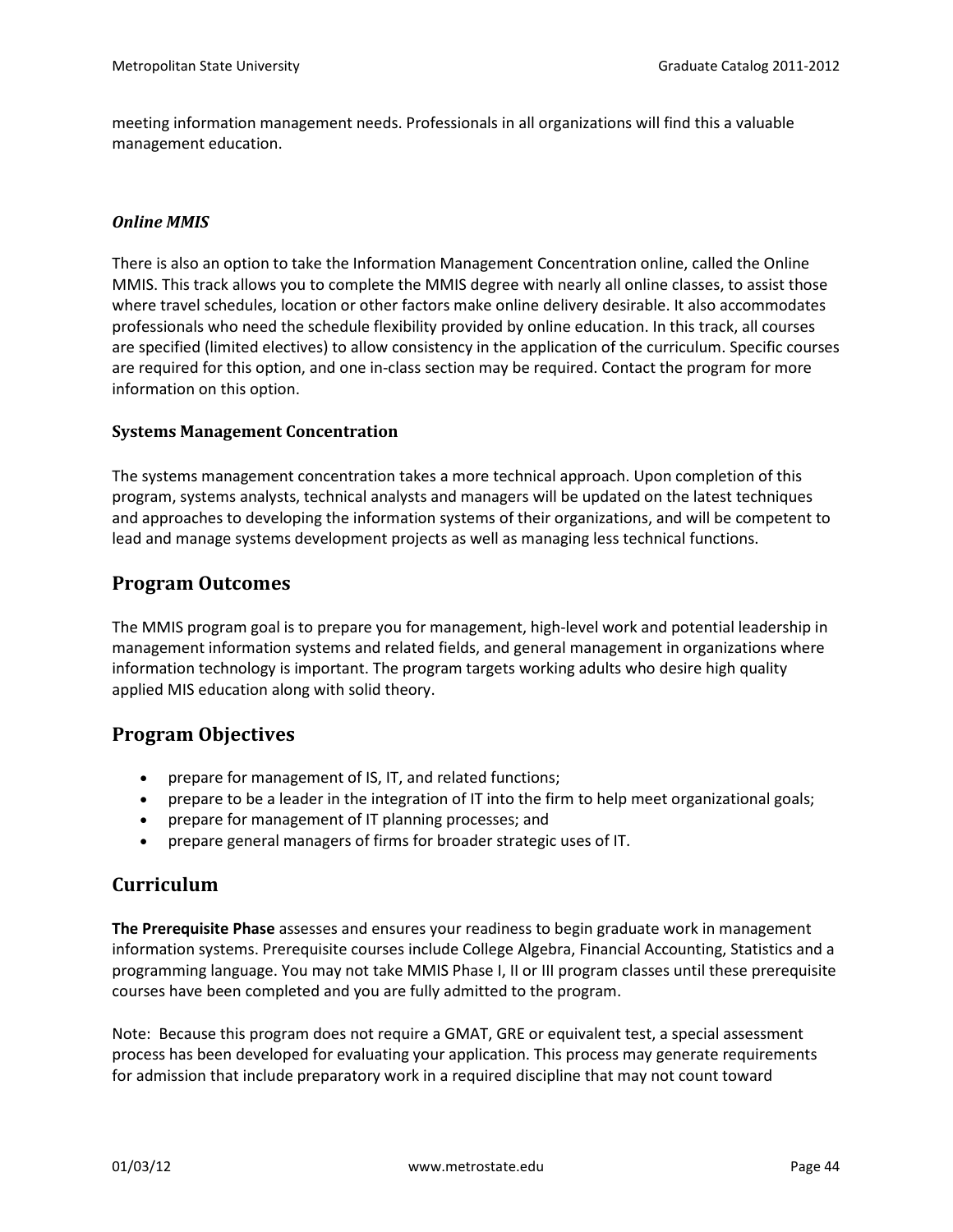graduation. For example, math and written analysis are primary areas of assessment. This preparatory work assures that high quality instruction is maintained throughout the program.

**Phase I** focuses on the functional disciplines of business and organizations as they apply to modern information systems. It provides a solid grounding in the core IT competencies, management, and marketing theories, processes and skills needed by managers in today's rapidly changing environment.

**Phase II** consists of relevant electives which you choose to best meet your own educational and career needs. Electives may focus on one of several disciplines or be a mix of courses from a number of topical concentrations. Some electives are prescribed as part of specific tracks - please see Track descriptions for details.

**Phase III** is the synthesis and capstone phase. The work in this phase calls for you to integrate what you have learned in previous courses and professional experiences to form a coherent picture of IT management within organizations. The program makes use of an innovative applied project to "bring it all together." Effective communication is fundamental to good management, and so you are expected to demonstrate writing skills by completing a written report about your work on this project, which is performed with a cohort.

#### **Course Requirements (44 credits)**

#### *Information Management Concentration*

#### **Prerequisites**

The following prerequisite courses must be completed before you can take any graduate-level courses or be admitted to the MMIS program:

- ACCT 210 Financial Accounting (4 credits) or equivalent
- MATH 115 College Algebra (4 credits) or equivalent
- STAT 201 Statistics (4 credits) or equivalent
- Four (4) credits of a visual programming language or equivalent

#### Phase I (28 credits)

- MIS 600 Management Information Systems (4 credits)
- MIS 671 Problem Formulation, Data Presentation and Research Methods (4 credits)
- MIS 673 Knowledge Management (2 credits)
- MIS 683 Process Analysis and Design (2 credits)
- MIS 685 Data Warehousing and Data Mining (2 credits)
- MGMT 620 Organizational Behavior (4 credits)
- DSCI 620 Project Management (4 credits)
- MKTG 600 Marketing Management (4 credits)
- MIS 653 Supply Chain Information Systems (2 credits)

#### **Phase II (4 credits)**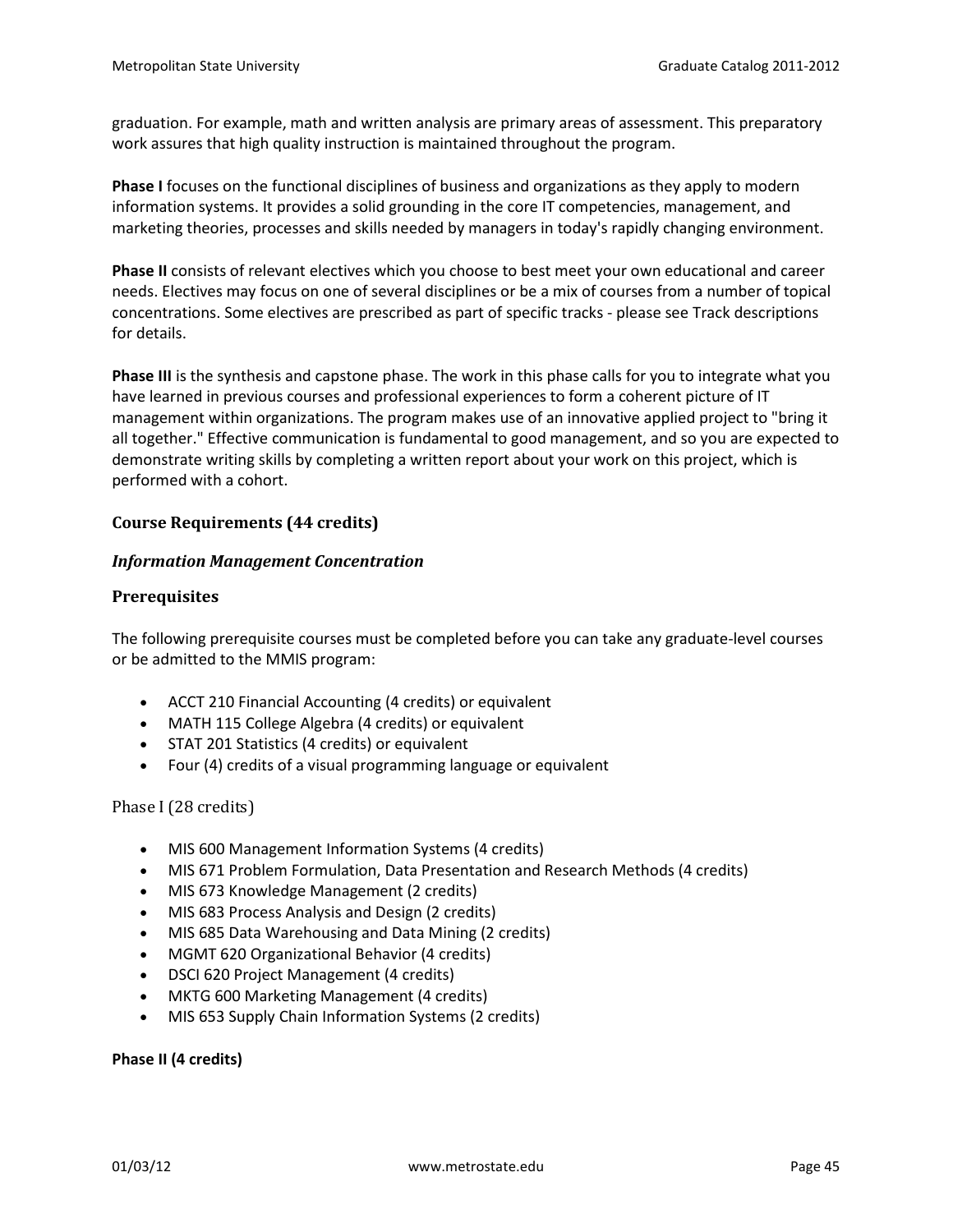You will choose 12 elective credits to meet your own IT career goals/needs/choices from the MMIS electives listed in the Schedule. A Two Year Schedule is provided on the MMIS Web site which details electives.

#### **Phase III (4 credits)**

MIS 699 Integrative Capstone Project (4 credits)

Cohorts are formed each spring semester to do applied IT projects. Twin Cities' organizations are solicited for IT-management-related, systems development or other related projects. Experienced senior faculty oversee teams which determine clients' perceptions and create both team and individual reports.

#### *System Development Concentration*

Prerequisites

The following prerequisite courses must be completed before you can complete any graduate classes or be admitted to the MMIS program:

- ACCT 210 Financial Accounting (4 credits) or equivalent
- MATH 115 College Algebra (4 credits) or equivalent
- STAT 201 Statistics (4 credits) or equivalent 4 credits of a programming language or equivalent
- Four (4) credits of a visual programming language or equivalent

Phase I (30 credits)

- MIS 600 Management Information Systems (4 credits)
- MIS 657 Database and Client/Server Systems (2 credits)
- MIS 660 Management of Advanced Application Design (2 credits)
- MIS 662 Management of Distributed Computing (4 credits)
- MIS 665 Systems Design and Decision Support (4 credits)
- MIS 671 Problem Formulation, Data Presentation and Research Methods (4 credits)
- MIS 683 Process Analysis and Design (2 credits)
- DSCI 620 Project Management (4 credits)
- MKTG 600 Marketing Management (4 credits)

Phase II (10 credits)

You will choose 10 elective credits to meet your own IT career needs/choices from the MMIS electives listed in the Schedule. A Two Year Schedule is provided on the MMIS Web site which details electives.

Phase III (4 credits)

MIS 699 Integrative Capstone Project (4 credits)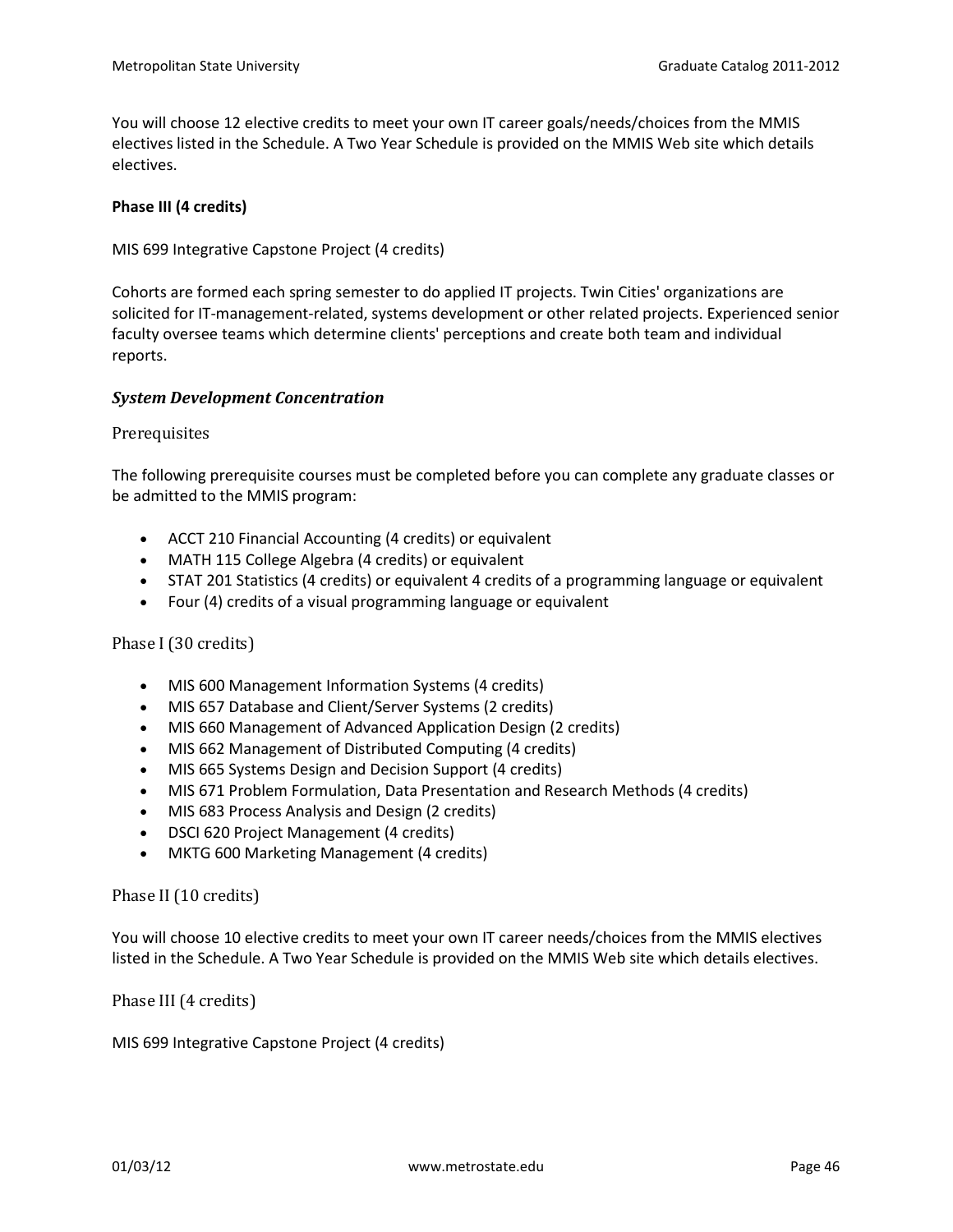Cohorts are formed each spring semester to do applied IT projects. Twin Cities' organizations are solicited for IT-related, systems development or other related projects. Experienced senior faculty oversee teams which determine clients' perceptions and create both team and individual reports.

Generally, nearly all MMIS courses are available as online courses

# **Admission Criteria/Process**

### **Admission Decisions/Categories**

The College of Management Graduate Admissions Committee evaluates your application for evidence of undergraduate scholarship, professional experience and demonstrated aptitude for successful graduate business study. If you meet all application requirements, you are given full admission to the program. If you have one or more prerequisite courses to complete and your application otherwise supports the conclusion that you can successfully undertake graduate study, you may be granted conditional admission to a program. As a conditionally-admitted student, you must complete these prerequisites prior to completing any graduate course work. Applicants denied admission may not take graduate level courses in the program.

#### **Registration by Undergraduate Students**

With permission of the MMIS Coordinator, you may register for "special" graduate level prerequisite courses during your last semester of undergraduate studies.

#### **Reapplication for Denied Applicants**

If your application for admission to the program is denied, you may reapply for admission only after a minimum of six months has passed after the denial. You will need to demonstrate a substantive difference in the reapplication to be considered for admission.

If your application to the program is denied, you may apply for another College of Management graduate program. A new application form must be accompanied by a \$20 application fee, a new goals essay, updated resume, two new references and GMAT scores and/or assessment test scores appropriate to the degree for which you are applying

#### **English and Quantitative Competence Assessment**

All College of Management students, except those in special international cohort programs, are expected to demonstrate English and quantitative competence at a level to support success in graduate studies. If your abilities are assessed to be inadequate for graduate study, you may be required to enroll in appropriate undergraduate courses until your skills have been brought to a satisfactory level. These undergraduate courses must be successfully completed prior to taking any graduate level courses.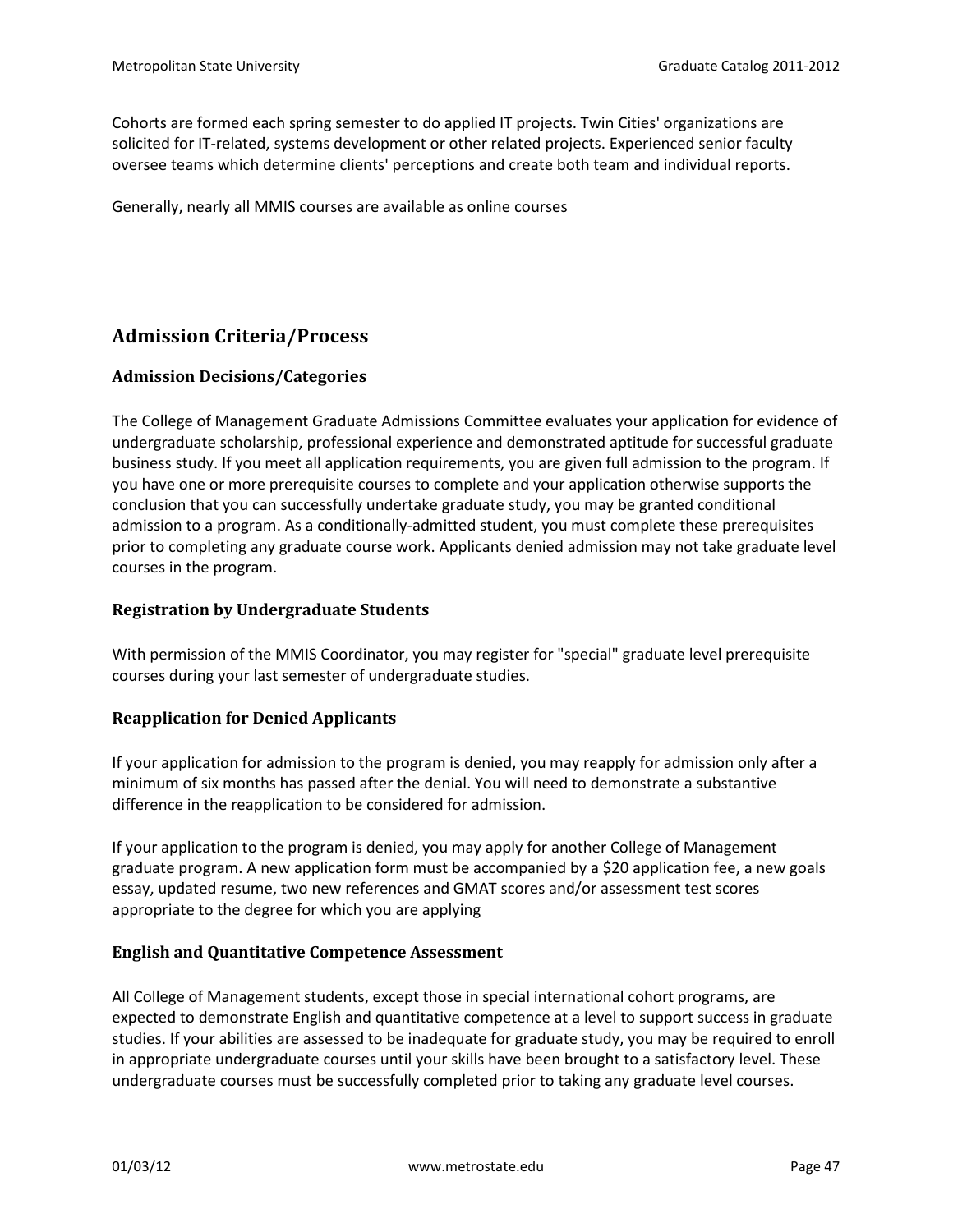### **COM Graduate Student Orientation**

Once you are fully admitted to a College of Management graduate program you will be required to attend a graduate student orientation session before or during your first semester of course work. If you do not attend an orientation session, a hold will be placed on your records preventing you from registering for further graduate classes until you attend orientation.

## **Application Requirements**

Applicants should allow 7-10 business days for review once all required application materials are received and sent to the College of Management Graduate Admissions Committee.

To be considered for admission you must submit:

- Graduate Application
- Non-refundable application fee (waived for graduates of Metropolitan State University)
- Official transcripts
- Test scores
- Current resume
- Goals essay
- **References**

See Applying to the Program for application packets, details on the requirements, deadlines and International Student application requirements

## **Transfer Credits**

Once fully admitted, you may transfer up to 8 credits into your graduate program. A course is accepted in transfer only if it has been completed within the last five years from an accredited institution, no degree was granted, and a letter grade of B or better was earned in the course. Courses are accepted in transfer upon the approval of the Graduate Programs Director in consultation with discipline coordinators.

## **Academic Standing**

You must maintain satisfactory academic progress to remain in a College of Management graduate or certificate program.

- Only courses for which you receive a letter grade of C (2.0) or better count toward degree requirements; and a cumulative grade point average of B (3.0) is required for graduation.
- If you receive a letter grade of C or below in any graduate course, you will be placed on academic probation. If you receive a letter grade of C or below in two courses, you will be dismissed from the graduate program.
- If you have been dismissed from a College of Management graduate or certificate program for unsatisfactory academic progress, you may apply for readmission after one calendar year has passed. To reapply, submit an updated resume and a letter to the College of Management Graduate Admissions Committee indicating what circumstances have changed and how you plan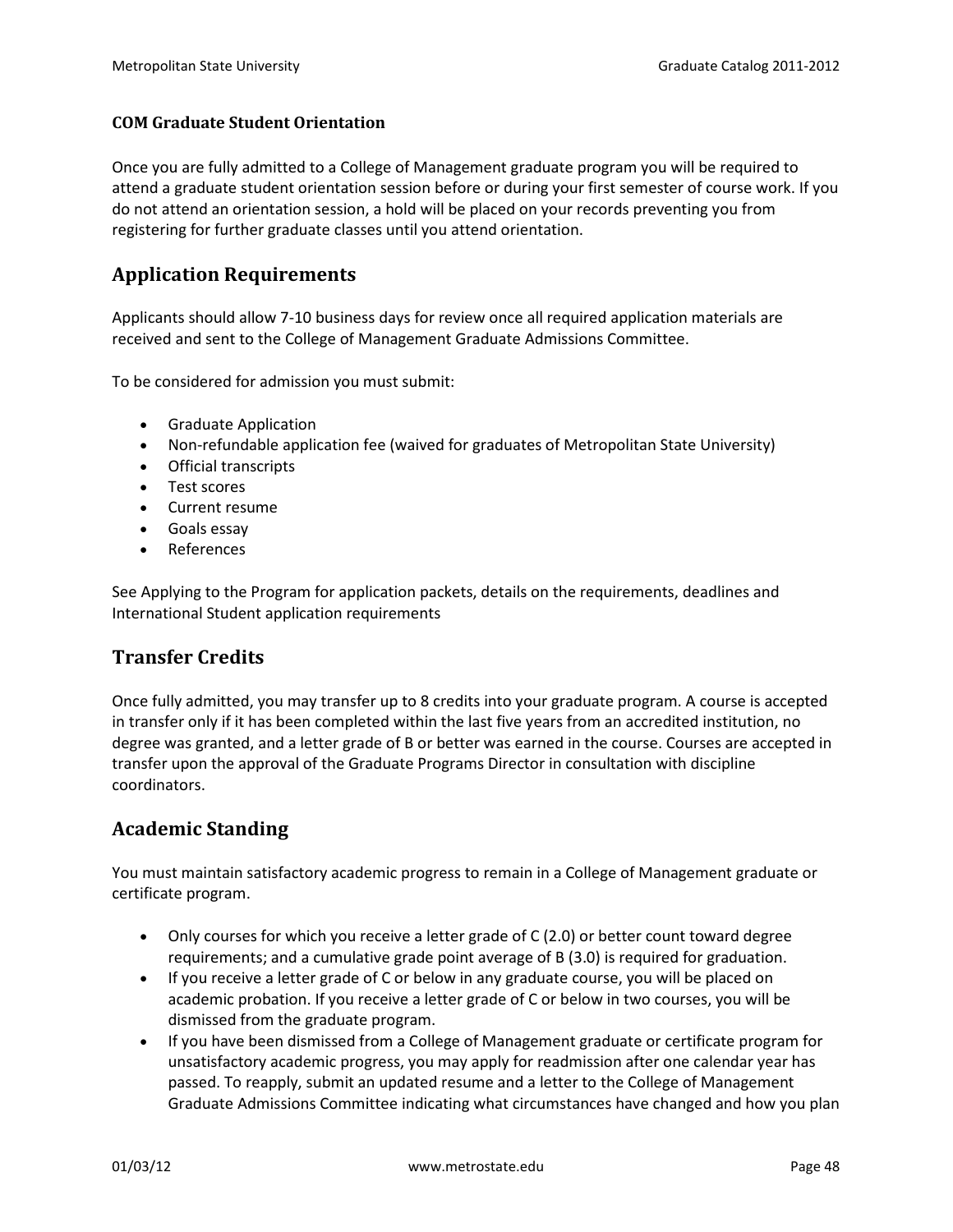to successfully complete the program. The Admissions Committee reviews your request and responds in writing.

• Only courses in which you receive a letter grade are applied toward your degree. The option of a competence/no competence with a narrative transcript is not available to College of Management graduate students. Only internships are graded using pass/fail criteria.

### **Appeal of Unsatisfactory Academic Progress Removals from the Program**

If you are removed from a graduate or certificate program for unsatisfactory academic progress, you may appeal the removal to the College of Management dean. The appeal must be in writing, and it must provide specific grounds for the appeal. The appeal is due to the dean within 30 days of the date of the letter notifying you of the decision to remove you from the program. The dean has 30 days to respond, in writing, to the appeal. Appeals received after 30 days will not be considered.

#### **Reactivating into the Program**

If you are a student in good academic standing who has not registered for courses for three or more consecutive semesters, you must apply to reactivate into the degree program. To reactivate, submit an updated resume and a letter to the College of Management Graduate Admissions Committee expressing a desire to reactivate into the program. The admissions committee reviews your request and responds in writing, specifying degree completion requirements and deadline for completion. You may be required to satisfy degree requirements in force at the time of reactivation, even if those requirements differ from those in force at the time of original admission to the degree program.

## **Time to Completion**

You have five years from your first semester of graduate study to complete your degree program requirements and two years to complete your certificate requirements. You may request an extension of the time limit by writing to the College of Management Graduate Programs Office. Such requests must be received prior to the expiration of the time limit. Requests for extensions should include your reason(s) for requesting the extension, a summary of your plan to finish graduation requirements, and a specific date for the extension to expire. Extension decisions are made by the College of Management and are not automatic.

## **College of Management Outstanding Student Award**

During your final semester of course work, you may be nominated by the faculty for the College of Management Outstanding Student Award. Nominees are evaluated on the basis of their academic performance in their graduate degree program, as well as achievements in their community and professional contributions. All finalists are recognized in the commencement program. The outstanding student receives special recognition during commencement, and is named as part of a permanent plaque in COM.

## **Accreditation**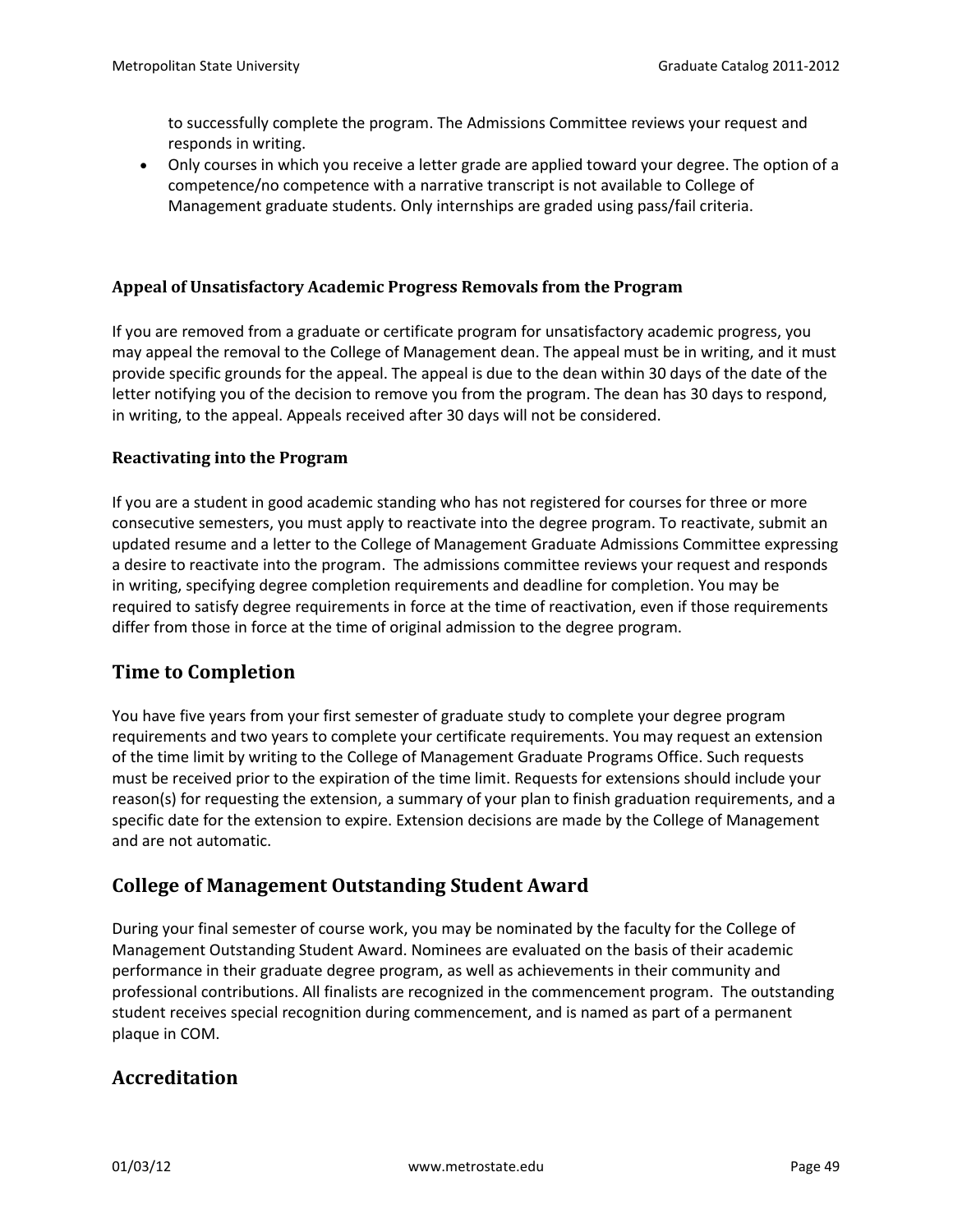Metropolitan State University is accredited by the Higher Learning Commission and a member of the North Central Association of Colleges and Schools.

Higher Learning Commission 30 North LaSalle Street, Suite 2400 Chicago, IL 60602-2504 312-263-0456

The MMIS is compatible with the MSIS (Master of Science in Information Systems) 2006 Graduate Curriculum Standards established by the Association for Computing Machinery (ACM) and Association for Information Systems (AIS), which are two key standards-setting bodies in the MIS field.

## **Faculty**

Resident faculty members are primarily:

- Holders of doctoral degrees in their fields
- Authors of applied and refereed publications
- Experienced in their academic fields.

David Bahn, PhD, Allen Bellas, PhD, Barbara Beltrand, MBA-CPA, David Bouchard, PhD, Grover Cleveland, DBA, Steven Creason, JD, Timothy Delmont, PhD, Jennifer Dosch, MBA-CMA, James Fatzinger, MBA, Ken Hess, PhD, Paul Huo, PhD (Dean), Roger Israel, DPA, Katryna Johnson, PhD, Nancy Nentl, PhD, Hameed Nezhad, PhD, David O'Hara, PhD, Narasimha Paravastu, PhD, Roger Prestwich, PhD, Jayant Saraph, PhD, Gary Seiler, PhD, Jennifer Schultz, PhD, Francis Schweigert, PhD, Michael Sher, PhD, Adrianne Slaymaker, DBA, Joel Wilson, MBA-CPA, Michael Wilson, PhD, Minh Vo, PhD, Carol Bormann Young, PhD.

Additionally, the College of Management has a strong community faculty who are fully committed to educational excellence. All community faculty have graduate degrees, either a master's or a doctorate, as well as business expertise in their fields.The College of Management assures the quality of its community faculty through a careful selection process, extensive training through our own Teaching Academy, and regular student evaluations.

## **Contact Information**

**Office Location** 1300 Harmon Place Minneapolis, MN 55403 **Mailing Address**

College of Management Graduate Programs Office Metropolitan State University 1501 Hennepin Ave Minneapolis, MN 55403

**Phone:** 612-659-7290 **Email:** com.graduateprograms@metrostate.edu **Website:** choose.metrostate.edu/comgradprograms

# **MIS Generalist Graduate Certificate**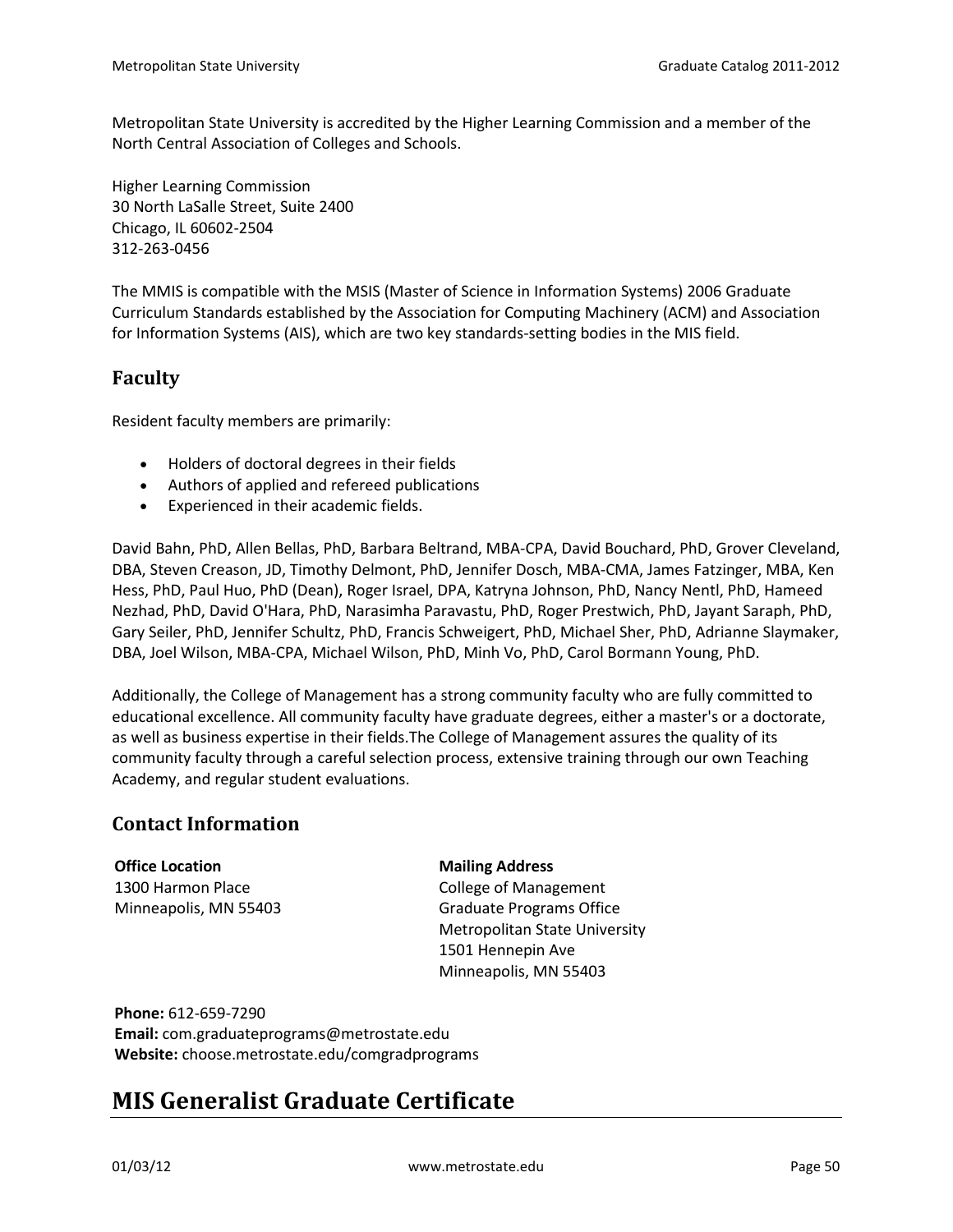## **Program Overview**

Metropolitan State University offers graduate certificate programs designed to meet the rapidlyevolving needs of information systems and business professionals in the field of management information systems (MIS).

If you are a general business graduate with workplace experience in information systems or an MIS or other IT technical professional, the MIS Generalist Certificate brings you up to speed on important MIS management issues. The program helps you understand new MIS technologies and how to manage them and be aware of important new strategies for managing many architectures including internetbased or distributed computing environments, and many others. You also learn project management skills that are crucial in the MIS environment and in great demand in the marketplace. Finally, you will learn how to integrate many new MIS and management models.

## **Program Outcomes**

The expected outcomes include

- improved preparation for management in an increasingly information-intensive world,
- ability to develop organizational strategies based on using MIS as competitive tools, and
- broadening of your knowledge of MIS management areas, including project management, and of MIS technology and its applications.

## **Curriculum**

- MIS 600 Management Information Systems (4 credits)
- DSCI 620 Project Management (4 credits)
- MIS 662 Management of Distributed Computing (4 credits)
- MIS 663 Strategic Management of Technology and Innovation (4 credits)
- MIS 671 Problem Formulation, Data Presentation and Research Methods (4 credits)

If the MIS Coordinator determines that you have full prior competence in a certificate course, you may be given credit for the competency and allowed to take sufficient alternate credits to meet the total credit requirement of the certificate. (E.g., if you have completed a graduate 4 credit Project Management course that is accepted, you would be allowed to consider that function completed within the Certificate, and can then take an alternate 4 credits, upon aproval of the Coordinator.)

## **Admission Criteria**

To be considered for admission to the MIS Graduate Certificate Program, you must submit evidence of the following:

- A bachelor's degree earned from an accredited institution
- Principles of basic statistics and knowledge of Microsoft Office applications
- At least one year of full-time professional work experience (recommended)

## **Application Requirements**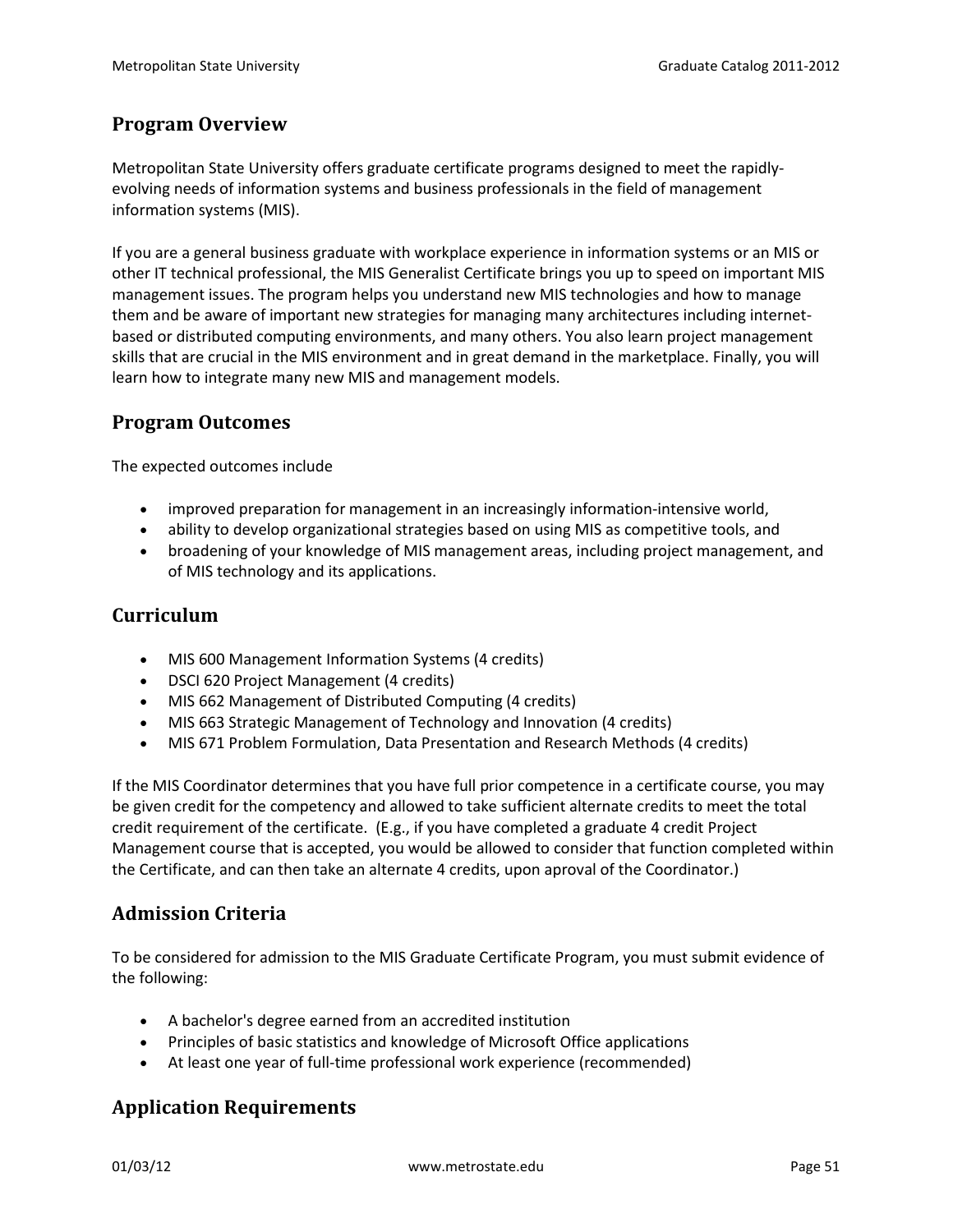- Graduate Application
- Non-refundable application fee (waived for graduates of Metropolitan State University)
- Official transcripts
- Current resume
- Essay
- Assessment Scores

See Applying to the Program for application packets, details on the requirements, deadlines and International Student application requirements.

## **Transfer Credits**

Once fully admitted, you may transfer up to 8 credits reflecting comparable content into your graduate program. A course is accepted in transfer only if it has been completed within the last five years from an accredited institution, no degree was granted, and a letter grade of B or better was earned in the course. Courses are accepted in transfer upon the approval of the Graduate Programs Director in consultation with discipline coordinators, and allow you to take alternate credits to meet the credit total. (See note above in Curriculum.)

# **Academic Standing**

You must maintain satisfactory academic progress to remain in a College of Management graduate certificate program.

Only courses for which you receive a letter grade of C (2.0) or better count toward certificate requirements; and a cumulative grade point average of 3.0 is required for graduation.

If you receive a letter grade of C or below in any graduate course, you will be placed on academic probation. If you receive a letter grade of C or below in two courses, you will be dismissed from the graduate program.

If you have been dismissed from the program for unsatisfactory academic progress, you may apply for readmission after one calendar year has passed. To reapply, submit an updated resume and a letter to the College of Management Graduate Admissions Committee indicating what circumstances have changed and how you plan to successfully complete the program. The Admissions Committee reviews your request and responds in writing.

Only courses in which you receive a letter grade are applied toward your certificate. The option of a competence/no competence with a narrative transcript is not available to College of Management graduate students. Only internships are graded using pass/fail criteria.

## **Appeal of Unsatisfactory Academic Progress Removals from the Program**

If you are removed from the program for unsatisfactory academic progress, you may appeal the removal to the College of Management Dean. The appeal must be in writing, and it must provide specific grounds for the appeal. The appeal is due to the dean within 30 days of the date of the letter notifying you of the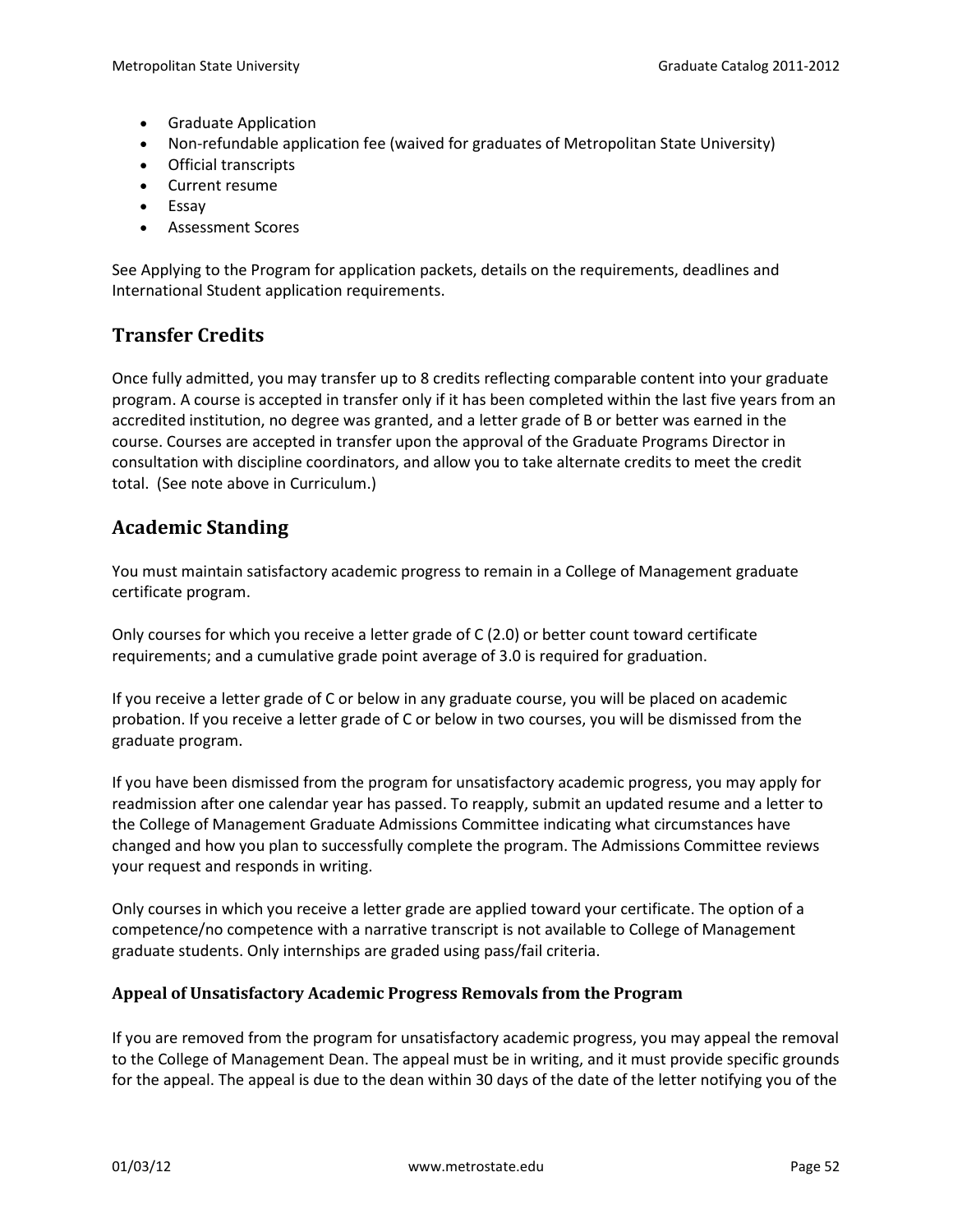decision to remove you from the program. The Dean has 30 days to respond, in writing, to the appeal. Appeals received after 30 days will not be considered.

## **Time to Completion**

You have two years from your first semester of graduate study to complete your certificate program requirements. You may request an extension of the time limit by writing to the College of Management Graduate Programs Office. Such requests must be received prior to the expiration of the time limit. Requests for extensions should include your reason(s) for requesting the extension, a summary of your plan to finish graduation requirements, and a specific date for the extension to expire. Extension decisions are made by the College of Management Graduate Admissions Committee and are not automatic.

### **Reactivating into the Program**

If you are a student in good academic standing who has not registered for courses for three or more consecutive semesters, you must apply to reactivate. The certificate program. To reactivate, submit an updated resume and a letter to the College of Management Graduate Admissions Committee expressing a desire to reactivate into the Admissions Committee reviews your request and responds in writing, specifying certificate completion requirements and deadline for completion. You may be required to satisfy certificate requirements in force at the time of reactivation, even if those requirements differ from those in force at the time of original admission to the certificate program.

## **Accreditation**

Metropolitan State University is accredited by the Higher Learning Commission of the North Central Association of Colleges and Schools.

Higher Learning Commission 30 North LaSalle Street, Suite 2400 Chicago, IL 60602-2504 312-263-0456

## **Faculty**

Resident faculty members are primarily:

- Holders of doctoral degrees in their fields
- Authors of applied and refereed publications
- Experienced in their academic fields.

David Bahn, PhD, Allen Bellas, PhD, Barbara Beltrand, MBA-CPA, David Bouchard, PhD, Grover Cleveland, DBA, Steven Creason, JD, Timothy Delmont, PhD, Jennifer Dosch, MBA-CMA, James Fatzinger, MBA, Ken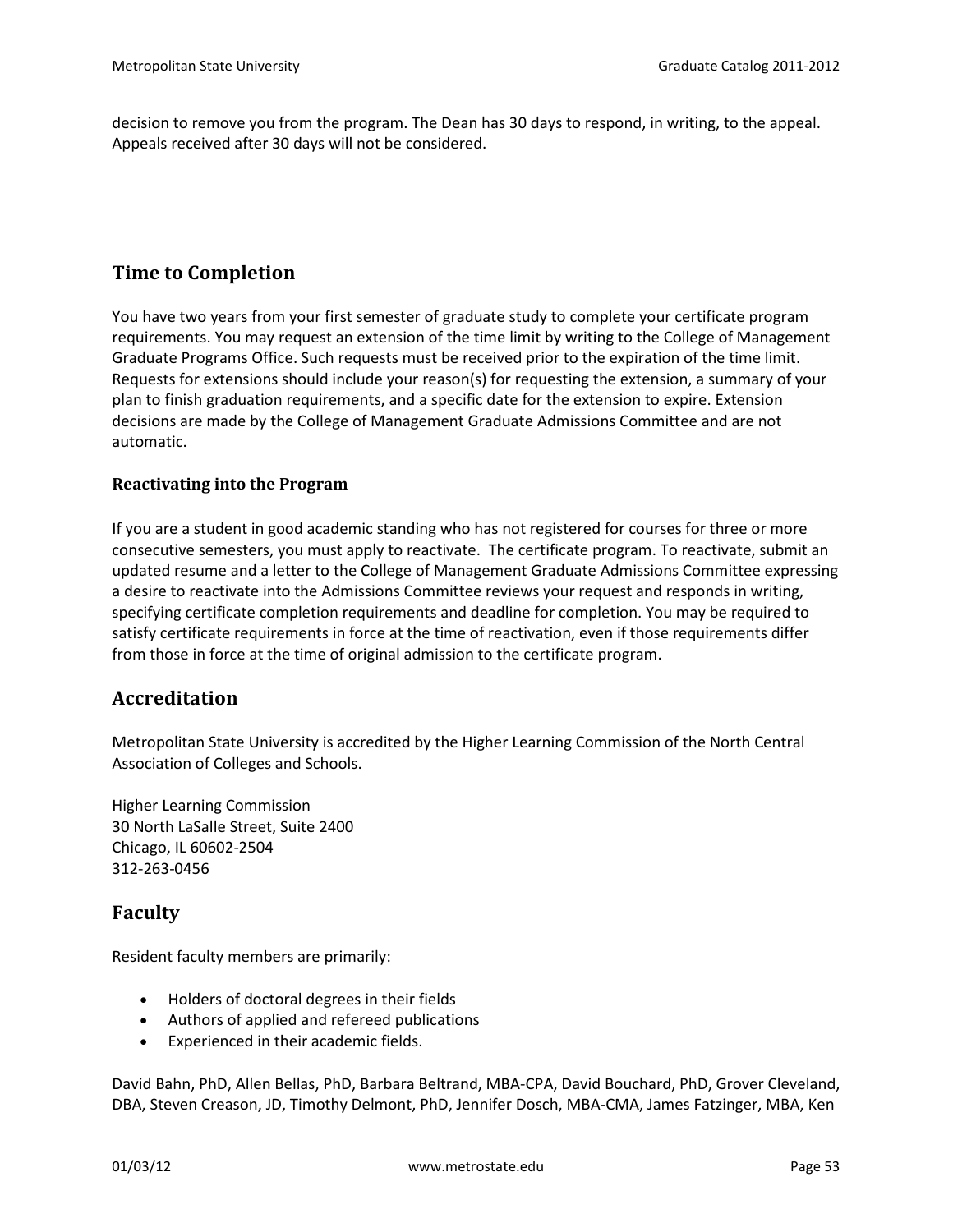Hess, PhD, Paul Huo, PhD (Dean), Roger Israel, DPA, Katryna Johnson, PhD, Nancy Nentl, PhD, Hameed Nezhad, PhD, David O'Hara, PhD, Narasimha Paravastu, PhD, Roger Prestwich, PhD, Jayant Saraph, PhD, Gary Seiler, PhD, Jennifer Schultz, PhD, Francis Schweigert, PhD, Michael Sher, PhD, Adrianne Slaymaker, DBA, Joel Wilson, MBA-CPA, Michael Wilson, PhD, Minh Vo, PhD, Carol Bormann Young, PhD.

Additionally, the College of Management has a strong community faculty who are fully committed to educational excellence. All community faculty have graduate degrees, either a master's or a doctorate, as well as business expertise in their fields.The College of Management assures the quality of its community faculty through a careful selection process, extensive training through our own Teaching Academy, and regular student evaluations.

# **Contact Information**

**Office Location** 1300 Harmon Place Minneapolis, MN 55403

## **Mailing Address**

College of Management Graduate Programs Office Metropolitan State University 1501 Hennepin Ave Minneapolis, MN 55403

**Phone:** 612-659-7290 **Email:** com.graduateprograms@metrostate.edu **Website:** choose.metrostate.edu/comgradprograms

# **Master of Science in Nursing (MSN)**

Metropolitan State University offers two distinct programs leading to the Master of Science in Nursing (MSN):

- **Entry Level MSN** prepares individuals, who hold baccalaureate degrees in fields other than nursing, for entry into the nursing profession
- MSN (BSN to MSN) prepares BSN-educated registered registered nurses for advanced nursing roles

The catalog information below relates to the BSN to MSN program.

# **Program Overview**

The Master of Science in Nursing (MSN) prepares registered nurses for advanced nursing roles. Graduate certificates in Leadership and Management, Nursing Educator or Public Health Leadership and Management provide focused education for Master's prepared individuals.

Registered nurses that hold a baccalaureate in nursing or students completing a baccalaureate in nursing and who will have no more than 16 outstanding credits at the time of application in nursing can choose from the Leadership and Management (LMN) track, the Public Health Nursing Leadership (PHNL) track, or the Nurse Educator track (NE). The MSN curriculum combines foundational courses, such as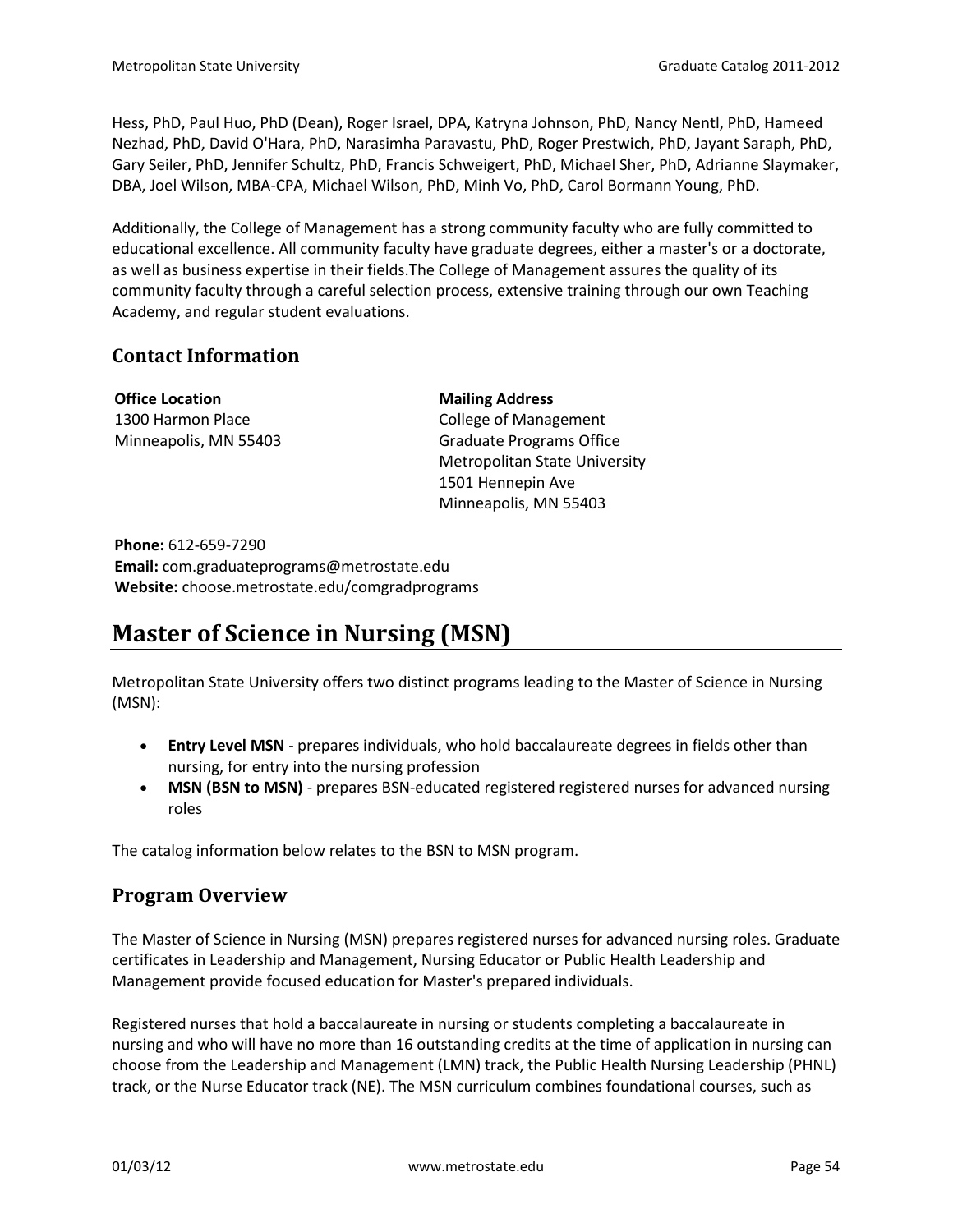nursing science, integrative care, and research methods, with skill and role development courses designed for the specific area of specialization.

Classes are conveniently scheduled, with many courses offered online or in a web-enhanced format. The coursework in the MSN program is designed to foster faculty engagement with students from our region. Courses offered in a predominantly online format may require mandatory participation in oncampus seminars and immersion experiences throughout the program.

At the time of admission, prospective students indicate the area of emphasis or track they wish to pursue. The LMN, PHNL, and NE tracks can be completed in a minimum of two years.

Part-time options are available in each track. Preparation for adult/geriatric and family nurse practitioner roles is transitioning to a BSN to DNP program.

The MSN is available to Women's Health Care Nurse Practitioners (WHCNPs) who were certified through Planned Parenthood of Minnesota/South Dakota. Course work for this Master's only option for WHCNPs does not include practica requirements.

A Post-Master's Graduate Certificate option is offered on a space available basis for RNs who hold a master's degree in nursing and would like to expand their practice to include PHNL, LMN or Nurse Educator preparation. The program of study is individually designed with a faculty advisor based on curricular and certification requirements.

The Wound, Ostomy, Continence (WOC) Program is online course work that prepares the postbaccalaureate RN to take the WOC certification exam. Students are directed to www.webwocnurse.com for complete information about the WOC program.

Students are responsible for knowing and adhering to current Department of Nursing student policies in place at the time of admission.

## **Program Outcomes**

The post BSN to MSN program is designed to:

- provide nursing education that is accessible and flexible;
- prepare nurses to respond to the increasingly complex health care needs of individuals, families and communities;
- contribute to the advancement of nursing practice and the discipline of nursing; and
- collaborate with educational and service partners to foster expanded practice and research opportunities.

Upon completion of the program, you are able to:

- apply theories and concepts from nursing and other disciplines into advanced nursing roles;
- demonstrate critical thinking processes in advanced nursing roles;
- demonstrate competence in advanced nursing practice roles;
- apply the principles of ethical decision making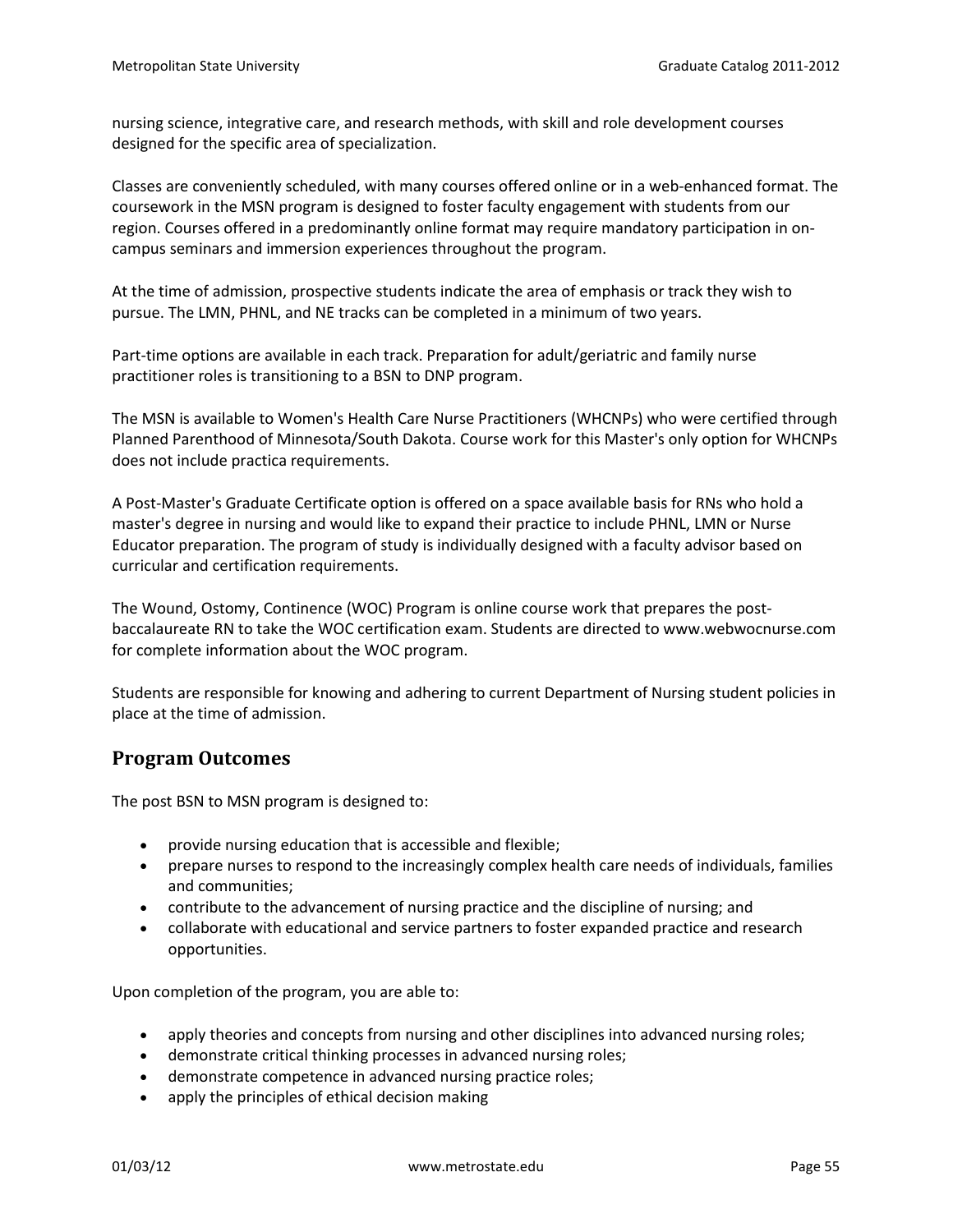- integrate cultural sensitivity in advanced nursing practice;
- demonstrate leadership in improving the delivery of health care;
- use a process of scholarly inquiry in advanced nursing practice.

### **Mission**

The mission of the Department of Nursing is to prepare registered nurses to advance professional nursing and enhance the health of underserved and diverse populations. The entire College of Nursing and Health Sciences is committed to academic excellence, collaborative community involvement and promotion of faculty scholarly activities.

## **Curriculum**

To earn the MSN degree, students must successfully complete the core and supporting course requirements, the specific track requirements, and the culminating experience. To earn a post-master's graduate certificate, students must successfully complete the specialty course requirements and the individualized plan of study. Curricular requirements for each track are linked below.

- Leadership and Management (LMN)
- Nurse Educator (NE)
- Public Health Nursing Leadership (PHNL)
- Women's Health Care Nurse Practitioner (WHCNP)
- Post-Master's Graduate Certificate Option
- Wound, Ostomy, Continence Certification (WOC)

## **Admission Criteria (Post BSN to MSN)**

A 3.00 cumulative GPA calculated from all course work and evaluation of all transcripts (undergraduate and graduate) is the minimal requirement for full admission to the post-BSN Master of Science in Nursing (MSN) program at Metropolitan State University. Entrance is competitive and the selection process is based on cumulative GPA, evaluation of applicant essay, references and the interview if requested.

An interview with member(s) of the Graduate MSN Admissions Committee may be required for qualified applicants according to established admissions committee procedures.

#### **Denial of Admission**

Applicants with poor academic records or limited probability of succeeding in graduate work may be denied both admission to the MSN program and permission to take graduate courses. Applicants may also be denied if the Department of Nursing concludes that they do not meet the professional standards commonly required for students earning a graduate degree in nursing and/or have stated professional goals that are incompatible with program offerings.

#### **Special Students**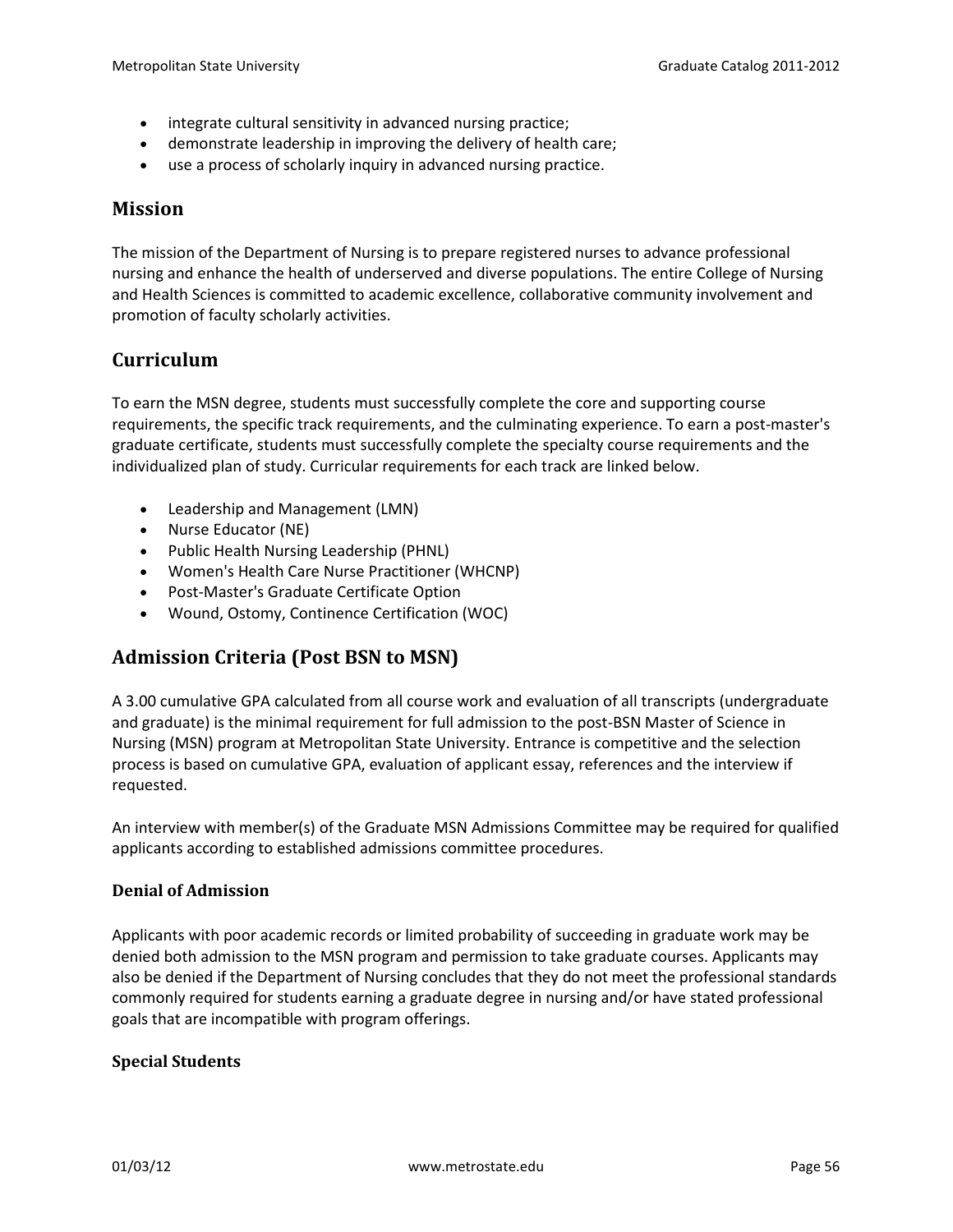Registered nurses who are not admitted to the MSN program may register for nursing courses with the consent of the Graduate Academic Advisor/Recruiter if there is space available in the class. Refer to the Department of Nursing policy/procedure governing special students. Approval is based on the judgment that the student has the academic and/or experiential background to successfully complete the course.

### **Pre-Practicum Requirements**

Prior to beginning the practicum experience, information must be submitted to the Department of Nursing which may include, but is not limited to:

- Acceptance of Compliance with Agency Requirements
- Communicable Disease Immunity
- Verification of hours of RN work experience
- Current CPR certification
- Minnesota Department of Human Services Background Study Form
- MSN Authorization for Release of Student Background Study Information
- Nursing Student Release Form
- Evidence of an unencumbered license with current registration to practice in Minnesota and the state(s) in which practicum will be conducted
- Student liability coverage
- Evidence of current health insurance
- HIPAA training information

Requirements must be valid for the duration of practicum experiences.

# **Application Requirements**

- Graduate Application
- Non-refundable application fee (waived for graduates of Metropolitan State University)
- Official transcripts
- Current unencumbered RN license
- Goal essay
- Two references
- Computer proficiency

See Applying to the Program for application packets and details on the requirements and deadlines.

# **Transfer Credits**

With the approval of the Department of Nursing, students may apply certain credits earned in other accredited graduate programs toward their Metropolitan State degree. Students may request that up to 8 graduate semester credits apply toward the MSN degree completion. This total includes graduate credits taken at Metropolitan State University as a special student prior to admission to the MSN program. Cross-listed courses taken for graduate credit while enrolled in the Metropolitan State RN-BSN program are not included in the 8 credit total.

## **Evaluation of Credentials of Graduates of Foreign Nursing Schools**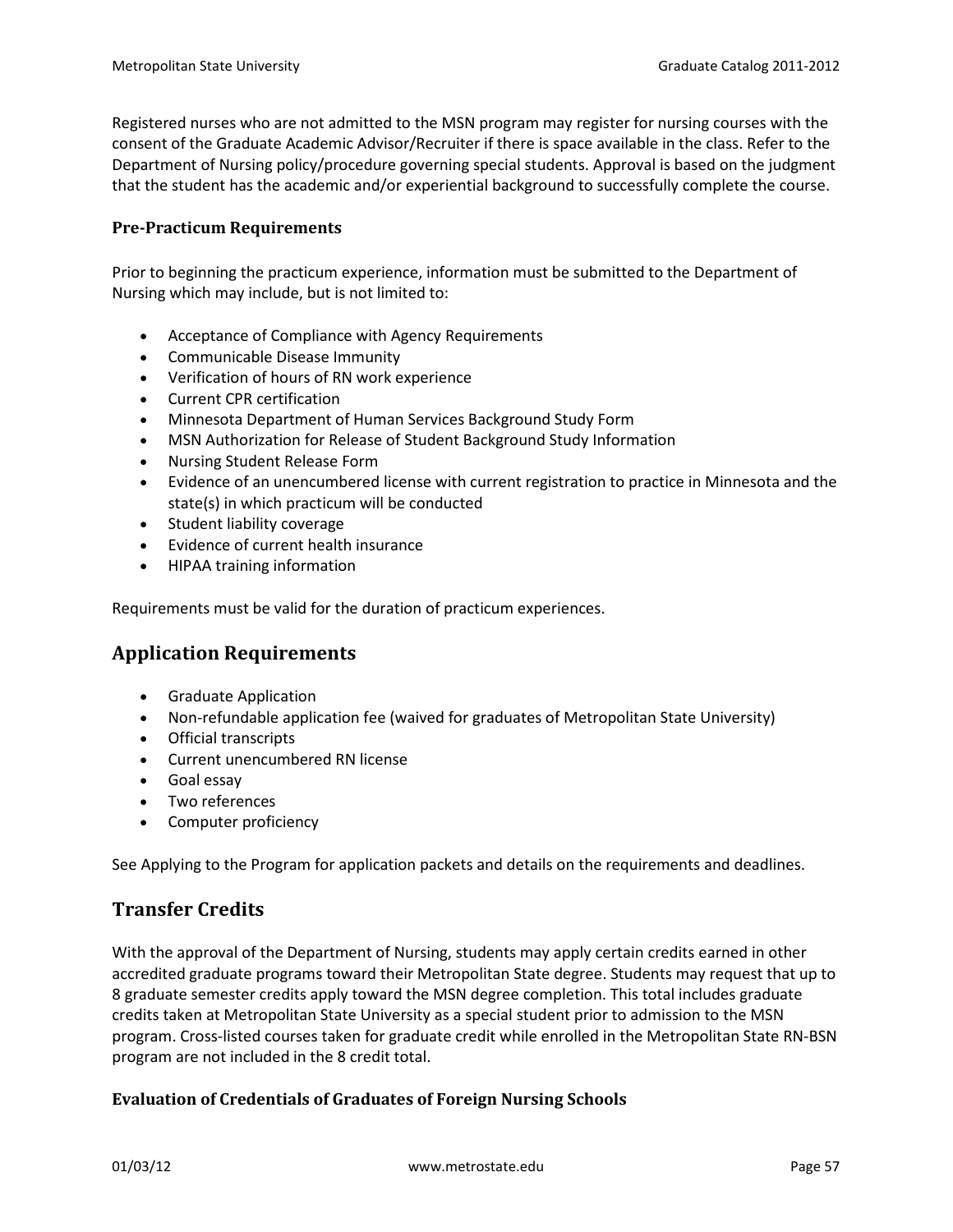In accordance with University Policy 2000, graduates of foreign nursing schools who apply to the nursing program are required to have transcripts evaluated by the Credentials Evaluation Service offered by the Commission on Graduates of Foreign Nursing Schools (CGFNS.) The full Education Course by Course report will serve as the basis for the transcript evaluation needed for admission to the university and the nursing program

# **Time to Completion**

All requirements for the MSN degree must be completed within six years of the first semester of enrollment in the MSN program. Student requests for a one-time extension of up to one year may be considered if, prior to expiration of the initial six years, the student makes a written request to the College of Nursing and Health Sciences Student/Faculty Affairs Committee. The request should include the rationale for the request, a detailed plan regarding completion of degree requirements, and a target completion date.

### **Enrollment Status**

Full-time versus part-time status varies by program and semester. At Metropolitan State University, full time is considered 8 or more graduate credits; part-time status is less than 8 graduate credits per semester.

## **Accreditation**

Metropolitan State University is accredited by the Higher Learning Commission of the North Central Association of Colleges and Schools. Higher Learning Commission 30 North LaSalle Street, Suite 2400 Chicago, IL 60602-2504 312-263-0456.

The MSN program is accredited by the Commission on Collegiate Nursing Education.

## **Financial Aid**

A limited number of scholarships for MSN students are available through employers or organizations such as the American Cancer Society or the Veteran's Administration. For information and application forms, call the Financial Aid Office at 651-793-1414 or contact them via the university Web site.

## **Faculty**

Faculty include Brenda Becker, MA, RN; Joyce Bredeson, MSN, RN; Brian Goodroad, DNP, RN, ANP; Judith Graziano, PhD, RN; Ann Leja, DNP, RN; Deborah Matthias-Anderson, MSN, RN; Christine Milbrath,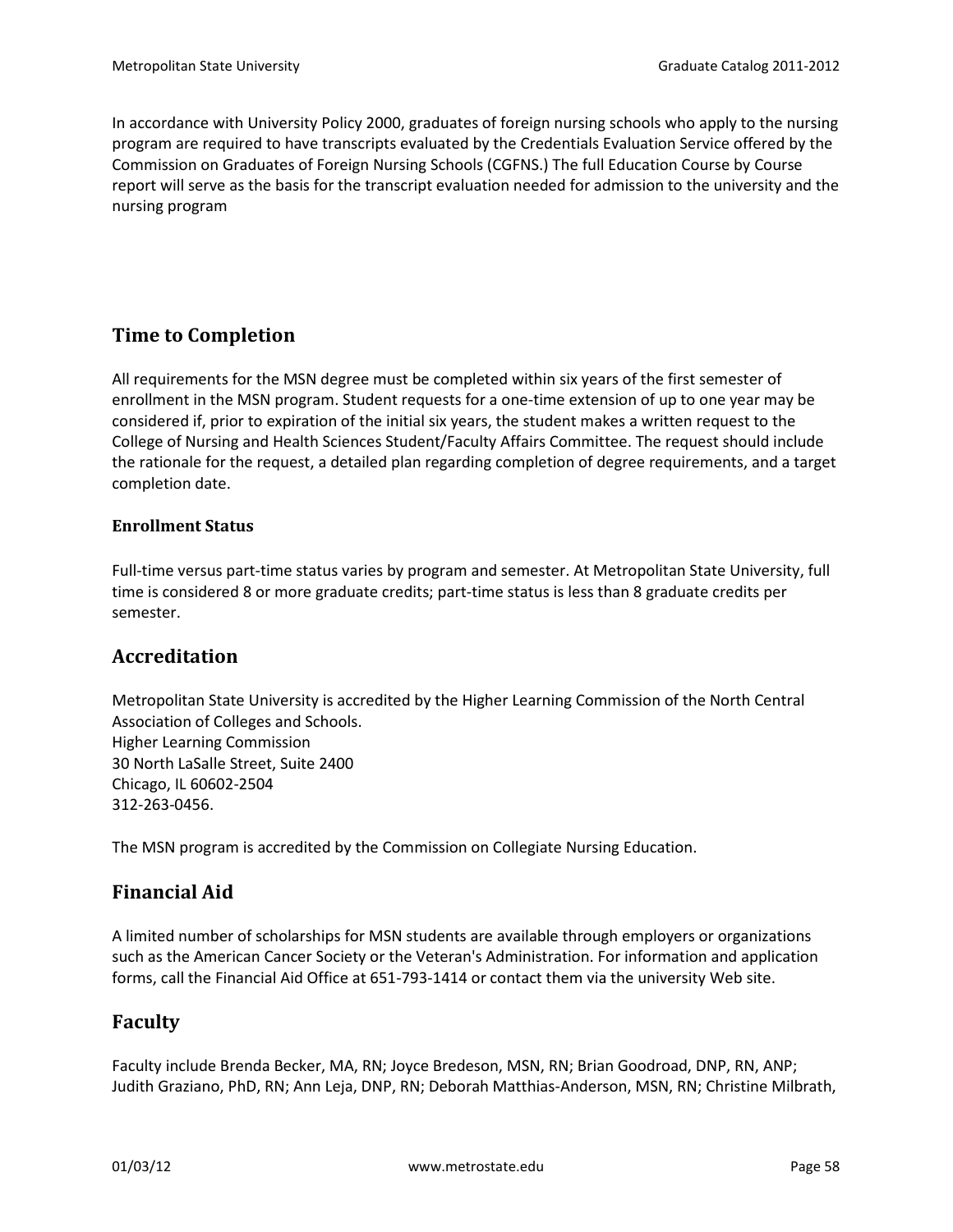EdD, RN; Suzanne Narayan, PhD, RN; Jody Orfield, MSN, RN; Carol Reid, MSN, RN; Ellen Schultz, PhD, RN; Ruth Staus, DNP, RN, GNP; Marjorie Webb, MSN, RN, ACNP; Lorene Wedeking, PhD, RN.

## **Contact Information**

For more information about the Master of Science in Nursing or Post Master's Graduate Certificate Options, visit Metropolitan State's College of Nursing and Health Sciences Web site at www.metrostate.edu/cnhs or contact the academic advisor for graduate programs.

#### **Mailing Address**

College of Nursing and Health Sciences Saint John's Hall 700 E. Seventh Street Saint Paul, MN 55106

# **Leadership and Management Track (LMN)**

To earn the MSN degree, the LMN student must complete 40-41 credits distributed in the following areas. The specific courses that meet these requirements are listed below.

## **Core Course Requirements (13 credits)**

- NURS 601 Nursing Science (3 credits)
- NURS 602 Ethical Dimensions for Nursing Practice (2 credits)
- NURS 603 Foundations of Integrative Care (2 credits)
- NURS 604 Research Methodology (3 credits)
- NURS 605 Health Policy and Leadership (3 credits)

\*NURS 604 prerequisite: STAT 301, STAT 500, PSYC 307, or equivalent upper division inferential or graduate-level statistics course (covering content through on-way ANOVA) completed within the previous five years.

## **Management Core Requirements (23-24 credits)**

- NURS 608 Epidemiology (2 credits)
- NURS 646 Nursing Informatics (2 credits)
- NURS 647 Leadership in Health Care Systems (4 credits)
- MGMT 620 Organizational Behavior (4 credits)
- MGMT 660 Managing a Diverse Workforce (4 credits)
- Elective (3-4 credits)

#### **Suggested Electives:**

• PSYC 618 Program Evaluation Note: NURS 604 must be completed prior to taking PSYC 620 Note: NURS 604 must be completed prior to taking PSYC 620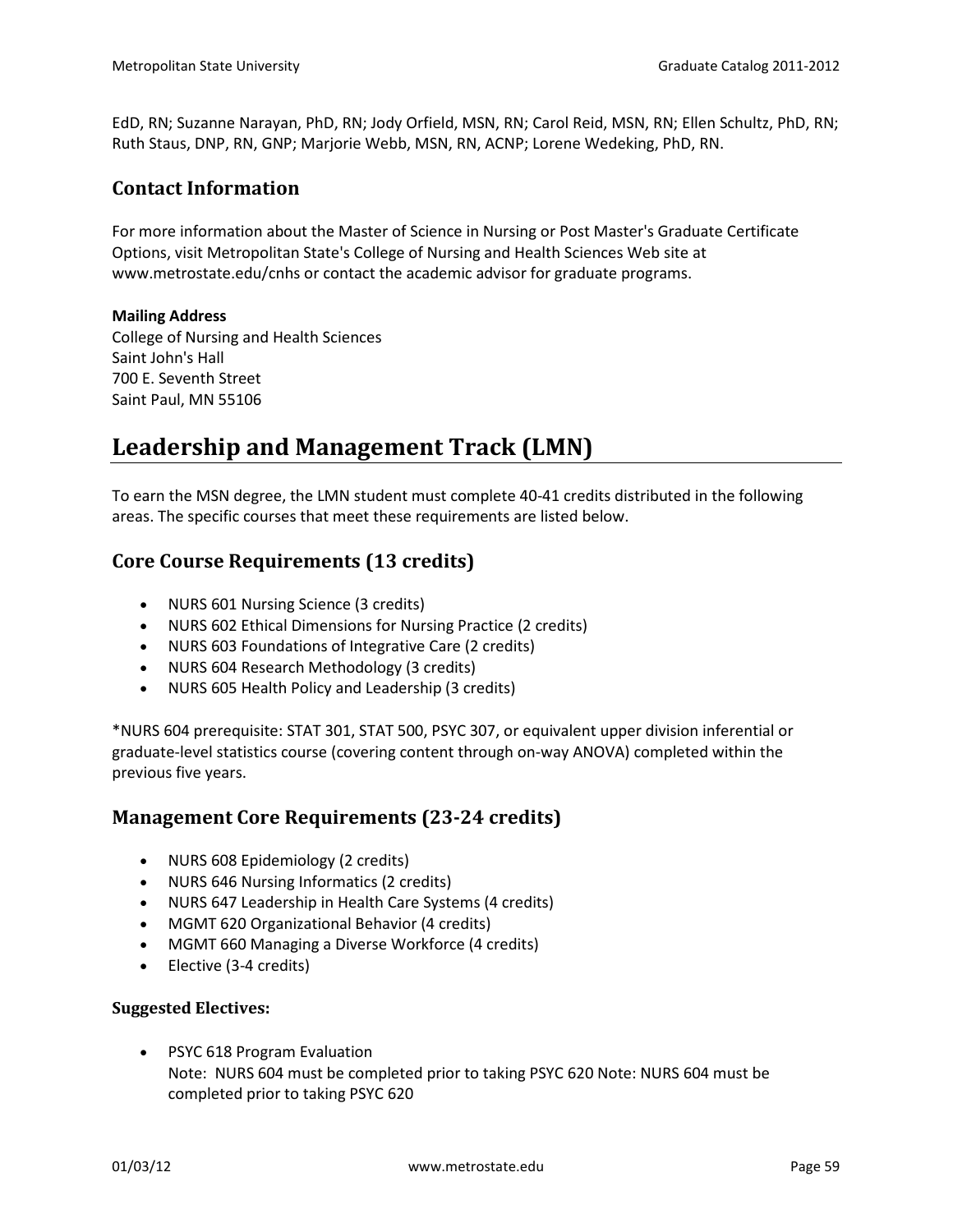- PSYC 620 Grants in Community Based Practice
- NPM 672 Nonprofits and Social Change
- DSCI 691 Models for Problem Solving
- MTKG 690 Strategic Marketing Planning

## **LMN Practicum Requirements (2 credits; 200 clock hours)**

• NURS 670P Practicum in Leadership and Management

## **Culminating Experience**

- NURS 693 Scholarly Paper Seminar
- End-of-Program Presentation

### **Total LMN Track Requirements: 40-41 credits**

# **Nurse Educator Track (NE)**

To earn the MSN degree, the NE student must complete 36-40 credits distributed in the following areas. The specific courses that meet these requirements are listed below.

# **Core Course Requirements (15 credits)**

- NURS 601 Nursing Science (3 credits)
- NURS 602 Ethical Dimensions for Nursing Practice (2 credits)
- NURS 604 Research Methodology (3 credits)
- NURS 605 Health Policy and Leadership (3 credits)
- NURS 647 Leadership in Health Care Systems (4 credits)

# **Education Core Requirements (16-20 credits)**

- NURS 680 Foundations of Education in Nursing (3 credits)
- NURS 681 Innovative Teaching Strategies (3 credits)
- NURS 682 Curriculum Design and Evaluation (3 credits)
- NURS 683 Foundations in Program Evaluation for Nursing Education (3 credits)
- Two electives (4 to 8 credits)

#### **Suggested Electives**

Students may select electives which align with their educational goals. Students considering clinically focused teaching roles are encouraged to select:

- NURS 608 Epidemiology
- NURS 609 Pharmacology for Advanced Practice Nursing
- NURS 610 Pathophysiology for Advanced Practice Nursing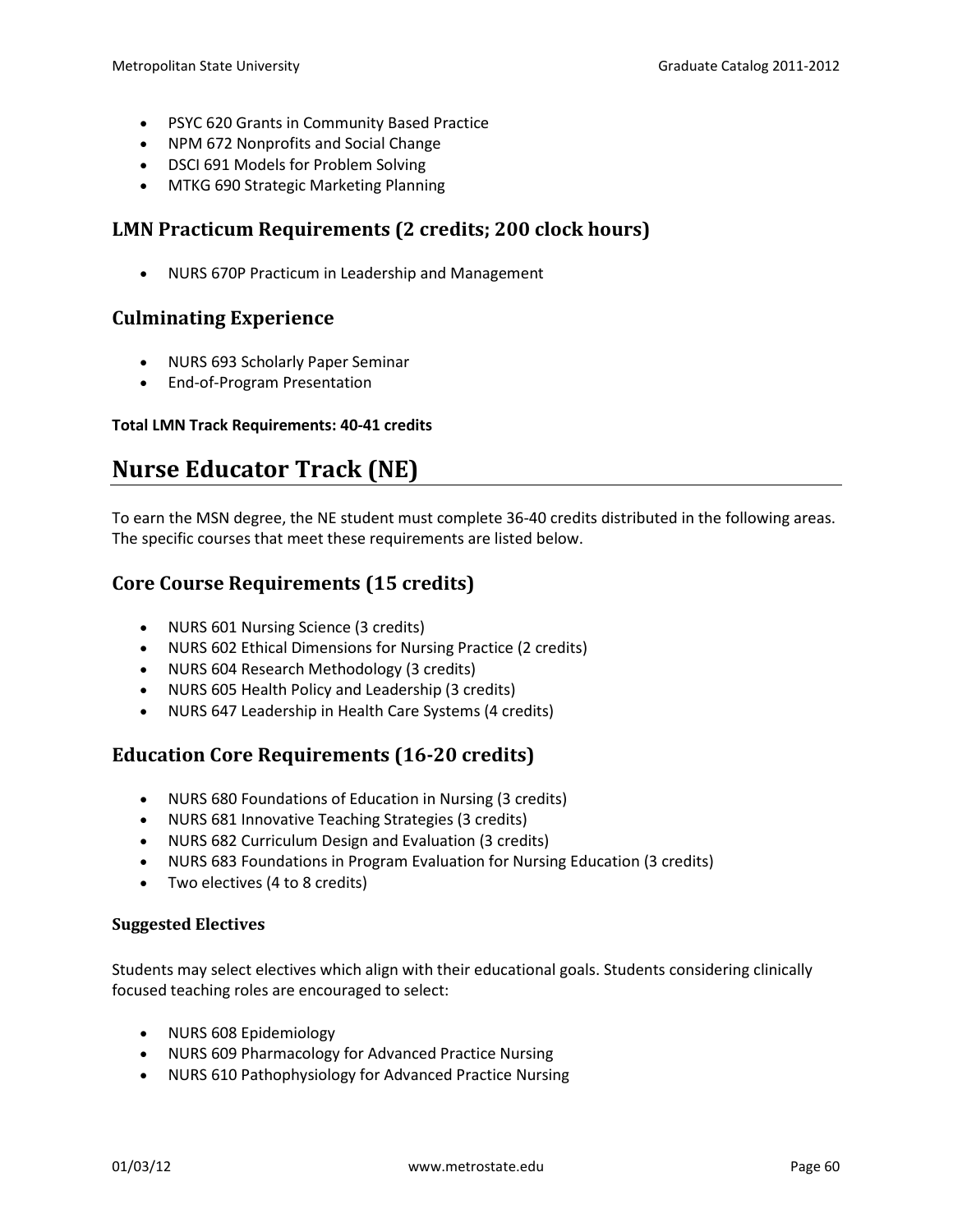Additional electives to consider:

- NURS 603 Foundations of Integrative Care
- NURS 607 Family Health Nursing
- NURS 646 Nursing Informatics
- Electives from other fields of study
- Advanced Nursing Education Practicum (various credits) Students planning to continue their education in a DNP program may wish to add optional clinical teaching practicum to their program.

## **NE Practicum Requirements (3 credits; 300 clock hours)**

- NURS 684P Practicum in Classroom Teaching (2 credits)
- NURS 685P Practicum in Clinical Teaching (1 credits)

## **Culminating Experience (2 credits)**

- NURS 693 Scholarly Paper Seminar
- End-of-Program Presentation

#### **Total Nurse Educator Track Requirements: 36-40 credits**

# **Public Health Nursing Leadership Track (PHNL)**

## **Prerequisite to Admission**

Successful completion of the University of Minnesota's Regent's Certificate in Public Health Practice Core Concepts.

To earn the MSN degree, the PHNL student will first successfully complete the University of Minnesota's Regent's Certificate in Public Health Core Concepts. Fifteen credits from the Regent's Certificate will transfer to the MSN at Metropolitan State University. The student will then complete the requirements as listed.

# **Core Course Requirements (11 credits)**

- NURS 601 Nursing Science (3 credits)
- NURS 603 Foundations of Integrative Care (2 credits)
- NURS 604 Advanced Nursing Research (3 credits) \*Prerequisite: Students are required to have completed an upper division or graduate level inferential statistics within the past five years.
- NURS 605 Health Policy and Leadership (3 credits)

## **Management Core Requirements (14 credits)**

- NURS 646 Nursing Informatics (2 credits)
- NURS 647 Leadership in Health Care Systems (4 credits)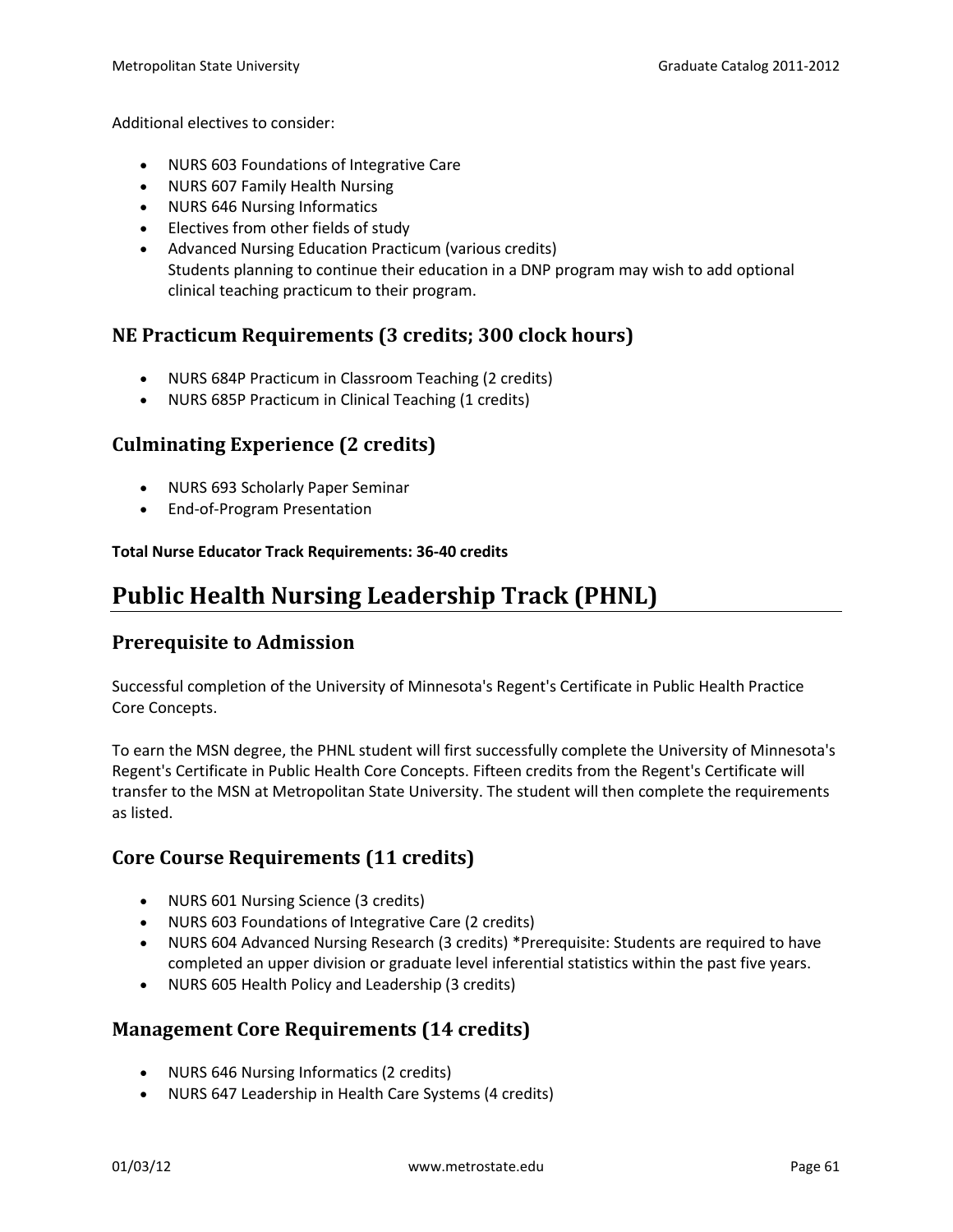- MGMT 660 Managing a Diverse Workforce (4 credits)
- NPM 671 Financial Decision Making in Non-Profit Organizations (4 credits)

## **Practicum Requirements (2 credits; 200 clock hours)**

• NURS 670P Practicum in Leadership and Management (2 credits)

## **Culminating Experience (2 credits)**

- NURS 693 Scholarly Paper Seminar
- End-of-Program Presentation

#### **Total PHNL Track Requirements: 29 credits plus the Regent's Certificate**

# **Women's Health Care Nurse Practitioner Track (WHCNP)**

The Department of Nursing, through a cooperative agreement with Planned Parenthood of Minnesota/South Dakota (PPM/SD), offers a master's degree-completion opportunity to Women's Health Care Nurse Practitioners (WHCNP) who are certified through PPM/SD since 1993 or later (without selecting a new role option). In addition to the MSN admission requirements, students must retain a Women's Health Planned Parenthood Certificate.

To earn the MSN degree, the Master's Only WHCNP student must complete 26 semester credits distributed in the areas below. No clinical practica hours are required. The specific courses that meet these requirements are listed below.

## **Core Course Requirements (13 credits)**

- NURS 601 Nursing Science (3 credits)
- NURS 602 Ethical Dimensions for Nursing Practice (2 credits)
- NURS 603 Foundations of Integrative Care (2 credits)
- NURS 604 Advanced Nursing Research (3 credits)\*Prerequisite: Students are required to have completed an upper division or graduate level inferential statistics within the past five years.
- NURS 605 Health Policy and Leadership (3 credits)

## **Nursing and Supporting Course Requirements (11 credits)**

- NURS 607 Family Health Nursing (3 credits)
- NURS 608 Epidemiology (2 credits)
- NURS 609 Pharmacology for Advanced Practice Nursing (3 credits)
- NURS 610 Pathophysiology for Advanced Practice Nursing (3 credits)

## **Culminating Experience**

- NURS 693 Scholarly Paper Seminar (2 credits)
- End-of-Program Presentation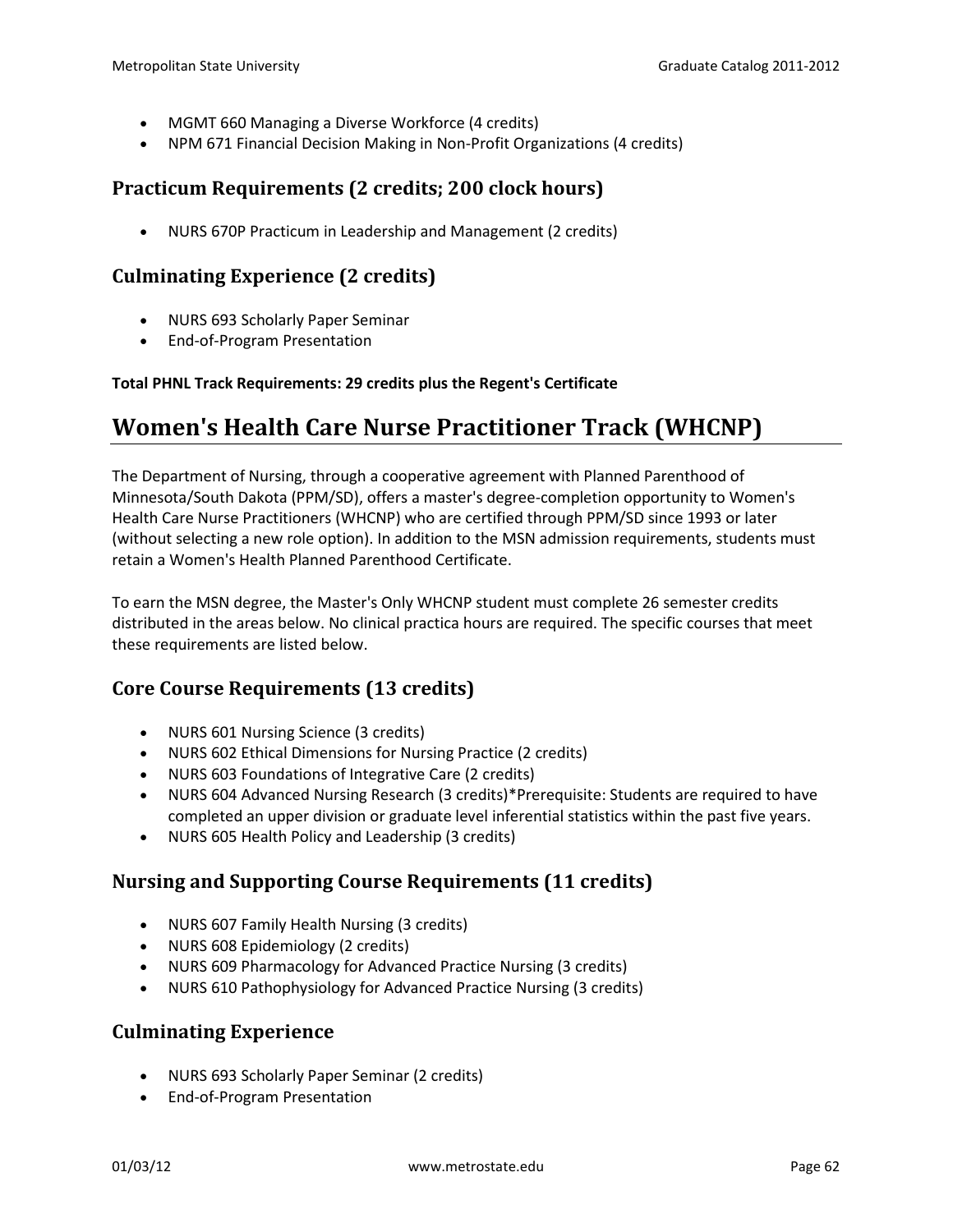#### **Total Master's Only WHCNP Track Credits: 26 credits**

# **Entry Level Master of Science in Nursing (MSN)**

Metropolitan State University offers two distinct programs leading to the Master of Science in Nursing (MSN):

- **Entry Level MSN** prepares individuals, who hold baccalaureate degrees in fields other than nursing, for entry into the nursing profession
- **MSN (BSN to MSN)** prepares BSN-educated registered nurses for advanced nursing roles

The catalog information below relates to the Entry Level Master of Science in Nursing program. See BSN to MSN for information applicable to that program.

## **Program Overview**

The College of Nursing and Health Sciences has developed learning opportunities designed to give individuals with a baccalaureate in another academic discipline the theoretical and applied skills necessary for the professional practice of nursing. This program is a seven-semester program designed for those who hold a bachelor's degree in a non-nursing field.

Upon completion students will be awarded a Master of Science degree in nursing and be eligible to take the NCLEX-RN exam and to be a registered nurse. This program requires a full-time commitment for seven semesters including two summers. Summer semesters have a reduced course load.

## **Program Outcomes**

The ELMSN program is designed to:

- Provide nursing education that is accessible and flexible;
- Prepare nurses to respond holistically to the increasingly complex health care needs of individuals, families, populations and systems;
- Contribute to the advancement of nursing practice and the discipline of nursing;
- Foster expanded practice and research opportunities through collaboration with educational and service and service partners.

Upon completion of the program, you are able to:

- Synthesize knowledge from the arts, sciences and nursing as a basis for professional nursing practice.
- Utilize leadership skills, teaching and collaborative strategies to enhance quality nursing care and improve health outcomes.
- Practice competent holistic, evidence-based nursing care with a focus on diverse and underserved individuals, families, communities and populations.
- Integrate knowledge of political, economic, social and ethical issues in decision-making processes that influence the quality of healthcare systems and professional nursing practice.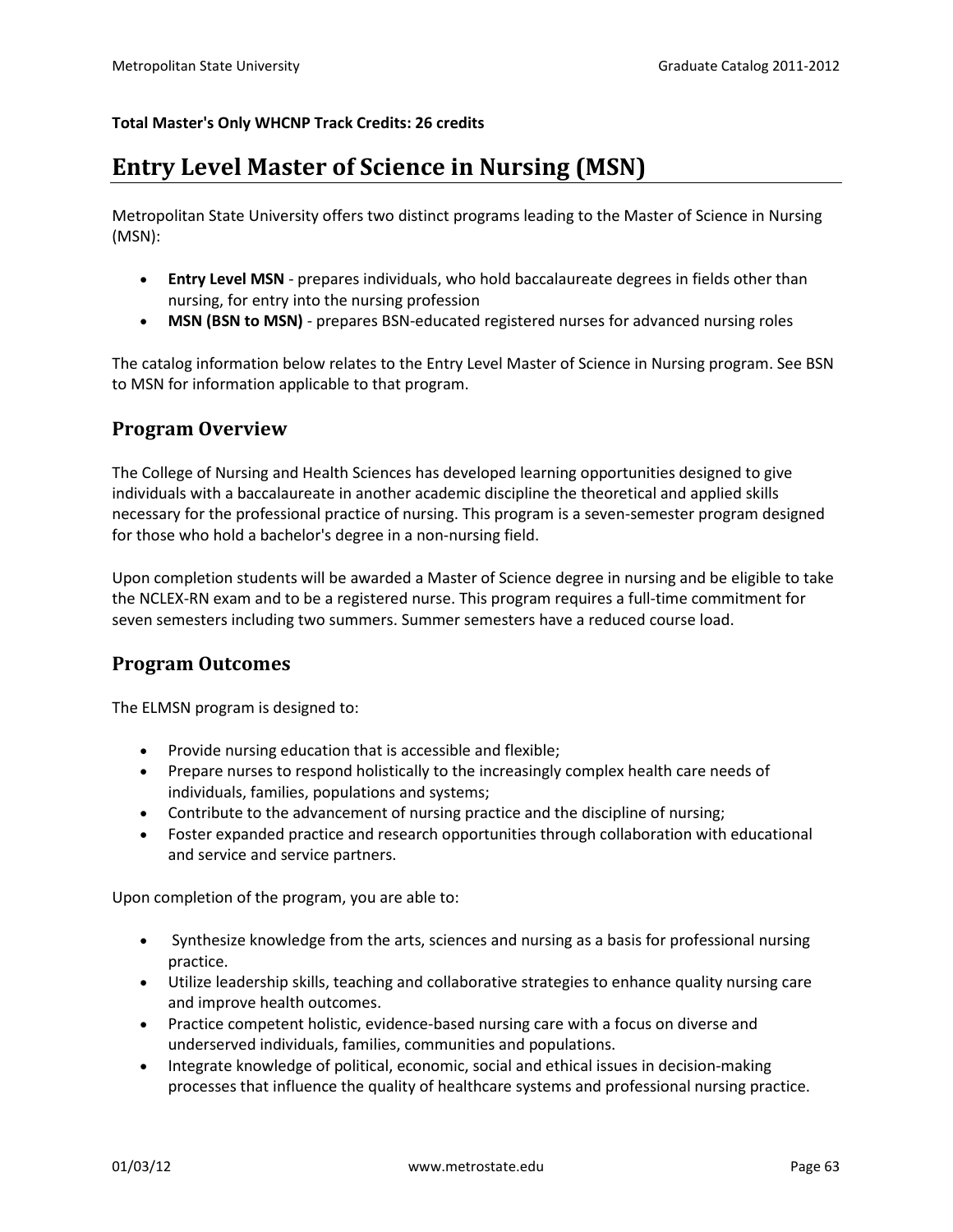- Demonstrate a commitment to the advancement of professional nursing and to the professional growth of self and peers.
- Utilize information systems technology to improve nursing care to patients across the lifespan.

## **Mission**

The mission of the Department of Nursing is to prepare graduates to enhance the health of underserved and diverse populations. The Department of Nursing promotes educational advancement through uniquely designed programs, community partnerships, scholarly activities, and academic excellence.

# **Admission Criteria**

Applicants must meet the requirements listed for admission to the Entry Level Master of Science in Nursing Program at Metropolitan State University. Applicants must have completed a baccalaureate degree and all prerequisites by the application deadline in order to be considered for admission.

- Applicants must have a previous baccalaureate degree from a regionally accredited college or university. Applicants whose degrees are from a non-US college or university shall have their degrees evaluated by a credentials evaluation service to determine equivalency to a U.S. baccalaureate degree.
- Applicants must have a 3.0 cumulative GPA for all previous post-secondary study and degrees, including any courses completed that did not lead to directly to a completed degree.

## **Prerequisite Courses**

- Chemistry with laboratory component
- Human Anatomy with laboratory component
- Human Physiology with laboratory component
- Microbiology with laboratory component
- Nutrition
- Life span psychology
- Statistics Course which must
	- Be upper division undergraduate or graduate course, and
	- Be completed no more than 3 years prior to the date of program application
- Medical Ethics (effective beginning Fall 2013)

These eight prerequisite courses must be completed at a regionally accredited college or university. All courses must be at least three (3) semester credits. Courses taken under the quarter system must be at least four (4) quarter credits.

Applicants must achieve a grade of "C" or above in prerequisite courses and a cumulative GPA of 3.0. One prerequisite course may have a P/NP grade.

## **Clinical Practicum Requirements**

Prior to beginning clinical practicum experience, the following information must be submitted to the Department of Nursing.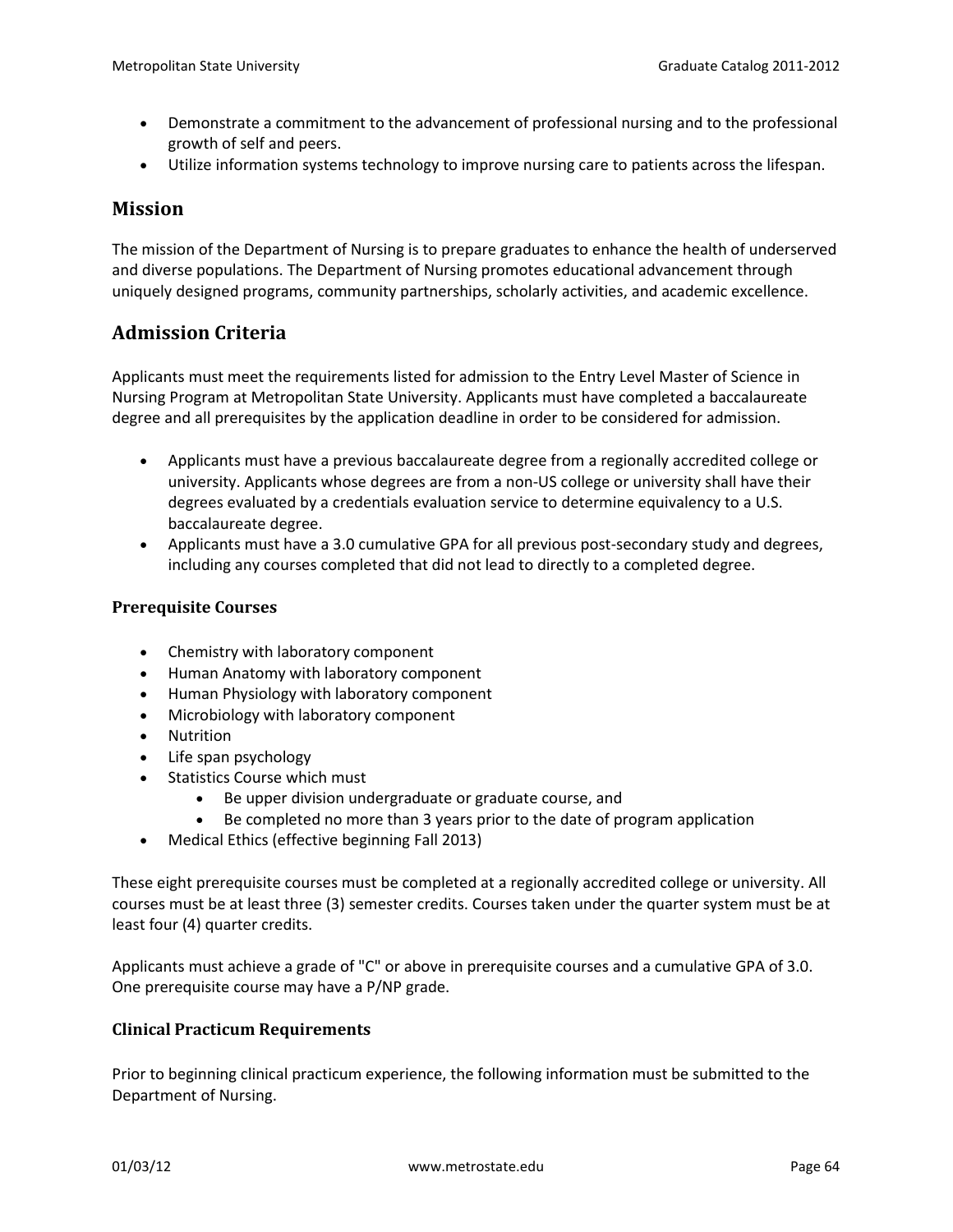- Pre-clinical Participation Record
- Authorization for the Release of Education Records to Clinical Faculty
- Important Notices Form
- Current CPR certification at Health Provider Level, including a skills check
- Minnesota Department of Human Services background study
- Evidence of an unencumbered practical nurse license
- Evidence of current health insurance
- Evidence of completion of HIPPA training Requirements must be valid for the duration of practicum experiences.

## **Application Requirements**

- Graduate Application
- Non-refundable application fee (waived for graduates of Metropolitan State University)
- Official transcripts
- Goal essay
- Prerequisite course form

See Applying to the Program for application packets and details on the requirements and deadlines.

## **Curriculum**

After being accepted into the program, students will successfully complete 60 credits of nursing coursework, 29 of which are at the undergraduate level and 31 at the graduate level.

- NURS 304 Fundamental Concepts of Professional Nursing (4 credits)
- NURS 325 Health Assessment (3 credits)
- NURS 410 Applied Pathophysiology (4 credits)
- NURS 401 Introduction to Modeling and Role Modeling (1 credit)
- NURS 402 Ethical Dimensions for Nursing Practice (2 credits)
- NURS 306 Principles of Pharmacology for Nursing (3 credits)
- NURS 309 Holistic Care of the Adult (3 credits)
- NURS 409 Nursing Care of Children and Families (3 credits)
- NURS 400P Integrative Practicum I (3 credits)
- NURS 460 Mental Health Nursing (3 credits)
- NURS 601 Nursing Science (3 credits)
- NURS 600P Intensive Practicum II (3 credits)
- NURS 604 Research Methodology (3 credits)
- NURS 646 Nursing Informatics (2 credits)
- NURS 614 Geriatric Nursing (2 credits)
- NURS 656P Intensive Practicum III (3 credits)
- NURS 647 Leadership in Health Care Systems (4 credits)
- NURS 656 Nursing in the Community (4 credits)
- NURS 690P Capstone Practicum (4 credits)
- NURS 696 Comprehensive Care Seminar (3 credits)

## **Accreditation**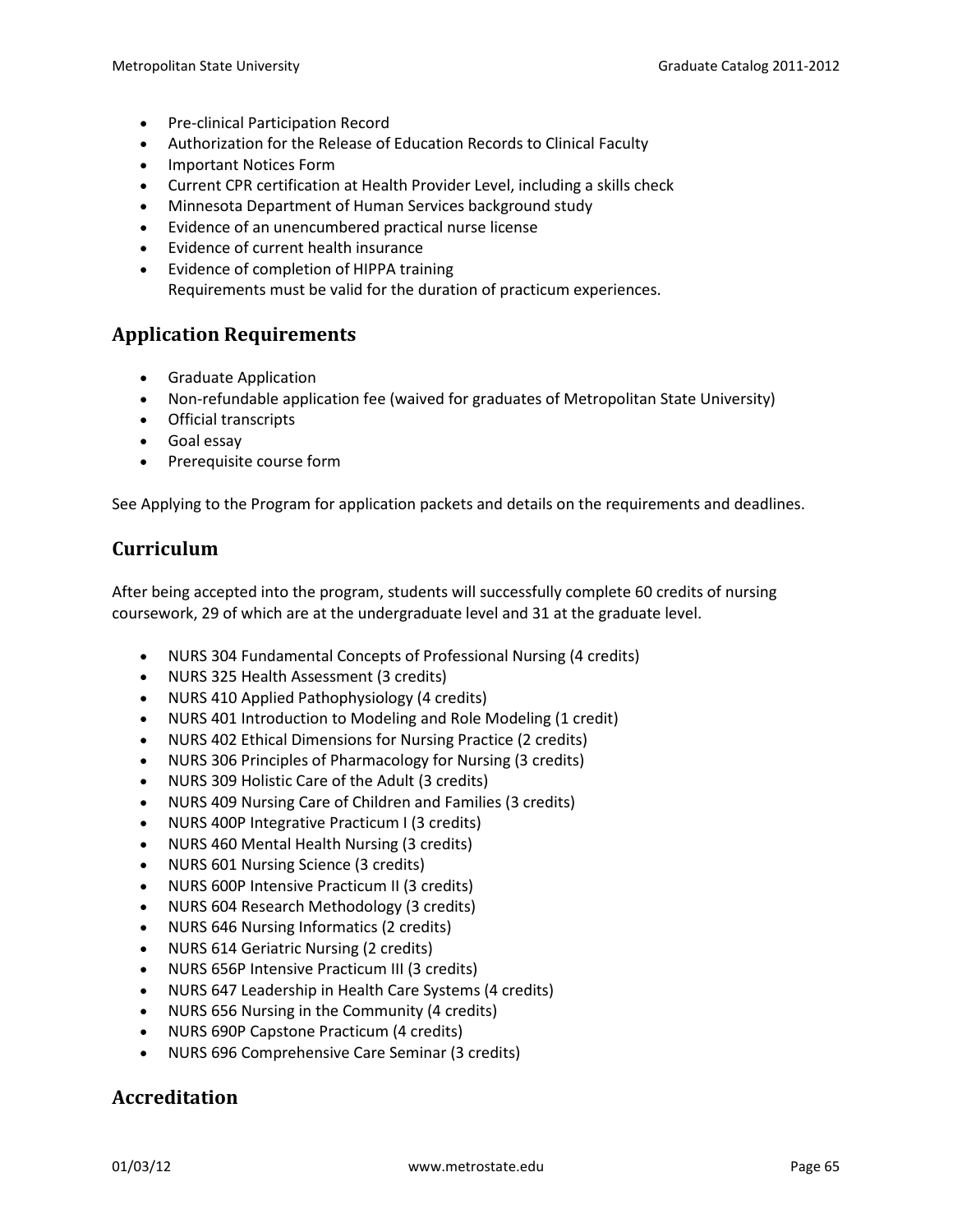Metropolitan State University is accredited by the Higher Learning Commission of the North Central Association of Colleges and Schools. Higher Learning Commission 30 North LaSalle Street, Suite 2400 Chicago, IL 60602-2504 312-263-0456

The Entry Level MSN program is accredited by the Commission on Collegiate Nursing Education.

# **Financial Aid**

A limited number of scholarships for ELMSN students are available through employers or organizations such as the American Cancer Society or the Veteran's Administration. For information and application forms, call the Financial Aid Office at 651-793-1414 or contact them via the university website.

# **Post-Master's Graduate Certificate**

A Post-Master's Graduate Certificate option is offered on a space available basis for the RN who holds a master's degree in nursing and would like to add or enhance leadership and management or educator skills. The program of study to earn an LMN, PHLM, NE (proposed) post-graduate certificate is individually designed with a faculty advisor based on specialty curricular and certification requirements. A minimum of 10 graduate credits are required for the certificate program.

The Wound, Ostomy, Continence (WOC) Program is online course work that prepares the postbaccalaureate or the Master's prepared RN to take the WOC certification exam. Students are directed to www.webwocnurse.com for complete information about the WOC program.

# **Doctor of Nursing Practice (DNP)**

## **Program Approval**

The Doctor of Nursing Practice program has been approved by Metropolitan State University and by Minnesota State Colleges and Universities (MnSCU). The Higher Learning Commission must also extend its approval before students can be fully admitted or the program can begin. *Metropolitan State University expects a decision from the Higher Learning Commission sometime in late 2011. All information is subject to change without notice.*

# **Program Overview**

This program is for RNs with a Baccalaureate degree in nursing who wish to expand their practice to include the Advanced Practice Nurse (APN) role of the Family Nurse Practitioner. The BSN to DNP track is 79 credits and nine semesters long at full-time progression (a part-time study option is not available at this time). Four semesters of clinical rotations include primary care across the lifespan. Students accumulate at least 1,000 hours of experience through clinical practicum and scholarship work. Applications are being accepted for the Fall 2012 cohort.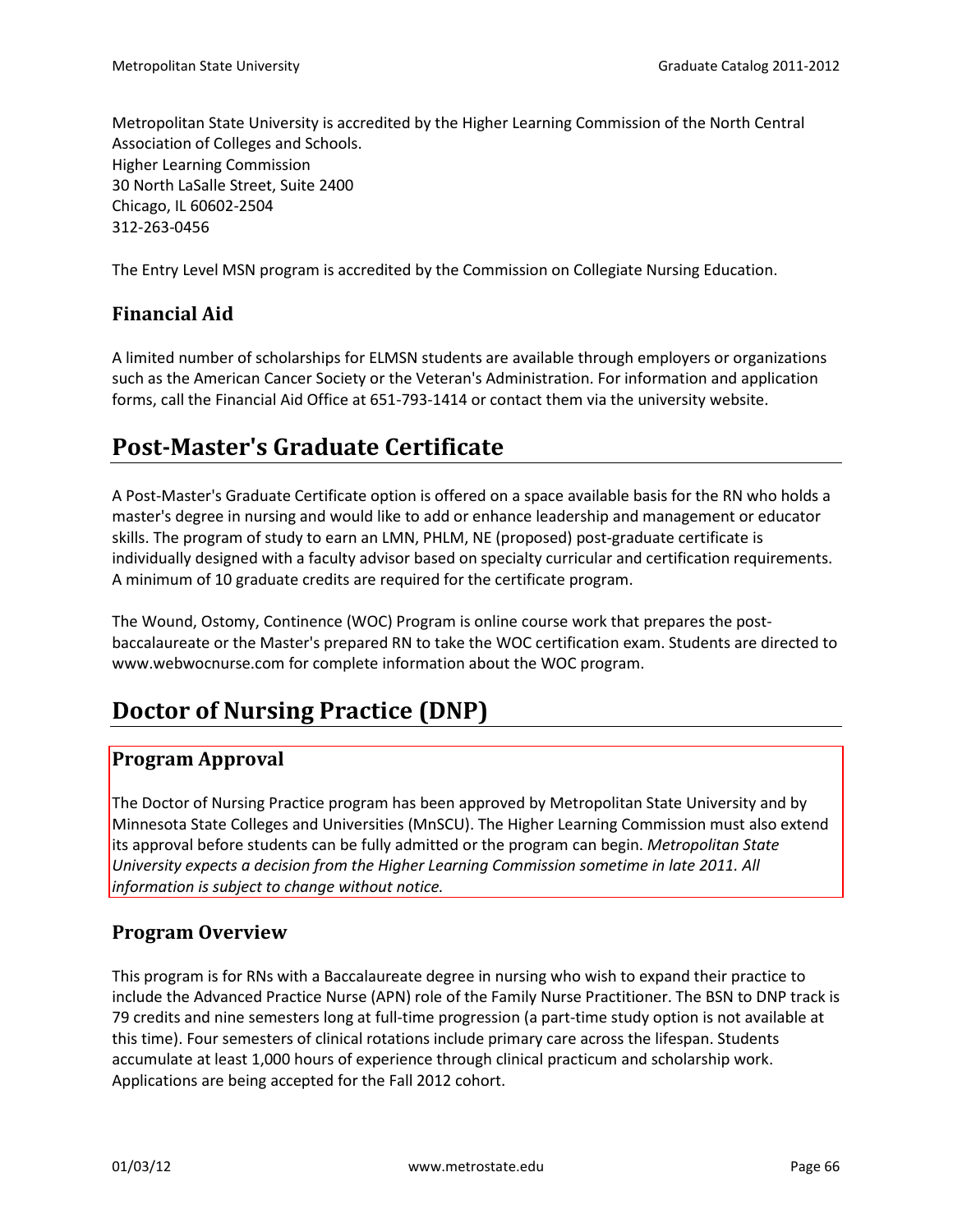Master's prepared APNs and leaders in advanced nursing practice may apply for completion of the DNP through the post-master's option. The post-master's DNP track is 37-38 credits and five semesters in length. Students take 6-9 credits per semester. The program is designed for nurses with a specialty master's degree in nursing. Students complete at least 400 hours of clinical scholarship work. The postmaster's DNP cohort is expected to start Fall 2013.

Nurses with entry-level master's preparation (ELMSN) who desire to expand practice to the FNP role may apply to the post-ELMSN track when available. The post-ELMSN curriculum is currently under development. Course inclusion and program length are currently under review. The post-ELMSN cohort is expected to start Fall 2013.

All tracks curriculum consists of didactic and clinical course work structured around the American Association of Colleges of Nursing (AACN) Essentials of Doctoral Education and when appropriate, the National Organization of Nurse Practitioner Faculties (NONPF) Nurse Practitioner Core Competencies. Didactic and clinical course work culminates in the completion of an evidence-based clinical capstone project during the Clinical Scholarship course sequences.

# **Program Outcomes**

Graduates of Metropolitan State University's DNP program will be able to influence health care in many ways by:

- translating scientific knowledge into nursing practice.
- leading practice initiatives that influence population health care outcomes with a focus on underserved individuals, families and communities.
- utilizing information systems technology to improve patient care and health care systems.
- facilitating interprofessional collaboration to ensure safe and effective health care.
- practicing holistic, evidence-based advanced nursing care with a focus on underserved individuals, families, and communities.
- advocating for public policy to prevent illness and promote population health.

# **Curriculum**

Coming soon! In the meantime, here is a *Draft BSN to DNP Program FNP 4-Year Sample Progression*.

## **Course Prerequisite**

As a prerequisite to the master's level statistics course, BSN to DNP students must have completed an upper division level statistics course with a grade of B or better within the past five years. Students who do not meet this prerequisite may take STAT 301, PSYCH 307 or an equivalent upper division inferential statistics course and achieve a grade of B or better to fulfill this requirement.

## **Requirements for clinical rotations include:**

- Minimum of 1000 hours of RN nursing experience (for BSN to DNP students)
- Evidence of malpractice insurance
- Evidence of current immunizations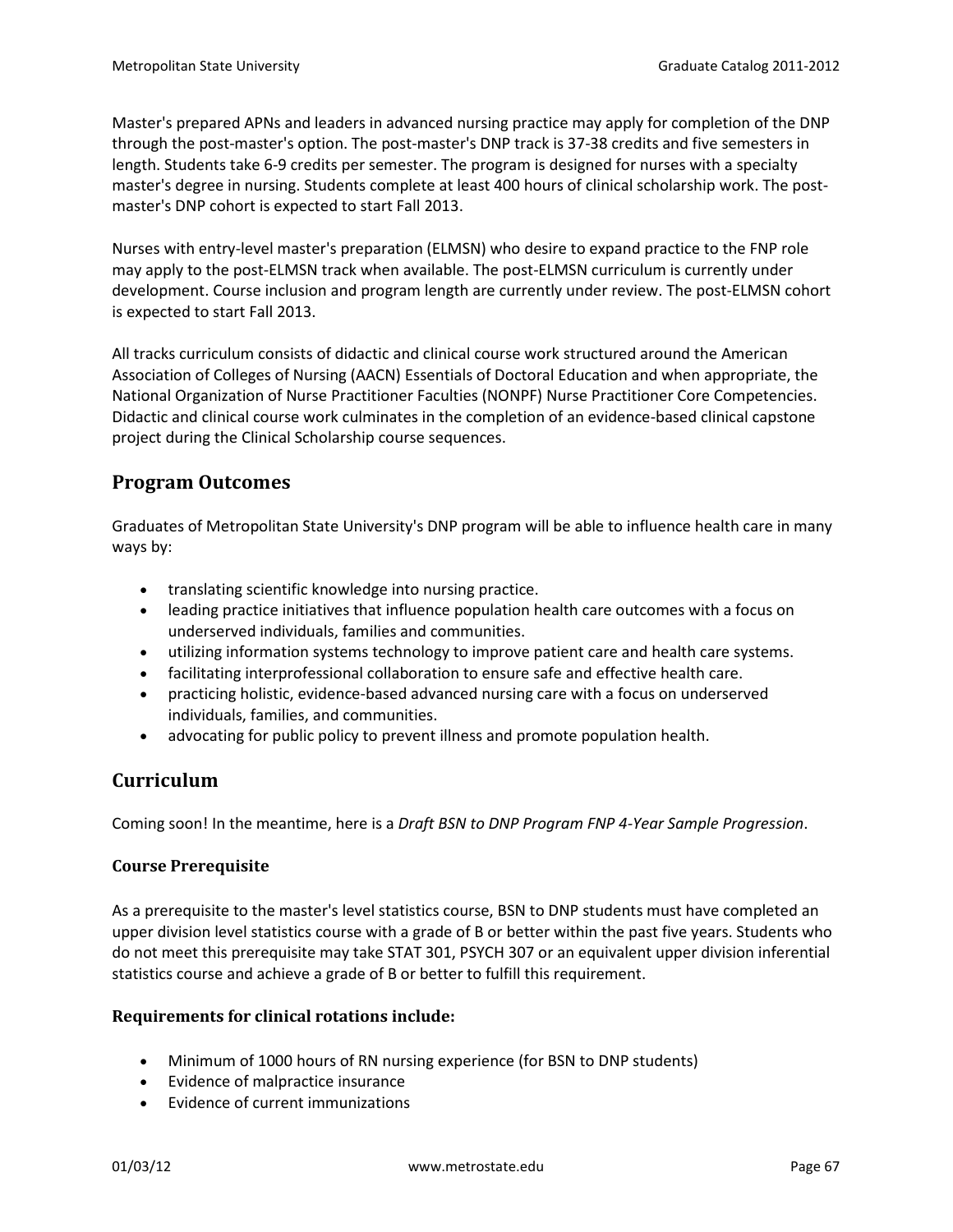• Background check

# **Admission Criteria**

#### **Program Entry**

Entry into the DNP program occurs in one of three ways depending upon your level of nursing preparation.

- The BSN to DNP option *(starting August 2012)* is for nurses who have a baccalaureate degree in nursing. Award upon successful completion is the DNP degree with a concentration in Family Nurse Practitioner.
- The Post-Master's option *(starting August 2013)* is for individuals already holding a master's degree in a nursing specialty. Award upon successful completion is the DNP degree.
- The Post-Entry Level Master's option *(starting August 2013)* is for nurses who have earned an entry-level master's degree in nursing. Award upon successful completion is the DNP degree with a concentration in Family Nurse Practitioner.

Transcripts must indicate completion of a BS or BA in nursing from a regionally accredited college or university, also accredited by either the National League for Nursing (NLN) or the Commission on Collegiate Nursing Education (CCNE).

Transcripts of applicants with a graduate degree in nursing must also indicate completion of an MS in nursing from a regionally accredited college or university, also accredited by either the National League for Nursing (NLN) or the Commission on Collegiate Nursing Education (CCNE).

Post-master's applicants must hold national certification, if required for practice as a nurse practitioner, clinical nurse specialist, nurse anesthetist, or nurse midwife.

Applicants must have a 3.0 cumulative GPA for all previous post-secondary study and degrees, including any courses completed that did not lead directly to a completed degree.

Following review of applications an interview with DNP faculty may be requested.

#### **Pre-Practicum Requirements**

Prior to beginning the practicum experience, information must be submitted to the Department of Nursing which may include, but is not limited to:

- Acceptance of Compliance with Agency Requirements
- Communicable Disease Immunity
- Verification of hours of RN work experience
- Current CPR certification
- Minnesota Department of Human Services Background Study Form
- MSN Authorization for Release of Student Background Study Information
- Nursing Student Release Form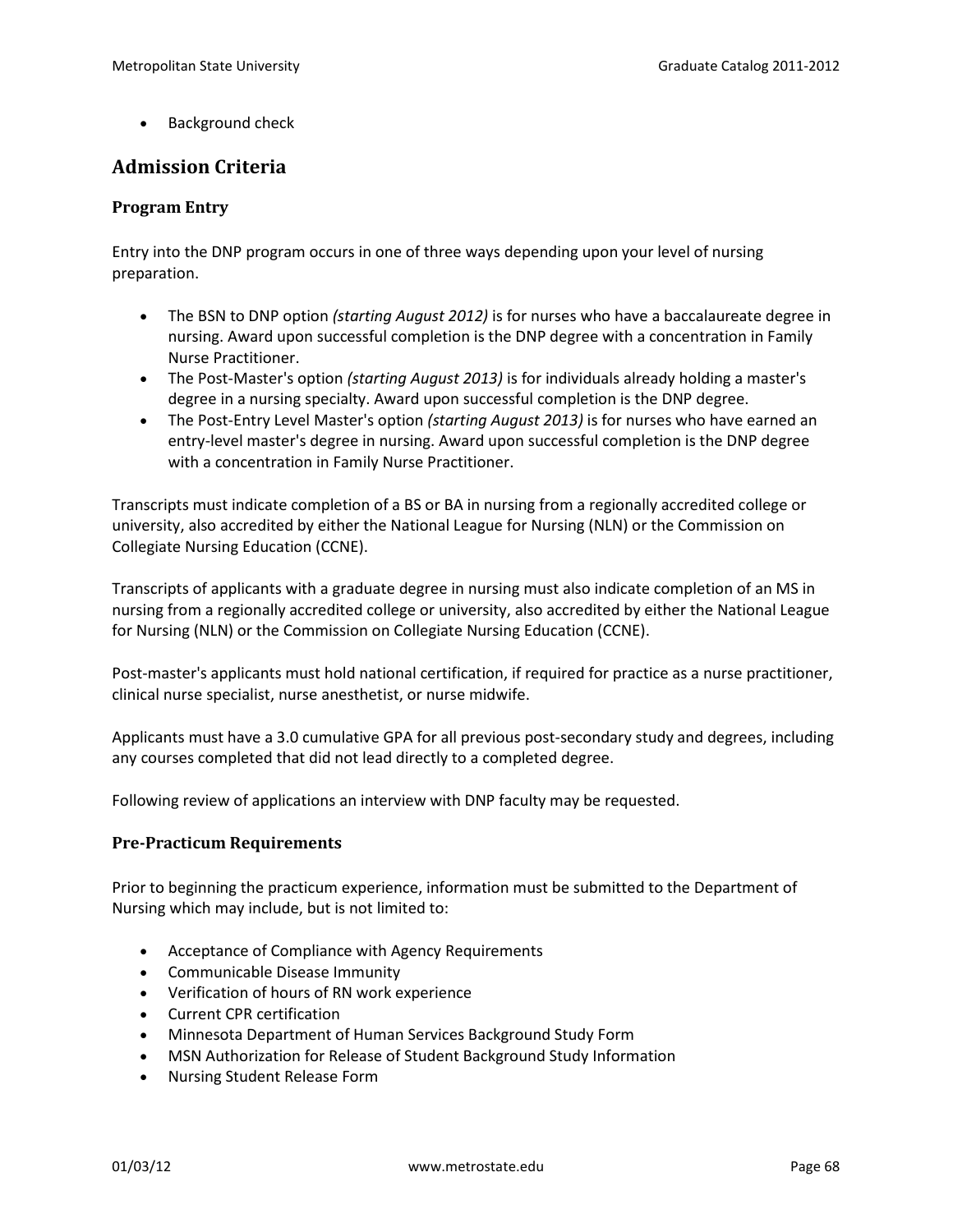- Evidence of an unencumbered license with current registration to practice in Minnesota and the state(s) in which practicum will be conducted
- Student liability coverage
- Evidence of current health insurance
- HIPAA training information

Requirements must be valid for the duration of practicum experiences.

# **Application Requirements**

- Graduate Application
- Non-refundable \$40 Application Fee
- Official Transcripts
- Evidence of Current Unencumbered RN License
- Goals Essay
- Three Letters of Reference
- Computer Proficiency Form
- Resume (post-master's applicants only)

See Applying to the Program for application information, details on the requirements, deadlines and International Student application requirements.

# **Transfer Credits**

A maximum of eight credits may be transferred into a plan of study. Per MNSCU regulations, a maximum of four doctoral level credits may be transferred into a plan of study. Doctoral transfer credits must have prior approval, and be taken following admission to the DNP program.

## **Evaluation of Credentials of Graduates of Foreign Nursing Schools**

In accordance with University Policy 2000, graduates of foreign nursing schools who apply to the nursing program are required to have transcripts evaluated by the Credentials Evaluation Service offered by the Commission on Graduates of Foreign Nursing Schools (CGFNS.) The full Education Course by Course report will serve as the basis for the transcript evaluation needed for admission to the university and the nursing program.

## **Time to Completion**

- All courses must be completed in sequence.
- Students must achieve a minimum of a B in each course in order to progress.
- Degree requirements must be completed within six years of beginning DNP coursework.

# **Accreditation**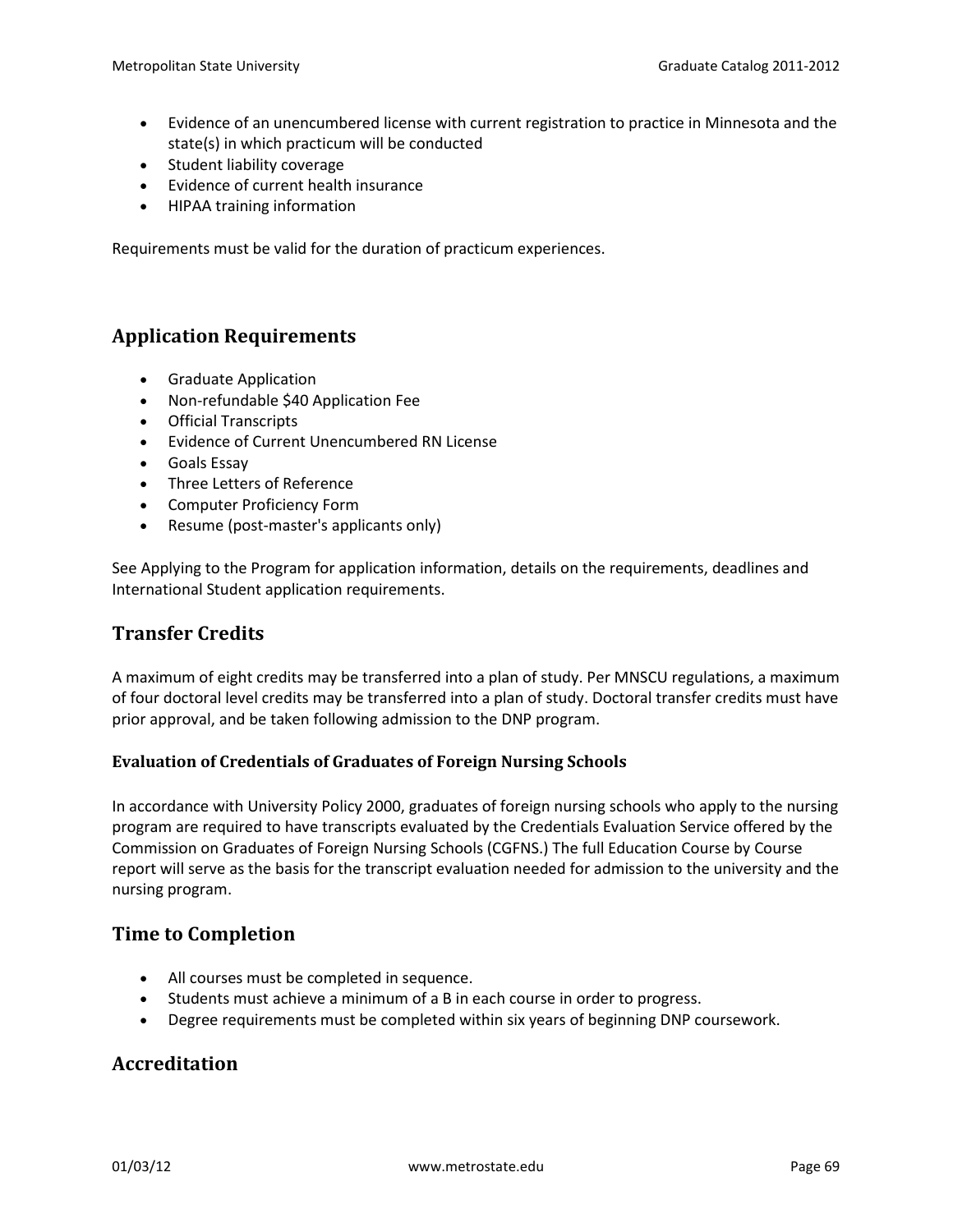Metropolitan State University is accredited by the Higher Learning Commission of the North Central Association of Colleges and Schools. HLC extension of its approval for the DNP program is pending (see Program Approval statement above) but is expected in late 2011.

Higher Learning Commission 30 North LaSalle Street, Suite 2400 Chicago, IL 60602-2504 312-263-0456

The CNHS will be seeking approval of the DNP program from the Commission on Collegiate Nursing Education in our next renewal cycle in 2013.

Commission on Collegiate Nursing Education American Association of Colleges of Nursing One Dupont Circle, NW Suite 530 Washington, DC 20036

# **Faculty**

All faculty members at the doctoral level are:

- Holders of doctorates in their fields
- Authors of applied or refereed publications
- Professionally trained as advisors for applied research projects
- Experienced in their employment fields
- Nurse Practitioner faculty all practice as Advanced Practice Nurses

Brenda Becker PhD(c), RN; Brian K. Goodroad, DNP, CNP; Judith Graziano, PhD, RN; Ann Leja, DNP, RN; Christine Milbrath, EdD, RN; Suzanne Narayan, PhD, RN; Jody Orfield, DNP, CNP; Ellen Schultz, PhD, RN; Ruth Staus, DNP, CNP; Marjorie Webb, DNP, CNP; Lori Wedeking, PhD, RN.

## **Contact Information**

Brian K. Goodroad, DNP, ANP-BC DNP Program Coordinator Associate Professor Brian.goodroad@metrostate.edu Phone: 651-793-1370

Lynda Zimmerman, MS Program Advisor Lynda.zimmerman@metrostate.edu Phone: 651-793-1388

# **MnSCU Consortium Doctor of Nursing Practice (DNP)**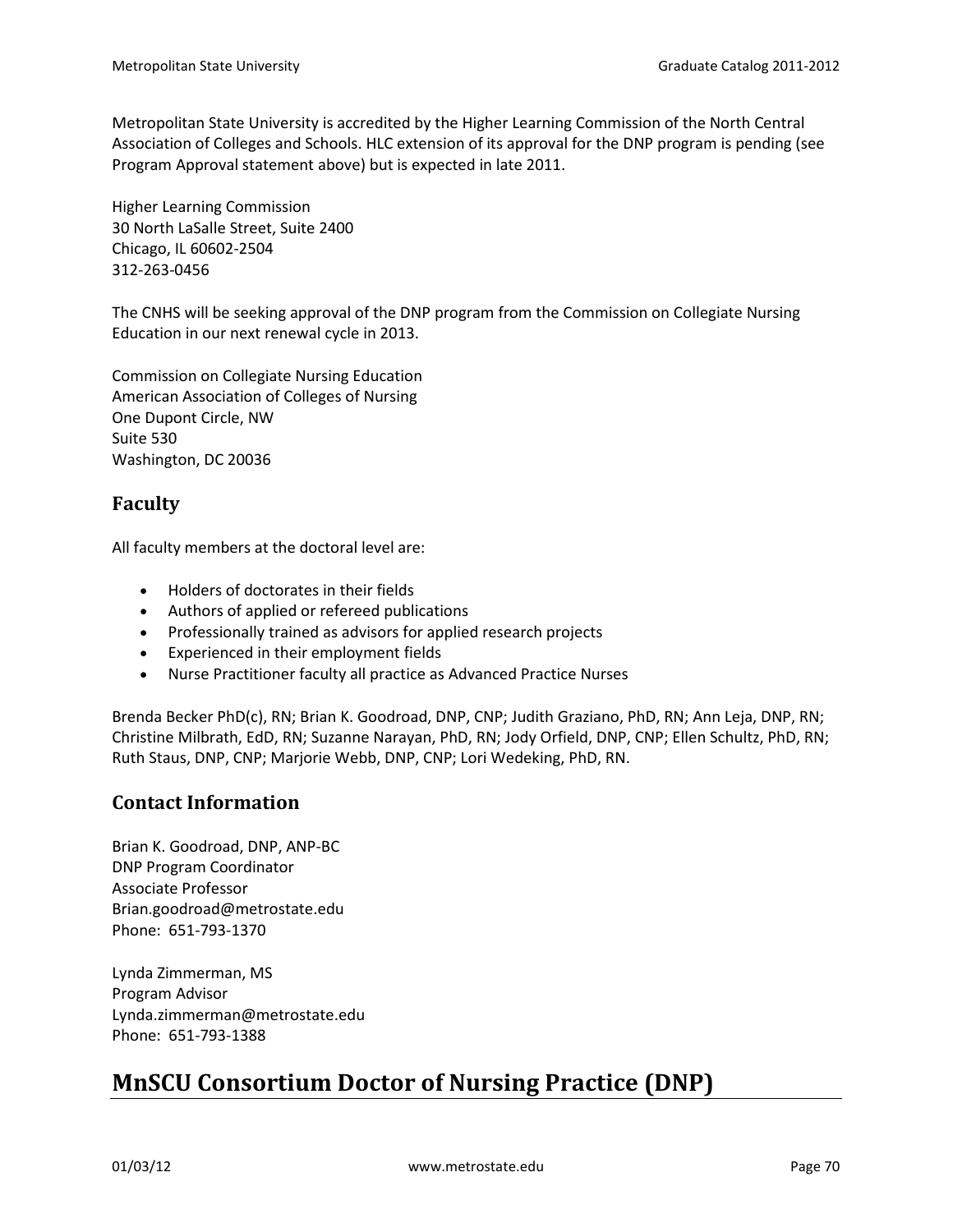#### **\*\*NOTICE\*\***

The DNP Consortium Council has agreed to suspend admissions to the MnSCU DNP Consortium program. We are taking this action to allow faculty time to concentrate efforts on creating individual BSN to DNP and/or post-master's DNP curricula at each of the Consortium universities.

The four Universities (Metropolitan State University; Minnesota State University, Moorhead; Minnesota State University, Mankato; and Winona State University) will continue to meet the regional and statewide needs for doctorally-prepared advanced practice nurses. We anticipate continued collaboration and partnerships among the Consortium DNP graduate nursing faculty at each university.

## **Program Overview**

The Doctor of Nursing Practice (DNP) is as a collaborative program through a consortium of four universities: Metropolitan State University; Minnesota State University, Mankato; Minnesota State University, Moorhead; and Winona State University. This degree prepares nurses with a master's degree in nursing who wish to gain the advanced clinical, organizational, economic, and leadership competencies necessary in an increasingly complex healthcare environment.

The DNP courses are offered primarily online. This structure provides flexibility along with opportunities for shared experiences and discussion with others across the state and the country. Students attend an immersion orientation at the beginning of the program and attend class via distance technology throughout the program. The program concludes with the annual capstone scholarly project presentation event.

Structured around the American Associate of Colleges of Nursing (AACN) Essentials for Doctoral Education of Advanced Practice, the DNP teaches students to translate research into clinical practice, lead organizational change initiatives and, influence population health and policy development. The DNP addresses the nationally recognized and documented need for preparation of nurses who can effectively address the rapidly evolving, complex health care needs. On a national level, nurse practitioners, clinical nurse specialists, certified nurse anesthetists, and nurse midwives will be required to be educated at the DNP level in the future.

## **Program Outcomes**

Graduates of the DNP program will be able to:

- evaluate scientific underpinnings that contribute to translation of nursing research to improve practice;
- evaluate nursing actions that influence health care outcomes for individuals, families, and populations;
- use knowledge gained through evaluation of nursing actions that influence health outcomes to improve care delivery, patient outcomes, and systems management;
- evaluate evidence pertaining to direct care of patients and management of care for individuals, families, systems, and populations; and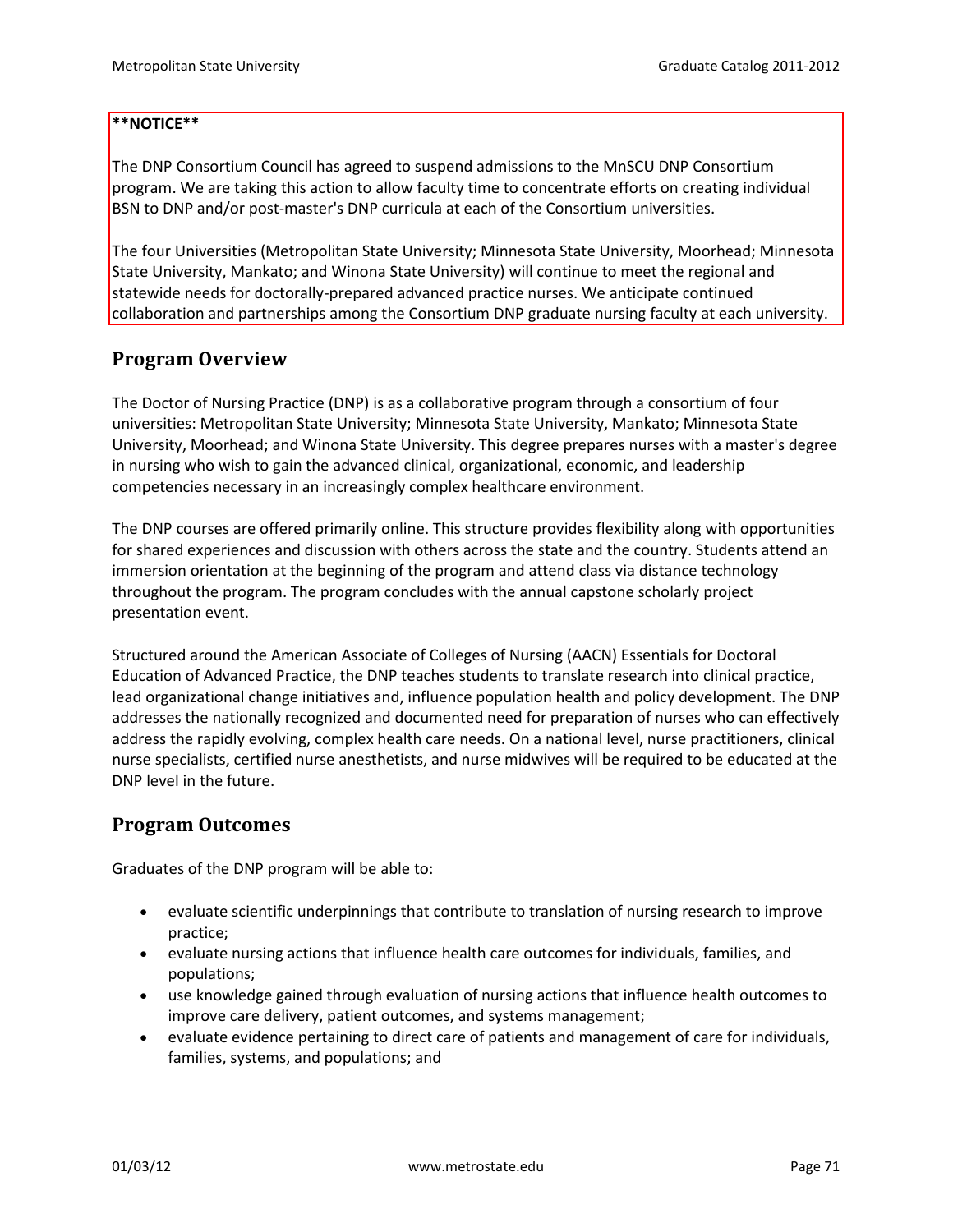• translate evidence gained through evaluation of direct care of patients and management of care for individuals, families, systems, and populations to improve practice and implement health policy.

## **Curriculum**

The DNP program curriculum is a post-nursing master's program structured around the American Association of Colleges of Nursing (AACN) Essentials of Doctoral Education. Course content builds upon the master's degree and consists of a minimum of 36 credits. Doctoral didactic and clinical coursework culminates in completion of an evidence-based clinical capstone project. Throughout the course sequence, students will work with clinical experts and graduate faculty with expertise in applied research. A variety of teaching and learning approaches, primarily distance learning, will be used.

#### **Course Requirements**

- NURS 700 Theoretical Foundations for Nursing Practice
- NURS 701 Applied Biostatistics
- NURS 702 Clinical Scholarship and Analytical Methods for Advanced Nursing Practice
- NURS 704 Clinical Prevention and Population Health
- NURS 706 Organizational and Systems Leadership
- NURS 740 Clinical Scholarship I
- NURS 750 Clinical Scholarship II
- NURS 760 Clinical Scholarship III
- NURS 770 Clinical Scholarship IV

Each Clinical Scholarship course includes 100 hours of clinical practice.

#### **Required Elective**

The DNP program requires that students complete a four semester credit elective course that will enhance their expertise within their specialty area or the content area of their DNP Capstone Project. The elective course must be a doctoral level course and can be taken at any of the consortium home institutions or at any other nationally accredited academic institution\*.

\*Subject to change

## **Admission Criteria**

Admission to the Consortium DNP is suspended.

## **Home University**

Admitted students will be assigned to one of four consortium universities which will act as the student's home university. This assignment is based on a match between the student's phenomenon of interest and faculty expertise.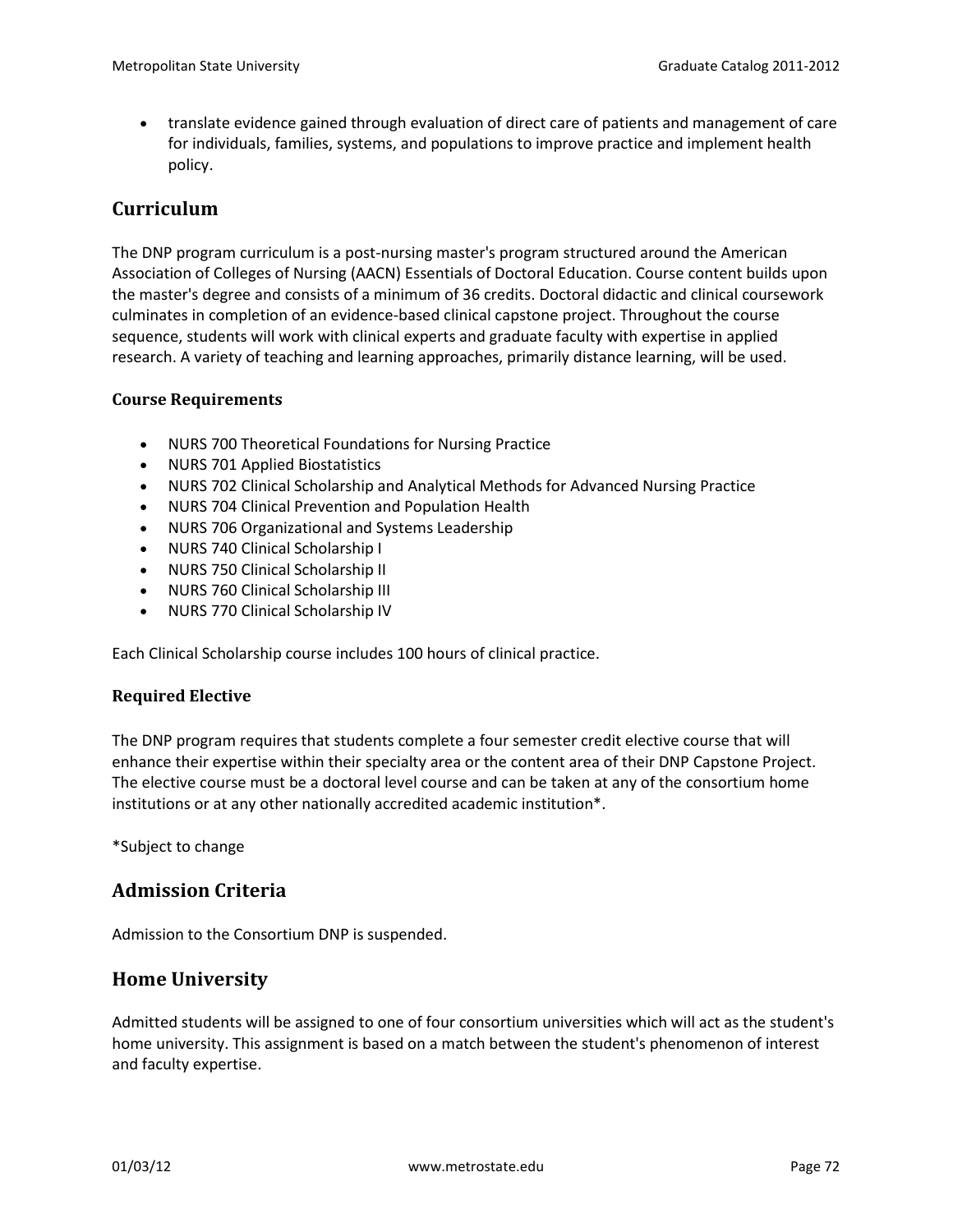# **Application Requirements**

Admission to the Consortium DNP is suspended.

### **Transfer Credits**

Transfer of doctoral level courses into the student's program of study can include coursework that substitutes for required courses or meets the requirements of elective coursework. Consistent with institutional and system policy, all coursework to be considered for transfer into the DNP program must be at the doctoral level from nationally accredited academic institutions and must be completed after the student is enrolled in the DNP program. A maximum of 4 credits can be transferred into the student's plan of study.

### **Time to Completion**

### **Enrollment Status**

Students enroll on a part-time basis. Students enroll in approximately 4 credits per semester and complete the program in approximately 10 semesters.

### **Progression**

All degree requirements including DNP program credits, transfer credits, and all other program requirements must be completed within five years of the start of DNP coursework. Under exceptional extenuating circumstances, a student may submit a petition through their advisor and to the Program Management Council requesting an extension of the time limitation.

### **Accreditation**

Metropolitan State University is accredited by the Higher Learning Commission and is a member of the North Central Association.

### **Faculty**

A key benefit of this consortium model is the availability of doctorally prepared faculty from four institutions bringing practice and research interests to the preparation of students. Faculty members from Metropolitan State University include:

Brian Goodroad, DNP, RN, ANP; Judith Graziano, PhD, RN; Ann Leja, DNP, RN; Christine Milbrath, EdD, RN, Suzanne Narayan, PhD, RN; Ellen Schultz, PhD, RN; Ruth Staus, DNP, RN, GNP; Lorene Wedeking, PhD, RN

### **Contact Information**

Metropolitan State University College of Nursing and Health Sciences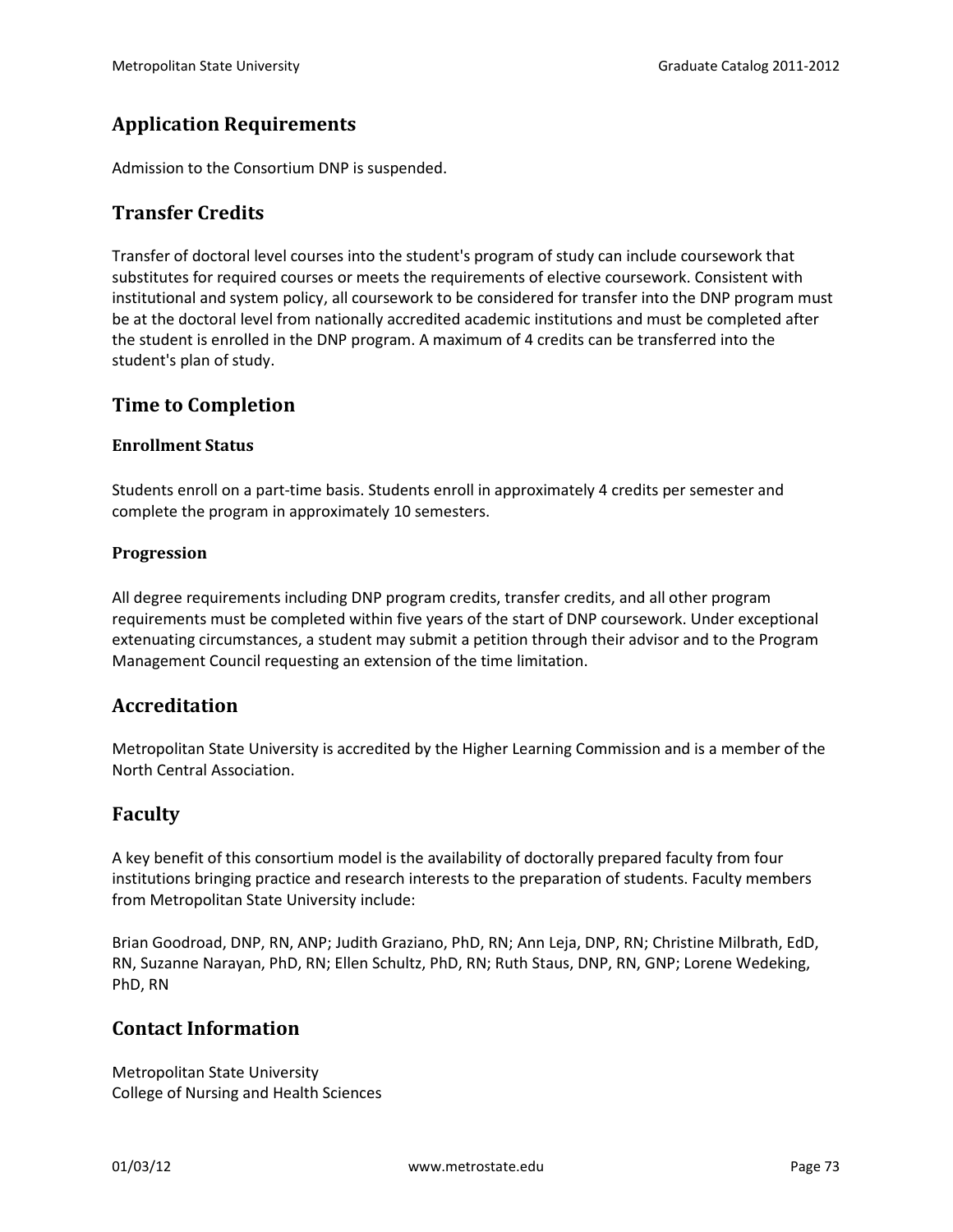Saint John's Hall 700 East Seventh Street Saint Paul, MN 55106

# **Master of Science Oral Health Care Practitioner (MSOHCP) to prepare Advanced Dental Therapists**

# **Program Overview**

The Master of Science in Oral Health Care Practitioner program (MSOHCP) provides quality graduate educational opportunities that enable you to successfully fulfill new and exciting roles, as a dental therapist and an advanced dental therapist serving the oral health needs of clients. This nationally groundbreaking program expands the dental team's capacity to provide direct access to preventive and therapeutic oral health care services. Pew Center on the States reports that by 2014 the demand for oral health care services will increase due to the federal health care reform law which expands dental insurance to millions of children in the United States. This demand is coupled with Pew's prediction that the new dental provider with dual licensure as a dental hygienist and a dental therapist can bolster the productivity and profits of the private dental practice setting. In essence, the employment of dual licensed mid-level providers makes good business sense while improving the oral and general health of poor and uninsured Minnesotans.

The MSOHCP program promotes community-minded health care practices and prepares practitioners to provide assessment and evaluation, preventive, restorative, and therapeutic services to underserved members of our communities. This program provides dental hygienists with a baccalaureate degree the theoretical and applied skills necessary for the advanced dental therapist as defined by Minnesota Statute Section 2 [150A.01]. Graduates of this program will be eligible for licensure as Dental Therapists upon completion of the program and for credentialing as Advanced Dental Therapists in the state of Minnesota after fulfilling the required 2,000 hours of documented dental therapy practice. By creating a meaningful solution to the problem of dental access for underserved communities, Minnesota is recognized as a national leader in oral health care.

The Master of Science Oral Health Care Practitioner Program is a full-time, graduate program which combines classroom based and web-enhanced courses with laboratory, simulation and clinical learning environments to present the unique curriculum designed to prepare advanced dental therapists. This program engages students in inter-disciplinary experiences with members of the dental care team as well as the broader health care team.

# **Program Outcomes**

The outcomes of the MSOHCP program include the ability to:

- Demonstrate critical thinking in dental therapy and advanced dental therapy practice;
- Demonstrate competence in dental therapy and advanced dental therapy practice;
- Apply the principles of ethical decision making and cultural competence in dental therapy and advanced dental therapy practice;
- Demonstrate leadership in improving the delivery of health care;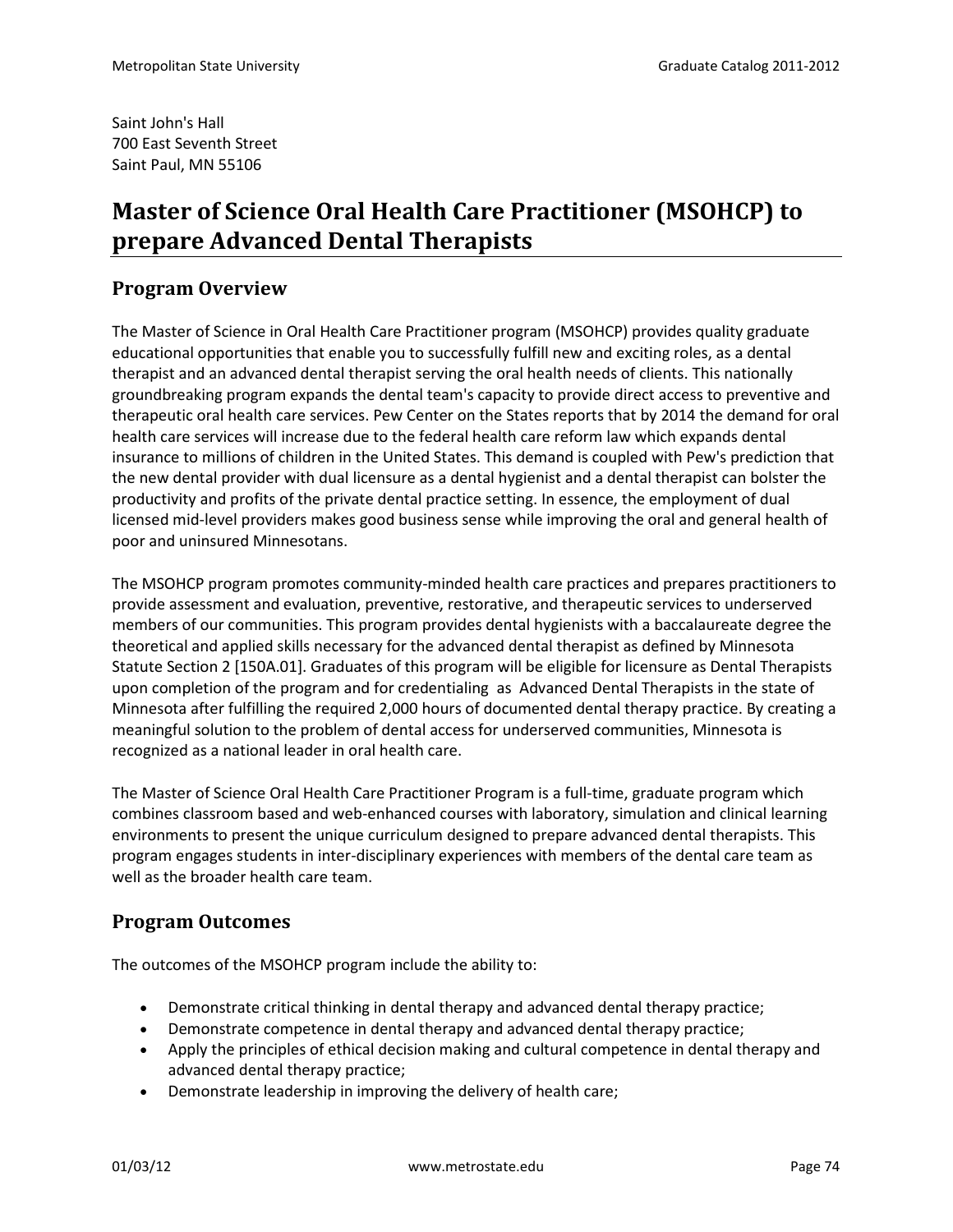- Work in partnership with a collaborative management agreement dentist and other health care professionals;
- Use a process of scholarly inquiry in dental therapy and advanced dental therapy practice.

# **About the Department of Dental Hygiene**

### **Mission**

Metropolitan State University Department of Dental Hygiene's mission is to prepare licensed dental hygienists for advanced practice and to enhance the oral health of underserved and diverse populations. Programs are built on academic excellence and support the value that advanced education is essential to the delivery of quality, safe, accessible, cost-effective oral healthcare. The Department of Dental Hygiene is committed to collaborative community involvement, emphasizing ethics and social responsibility.

### **Goals**

The goals for the Dental Hygiene Programs are to:

- Prepare graduates who will be competent to manage quality comprehensive care that responds to the increasing oral health care needs of individuals, families and communities.
- Provide access to early interventions and quality preventive and primary oral health care through collaborative referrals to dentists and other health care practitioners.
- Ensure admission of a qualified and diverse student population leading to an oral health care workforce that reflects the communities served.
- Participate in collaborative community health promotion with education and industry partners to foster expanded practice and research opportunities.
- Engage students in professional activities and lifelong learning to advance the profession and the discipline of dental hygiene, dental therapy and advanced dental therapy.
- Provide outcomes that reflect relevant and current dental hygiene, dental therapy and advanced dental therapy practice.

# **Curriculum**

The program includes interdisciplinary and focused course work which covers three primary developmental phases for a total of 46 graduate credits:

- The science of health care delivery phase focuses on working within diverse communities, communication across cultures, understanding health care needs and the incidence of disease across populations and advancing safe, quality care. This phase consists of 8 credits.
- The clinical practice development phase advances the assessment, collaboration and care provision skills unique to this role. This phase consists of 33 credits and includes the laboratory, simulation and clinical experiences.
- The leadership phase concentrates on extending health system and public policy knowledge and developing leadership skills. This phase is the synthesis phase of the program. The capstone project integrates evidence and quality improvement methods and the various learning experiences in the evaluation of a relevant clinical question. This phase consists of 5 credits.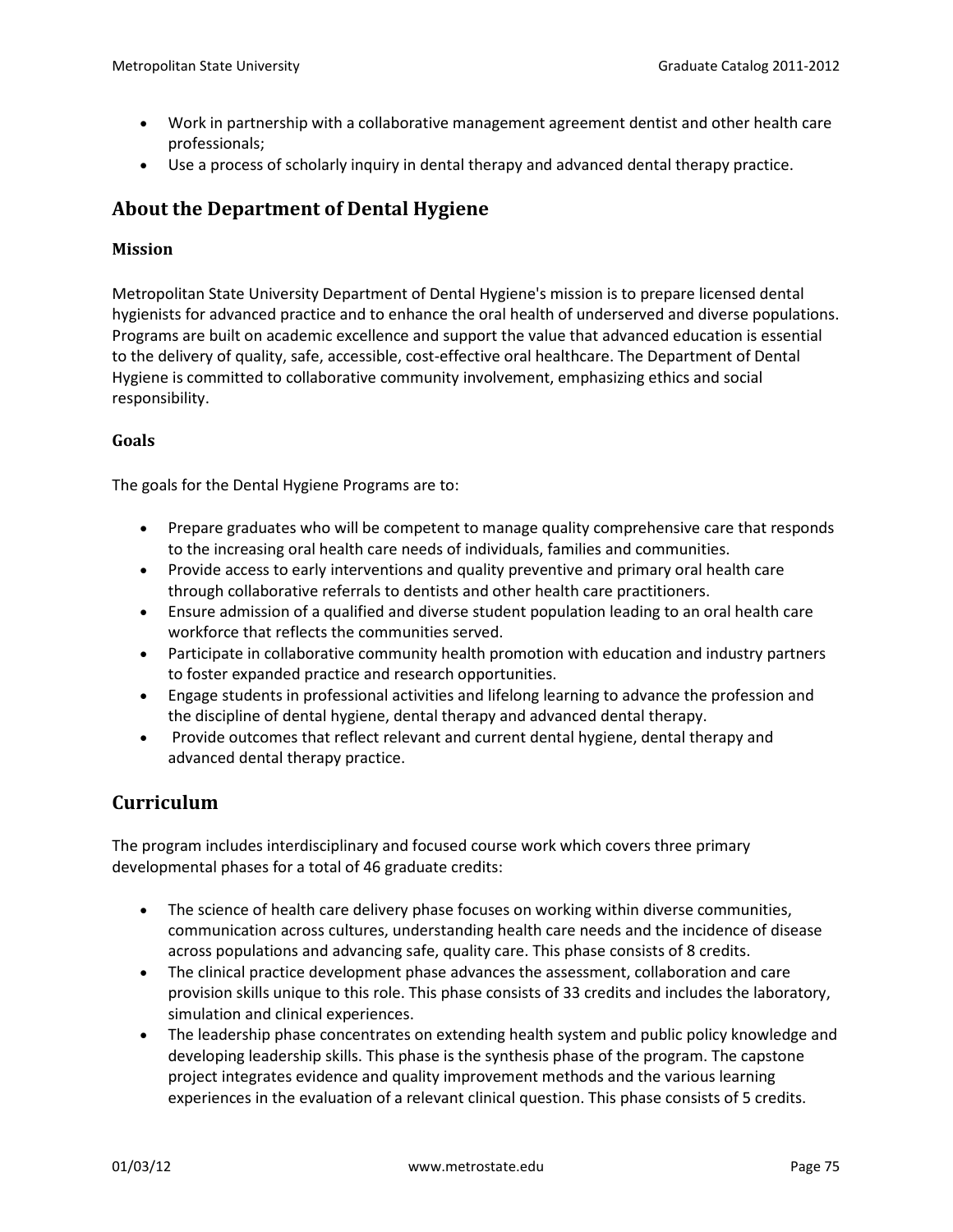#### **Program Courses**

#### **MSOHCP Interdisciplinary Didactic Courses**

- NURS 608 Epidemiology
- NURS 605 Health Policy and Leadership
- NURS 648 Designing for Quality
- COMM 533 Theories and Explorations in Community-Based Intercultural Communication

These courses may be taken prior to, during or upon completion of the MSOHCP competency-based dental courses.

#### **MSOHCP Competency-Based Dental Courses**

- DENH 610 Health Assessment and Oral Diagnostic Reasoning
- DENH 620 Pharmacology Principles of Clinical Application
- DENH 630 Management of Dental Emergencies and Urgent Care
- DENH 640 Community-Based Primary Oral Healthcare I
- DENH 650 Community-Based Primary Oral Healthcare II
- DENH 660 Community-Based Primary Oral Healthcare III
- DENH 670 Community-Based Primary Oral Healthcare IV
- DENH 680 Community-Based Primary Oral Healthcare V
- DENH 690 Advanced Specialty Practices
- DENH 700 Advanced Community Specialty Internship
- DENH 710 Comprehensive Competency-Based Clinical Capstone

DENH courses are taught in a sequence using a cohort model. Courses will be taught at Metropolitan State (St. Paul and Maplewood) and Normandale Community College (Bloomington). Clinical courses with community practice components may require students travel to clinical sites throughout the greater Minneapolis/St. Paul metropolitan area for course completion.

Students may enroll in continuing credit as they accrue the required 2,000 hours of practice as a dental therapist to be eligible for certification as an advanced dental therapist after completion of the course of study detailed above.

#### **Additional Program Requirements**

Before MSOHCP students begin clinical dental courses, the following must be provided:

- Evidence of completion of program prerequisites;
- Evidence of minimum number of hours of clinical dental hygiene practice;
- Appropriate documentation of an active Minnesota dental hygiene license;
- Evidence of current professional liability insurance;
- Evidence of required immunizations;
- Evidence of current CPR certification;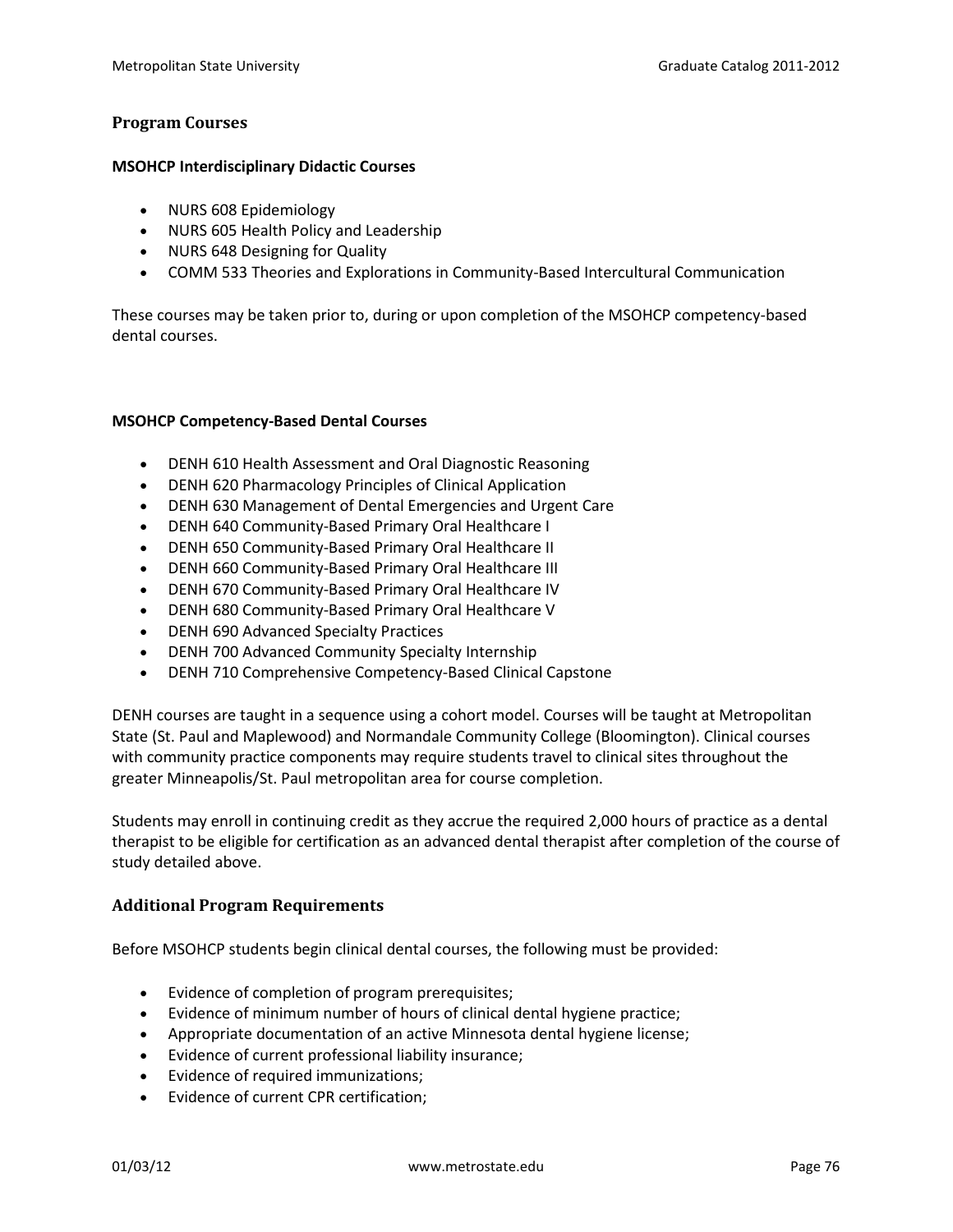- Evidence of HIPAA training,
- Evidence of successful background study, and
- Evidence of current health insurance.

### **Admission Requirements**

The MSOHCP degree builds upon the liberal arts and/or science-oriented baccalaureate degree or a post-baccalaureate certificate program in dental hygiene. The Department of Dental Hygiene evaluates your application for evidence of undergraduate scholarship, professional experience, and your commitment to the mission and role. Class size is limited. Entrance is competitive. The following requirements are necessary to be considered for admission to the MSOHCP program.

- Cumulative GPA of 3.0 (calculated from all college coursework);
- Current dental hygiene licensure in good standing (must meet Minnesota requirements, including nitrous oxide and local anesthesia certifications);
- Prerequisite courses must be completed or in process at the time of application. Documentation of successful completion of prerequisite courses or prerequisite competencies must be provided to enroll in program courses.

The competencies identified in the program prerequisite courses may be demonstrated through previous coursework and/or work experience. To document completion of the competencies, the applicant may petition the requirement. Petitions may be obtained by contacting the academic advisor. Completion of prerequisites does not guarantee entrance into the program. The program will have limited enrollment and Metropolitan State University reserves the right to determine admissions status.

Applications are reviewed throughout the year. Eligible applicants will be invited for an interview and professional portfolio review as a final step in the application process. See Applying to the Program for portfolio details.

### **Prerequisite Courses**

- DENH 310 Collaborative and Advanced Dental Hygiene Practice
- DENH 320 Management of Oral Health Care Delivery
- DENH 420 Restorative Functions

### **Orientation**

Once you have been fully admitted to the program, you will be required to attend a CNHS graduate program orientation session and develop a plan of study.

# **Application Requirements**

### **To be considered for admission you must submit:**

- Graduate Application
- Non-refundable application fee (waived for graduates of Metropolitan State University)
- Official transcripts from all universities attended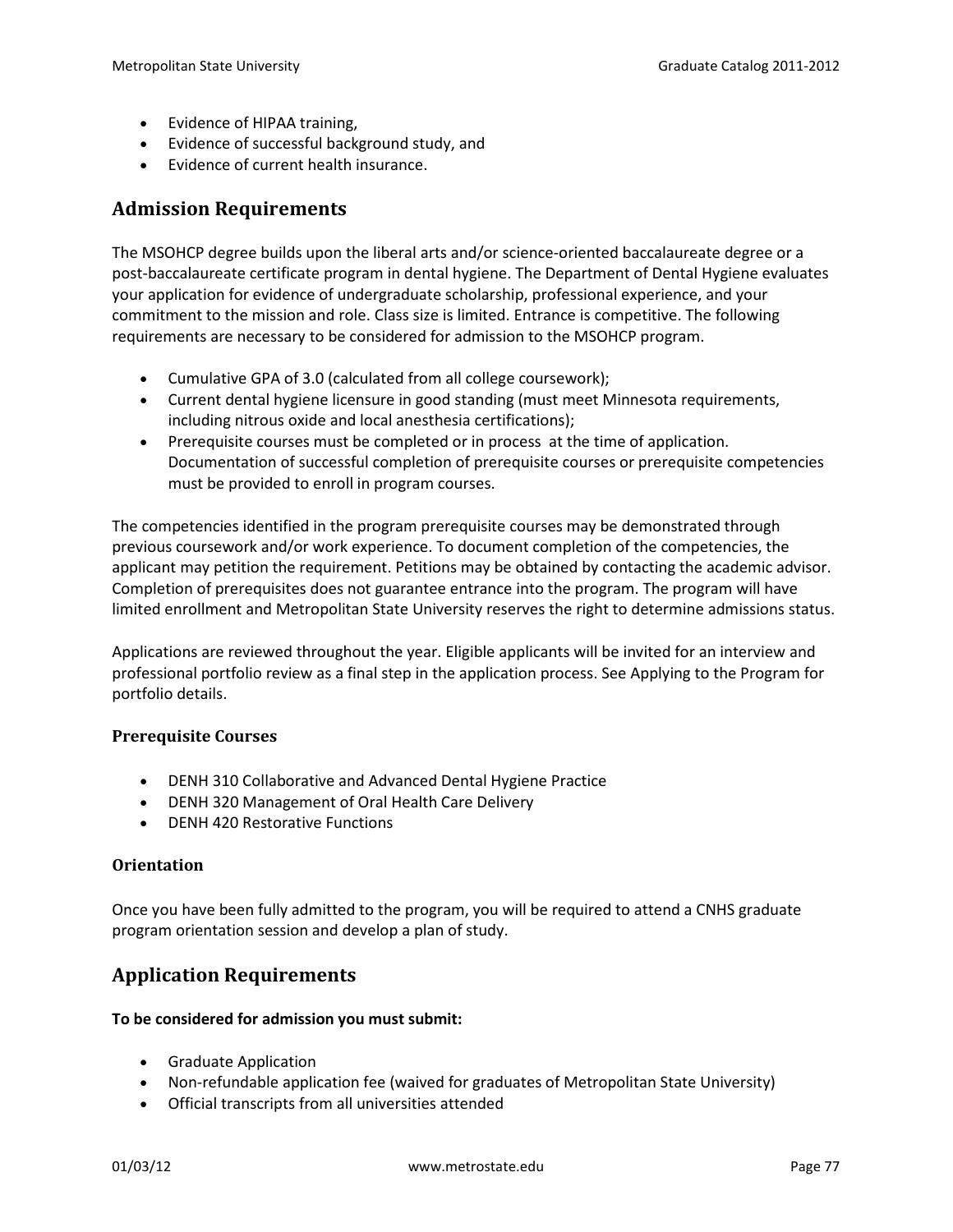- Plan for completion of prerequisite requirements, if in process
- Evidence of a current unencumbered Minnesota Dental Hygienist license
- Goal essay
- Two references
- Computer proficiency form

See Applying to the Program for application packets and details on the requirements and deadlines.

### **Academic Standing**

You must maintain satisfactory academic progress to remain in a College of Nursing and Health Sciences graduate program. To remain in good standing, you must maintain a term and cumulative GPA of 3.0.

You will be admitted as part of a cohort for the MSOHCP competency-based dental courses and must adhere to the progression published at the time of your admission. If you are unable to progress with the assigned cohort, you may make a written request to join a subsequent cohort, provided you have made satisfactory academic progress to date and space is available.

# **Accreditation**

Metropolitan State University is accredited by the Higher Learning Commission of the North Central Association of Colleges and Schools. Higher Learning Commission 30 North LaSalle Street, Suite 2400 Chicago, IL 60602-2504 312-263-0456

### **Faculty**

Resident and community faculty members bring multiple specialties and areas of interest to their instruction. Many faculty members maintain an active dental practice. Community and resident faculty instructing core clinical courses hold DDS degrees.

# **Project Management Graduate Certificate**

### **Program Overview**

Project management is one of the fastest growing career fields in business. Organizations are increasingly using projects as a means of achieving their strategic objectives.

In response to this need, the College of Management is offering a graduate certificate and concentration in Project Management. The required courses prepare students for the challenging field of Project Management by providing them with tools, skills, and knowledge necessary to initiate, plan, and implement projects successfully.

Some of the major skills areas covered include: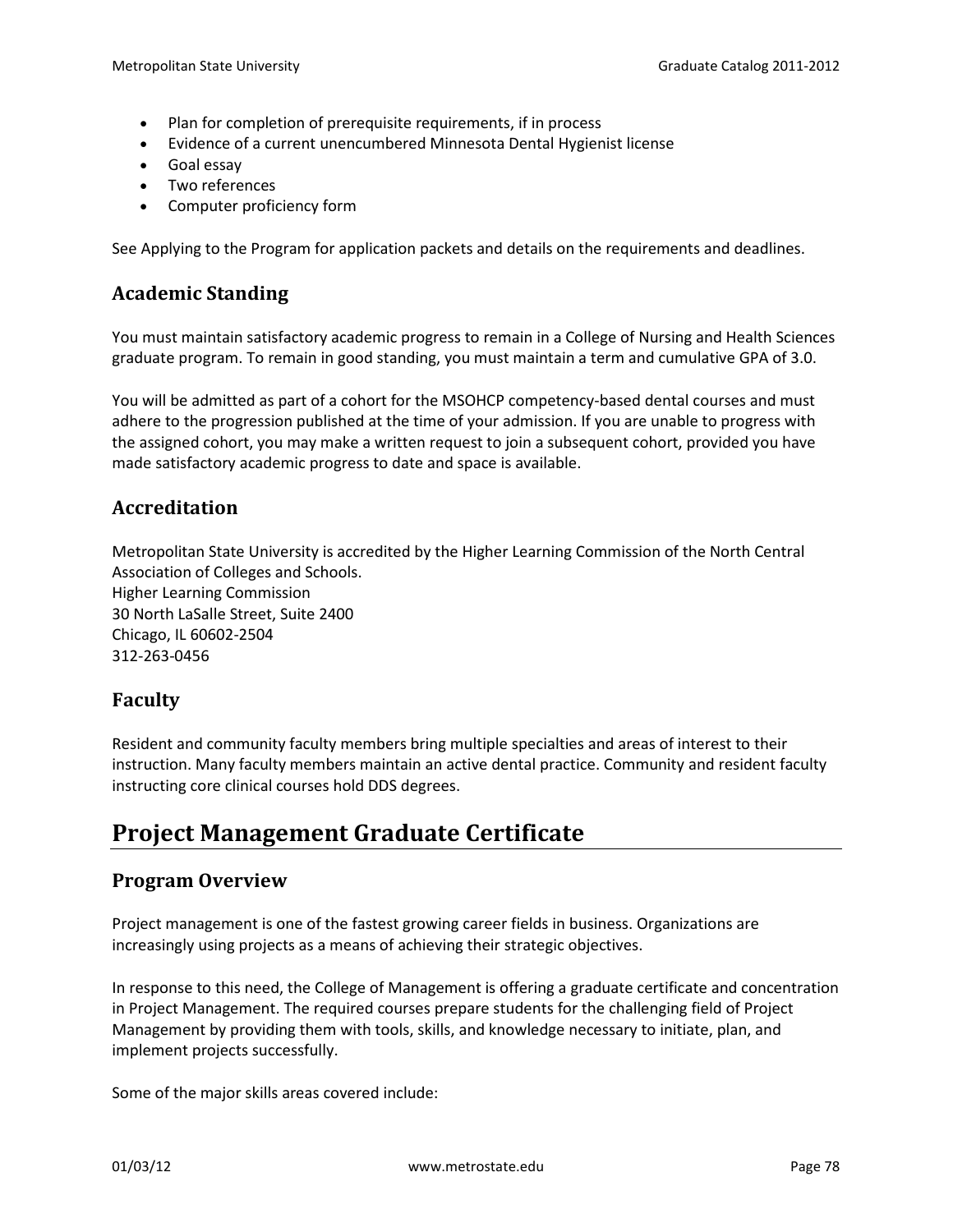- Project planning, implementation, and control using Microsoft Project
- Request for Proposal (RFP) formulation
- Earned Value Analysis
- Computer-aided problem solving and decision making methodologies
- Systematic approaches to risk identification, risk modeling, risk impact assessment, response planning, and documentation
- Simulations using Microsoft Project, Crystal Ball, and Excel
- Techniques in data mining and visual display of quantitative data
- Team building, negotiation, and conflict resolution in projects
- Project management organizational options

### **Program Outcomes**

Students completing the Project Management certificate will be able to demonstrate the ability to:

- prepare, evaluate, and make proposal decisions
- develop, monitor, and implement project plans, using appropriate tools and techniques
- apply critical thinking, analyses, and strategies to complex business problems
- negotiate and manage conflicted situations
- identify, model, assess, and document risk management factors and
- present, explain, and market project-related information.

### **Curriculum**

- DSCI 620 Project Management (4 credits)
- DSCI 630 Project Risk Management (4 credits)
- DSCI 691 Models for Problem Solving (4 credits) **or**
- MIS 671 Problem Formulation, Data Presentation and Research Method (4 credits)

To receive PMI certification and/or training contact PMI at www.PMI.org

### **Admission Criteria**

To be considered for admission to the Project Management Graduate Certificate Program, you must submit evidence of the following:

- A bachelor's degree earned from an accredited institution
- At least one year of full-time professional work experience
- Principles of management and basic statistics and a basic knowledge of Microsoft Office.

# **Application Requirements**

Applicants should allow 7-10 business days for review once all required application materials are received and sent to the College of Management Graduate Admissions Committee.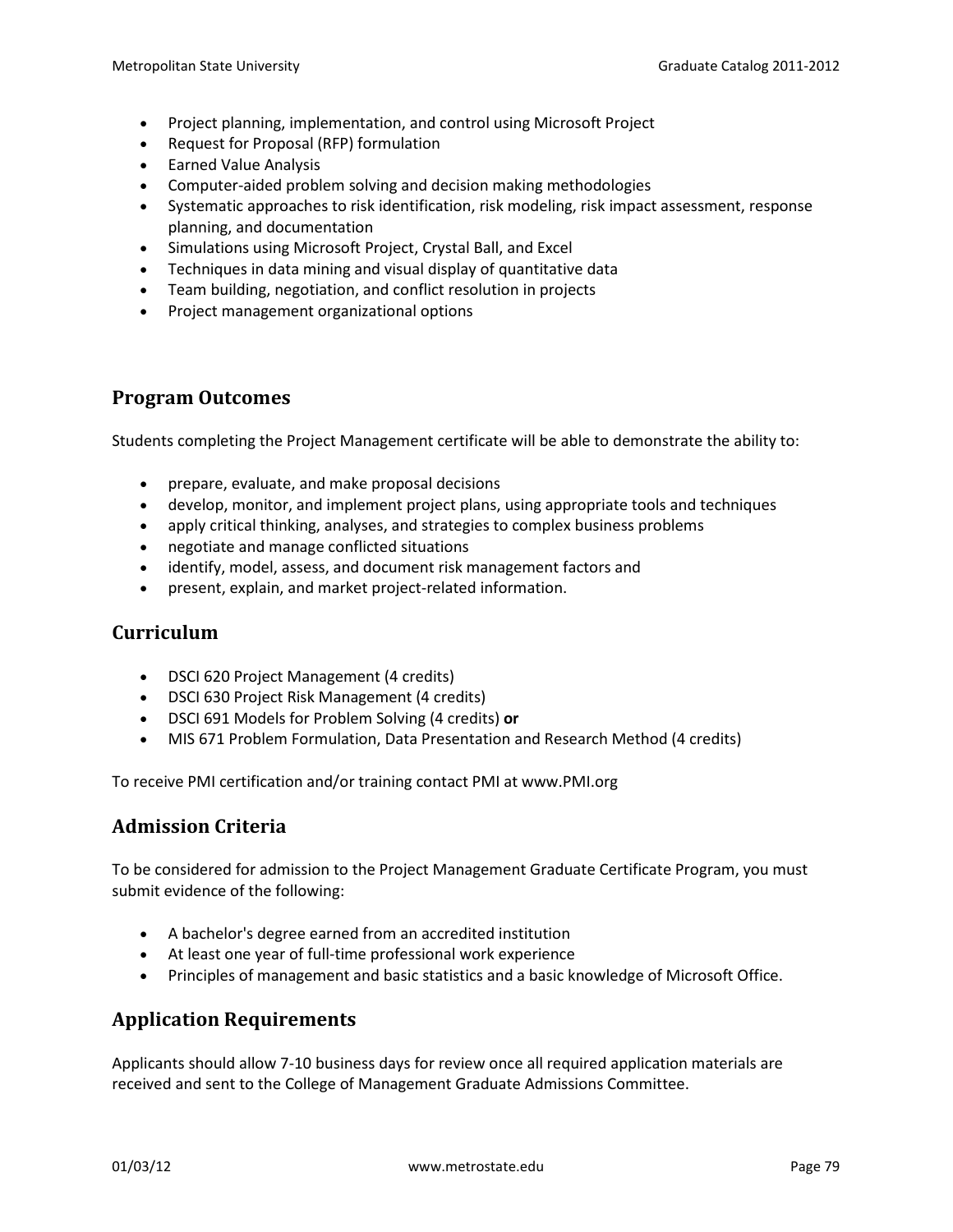To be considered for admission you must submit:

- Graduate Application
- Non-refundable application fee (waived for graduates of Metropolitan State University)
- Official Transcripts
- Assessment Scores
- Current resume
- Goals Essay
- Two References

See Applying to the Program for application packets, details on the requirements, deadlines and International Student application requirements.

# **Transfer Credits**

Courses are accepted in transfer upon the approval of the Graduate Programs Director in consultation with discipline coordinators. A course is accepted in transfer only if it has been completed within the last five years from an accredited institution, no degree was granted, and a letter grade of B or better was earned in the course.

# **Academic Standing**

You must maintain satisfactory academic progress to remain in a College of Management graduate or certificate program.

Only courses for which you receive a letter grade of C (2.0) or better count toward certificate requirements; and a cumulative grade point average of 3.0 is required for graduation. If you receive a letter grade of C+ or below in any graduate course, you will be placed on academic probation. If you receive a letter grade of C+ or below in two courses, or if your cumulative GPA is below 3.0 for two consecutive semesters, you will be dismissed from the graduate program.

If you have been dismissed from the program for unsatisfactory academic progress, you may apply for readmission after one calendar year has passed. To reapply, submit an updated resume and a letter to the College of Management Graduate Admissions Committee indicating what circumstances have changed and how you plan to successfully complete the program. The admissions committee reviews your request and responds in writing.

Only courses in which you receive a letter grade are applied toward your certificate. The option of a competence/no competence with a narrative transcript is not available to College of Management graduate students. Only internships are graded using pass/fail criteria.

### **Appeal of Unsatisfactory Academic Progress Removals from the Program**

If you are removed from the program for unsatisfactory academic progress, you may appeal the removal to the College of Management dean. The appeal must be in writing, and it must provide specific grounds for the appeal. The appeal is due to the dean within 30 days of the date of the letter notifying you of the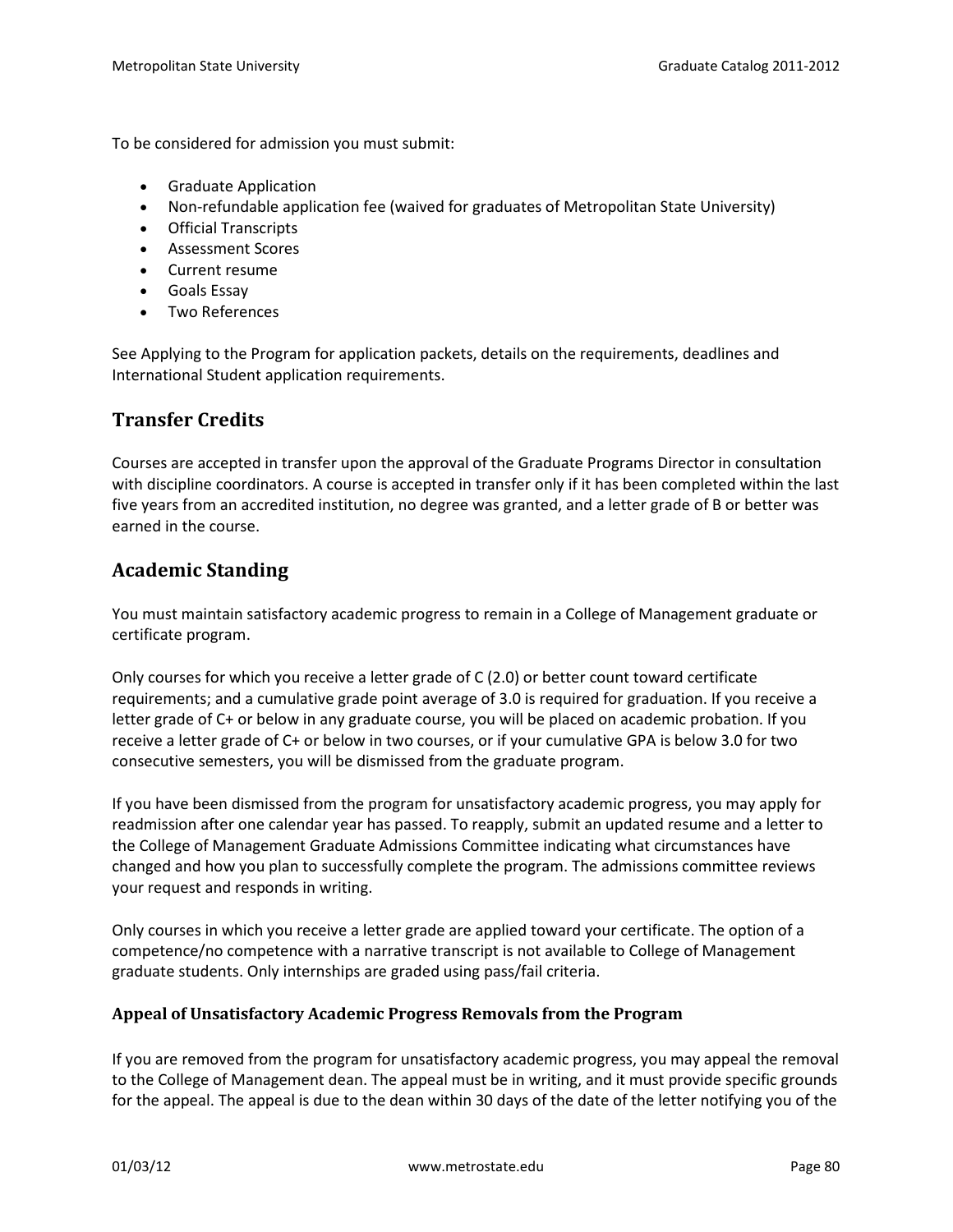decision to remove you from the program. The dean has 30 days to respond, in writing, to the appeal. Appeals received after 30 days will not be considered.

### **Time to Completion**

You have two years from your first semester of graduate study to complete your certificate program requirements. You may request an extension of the time limit by writing to the College of Management Graduate Programs Office. Such requests must be received prior to the expiration of the time limit. Requests for extensions should include your reason(s) for requesting the extension, a summary of your plan to finish graduation requirements, and a specific date for the extension to expire. Extension decisions are made by the College of Management Graduate Admissions Committee and are not automatic.

### **Reactivating into the Program**

If you are a student in good academic standing who has not registered for courses for three or more consecutive semesters, you must apply to reactivate into the certificate program. To reactivate, submit an updated resume and a letter to the College of Management Graduate Admissions Committee expressing a desire to reactivate into the program. The Admissions Committee reviews your request and responds in writing, specifying certificate completion requirements and deadline for completion. You may be required to satisfy certificate requirements in force at the time of reactivation, even if those requirements differ from those in force at the time of original admission to the certificate program.

### **Accreditation**

Metropolitan State University is accredited by the Higher Learning Commission of the North Central Association of Colleges and Schools. Higher Learning Commission 30 North LaSalle Street, Suite 2400 Chicago, IL 60602-2504 312-263-0456

### **Faculty**

All faculty members are:

- Holders of doctorates in their fields
- Authors of applied and refereed publications
- Professionally trained as advisors for applied research projects.
- Experienced in their employment fields.

David Bahn, Allen Bellas, David Bouchard, Steven Creason, Timothy Delmont, James Fatzinger, Ken Hess, Roger Israel, Katryna Johnson, Nancy Nentl, Hameed Nezhad, David O'Hara, Narasimha Paravastu, Roger Prestwich, Jayant Saraph, Jennifer Schultz, Francis Schweigert, Michael Sher, Adrianne Slaymaker, Joel Wilson, Michael Wilson, Minh Vo, Carol Bormann Young, Kenneth Zapp.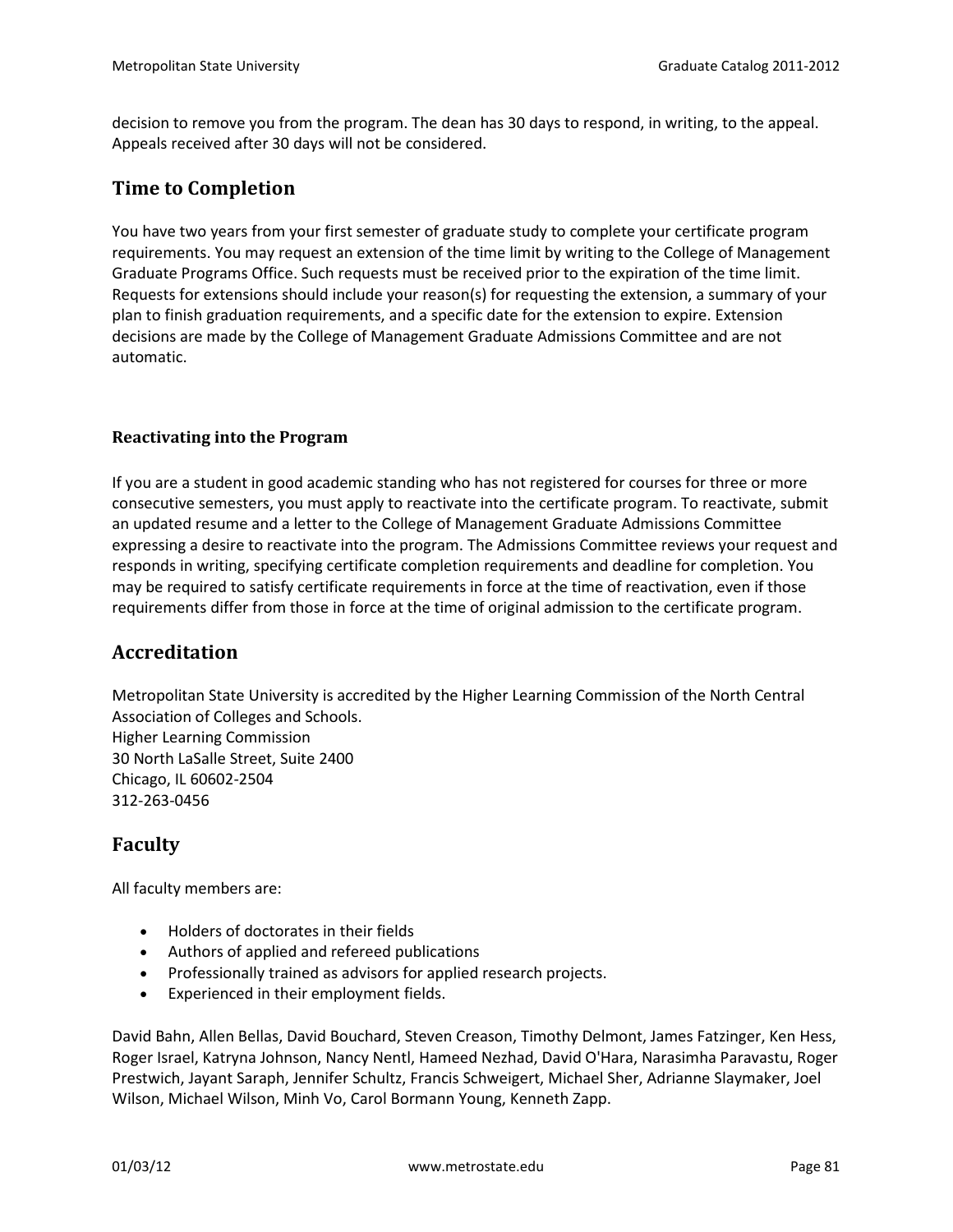### **Contact Information**

**Office Location** 1300 Harmon Place Minneapolis, MN 55403 **Mailing Address** College of Management Graduate Programs Office Metropolitan State University 1501 Hennepin Ave Minneapolis, MN 55403

**Phone:** 612-659-7290 **Email:** com.graduateprograms@metrostate.edu **Website:** choose.metrostate.edu/comgradprograms

# **Master of Arts in Psychology (MA)**

### **Program Overview**

The Master of Arts in Psychology degree provides access to high quality graduate education in psychology to students who are interested in the application of psychology to a variety of community and organizational-related issues. The program's theoretical orientation requires students to examine the complex relationships among individual, family and community well-being and the impact of the wider environment in which we live and work.

The program emphasizes community-based interventions rather than individualistic therapies. (This is not a clinical or counseling psychology program.) There are two concentrations from which to choose: Community/Health Psychology and Applied Social Psychology.

# **Community/Health Psychology Concentration**

The program's concentration in community/health psychology trains people to work with communities and organizations to help them develop, implement and evaluate innovative solutions to social problems. Prevention (rather than treatment) is a primary focus in this program along with empowerment, health promotion, community organizing and community development. Emphasis is placed on interventions that are designed around the needs and strengths of the community, and rooted in the wisdom and work of community members. See community psychology and possible careers fields for additional information.

# **Applied Social Psychology Concentration**

The program's concentration in applied social psychology educates students in the systematic application of social psychological theories, research and intervention methods to understand, prevent and ameliorate social problems. The social problems and issues that can be addressed may include: interpersonal conflict, toxic environments, political participation leadership, bullying, safety, and other relevant topics.

### **Program Outcomes**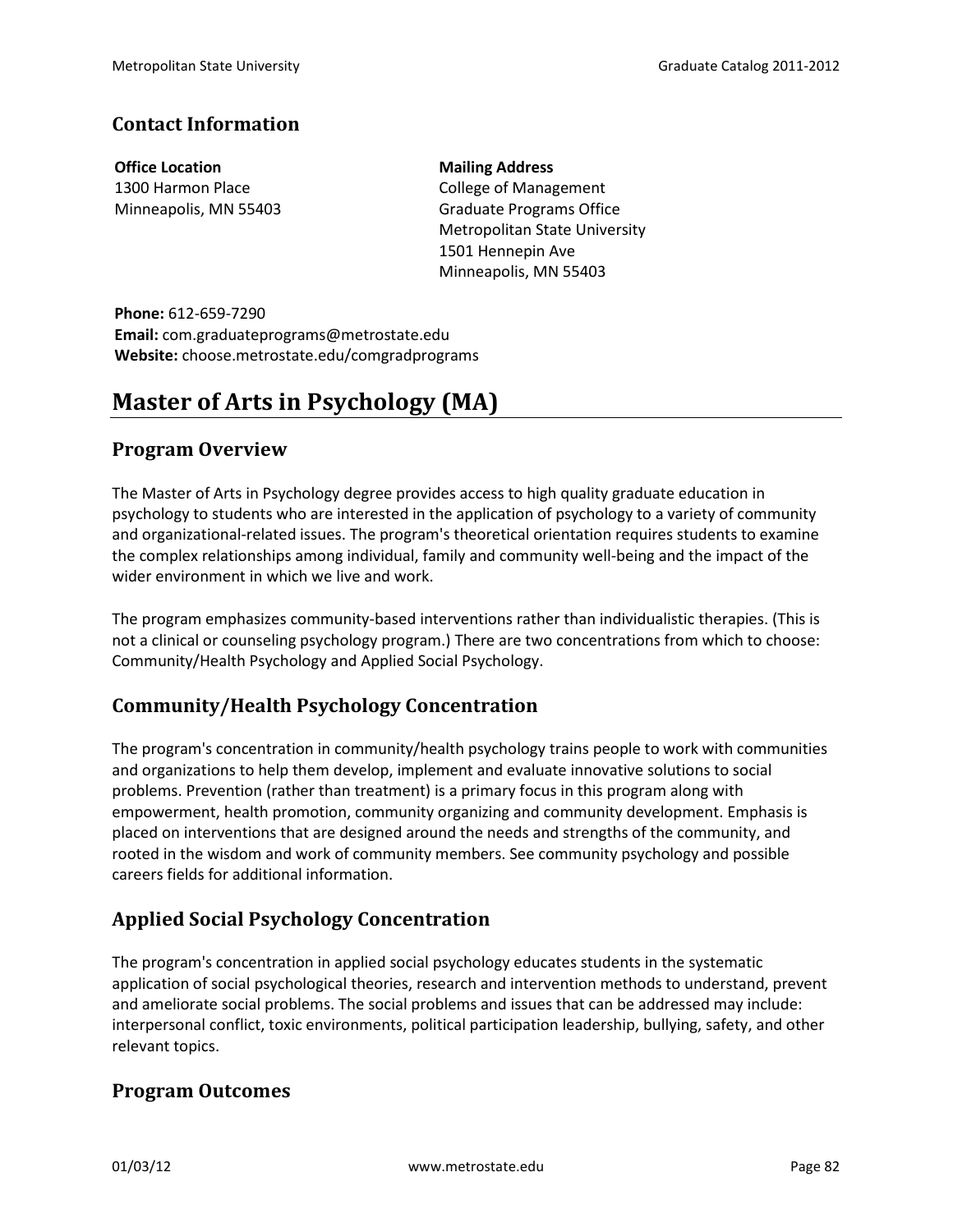The goal of the psychology master's program is to provide students with an opportunity for both breadth and depth in an area of particular relevance to them. Students graduating from this program will have attained the following:

- advanced understanding of the science and practice of psychology;
- understanding of the intersection of race, class and gender issues and psychological theory;
- ability to apply psychological principles to issues of concern in communities and organizations;
- skills and knowledge to assist in their work with communities and groups to create and sustain healthy settings;
- ability to assess the impact of interventions;
- ability to be critical consumers of the existing social science and psychological literature;
- ability to pursue an in-depth study of the topic and community of most interest to the student; and
- ability to independently conduct relevant applied research.

# **Curriculum (36 credits)**

- PSYC 601 Psychology in the Public and Community Interest I (4 credits)
- PSYC 610 Applied Research Methods (4 credits)
- Required Concentration Course (4 credits)
	- Community Health: PSYC 602 Prevention Theories and Strategies **OR**
	- Applied Social: PSYC 604 Attitudes and Social Influence
- Thesis or Project (4 credits)
- 12 credits of approved concentration courses:
	- Community/Health: Program Design and Community Intervention, Program Evaluation, Grants in Community Based Practice, Community Engagement Strategies, Health Psychology, Health Promotion and Health Policy, Group Dynamics and Processes, Political Psychology, Cross-Cultural Psychology, Environmental Psychology, Peace Psychology
	- Applied Social: Peace Psychology, Political Psychology, Cross-Cultural Psychology, Environmental Psychology, Positive Psychology, Health Psychology, Qualitative Research Methods, Group Dynamics and Processes
- 8 elective credits which could include a practicum, additional Psychology courses, courses in other Departments, and/or other approved learning experiences (including graduate transfer credits).

# **Admission Criteria**

Generally, new students are accepted for the fall and spring semesters only. To be considered for admission to the MA in Psychology program, you must:

- hold a baccalaureate degree (or equivalent) from an accredited college or university at the time you start the program with a cumulative GPA of 3.0 or higher;
- have a psychology major or major in a related field;
- have completed prerequisite courses:
	- o general psychology (e.g., PSYC 100),
	- o social or community psychology (e.g., PSYC 336 or PSYC 363),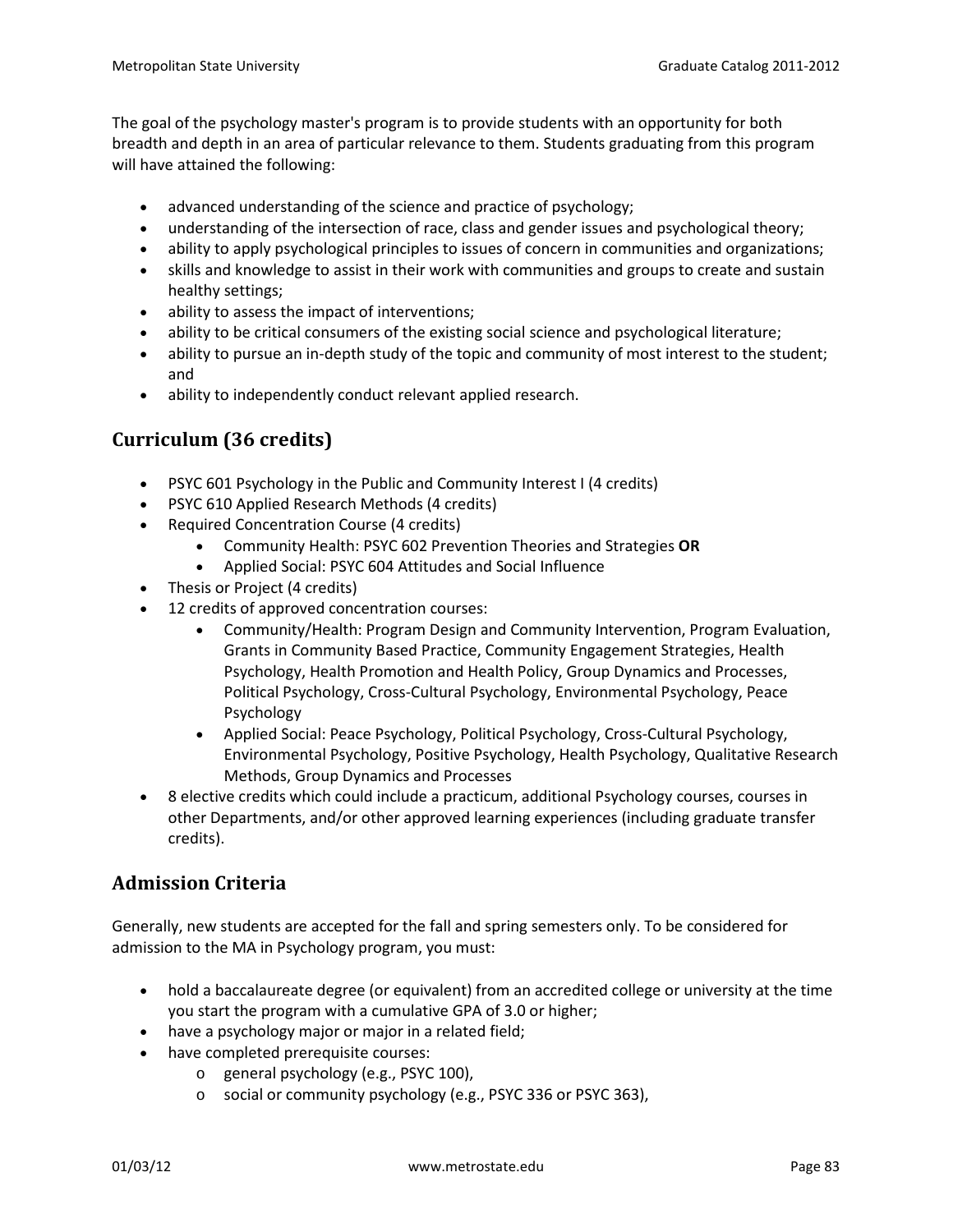- o a social science or psychology research methods course (e.g., PSYC 312, PSYC 317, or SSCI 311), and
- o statistics (e.g., STAT 201 or PSYC 307).

International students should note the additional university requirements described under Admission Information earlier in this catalog.

# **Application Requirements**

- Graduate Application
- Non-refundable application fee (waived for graduates of Metropolitan State University)
- Official transcripts
- Letter of intent
- Current resume
- Three letters of reference

See Applying to the Program for application packets and details on the requirements and deadline.

### **Faculty**

Resident Faculty: Heidi Frankard, Kelly Hazel, August Hoffman, Kerry Kleyman, Cailtlin Mahoney, Susan Rydell, Glen Spielmans, Gary Starr, Mark Stasson; Community Faculty: Rebecca Ericson, Dave Mathews, Alexandra Pierce, Barb Schillo.

### **Contact Information**

Psychology Department Master of Arts in Psychology Program Metropolitan State University 1450 Energy Park Drive Saint Paul, MN 55108-5218

# **Master of Public and Nonprofit Administration (MPNA)**

### **Program Overview**

The Master of Public and Nonprofit Administration (MPNA) is designed to prepare graduates to lead and manage organizations and programs ethically, strategically, effectively and efficiently for the public good.

The MPNA program is available in three formats: regular classroom-based courses, a totally online format, and Web-enhanced courses in which students meet every other week in the classroom and do online work in between classes. You can choose the format you prefer, including a mix of all three formats.

There are four sets of courses required to complete the MPNA degree.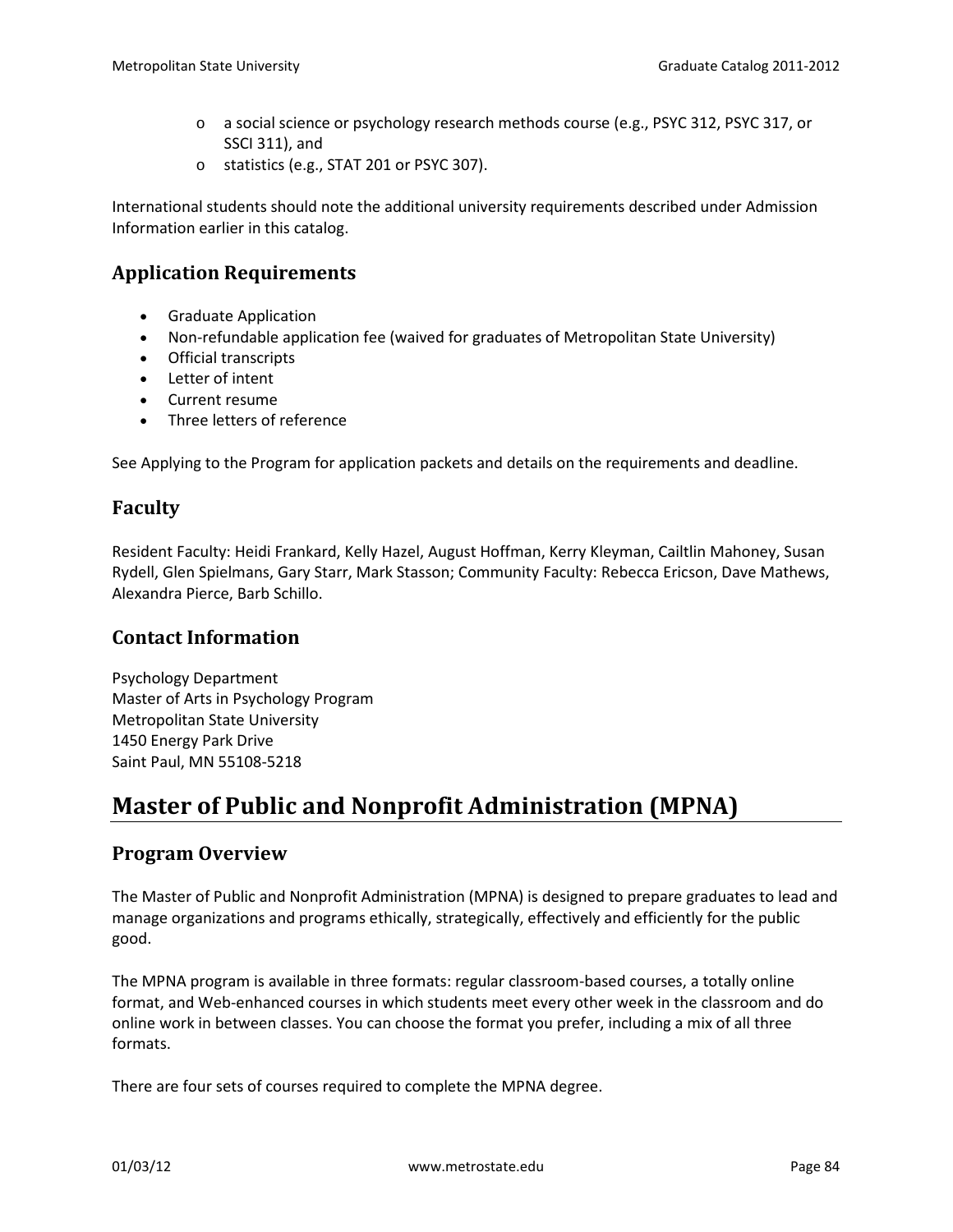- **Five core courses** provide a solid grounding in the essential theories, processes and skills needed by managers in today's rapidly-changing environment. These courses total 18 credits and are required for all students in the program.
- **Three track courses** provide focused study in either public administration or nonprofit management, for a total of 12 credits.
- **Four elective credits** allow students to pursue their particular interests. Students may take advantage of 2-credit elective courses that are offered regularly in the MPNA program or take track courses from outside their selected track; they can also select graduate level courses from any program in the College of Management.
- **The MPNA capstone** seminar provides an opportunity for students to complete a significant study or project that integrates learning from their MPNA coursework, professional or career direction and life experience.

### **Program Outcomes**

Graduates of the MPNA program should be able to:

- 1. Conduct critical analysis of complex issues faced by public and nonprofit professionals.
- 2. Provide leadership in developing and implementing organizational and professional codes of conduct, establishing ethical organizational culture and facilitating the pursuit of justice in the public arena.
- 3. Lead and manage employees, volunteers and teams ethically, strategically, effectively and efficiently.
- 4. Manage information, organizational learning and technology to support high quality decisions and evaluation.
- 5. Work effectively across sector, jurisdictional, organizational and professional boundaries.
- 6. Communicate effectively as appropriate to the audience in written and oral communication.
- 7. Manage financial and business resources, expenditures and accountabilities effectively.
- 8. Engage effectively, respectfully and competently with diverse cultures and stakeholders in community and workplace environments.
- 9. Advocate knowledgeably and effectively in the public arena to advance organizational and agency mission for the public good.

# **Curriculum**

All MPNA students must complete the following:

### **Core Courses (20 credits)**

Courses are listed in suggested order.

- MGMT 600 Practical Research Methods for Managers (2 credits) This course must be taken the first semester of graduate work.
- MGMT 620 Organizational Behavior (4 credits)
- ECON 635 Economics of Social Issues (4 credits)
- MPNA 660 Strategic Human Resource Management: Public and Nonprofit (4 credits)
- MPNA 680 Information Management, Evaluation and Public Accountability (4 credits)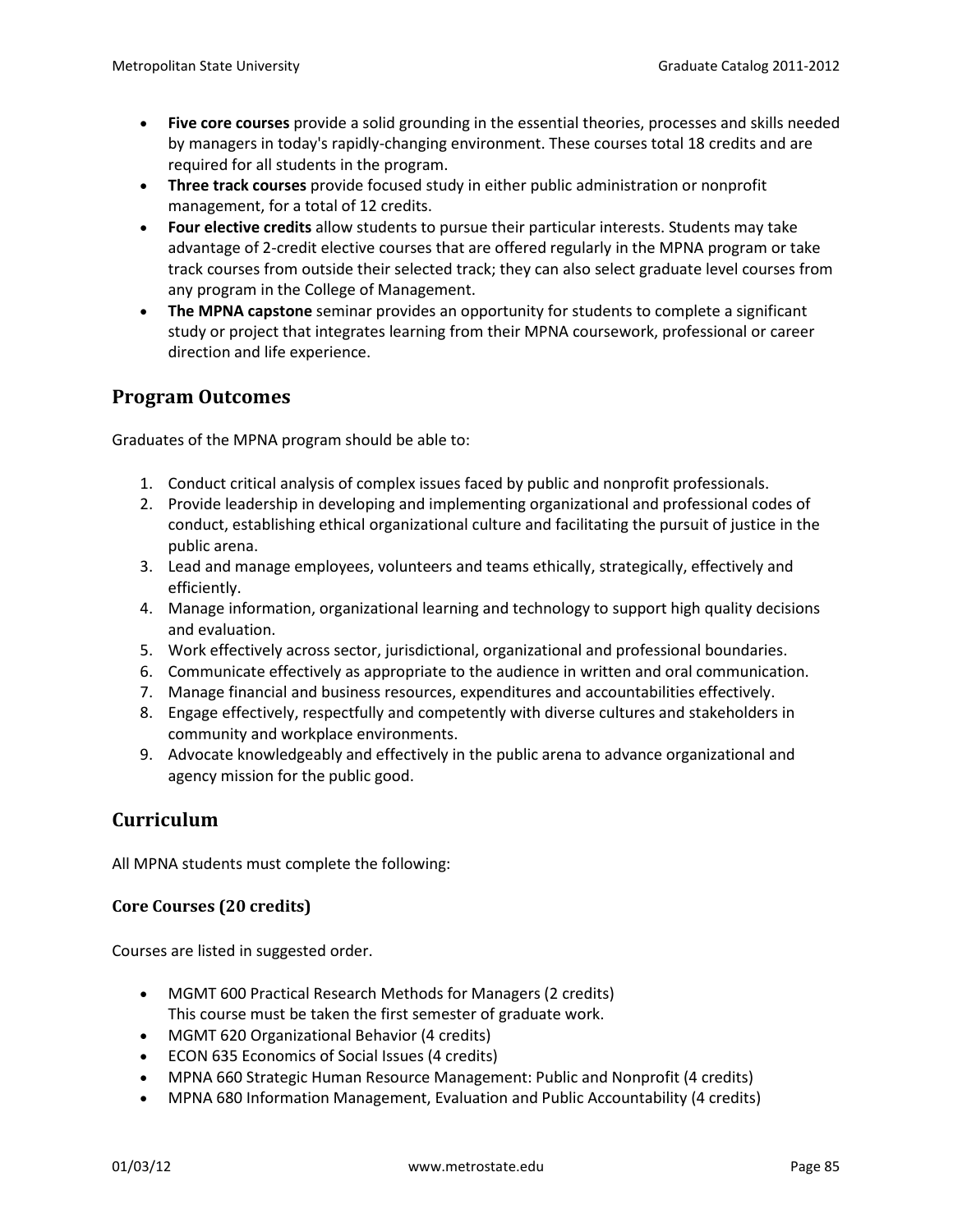• MPNA 690 Public Ethics and the Common Good (2 credits)

### **Tracks (12 credits)**

Choose one of the following tracks. Courses are listed in suggested order.

#### *Public Administration Track*

- PADM 600 Public Administration Foundations (4 credits)
- PADM 650 Public Policy Analysis (4 credits)
- PADM 675 Public Finance (4 credits)

#### *Nonprofit Track*

- NPM 600 Nonprofit Management Foundations (4 credits)
- NPM 650 Resource Development and Strategic Communications (4 credits)
- NPM 675 Nonprofit Financial Management (4 credits)

Students may take courses in both tracks, as long as they take at least one course from each of the following pairs of courses:

- PADM 600 or NPM 600
- PADM 650 or NPM 650
- PADM 675 or NPM 675

### **Electives (4 credits)**

The MPNA program offers a different two-credit elective every term, under the following designator:

• MPNA 699 Topics

The particular topics to be addressed are announced one year in advance. Recently offered topics include:

- Community Economic Development
- International Issues in Public and Nonprofit Administration
- Advanced Leadership Seminar
- Public-Private Partnerships: Collaborations in Community Safety and Beyond
- Managing Organizational Change

Students may also choose an additional MPNA track course or an appropriate graduate course from the MBA or MMIS programs in College of Management, in consultation with their advisor.

### **Capstone (4 credits)**

This course should be taken after completion of at least 32 credits, or earlier with permission from your academic advisor.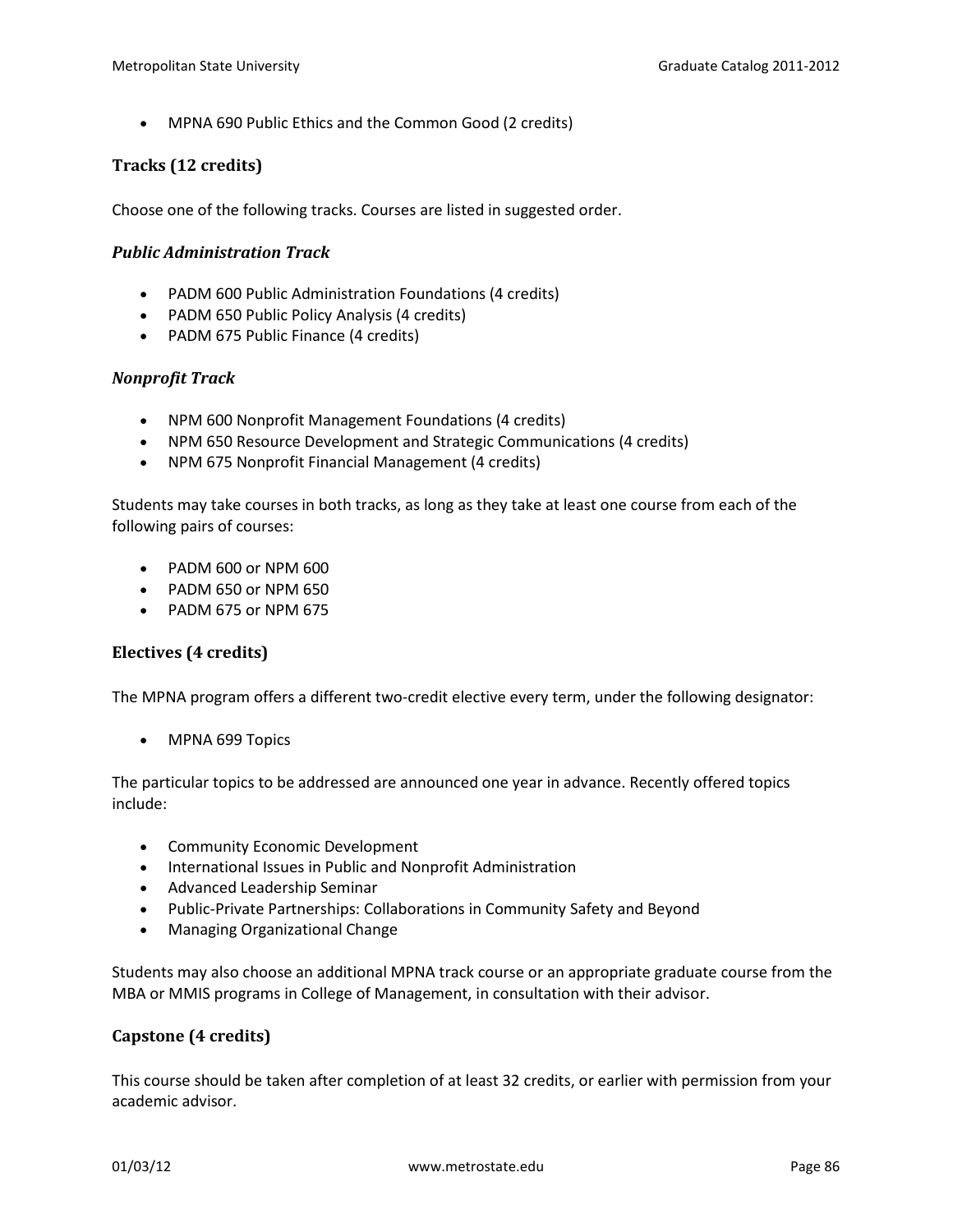• MPNA 695 Seminar in Community-oriented Management (4 credits)

# **Admission Criteria**

Because this program does not require a GMAT, GRE or equivalent test, a special assessment process has been developed for evaluating applications. If you have completed the GMAT or GRE, these scores can be used in lieu of the special assessment process. This assessment process or GMAT/GRE scores may generate requirements for admission that include preparatory work in writing, math or a required discipline that does not count toward graduation. The preparatory work assures that you are ready for high-quality, master's level instruction. Assessments must be completed before an admission decision is made and before any graduate-level classes can be taken. The assessment is offered free of charge and can be taken on-site at the College of Management or, for distance learners, proctored at a remote location. Because of the applied nature of this graduate program, a minimum of one year of professional work experience is recommended for admission to the program.

### **Admission Decisions/Categories**

The College of Management Graduate Admissions Committee in public and nonprofit administration evaluates your application for evidence of undergraduate scholarship, professional experience and demonstrated aptitude for successful graduate study. If you meet all application requirements, you are given full admission to the MPNA program. If your application meets some, but not all admissions requirements, you may be granted conditional admission to the program. As a conditionally-admitted student, you must complete selected prerequisite courses prior to completing any graduate course work. Applicants denied admission may not take graduate level courses in the College of Management.

### **Reapplication for Denied Applicants**

If your application for admission to the program is denied, you may reapply for admission only after a minimum of six months has passed after the denial. You will need to demonstrate a substantive difference in the reapplication to be considered for admission.

If your application to the program is denied, you may apply for another College of Management graduate program. A new application form must be accompanied by a \$20 application fee, a new goals essay, updated resume, two new references and test scores and/or assessment scores appropriate to the degree for which you are applying.

### **English and Quantitative Competence Assessment**

All College of Management students, except those in special international cohort programs, are expected to demonstrate English and quantitative competence at a level to ensure success in graduate studies. If your abilities are assessed to be inadequate for graduate study, you may be required to enroll in appropriate undergraduate courses until your skills have been brought to a satisfactory level. These undergraduate courses must be successfully completed prior to taking any graduate level courses.

# **Application Requirements**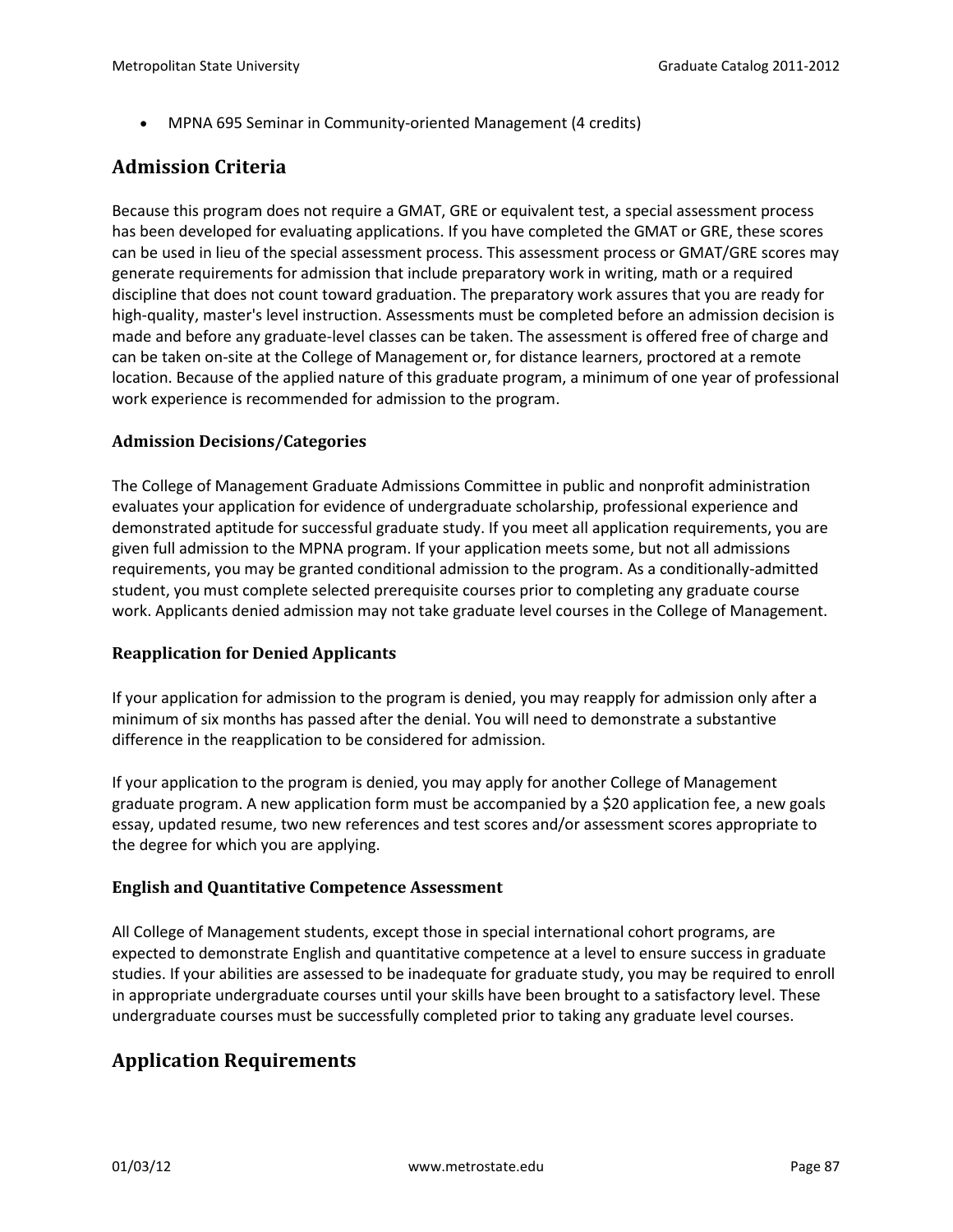Applicants should allow 7–10 business days for review once all required application materials are received and sent to the College of Management Graduate Admissions Committee.

To be considered for admission you must submit:

- Graduate Application
- Non-refundable application fee (waived for graduates of Metropolitan State University)
- Official transcripts
- Assessment scores
- Current resume
- Goals essay
- References

See Applying to the Program for application packets, details on the requirements, deadlines and International Student application requirements.

### **Orientation**

Once you are admitted to a College of Management graduate program you will be expected to attend a graduate student orientation session before or during your first semester of course work. If you are unable to attend orientation because you are located outside the Twin Cities area, arrangements will be made to provide you with orientation information via the Internet and/or telephone.

### **Transfer Credits**

Once fully admitted, you may transfer up to 16 graduate level credits into the program. A course is accepted in transfer only if it is an appropriate substitution for MPNA courses, has been completed within the last five years from an accredited institution, no degree was granted, and a letter grade of B or better was earned in the course. Courses are accepted in transfer upon the approval of the MPNA Curriculum Coordinator.

### **Academic Standing**

You must maintain satisfactory academic progress to remain in a College of Management graduate or certificate program.

Only courses for which you receive a letter grade of C (2.0) or better count toward degree requirements; and a cumulative grade point average of 3.0 is required for graduation.

If you receive a letter grade of C+ or below in any graduate course, you will be placed on academic probation. If you receive a letter grade of C+ or below in two courses, you will be dismissed from the graduate program.

If you have been dismissed from the program for unsatisfactory academic progress, you may apply for readmission after one calendar year has passed. To reapply, submit an updated resume and a letter to the College of Management Graduate Admissions Committee indicating what circumstances have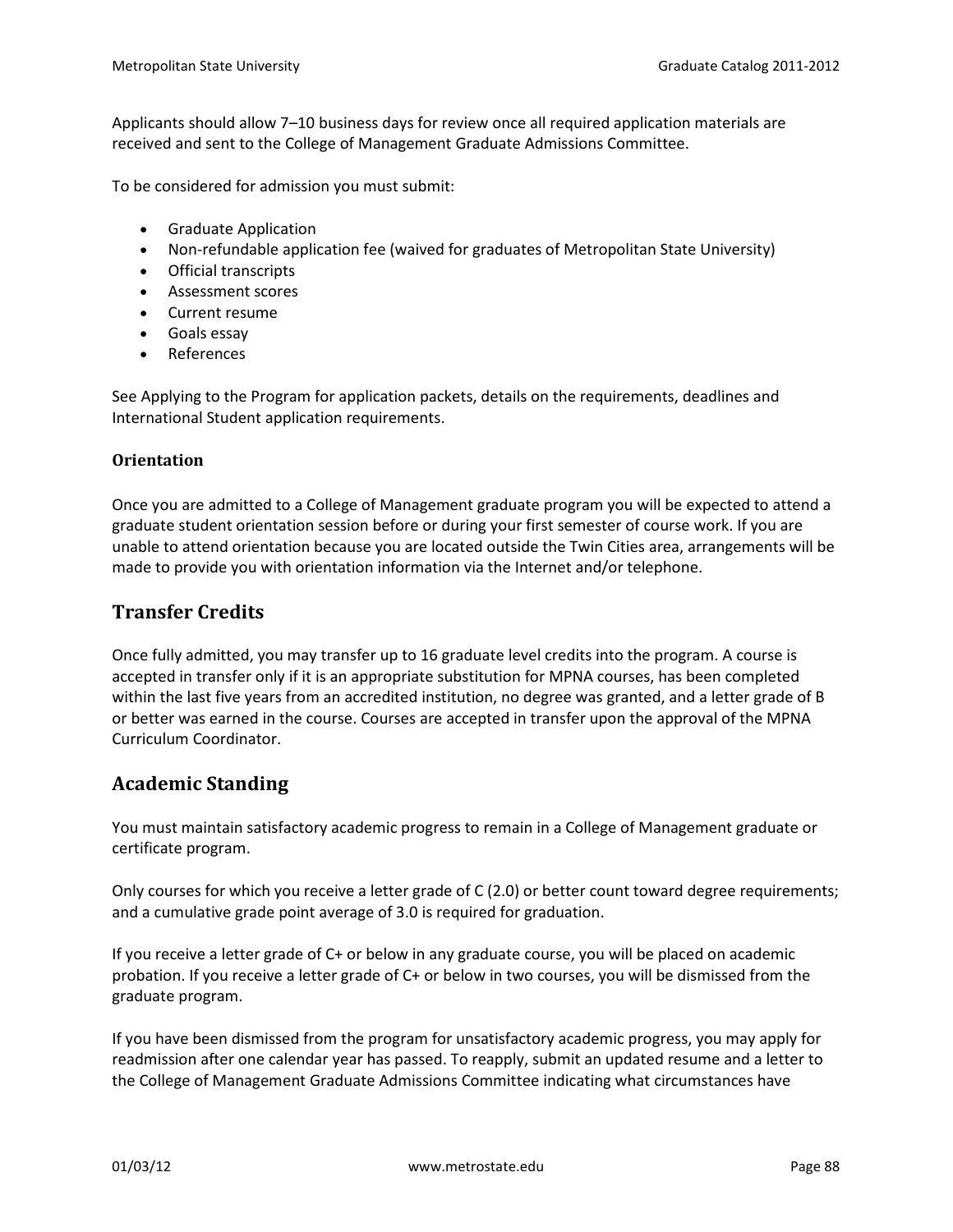changed and how you plan to successfully complete the program. The admissions committee reviews your request and responds in writing. Readmission decisions are not automatic.

Only courses in which you receive a letter grade are applied toward your degree. The option of a competence/no competence with a narrative transcript is not available to College of Management graduate students.

### **Appeal of Unsatisfactory Academic Progress Removals from the Program**

If you are removed from the program for unsatisfactory academic progress, you may appeal the removal to the College of Management dean. The appeal must be in writing, and it must provide specific grounds for the appeal. The appeal is due to the dean within 30 days of the date of the letter notifying you of the decision to remove you from the program. The dean has 30 days to respond, in writing, to the appeal. Appeals received after 30 days will not be considered.

### **Time to Completion**

You have five years from your first semester of graduate study to complete your degree program requirements. You may request an extension of the time limit by writing to the College of Management Graduate Programs Office. Such requests must be received prior to the expiration of the time limit. Requests for extensions should include your reason(s) for requesting the extension, a summary of your plan to finish graduation requirements, and a specific date for the extension to expire. Extension decisions are made by the College of Management Graduate Admissions Committee and are not automatic and cannot be appealed.

### **Reactivating into the Program**

If you are a student in good academic standing who has not registered for courses for three or more consecutive semesters, you must apply to reactivate into the degree program. To reactivate, submit an updated resume and a letter to the College of Management Graduate Admissions Committee expressing a desire to reactivate into the program. The Admissions Committee reviews your request and responds in writing, specifying degree completion requirements and deadline for completion. You may be required to satisfy degree requirements in force at the time of reactivation, even if those requirements differ from those in force at the time of original admission to the degree program.

### **College of Management Outstanding Student Award**

During your final semester of coursework, you may be nominated by the faculty for the College of Management Outstanding Student Award. Nominees are evaluated on the basis of their academic performance in their graduate degree program as well as achievements in their community and professional contributions. All finalists are recognized in the commencement program, and the outstanding student receives special recognition at commencement. The student's name will also be placed on a plaque that is permanently displayed in the College of Management.

# **Accreditation**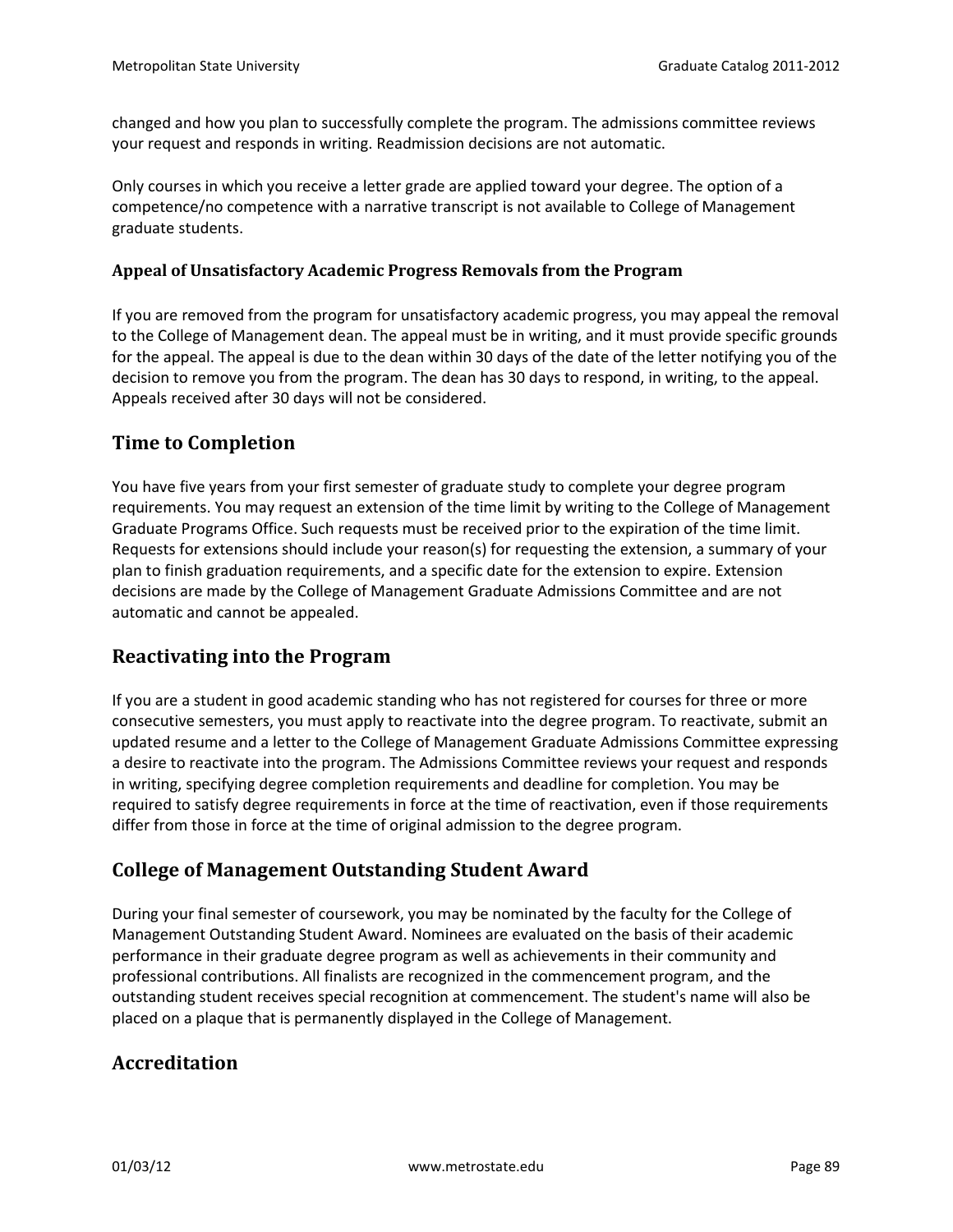Metropolitan State University is accredited by the Higher Learning Commission and a member of the North Central Association of Colleges and Schools.

Higher Learning Commission 30 North LaSalle Street, Suite 2400 Chicago, IL 60602-2504 312-263-0456

The MPNA program curriculum is consistent with the guidelines of the National Association of Schools of Public Affairs and Administration (NASPAA) and the Nonprofit Academic Centers Council (NACC).

# **Faculty**

Resident faculty members are primarily:

- Holders of doctoral degrees in their fields
- Authors of applied and refereed publications
- Experienced in their academic fields.

Additionally, the College of Management has a strong community faculty who are fully committed to educational excellence. All community faculty have graduate degrees, either a master's or a doctorate, as well as business expertise in their fields. Metropolitan State assures the quality of its community faculty through a careful selection process, extensive training through our own Teaching Academy, and regular student evaluations.

### **Contact Information**

| <b>Office Location</b> | <b>Mailing Address</b>               |
|------------------------|--------------------------------------|
| 1300 Harmon Place      | <b>College of Management</b>         |
| Minneapolis, MN 55403  | <b>Graduate Programs Office</b>      |
|                        | <b>Metropolitan State University</b> |
|                        | 1501 Hennepin Ave                    |
|                        | Minneapolis, MN 55403                |

**Phone:** 612-659-7290 **Email:** com.graduateprograms@metrostate.edu **Website:** choose.metrostate.edu/comgradprograms

# **Systems Analysis Graduate Certificate**

### **Program Overview**

Metropolitan State University offers graduate certificate programs designed to meet the rapidlyevolving needs of information systems and business professionals in the field of management information systems (MIS).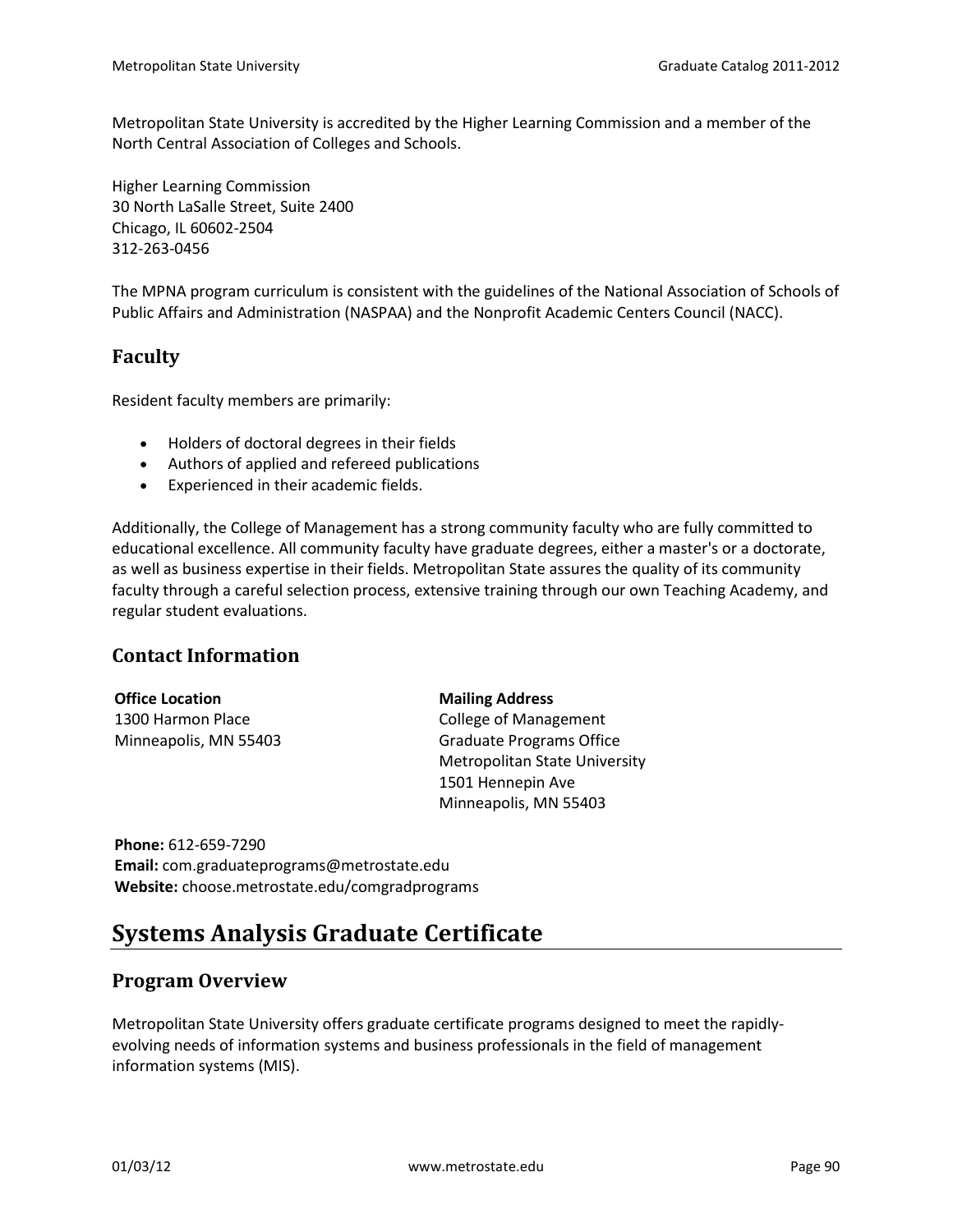The Systems Analysis and Design Certificate has similar goals and outcomes to the MIS Generalist Certificate (see elsewhere in MIS Graduate Certificates section), but is tailored more towards MIS and IT technical and technical management audiences. Emphasis is placed on development of new systems, design and decision-support concepts and techniques. By completing this certificate, you are better prepared to use new system design methodologies to improve the systems in your organization and to oversee development projects in traditional IT systems, client/server systems and distributed systems, including Internet and web technologies.

# **Program Outcomes**

The expected outcomes include

- improved preparation for management in an increasingly information-intensive world,
- ability to develop organizational strategies based on using MIS as competitive tools, and
- broad knowledge of MIS management areas, including project management, and of MIS technology and its application.

# **Curriculum**

- MIS 600 Management Information Systems (4 credits)
- MIS 662 Management of Distributed Computing (4 credits)
- MIS 665 Systems Design and Decision Support (4 credits)
- MIS 667 Telecommunications and Internet Management (4 credits)
- DSCI 620 Project Management (4 credits)

If the MIS Coordinator determines that you have full prior competence in a certificate course, you may be given credit for the competency and allowed to take sufficient alternate credits to meet the total credit requirement of the certificate. (E.g., if you have completed a graduate 4 credit Project Management course that is accepted, you would be allowed to consider that function completed within the Certificate, and can then take an alternate 4 credits, with approval of the Coordinator.)

# **Admission Criteria**

To be considered for admission to the MIS Graduate Certificate Program, you must submit evidence of the following:

- A bachelor's degree earned from an accredited institution
- Principles of basic statistics and knowledge of Microsoft Office applications At least one year of full-time professional work experience is recommended.

# **Application Requirements**

- Graduate Application
- Non-refundable application fee (waived for graduates of Metropolitan State University)
- Official transcripts
- Current resume
- Essay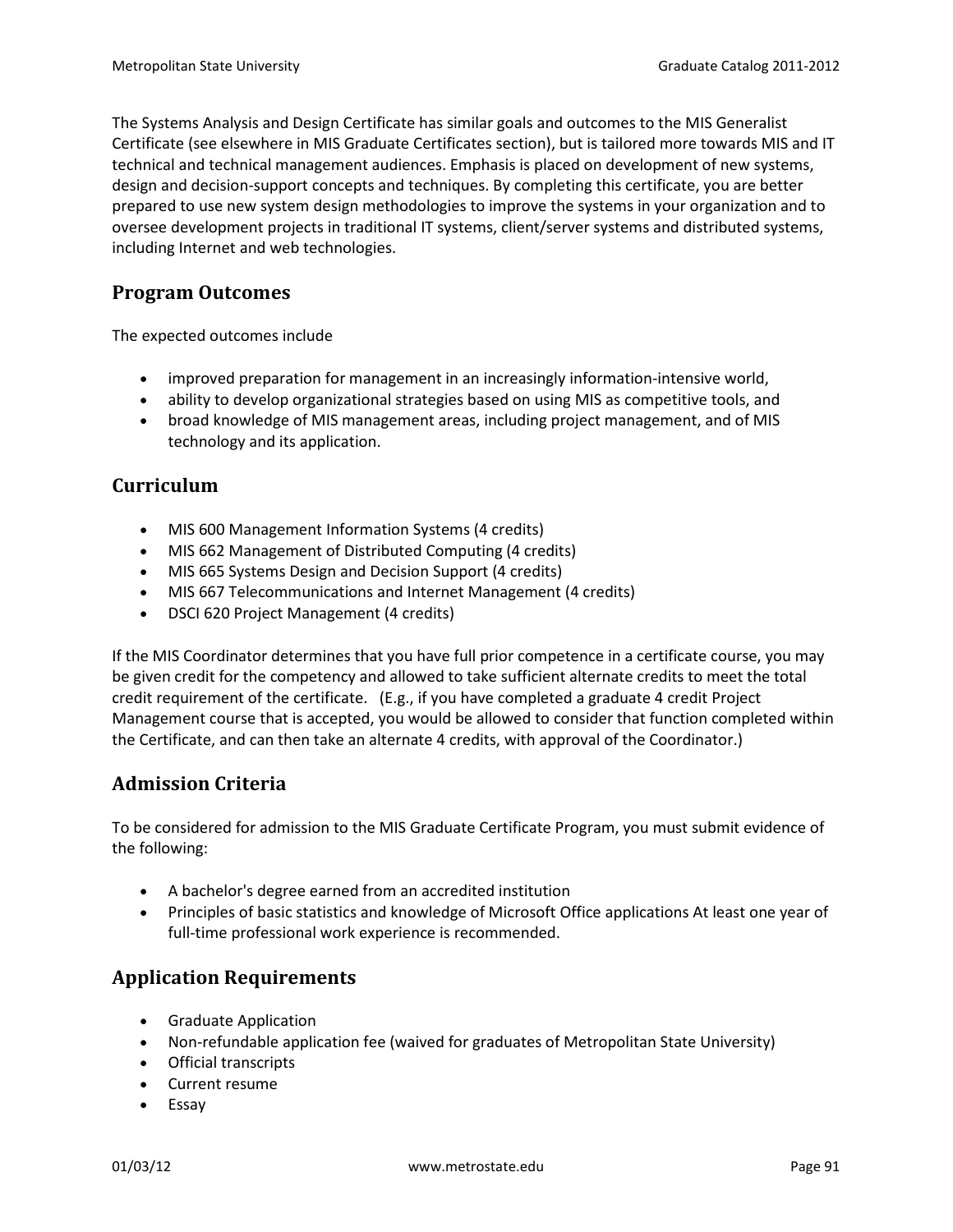• Assessment scores

See Applying to the Program for application packets, details on the requirements, deadlines and International Student application requirements

# **Transfer Credits**

Once fully admitted, you may transfer up to 8 credits reflecting comparable content into your graduate certificate program. A course is accepted in transfer only if it has been completed within the last five years from an accredited institution, no degree was granted, and a letter grade of B or better was earned in the course. Courses are accepted in transfer upon the approval of the Graduate Programs Director in consultation with discipline coordinators , and allow you to take alternate credits to meet the credit total. (See note above in Curriculum.)

### **Academic Standing**

You must maintain satisfactory academic progress to remain in a College of Management certificate program.

Only courses for which you receive a letter grade of C (2.0) or better count toward certificate requirements; and a cumulative grade point average of 3.0 is required for graduation.

If you receive a letter grade of C or below in any graduate course, you will be placed on academic probation. If you receive a letter grade of C or below in two courses, you will be dismissed from the graduate program. If you have been dismissed from the program for unsatisfactory academic progress, you may apply for readmission after one calendar year has passed. To reapply, submit an updated resume and a letter to the College of Management Graduate Admissions Committee indicating what circumstances have changed and how you plan to successfully complete the program. The Admissions Committee reviews your request and responds in writing.

Only courses in which you receive a letter grade are applied toward your certificate. The option of a competence/no competence with a narrative transcript is not available to College of Management graduate students. Only internships are graded using pass/fail criteria.

### **Appeal of Unsatisfactory Academic Progress Removals from the Program**

If you are removed from the program for unsatisfactory academic progress per above, you may appeal the removal to the College of Management Dean. The appeal must be in writing, and it must provide specific grounds for the appeal. The appeal is due to the dean within 30 days of the date of the letter notifying you of the decision to remove you from the program. The dean has 30 days to respond, in writing, to the appeal. Appeals received after 30 days will not be considered.

### **Time to Completion**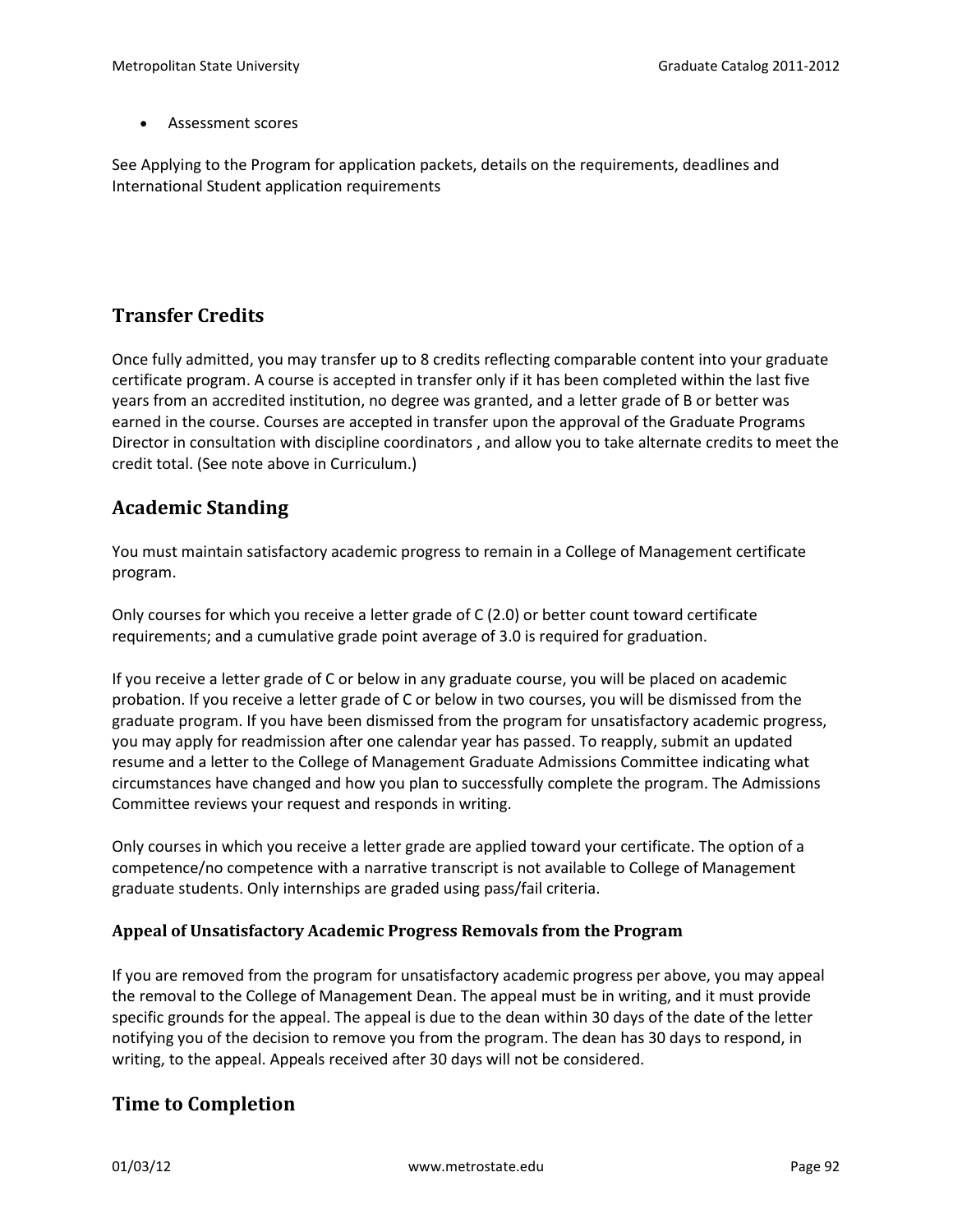You have two years from your first semester of graduate study to complete your certificate program requirements. You may request an extension of the time limit by writing to the College of Management Graduate Programs Office. Such requests must be received prior to the expiration of the time limit. Requests for extensions should include your reason(s) for requesting the extension, a summary of your plan to finish graduation requirements, and a specific date for the extension to expire. Extension decisions are made by the College of Management Graduate Admissions Committee and are not automatic.

### **Reactivating into the Program**

If you are a student in good academic standing who has not registered for courses for three or more consecutive semesters, you must apply to reactivate into the certificate program. To reactivate, submit an updated resume and a letter to the College of Management Graduate Admissions Committee expressing a desire to reactivate into the Certificate Program. Admissions Committee reviews your request and responds in writing, specifying certificate completion requirements and deadline for completion. You may be required to satisfy certificate requirements in force at the time of reactivation, even if those requirements differ from those in force at the time of original admission to the certificate program.

# **Accreditation**

Metropolitan State University is accredited by the Higher Learning Commission and a member of the North Central Association of Colleges and Schools.

Higher Learning Commission 30 North LaSalle Street, Suite 2400 Chicago, IL 60602-2504 312-263-0456

# **Faculty**

Resident faculty members are primarily:

- Holders of doctoral degrees in their fields
- Authors of applied and refereed publications
- Experienced in their academic fields.

David Bahn, PhD, Allen Bellas, PhD, Barbara Beltrand, MBA-CPA, David Bouchard, PhD, Grover Cleveland, DBA, Steven Creason, JD, Timothy Delmont, PhD, Jennifer Dosch, MBA-CMA, James Fatzinger, MBA, Ken Hess, PhD, Paul Huo, PhD (Dean), Roger Israel, DPA, Katryna Johnson, PhD, Nancy Nentl, PhD, Hameed Nezhad, PhD, David O'Hara, PhD, Narasimha Paravastu, PhD, Roger Prestwich, PhD, Jayant Saraph, PhD, Gary Seiler, PhD, Jennifer Schultz, PhD, Francis Schweigert, PhD, Michael Sher, PhD, Adrianne Slaymaker, DBA, Joel Wilson, MBA-CPA, Michael Wilson, PhD, Minh Vo, PhD, Carol Bormann Young, PhD.

Additionally, the College of Management has a strong community faculty who are fully committed to educational excellence. All community faculty have graduate degrees, either a master's or a doctorate, as well as business expertise in their fields.The College of Management assures the quality of its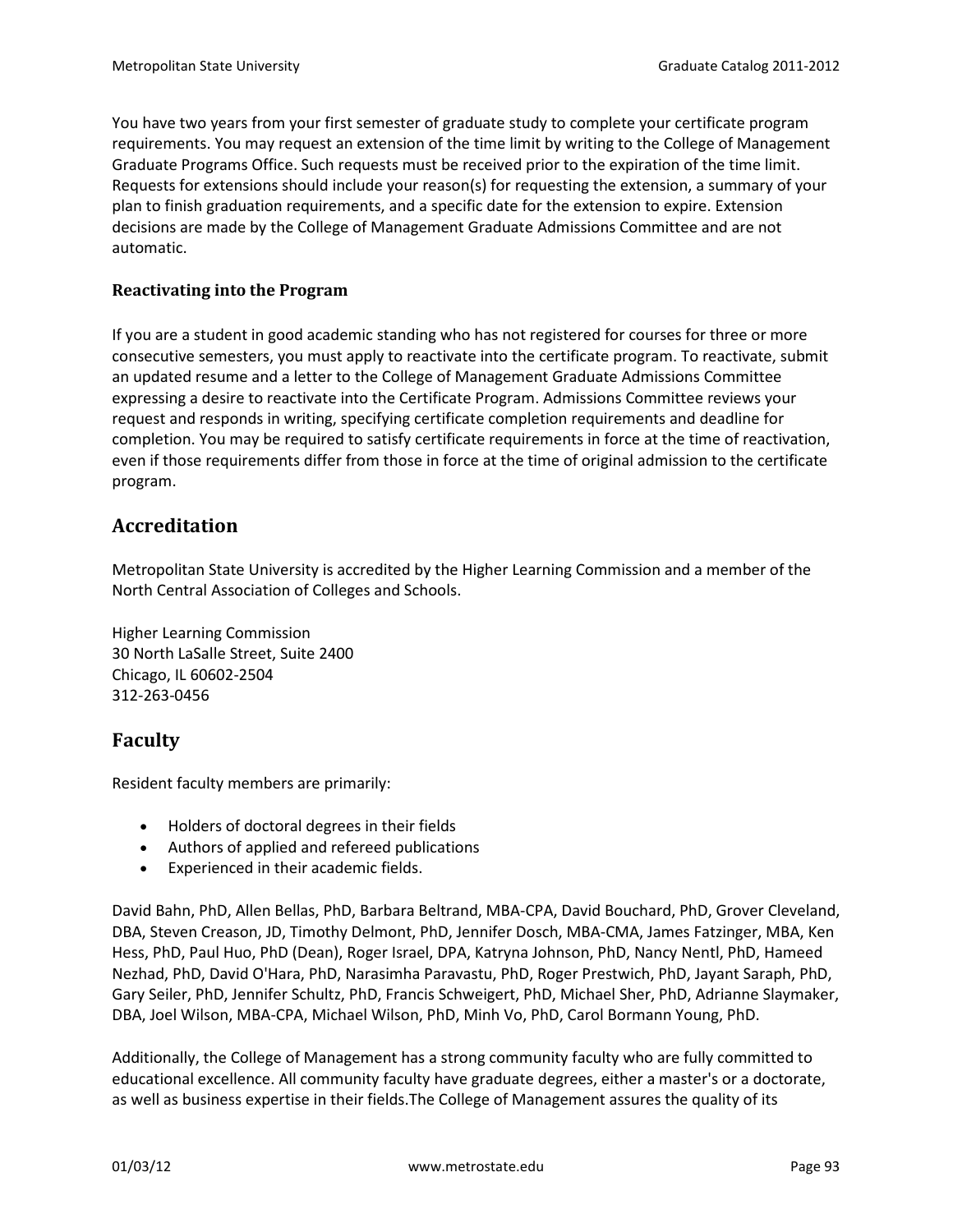community faculty through a careful selection process, extensive training through our own Teaching Academy, and regular student evaluations.

### **Contact Information**

**Office Location** 1300 Harmon Place Minneapolis, MN 55403 **Mailing Address** College of Management Graduate Programs Office Metropolitan State University 1501 Hennepin Ave Minneapolis, MN 55403

**Phone:** 612-659-7290 **Email:** com.graduateprograms@metrostate.edu **Website:** choose.metrostate.edu/comgradprograms

# **Master of Science in Technical Communication (MS)**

### **Program Overview**

The Master of Science in Technical Communication is an innovative 32-credit program that provides advanced training in the professional practice and theory of technical communication. The program has been designed to:

- help you succeed in this rapidly-evolving profession, within a global marketplace;
- prepare you for upper-level positions in technical communication as managers, supervisors or consultants; and
- enable you to solve complex communication problems for a variety of audiences, in a variety of media.

In addition to being useful to technical communication professionals, this program may also help people in a variety of fields, including education, graphic design, training, marketing, multimedia development, science and engineering. You learn how to use your knowledge in practical, on-the-job situations; and all of the professors combine academic excellence with their own real-world experience.

In keeping with Metropolitan State's commitment to working adults, the master's program in technical communication offers flexible scheduling with evening and weekend classes, and program flexibility to suit individual professional goals.

### **About Technical Communication**

We are surrounded by technological change in our schools, in the workplace and in our homes. To many people, just trying to keep up with the pace of change is a major challenge. But with change comes opportunity. Technical communicators understand that opportunity. They fill the gap between people and technology, between specialized information and those who want to use it. It's a growing field that helps people cope with technology and technical information in a variety of settings.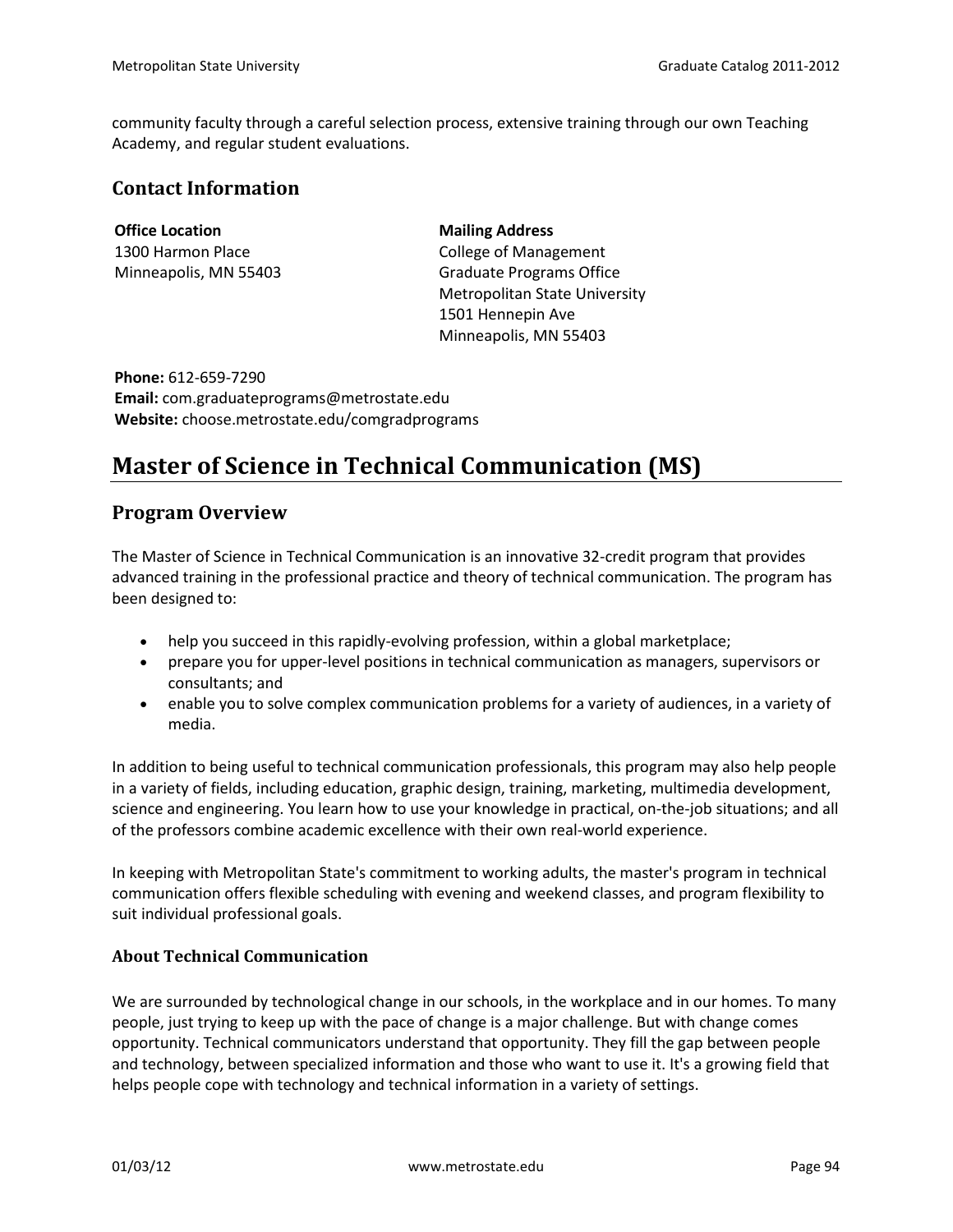In many ways, technical communication is a skill set that allows individuals to fill many roles within organizations.

Areas of expertise for technical communicators include:

- document design
- content development and design for digital media
- writing and editing
- project management
- usability and usability testing
- information management and
- cross-cultural communication

The demand for technical communication skills and expertise has grown consistently, in all segments of industry, government and nonprofit organizations. There is also a growing need for professionals within the field to take leadership roles as managers, supervisors and consultants.

### **Advising**

Academic advisors for this program are resident faculty who teach in the technical communication program. As a newly-admitted student, you confer with your advisor to lay out a course of study that includes:

- prerequisite course work, if any;
- a curricular plan--the recommended sequence of courses, based on your circumstances and the university's course scheduling; and
- electives and focus area--special interests within the field of technical communication, if any, that you can address through course work and recommended electives.

### **Assistantships**

A limited number of graduate assistantships are available for students in the master's program. Students with assistantships help faculty with teaching, special projects and program administration.

### **Curriculum**

### **Prerequisites**

It is important that students in the program begin with a common set of skills and theoretical background. This can be achieved to a large degree through professional technical communication experience. If you lack this experience and have not completed a directly relevant course of study in your undergraduate degree program, you will need, at a minimum, the following prerequisite courses:

- WRIT 271 Technical Writing or equivalent
- WRIT 371 Editing or equivalent.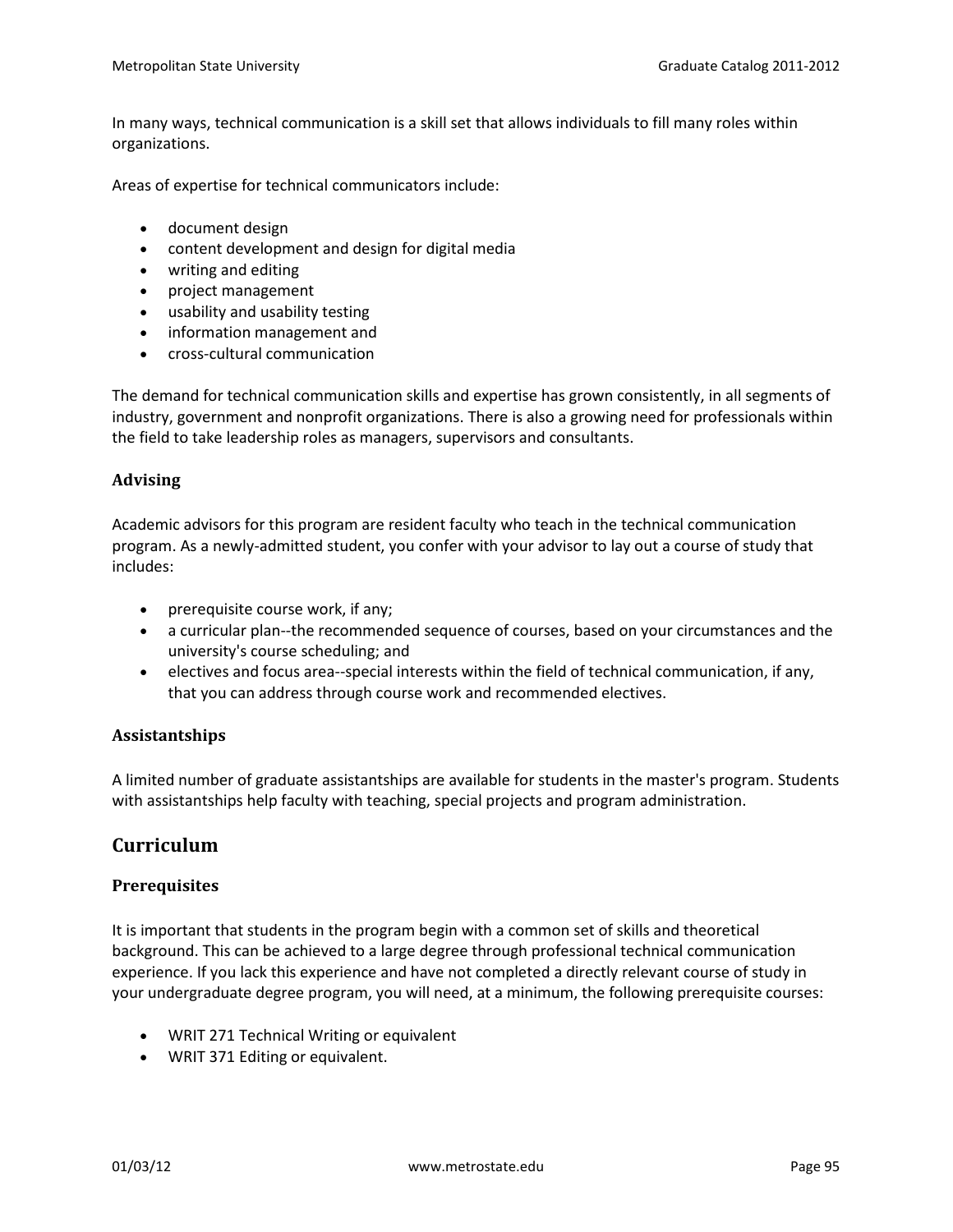In addition, the technical communication program director may recommend that you complete one or more additional courses before beginning the master's program.

### **Requirements (32 credits)**

Course work for the Master of Science in Technical Communication falls into two categories: core courses and electives.

#### **Core Courses (20 credits)**

Course work for the Master of Science in Technical Communication falls into two categories:

### *Core courses and electives*

- WRIT 685 Rhetorical Theory
- WRIT 671 Technical Communication Theory and Research Seminar
- WRIT 673 Technical Communication in International Contexts
- WRIT 683 MS Capstone and Final Project

#### *Technology-related class*

- WRIT 573G Writing and Designing for the Web **or**
- MDST 583G Online Education and Training

#### *Electives*

To individualize the master's program, you select up to three 4-credit electives. These electives must be 500G-, 600-, or 800-level courses and must be approved by your advisor. You can select electives from fields such as writing, media studies, communication, business/management, computer science, natural sciences and ethics. Popular electives include WRIT 599G Topics in Technical Communication, WRIT 572G Document Design, MGMT 620 Organizational Behavior, DSCI 620 Project Management, MDST 580G Issues in Communication Technology, and WRIT 575G Environmental Communication. You may choose one independent study or an internship as an elective. We particularly recommend internships if you have limited professional experience.

### **Admission Criteria**

Admission to the program is based on the following criteria:

- BA/BS from an accredited institution with course work relevant to technical communication. In some cases, professional experience may take the place of relevant undergraduate course work. (Students lacking both relevant undergraduate course work and professional experience may be asked to complete a recommended course of study as a prerequisite to graduate work.)
- Cumulative undergraduate grade point average of at least 2.75 (on a 4.0 scale).

### **Application Requirements**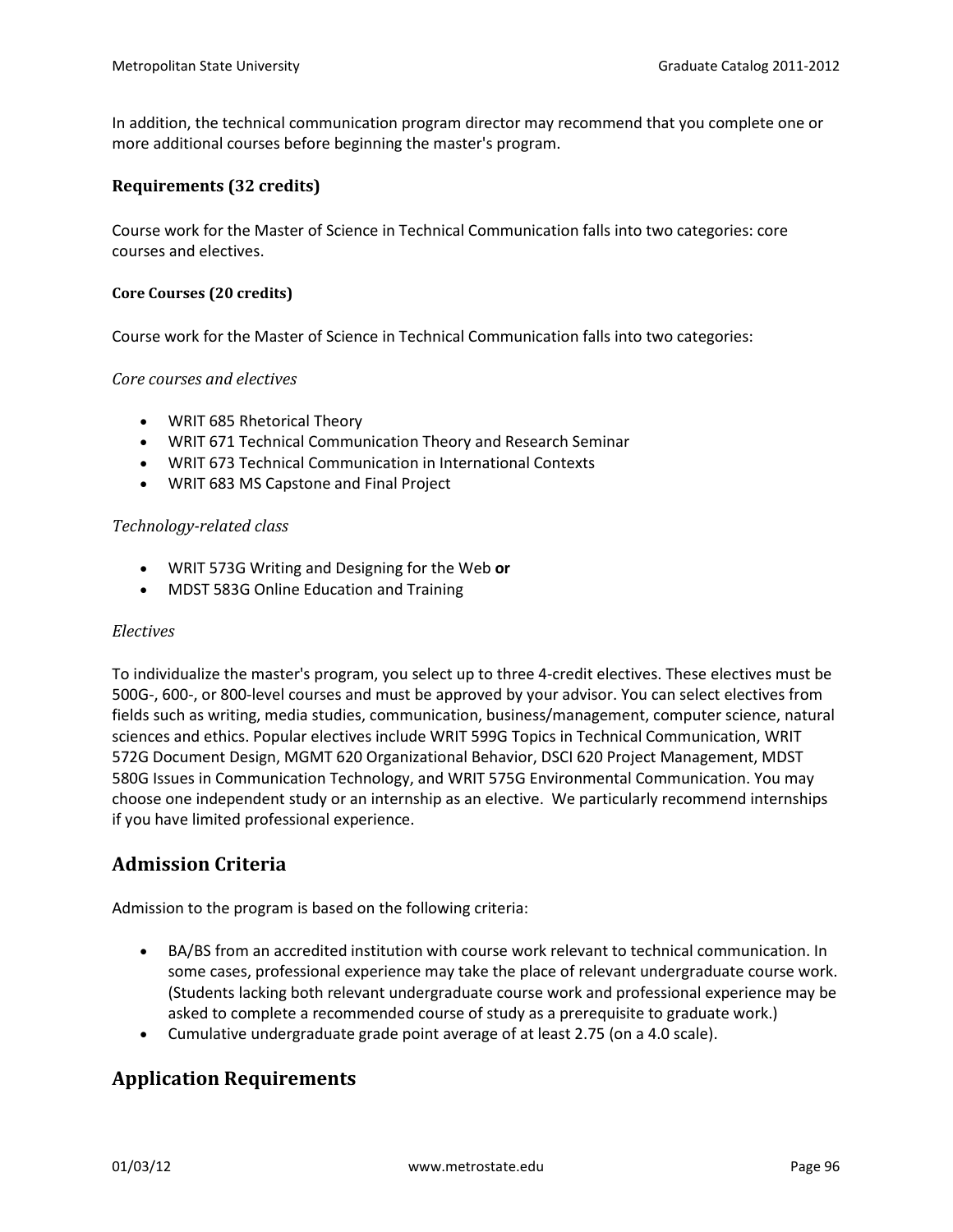- Graduate Application
- Non-refundable application fee (waived for graduates of Metropolitan State University)
- Official transcripts
- Two letters of recommendation
- Current resume
- Letter of application
- Portfolio

See Applying to the Program for application packets and details on the requirements and deadlines.

### **Transfer Credits**

With your advisor's permission, you may apply to your degree as many as two courses (no more than eight graduate credits) from other accredited graduate programs.

### **Accreditation**

Metropolitan State University is accredited by the Higher Learning Commission of the North Central Association of Colleges and Schools. Higher Learning Commission 30 North LaSalle Street, Suite 2400 Chicago, IL 60602-2504 312-263-0456

### **Faculty**

Anne Aronson, Helen Correll, Craig Hansen, (Technical Communication Program Director), Maythee Kantar, Kathryn Kelly, Ed Lee, Alison McGhee, Brian Nerney, Becky Omdahl, Erica Rasmussen, Victoria Sadler, Shannon Skarphol Kaml, Gail Smogard, Suzanne Walfoort, and Kathy Wellington.

### **Contact Information**

Communication, Writing and the Arts Metropolitan State University Energy Park Place, Suite 205 1380 Energy Lane St. Paul, MN 55108 651-999-5940

# **Urban Secondary Education Graduate Certificate**

### **Program Overview**

The Urban Secondary Education Graduate Certificate is part of a standards-based alternative pathway for persons with a bachelor's degree or higher who seek a Minnesota grades 5-12 teaching license to teach math, life/general science, English, or social studies in urban middle schools and high schools.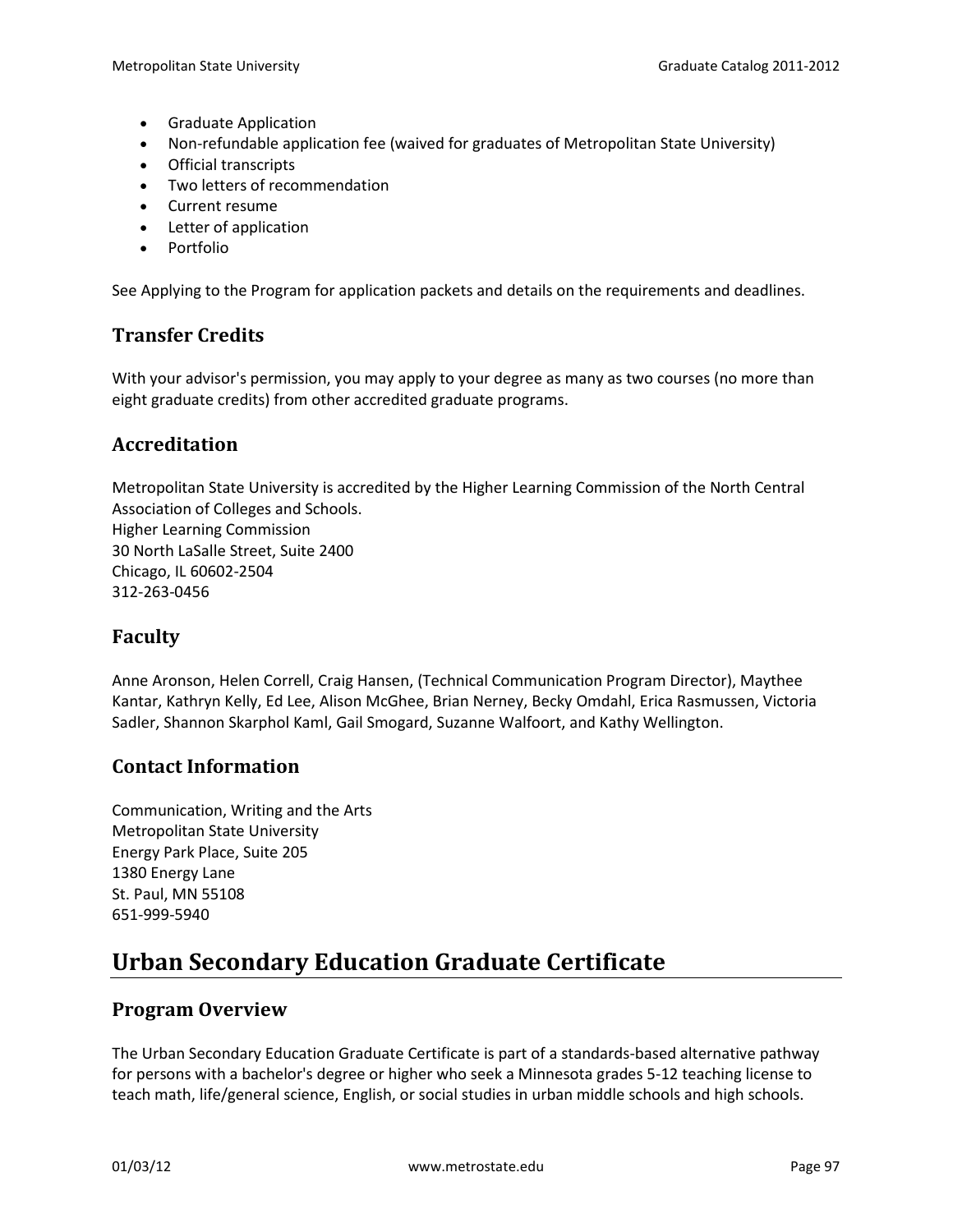Completing the coursework for the certificate, along with other program and state requirements, qualifies urban teacher candidates to apply for initial state teaching licensure.

Required courses are offered at the graduate (600) level, so some earned graduate credits may be applied to a master's degree or count toward a higher teaching salary depending on the university and employing school district. The graduate certificate is not, itself, a license to teach. Nor is it a master's degree program.

# **Program Outcomes**

Students completing the certificate program and post-baccalaureate process towards licensure will be able to:

- demonstrate proficiency in meeting the Minnesota Standards of Effective Practice for Beginning Teachers required of all teacher candidates seeking a licensure recommendation to the state;
- demonstrate competence in meeting the needs of diverse urban youth to a high-quality, rigorous, culturally-responsive education;
- demonstrate respect for urban learners, their development, their families and their communities with "unconditional positive regard" and a focus on their assets and resiliency; and
- integrate professional, social-cultural, instructional, and subject matter competence required by standards for teacher licensure and the needs of urban schools.

# **Curriculum**

There are five areas of course requirement for Initial Grades 5-12 Licensure:

### **Content Coursework (credit varies)**

Content coursework is any content area coursework in Communication Arts and Literature, Life Science/General Science, Mathematics or Social Studies necessary to meet Board of Teaching content standards that has not been satisfied by your previous degree. This coursework is only offered at the undergraduate level. Needed coursework is determined after faculty review of prior degree(s) and learning. Credits will vary based on prior learning.

### Ethnic Studies Competency

Satisfactory completion of a UTP approved Ethnic Studies course (or demonstrated equivalent from prior learning) addressing race and racism in the U.S. using comparative analysis with at least a C+ or better. Coursework is 4 credits if prior learning is not accepted.

### **Professional Education Coursework (28 credits)**

- EDU 600 Principles of Urban Education
- EDU 300/602 Assessment of Learning and Teaching: Advanced Theory and Practice
- EDU 306/606 Urban Middle and High School Teaching Methods: Advanced Theory and Practice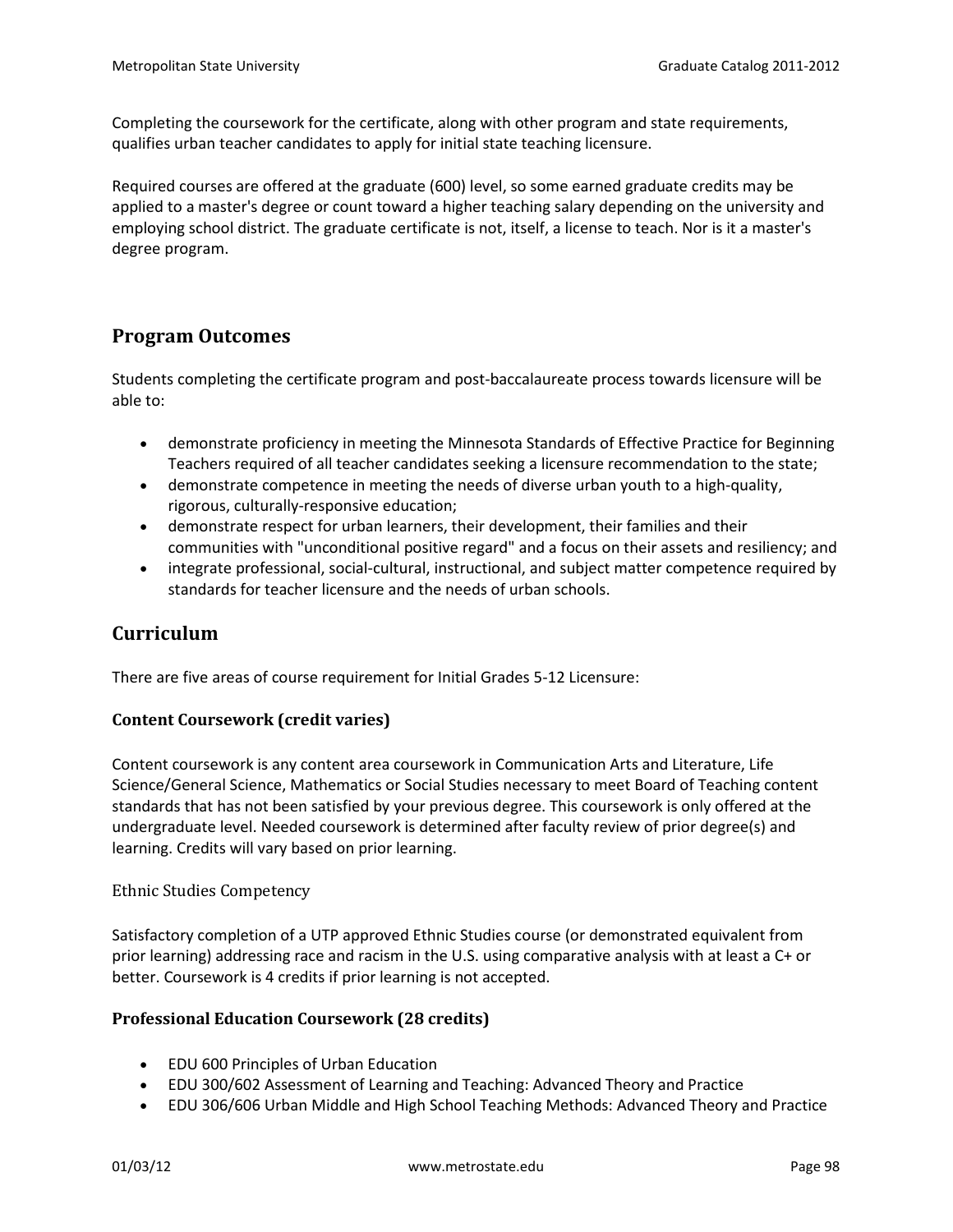- EDU 310/610 Teaching and Assessing Exceptional Urban Learners: Advanced Theory and Practice
- EDU 383 Information Technology for K-12
- EDU 400/614 Literacy Education in Urban Schools: Advanced Theory and Practice
- EDU 415/615 Managing Learning in Diverse Urban Classrooms: Advanced Theory and Practice
- EDU 430/630 Historical and Cultural Foundations of Urban Education: Advanced Theory
- EDU 435/635 Teaching ELL Students in Content Area Classrooms: Advanced Theory and Practice

### **Content Methods Coursework (4-8 credits depending on licensure area)**

- Communication Arts and Literature
	- o LAED 445 Teaching Writing and Communications in Urban Gr 5-12
	- o LAED 450 Teaching Language Arts in Urban Middle and High School
- Life Science/General Science
	- o SCED 445 The Practice of Science
	- o SCED 450 Science Methods for Urban Grades 5-12 Classrooms and Lab
- Mathematics
	- o MAED 440 Teaching Mathematics to Urban Learners in Grades K-8
	- o MAED 450 Teaching Mathematics to Urban Learners in Grades 7-12
- Social Studies
	- o SSED 450 Teaching Social Studies in Urban Grades 5-12

### **Practicum and Field Experience (8 credits)**

- EDU 311 Urban Teaching Practicum and Seminar (0 cr, co-requisite with EDU 606)
- EDU 450 Advanced Urban Teacher Practicum and Seminar (0 cr, co-requisite with a Content Methods course)
- EDU 650 Student Teaching in the Urban Secondary School (8 cr)

### **Total Credits, Residency and Graduation Requirements**

For the purpose of gaining initial teaching licensure, post-baccalaureate students can complete either graduate (600-level) or undergraduate level (300-400 level) courses. However, at least half of your required EDU coursework must be completed at the graduate level to be awarded a Graduate Certificate in Urban Secondary Teacher Preparation from Metropolitan State.

# **Admission Criteria**

Metropolitan State's alternative pathway to licensure involves individualized assessments of each prospective urban teacher candidate's prior learning and experience. Decisions about admission to the Urban Teacher Program are based on the following criteria: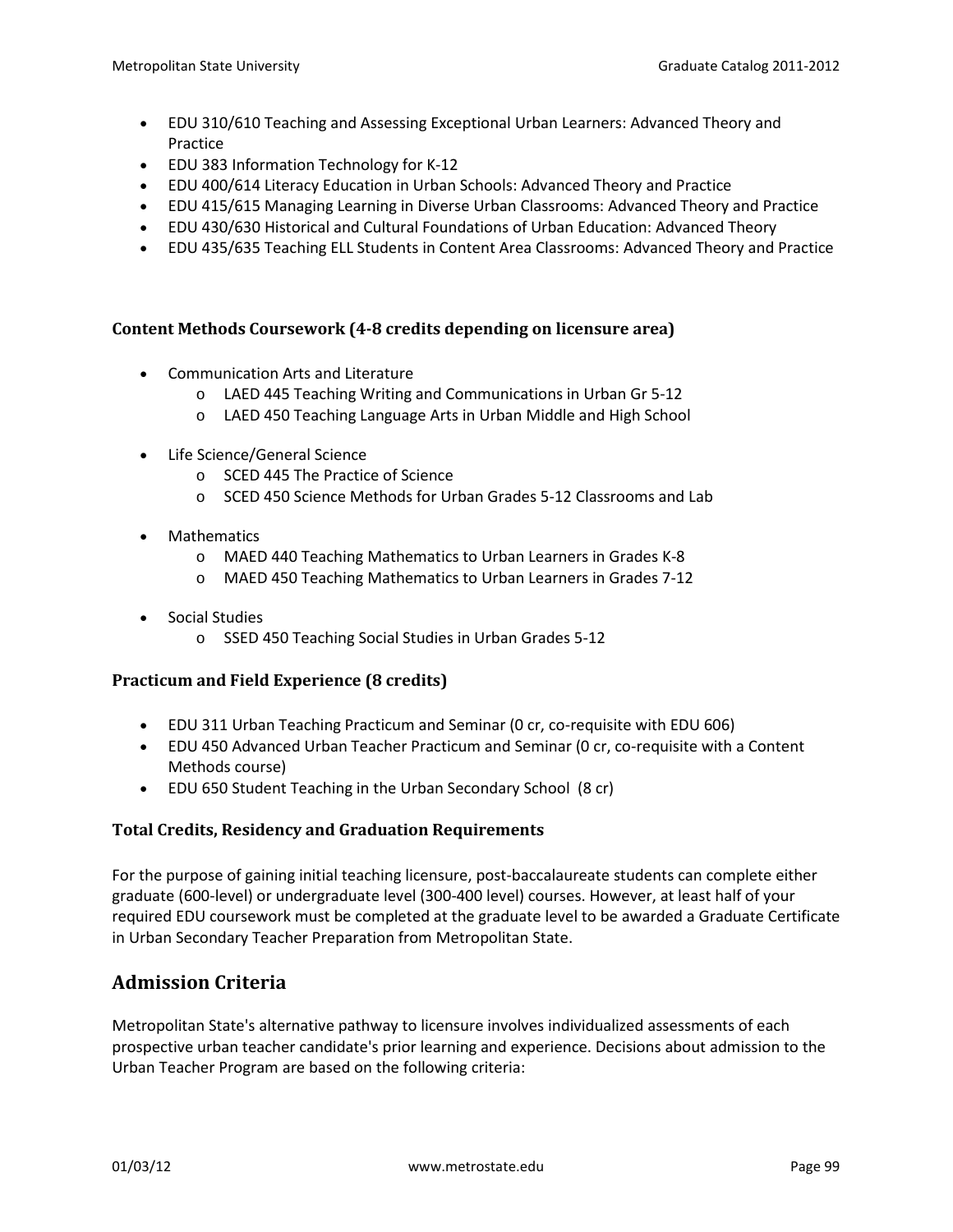- Demonstrated commitment to teaching in an urban setting
	- Assessed by letter of application, interview
- Demonstrated understanding of and respect for the needs of diverse learners in urban communities
	- Assessed by letter of application, recommendations, faculty interview, completion of EDU 600, and Ethnic Studies competency.
- Undergraduate or graduate cumulative GPA of 2.75 or higher
	- Assessed by review of official transcripts
- At least 40 hours of experience working with diverse youth or observing classrooms in an urban setting
	- Assessed by verifiable documentation of field experience
- Evidence of professional conduct associated with positively interacting with urban youth, families and fellow educators
	- Assessed by recommendations, letter of application, faculty interview

### **Application Requirements**

- Graduation Application
- Non-refundable application fee (waived for graduates of Metropolitan State University)
- Official transcripts
- Letter of application
- Current resume
- Two recommendations
- Major declaration form
- Copy of current licensure or documentation of field experience

See Applying to the Program for application packet details and deadlines.

### **Contact Information**

**Office Location** Metropolitan State University Midway Center

**Mailing Address**

Urban Teacher Program Metropolitan State University 1450 Energy Park Drive St. Paul, MN 55108

**Phone:** 651-999-5920 **Email:** utp-info@metrostate.edu **Website:** www.metrostate.edu/msweb/explore/cps/departments/utp/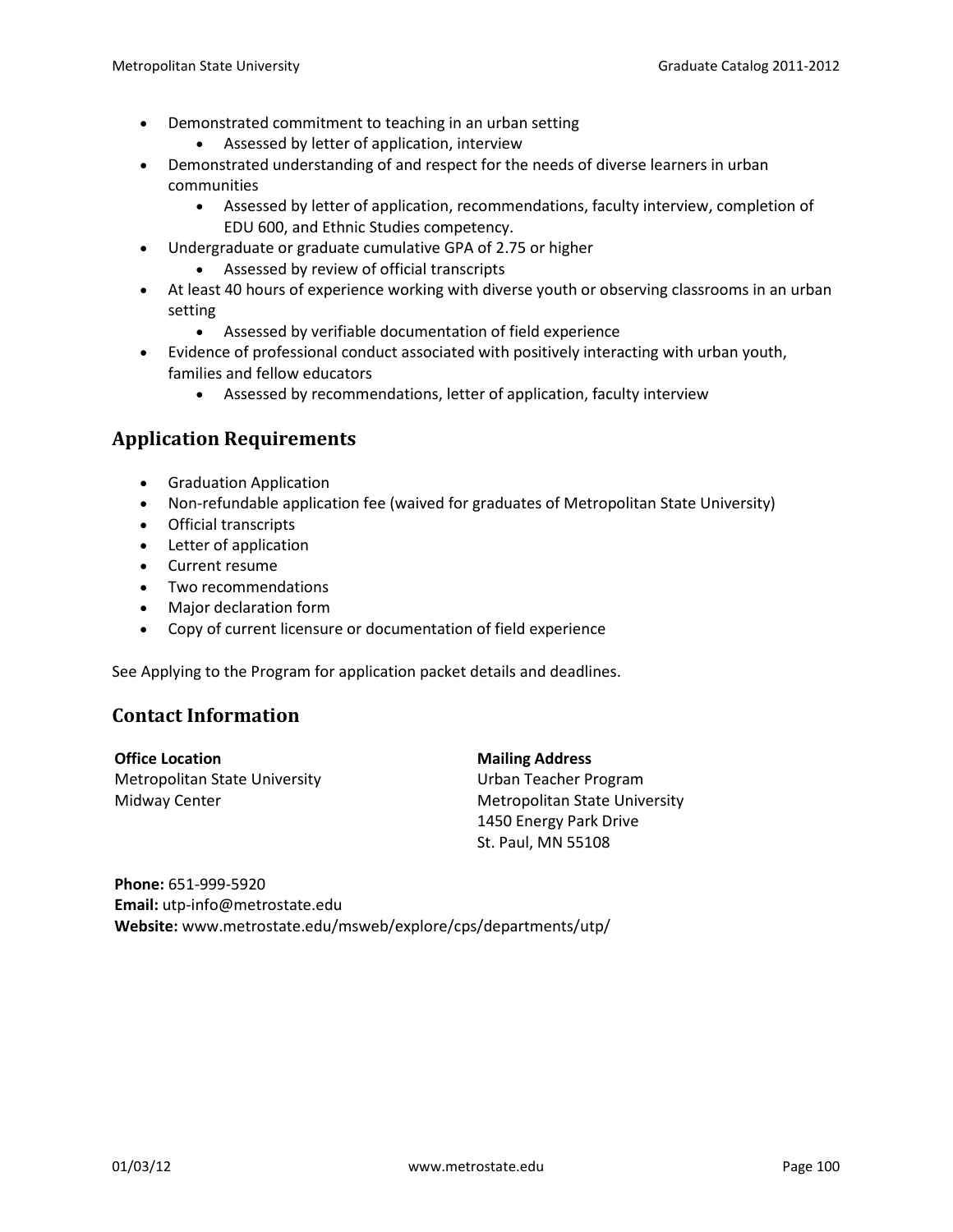# **COURSE DESCRIPTIONS**

# **Accounting**

# **ACCT 515G, Financial Statement Analysis, 4 credits**

This course provides an in-depth study of the concepts and applications of financial statement analysis including the supply of and demand for accounting information in financial markets and the uses of accounting information in performance evaluation, investment and credit decisions. *Prerequisite*: ACCT 310 Financial Reporting, ECON 202 Microeconomics

# **ACCT 530G, Business Taxation, 4 credits**

This course focuses on identifying issues that affect the taxation of businesses. Four modules are covered: foundation of taxation, including types of taxes, structure of the income tax, taxpayers, and general concepts of income and deduction; business income and expenses; taxation of property transactions; and overview of corporations, S corporations, partnerships, and entity choice. Planning options are emphasized.

*Prerequisite*: ACCT 310 Financial Reporting

# **ACCT 620, Management Accounting, 4 credits**

This course focuses on accounting for managerial planning and control. The role of financial and nonfinancial information in a strategically focused decision environment is discussed. Emphasis is on strategic cost management and cost analysis.

*Prerequisite*: ACCT 210 Financial Accounting or equivalent with instructor's consent.

# **ACCT 510G, Advanced Financial Reporting, 4 credits**

The second course in the two-course financial reporting sequence, this course emphasizes accounting theory and practice including noncurrent liabilities and owners' equity; special disclosure and reporting problems; international accounting and foreign currency translation; business combinations; and consolidated financial statement preparation and analysis. *Prerequisite*: ACCT 310 Financial Reporting

# **ACCT 512G, Auditing, 4 credits**

This course focuses on the external auditor's role and function. Topics related to external auditing include: auditing standards; reports; ethics; legal responsibilities; evidence; procedures; transaction cycles; internal control, review and evaluation; statistics and fraud detection. In addition, this course provides an overview of operational auditing. Topics related to operational auditing include: internal auditing standards; internal and operational control, review and evaluation; and internal audit process. *Prerequisite*: ACCT 310 Financial Reporting, ACCT 340 Accounting Information Systems, ACCT 510 Advanced Financial Reporting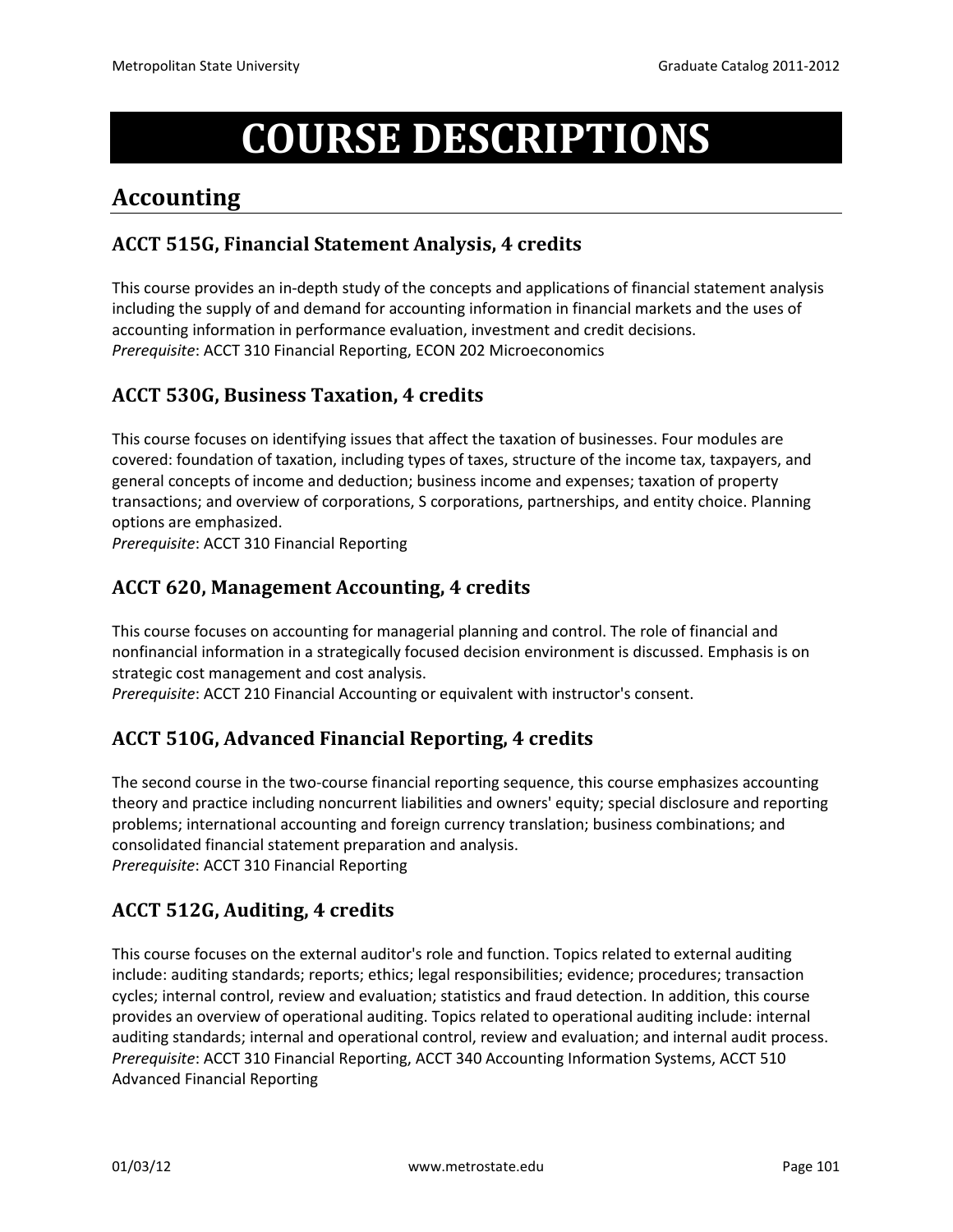# **Criminal Justice**

# **CJS 635, Management within the Criminal Justice System, 3 credits**

This course examines basic management theory and practices and applies them to the administration of law enforcement agencies. It examines the functions of the police in the criminal justice system, the concepts and principles of police organizational structure, the base of law enforcement authority, and the concepts and principles of administration and management with an emphasis on the environment, change, conflict, strategy and evolution. Crime problems and reduction strategies are also examined. *Other Information*: Note: Admission to Graduate Program or instructor's consent.

# **CJS 600, Introduction to Graduate Studies in Criminal Justice, 2 credits**

This course introduces students to writing at the graduate level. Students learn to search, retrieve, evaluate and document sources and prepare papers using writing and citation styles expected in criminal justice graduate courses. Students are also introduced to critical thinking and problem-solving on current issues in the criminal justice system and required to complete writing assignments using these skills.

*Other Information*: Note: Admission to Graduate Program or instructor's consent.

# **CJS 610, Applied Graduate Research Methods in Criminal Justice, 3 credits**

Description Pending.

# **CJS 620, Causation and Prevention of Crime, 3 credits**

Description Pending.

# **Doctorate in Business Administration**

# **DBA 740, Global Issues in Business: A Multi-Disciplinary Approach, 4 credits**

This course provides students with an in-depth understanding of international factors directly or indirectly affecting day-to-day operations and management decision making of small, mid size, and large organizations that pursue business opportunities internationally. Emphasis is placed on research, analysis, and decision making skills essential to success in an increasingly international business environment.

*Other Information*: Pre-requisite: MBA or equivalent degree.

# **DBA 700, Doctoral Seminar in the Development of Management Thought, 4 credits**

This course examines the history of the development of management theory and practice and its relationship to significant issues and challenges of today's managers. The works of both classical and contemporary management theorists will be analyzed, with students developing and defending models of management practice for their use in business organizations.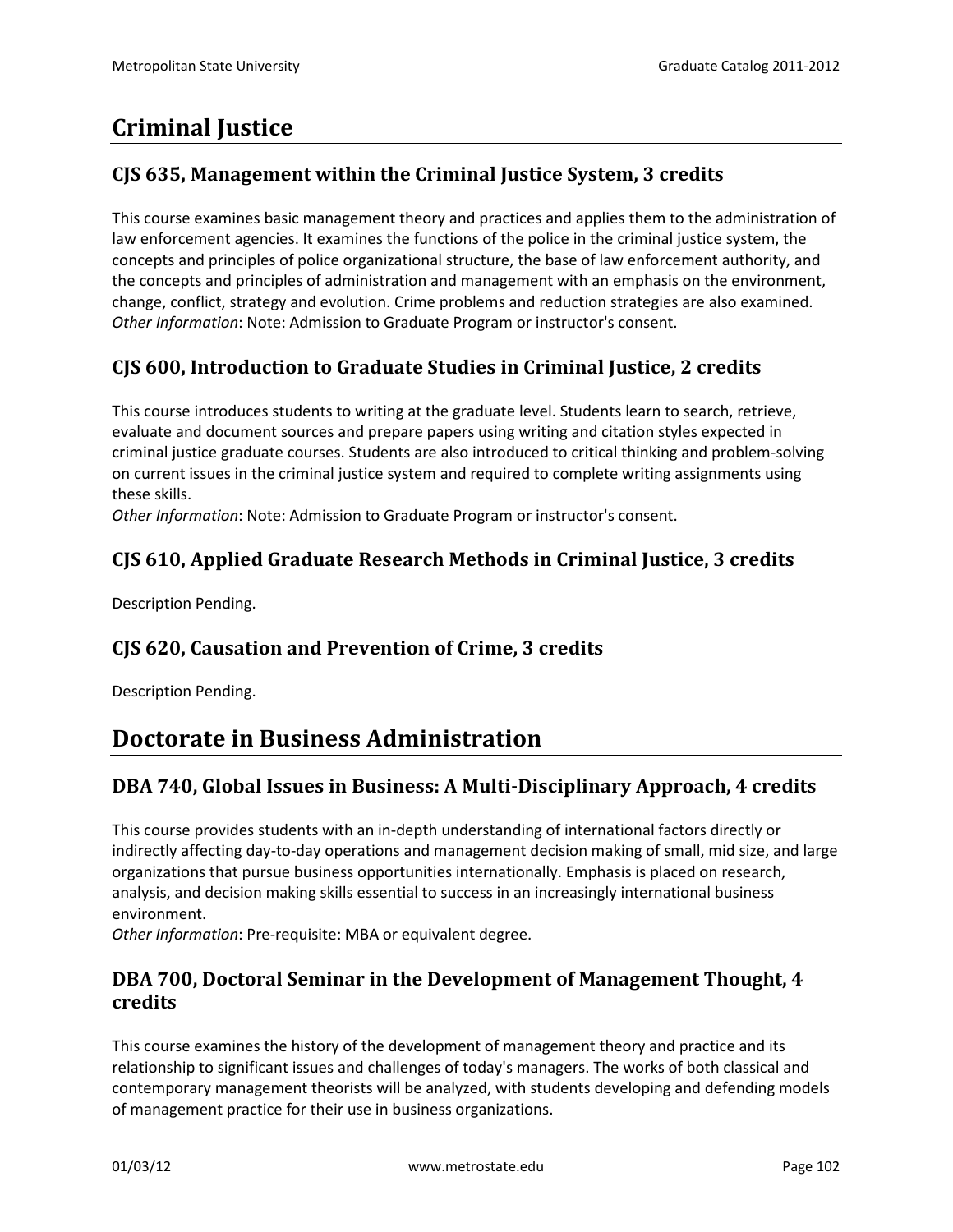*Other Information*: Approved Course, Pre-requisite: Completion of all pre-requisite courses for admission to the DBA program.

# **DBA 705, Foundations of Research Inquiry, 4 credits**

This course introduces students to the assumptions, theories, and processes of qualitative and quantitative business research methods. It requires students to develop a preliminary prospectus for their doctoral research project, identifying a practice-anchored research problem, a brief literature review, and an appropriate research methodology.

*Other Information*: Pre-requisite: Completion of all pre-requisite courses for admission to the DBA program.

# **DBA 710, Research Methods for Applied Projects, 4 credits**

In this course, students apply statistical and analytical techniques used in conducting doctoral-level applied research, with emphasis on graphical, bivariate, and multivariate data analysis techniques as well research and reporting practices.

*Prerequisite*: DBA 705 Foundations of Research Inquiry, MATH 210 Calculus I, STAT 201 Statistics I

# **DBA 712, Applied Research Projects Design, 4 credits**

In this course, students design the research proposal for their applied doctoral research project. The proposal is an expansion of the research prospectus developed in DBA 705 Foundations of research. The proposal consists of the identification and definition of the research problem, the literature on the problem of study, and a description of the specific research methodology to be used in the research project.

*Prerequisite*: DBA 705 Foundations of Research Inquiry, DBA 710 Research Methods for Applied Projects and, Approval of doctoral research project topic by a faculty advisor and the research project review subcommittee.

# **DBA 730, Information Technology: Issues and Strategy, 4 credits**

This course offers an in-depth understanding of the values, roles, and alignment of information technology in support of the mission of business organizations, with attention given to the relationship between strategic technology management and managerial decision making at senior levels.

# **Dental Hygiene**

# **DENH 630, Management of Dental and Medical Emergencies, 1 credits**

This didactic and simulation laboratory based course reviews common medical and dental emergencies that may be seen in the dental setting, as well as, management protocols and prevention strategies for emergencies. This course illustrates the relationship between accurate data collection and achieving successful outcomes in the management of dental and medical emergencies. Emphasis is placed on gathering, analyzing and processing information to develop appropriate action plans. Simulation laboratory experiences of medical emergencies take place in a dental operatory.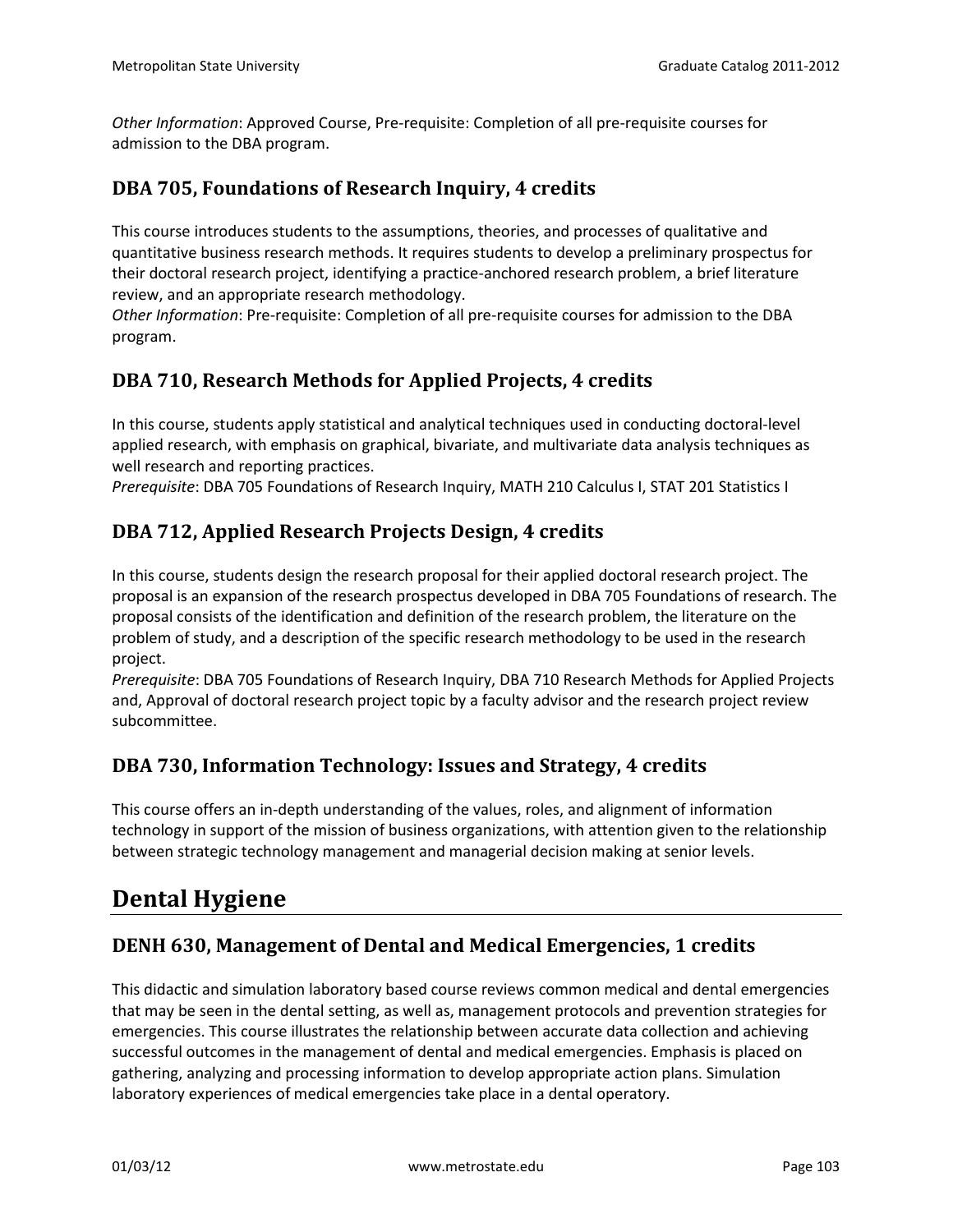*Prerequisite*: DENH 610 Health Assessment and Oral Diagnostic Reasoning, DENH 620 Pharmacology Principles of Clinical Application

### **DENH 699, Special Topics in Dental Hygiene, credits**

This independent study course is designed for oral health practitioner students and focuses on continuing development of laboratory and/or clinical skills. The student and faculty member negotiate the number of credits to be completed and the specific course outcomes and requirements to be satisfied. Through guided study the student completes these requirements. This course may be repeated. Credits do not substitute for required course work. Register by permission only. *Other Information*: Note: Register by permission only. Contact Dental Hygiene Program Advisor for additional information.

# **DENH 620, Pharmacology Principles of Clinical Application, 2 credits**

This didactic course prepares the oral health care practitioner student to provide proper care for patients who are taking medications and to deliver medications as outlined in MN Statute 150A.106 that complement clinical advanced dental therapy care delivery. Providing, dispensing, and administering analgesics, anti-inflammatories, and antibiotics within the context of advanced dental therapy scope of practice and collaborative management authorization is a course focus.

*Other Information*: Prerequisite: Admission to the Master of Science: Oral Health Care Practitioner program.

### **DENH 650, Community-Based Primary Oral Healthcare II, 4 credits**

This lecture and laboratory based course builds upon the concepts and skills the oral health care practitioner student learned in Community-Based Primary Oral Healthcare I. The course emphases are complex amalgam tooth preparations and restorations; pre-formed crown preparations and restorations; provisional restorations; preventive mouthguards; and pediatric restorative dentistry, atraumatic restorative dentistry, and pulpotomies in a simulation laboratory setting. Concepts and strategies include behavior management; treatment planning; prevention; restorative care; and space maintenance for pediatric and adolescent patients. Within the context of advance dental therapy practice indications for professional referral to provide comprehensive patient care are also a course focus.

*Prerequisite*: DENH 640 Community-Based Primary Oral Healthcare I

# **DENH 660, Community-Based Primary Oral Healthcare III, 4 credits**

This course consists of lecture, laboratory, and clinical components. The course addresses the basic principles of uncomplicated primary and permanent tooth exodontia, in accordance with MN Statute 150A.106, as well as dressing changes, and suture removal techniques. Indications and fabrication of soft occlusal guards, repair of defective removable prosthetics, tissue conditioning, and soft relines of removable prosthetics are also addressed. The clinical component of this course provides the oral health care practitioner student their initial advanced dental therapy clinical experiences under professional supervision by dentists. Introduction to the clinical employment of teledentistry, professional referrals/consultations, and collaborative management agreements to ensure comprehensive patient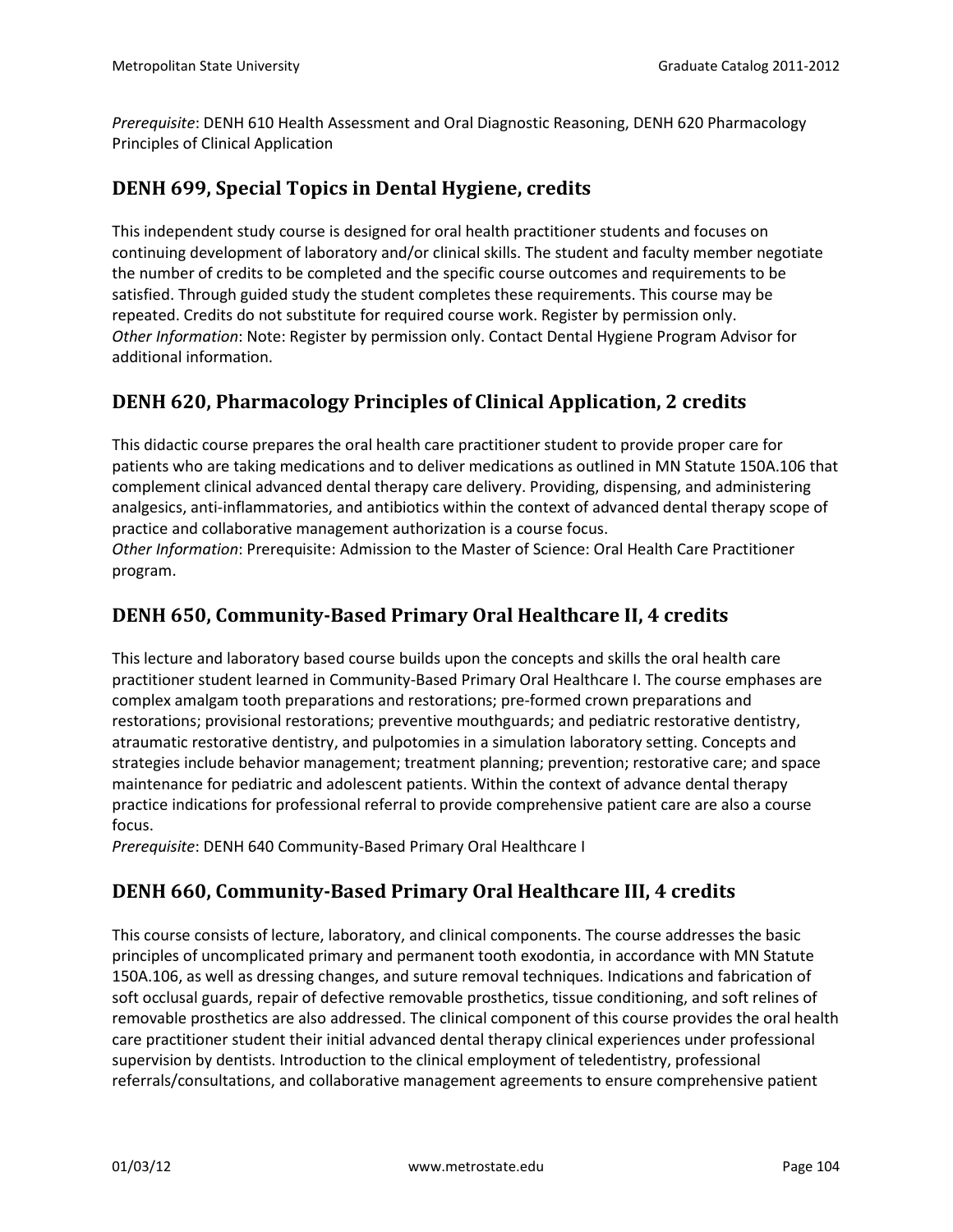care is also emphasized. *Prerequisite*: DENH 650 Community-Based Primary Oral Healthcare II

# **DENH 670, Community-Based Primary Oral Healthcare IV, 3 credits**

This seminar and clinically based course provides the oral health care practitioner student with the opportunity to develop and refine their skills in providing primary and preventive oral health care to underserved patients across the lifespan within the context of advanced dental therapy scope of practice. Some of the skills this course focuses upon are the clinical development of assessment and patient-centered treatment planning skills, appropriate prescribing practices, pain management skills, restorative and preventive procedures, and non-surgical extractions as outlined in MN Statute 150A.106. The continuation of the development of teledentistry skills, professional referrals and consultations, and practicing within collaborative management agreements are also emphasized to manage comprehensive patient care.

*Prerequisite*: DENH 660 Community-Based Primary Oral Healthcare III

# **DENH 680, Community-Based Primary Oral Healthcare V, 3 credits**

This seminar and clinically based course provides the oral health care practitioner student with opportunities to further develop and refine skills in providing primary oral health care and preventive services to underserved patients across the lifespan. Additional development and refinement of advanced dental therapy skills in responsible, ethical, and primary oral health care and preventive services is the course focus. In the advanced dental therapy clinical setting self assessment is emphasized as well as the further refinement of teledentistry skills, professional referrals/consultations, and collaborative management authorization to provide comprehensive patient care. *Prerequisite*: DENH 670 Community-Based Primary Oral Healthcare IV

# **DENH 710, Comprehensive Competency-Based Capstone, 2 credits**

This course is the culmination and synthesis of the educational experiences of the oral health care practitioner student. Integration and application of independent critical thinking, problem solving skills, professional attitudes, sound clinical judgment, and primary and preventive oral health care skills are essential to advanced dental therapy practice success and will be demonstrated through laboratory (simulation) and clinical practical experiences. A final scholarly paper will focus on a topic relevant to advanced dental therapy practice demonstrating the writing and communication skills necessary for the MSOHCP degree.

*Prerequisite*: DENH 700 Advanced Community Specialty Internship

# **Decision Sciences**

# **DSCI 620, Project Management, 4 credits**

This course provides a systematic and comprehensive overview of project leadership and management. Topics covered include all aspects of project management from project initiation issues, RFP formulation, proposal decisions, preparation, and evaluation, project planning and implementation to organization, risk assessment, negotiation, and conflict resolution. Also included are project planning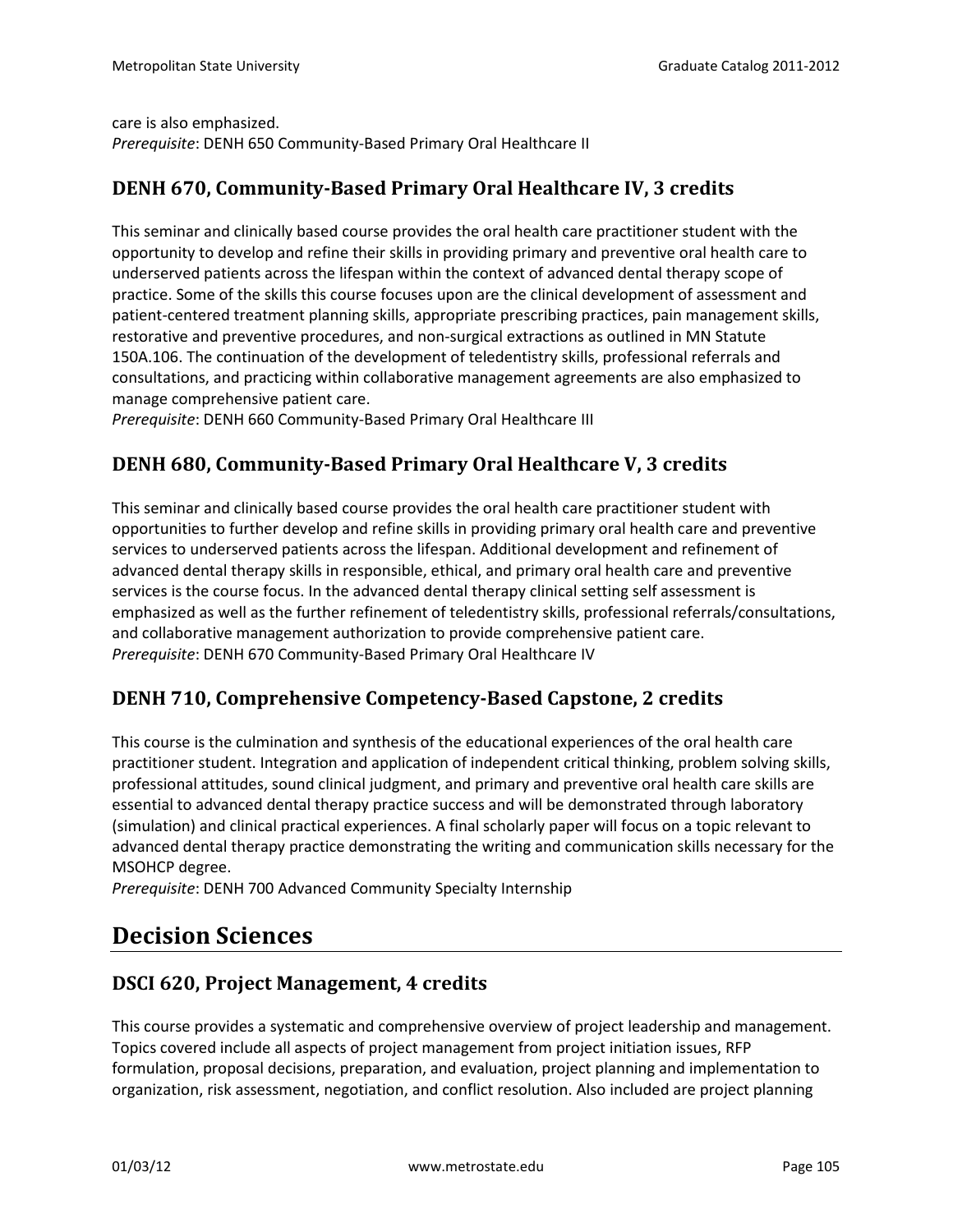techniques such as PERT, CPM, Earned Value Analysis, and project monitoring and simulation using Microsoft Project software.

# **DSCI 681, Operations Management for Services and Manufacturing, 4 credits**

The growing interdependence of business functions such as marketing, accounting, finance, information systems, and engineering requires effective and efficient operations management strategies and practices. The main objective of this course is to develop basic skills and knowledge necessary for managing the operations function in both manufacturing and service delivery firms. Special emphasis will be placed on contemporary issues facing operations managers such as supply chain structure and strategy, enterprise resource planning issues, product and process design, process management, value chain, and lean systems. Another objective of this course is to develop analytical skills necessary to identify and solve problems in the operations management arena.

# **DSCI 651, Managerial Statistics, 4 credits**

This course is designed to give students a conceptual understanding of statistics with an emphasis on the use of applied statistics in managerial decision-making process. Topics covered include methods of summarizing data, including collection, analysis, interpretation, and presentation of numerical data. microsoft Excel will be used to perform statistical analyses.

# **DSCI 630, Project Risk Management, 4 credits**

This course provides a comprehensive study of project risk management, including concepts, methodologies, and applications. It includes systematic approaches to risk identification, risk modeling, risk impact assessment, respond planning, and documentation. Decision science methods such as System Dynamics, Monte Carlo Simulation, Decision Analysis, Probability Analysis, Analytic Hierarchy Process, and Scenario Analysis will be utilized in risk assessment. Use of computer software in risk analysis will also be emphasized.

*Prerequisite*: DSCI 620 Project Management or it's equivalent.

*Other Information*: Prerequisite: Working knowledge of Microsoft Excel, basic statistics, College Algebra or their equivalents.

# **Economics**

# **ECON 611, Foundations of Economic Analysis, 2 credits**

This course meets the prerequisite requirements for undergraduate courses in microeconomics and macroeconomics. It does not count toward your master's degree, but permits you to take one course instead of two undergraduate courses. The course covers the major concepts in basic economics including demand analysis, determinants of supply, price system operations and government's roles. Attention is also directed to business cycles, national income accounting, employment and fiscal policy. The course enhances your understanding of economic conditions, economic changes, and organizations' roles in the private, nonprofit and government sectors in the allocation and use of economic resources.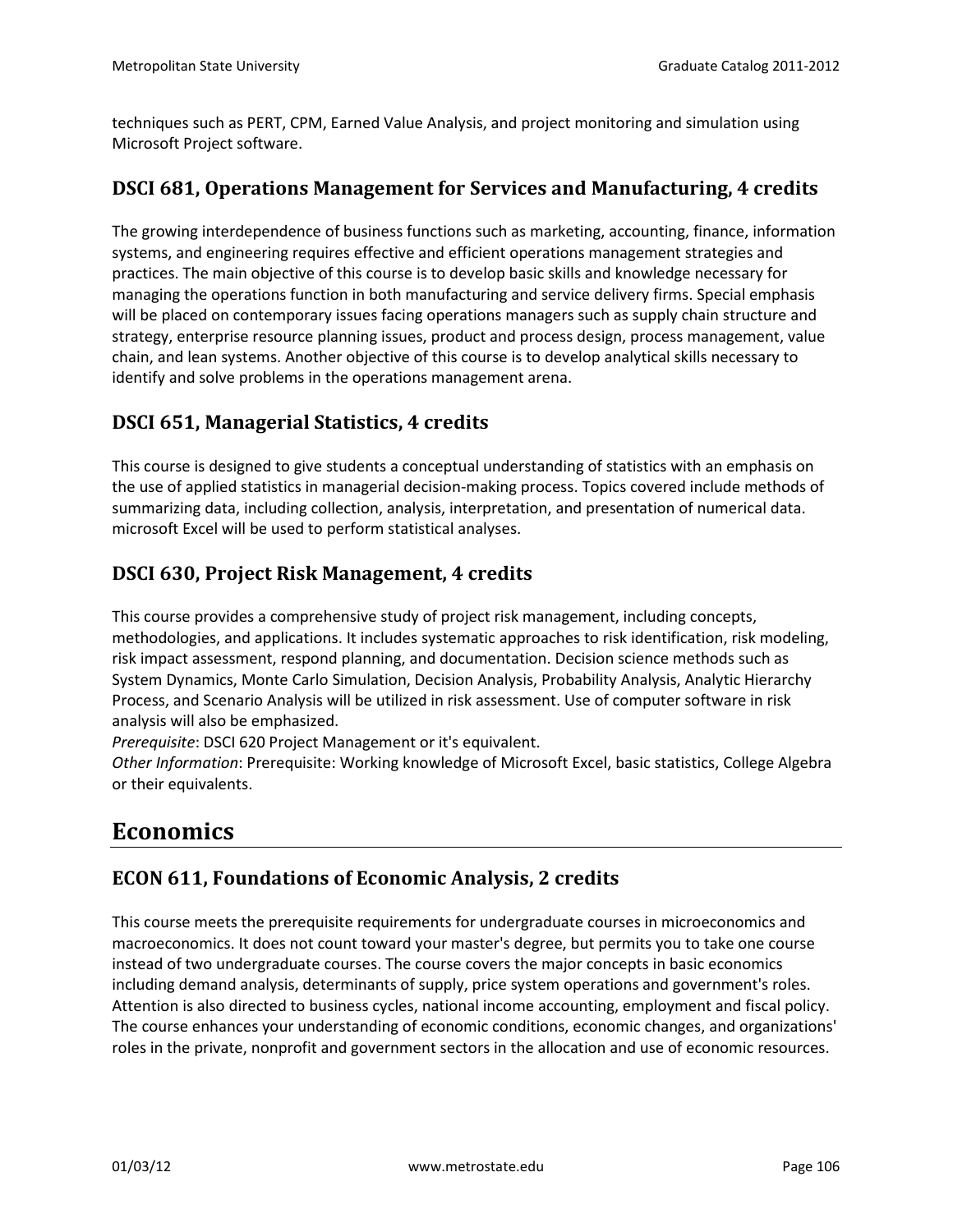# **ECON 635, Economics of Social Issues, 4 credits**

This course focuses on the application of fundamental concepts in macroeconomics and microeconomics to facilitate and inform managerial decision making in government and nonprofit fields. Students use microeconomic tools to understand and analyze the outcomes of the macroeconomic system. Topics include the role of government regulations and policies in decision making, policy analysis, cost-benefit analysis and project evaluation.

# **ECON 696, Managerial Economics and Strategy, 2 credits**

This course focuses on the application of economic analysis to enterprise decision making. The basic topics include analysis of demand, costs, capitalization and strategy. The purpose is to apply economics to achieve long-run profit maximization. Students apply principles of modern strategy to real case studies.

# **Education**

# **EDU 600, Principles of Urban Education, 4 credits**

This course is designed for graduate level study and conducted in seminar format. The purpose is to explore the impact of successful teaching of diverse students in urban classrooms. Students in the seminar will examine issues related to urban education mirrored in research, theory, and practice while looking at instructional approaches as reflected in the Standards of Effective Practice. Topics will include but not exclusive to multicultural competencies, curriculum transformation, and teacher dispositions. In addition, students will come to understand the role of the students' family, culture, social class, and ethnicity. The seminar is designed to meet several Standards of Effective Practice for the State of Minnesota Board of Teaching (BOT) (State Statute 8700.2000) for all teacher licensing programs. *Other Information*: Note: Departmental Approval required to register. Clinical field experience hours are part of the course requirements. This is an introductory graduate-level course for students seeking to complete the post baccalaureate process for teaching licensure. Post-baccalaureate students who have taken EDU 200 Introduction to Urban Education and EDU 203 Multicultural Education should not take this course.

# **EDU 602, Assessing Learning in Urban Grades 5-12 - Advanced Theory and Practice, 3 credits**

This course explores advanced theory and practice to support the use of assessment as a tool to guide the planning, development and implementation of curriculum and instruction. Participants will examine theories and research related to principles of learning, motivation, and multiple knowledge and skill sets. Participants will gain practical experience designing short and long term learner outcomes and the use of various assessment tools and approaches. Teacher candidates will gain skills at identifying areas of student mastery and indicating areas of future learning. Topics include standards-based instruction, formative and summative assessment, standardized testing, validity, reliability, bias, rubrics, portfoliobased assessment, performance-based assessment and communicating with families. State and national standards and performance criteria for the evaluation of teaching will also be reviewed. Clinical field experience hours are part of the course requirements.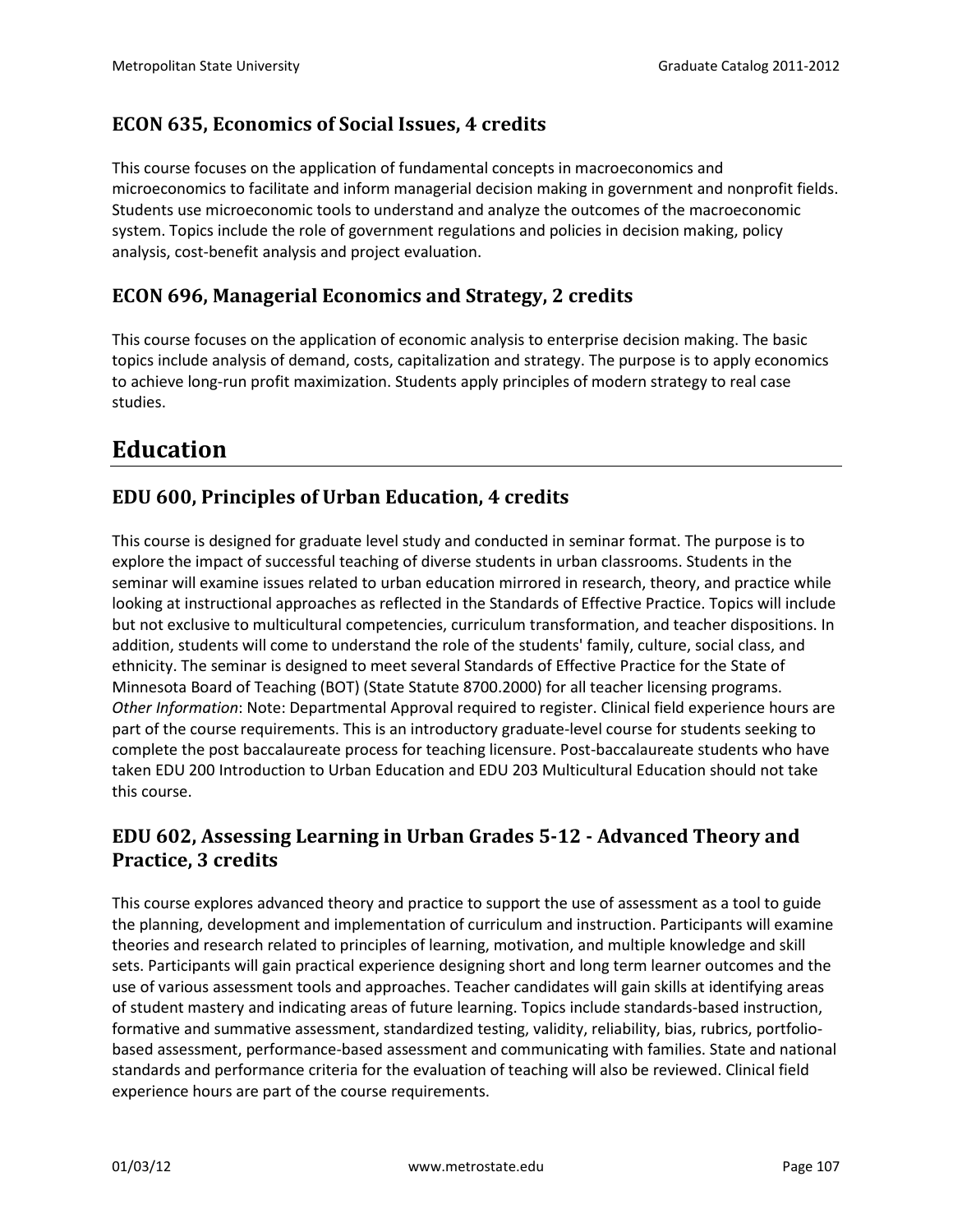*Other Information*: Note: Admission to Urban Teacher Program as a postbaccalaureate student required to register. Clinical field experience hours are part of the course requirements. This course is offered concurrently with EDU 300.

# **EDU 606, Urban Middle School & High School Methods -Advanced Theory and Practice, 4 credits**

This course provides advanced theory and practice regarding common methods of differentiating instruction for urban middle school and high school classrooms. Post-baccalaureate urban teacher candidates learn how to create developmentally appropriate and culturally relevant unit and lesson plans that attend to the various abilities, needs, cultures, experiences, and interests of urban 5-12 students while also meeting district and state standards for learning and making interdisciplinary connections. Foundational understanding of the diverse learning styles and developmental characteristics of young adolescent and adolescent learners forms the basis upon which appropriate plans are developed and methods are employed. The inter-relationships between standards, assessment, curriculum and instruction are examined in promoting high achievement for each urban learner. Teacher candidates examine current trends and research in urban middle school and high school education along with the knowledge and skills these trends demand of effective urban educators, including teacher collaboration and teaming. Clinical field experience hours participating in an urban middle school and/or high school classroom are part of the requirements for the course. *Other Information*: Note: Admission to Urban Teacher Program as a post-baccalaureate student required to register. Clinical field experience hours are part of the course requirements. This course is offered concurrently with EDU 306. Co-Requisite: EDU 311 Urban Teaching Practicum and Seminar

# **EDU 610, Teaching & Assessing Exceptional Urban Learners-Advanced Theory & Practice, 3 credits**

This course reviews advanced theory and practice to support the education of exceptional urban and diverse learners in grades 5-12. The course will address what teachers should know about exceptional learners, including students with disabilities and students with special gifts and talents. The responsibilities of general education teachers in service to students with special needs who are included in the mainstreamed classroom will also be examined, and practice will be provided for developing lesson plans and assessments that meet the needs of students with exceptionalities. Special education law and collaboration with special education staff will be discussed in the context of reviewing current research, issues and best practices for pre- and post-special education service needs of exceptional learners in urban public schools. Clinical field experience hours are part of the course requirements. *Other Information*: Note: Admission to Urban Teacher Program as a postbaccalaureate student required to register. Clinical field experience hours are part of the course requirements. This course is offered concurrently with EDU 310.

# **EDU 614, Literacy Education in Urban Schools - Advanced Theory and Practice, 3 credits**

This course explores advanced theory and practice to support academic literacy among urban learners in secondary classrooms. First, through readings, discursive presentations, and applied exercises, participants in this course will acquire techniques to assist struggling readers and writers. Alongside these skills, course participants will learn how to engage secondary urban learners in assuming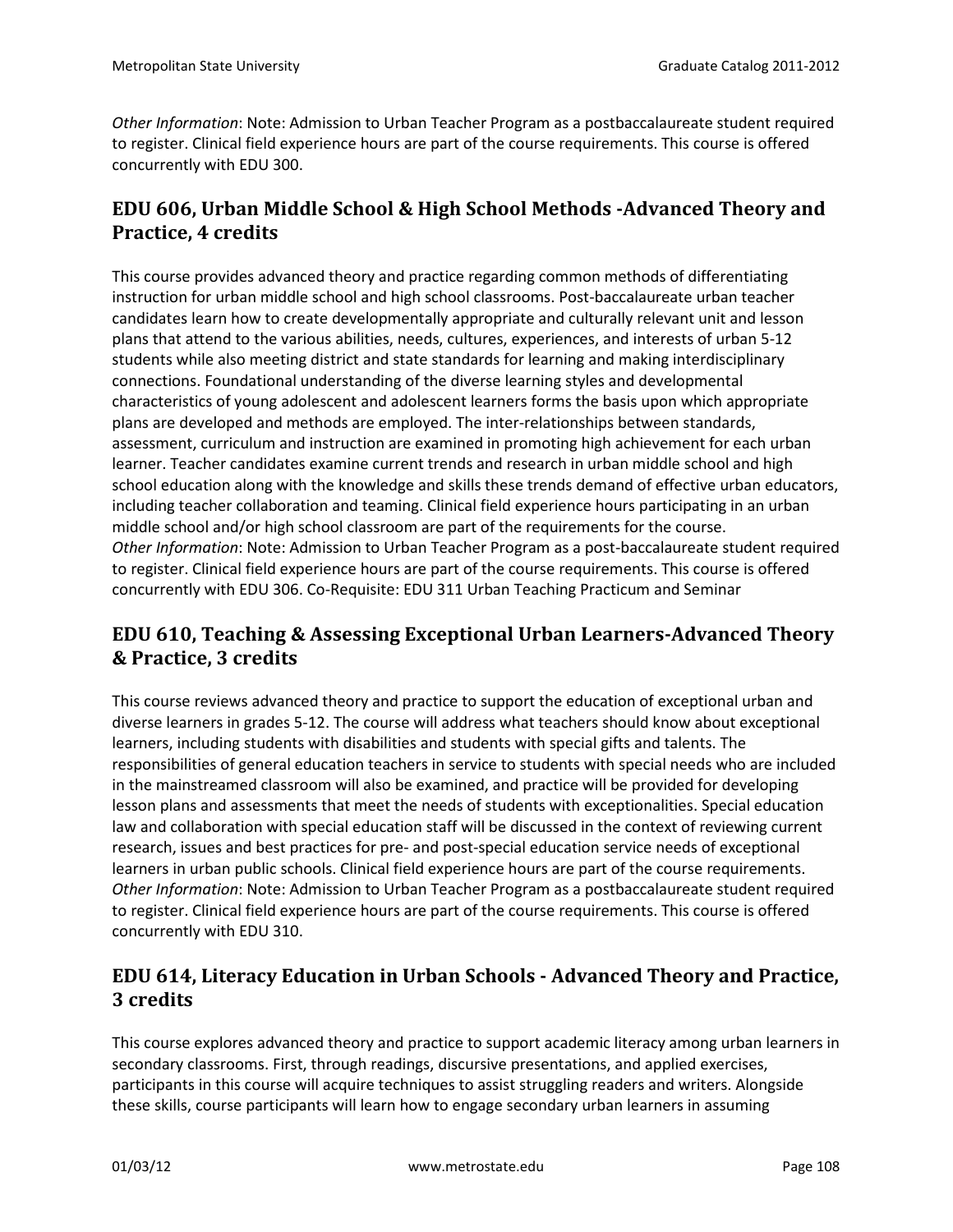responsibility for literacy self-development. Third, the course will include review and development of a variety of materials to teach diverse middle and high school students whose reading and developmental levels vary widely.

*Other Information*: Note: Admission to Urban Teacher Program as a post-baccalaureate student required to register. Clinical field experience hours are part of the course requirements.

# **EDU 615, Managing Learning in Urban 5-12 Classrooms-Advanced Theory and Practice, 3 credits**

This course examines current theory and research on the relationship between classroom management and academic achievement to prepare prospective urban teachers for facilitating student learning in a positive classroom environment. Participants in this course will examine teacher and student classroom behaviors from a cross-cultural perspective to recognize the effects of cultural/linguistic differences in the assessment, interpretation, and planning of the instructional and social environment in a class. Students will gain understanding of individual and group motivation and behavior to create learning environments that encourage positive social interaction, active engagement in learning, and self motivation. Students will also gain understanding of how factors in students' environment outside of school may influence the classroom learning environment. A portion of this course will explore the influence of the use and misuse of drugs, and management strategies for atypical behaviors stemming from the effects of chemical dependency in adolescents. Teacher candidates will explore multiple theories, methods and strategies for integrating effective classroom management approaches into urban middle school and high school classrooms, including collaborating with other professionals and families to ensure a positive learning environment for all. Clinical field experience hours are part of the course requirements.

*Other Information*: Note: Admission to Urban Teacher Program as a post-baccalaureate student required to register. Clinical field experience hours are part of the course requirements.

# **EDU 630, Historical, Cultural, and Philosophical Foundations of Urban Education, 3 credits**

This course explores historical, cultural, sociological, and philosophical foundations of education in the United States with an express focus on urban education principles and practices. The metropolitan community is used as a resource for learning about the educational strengths and challenges faced by diverse groups. Students will gain understanding of the contributions and lifestyles of various racial, cultural, and economic groups in our society, including an emphasis on Minnesota-based American Indian culture, history, and tribal government. Core concepts include democracy and education, educational equity for all students, and historical as well as contemporary relationships between school and society. Emphasis is on issues of power and the educational segregation and attempted deculturalization of historically marginalized groups. Resilience and persistent struggles for equal educational opportunity in the face of oppression are also emphasized from diverse cultural perspectives. Philosophical, legal, cultural, and ethical perspectives about education will be explored as teacher candidates develop critical awareness of issues and develop their own philosophies of education.

*Other Information*: Note: Admission to Urban Teacher Program as a post-baccalaureate student required to register. Clinical field experience hours are part of the course requirements.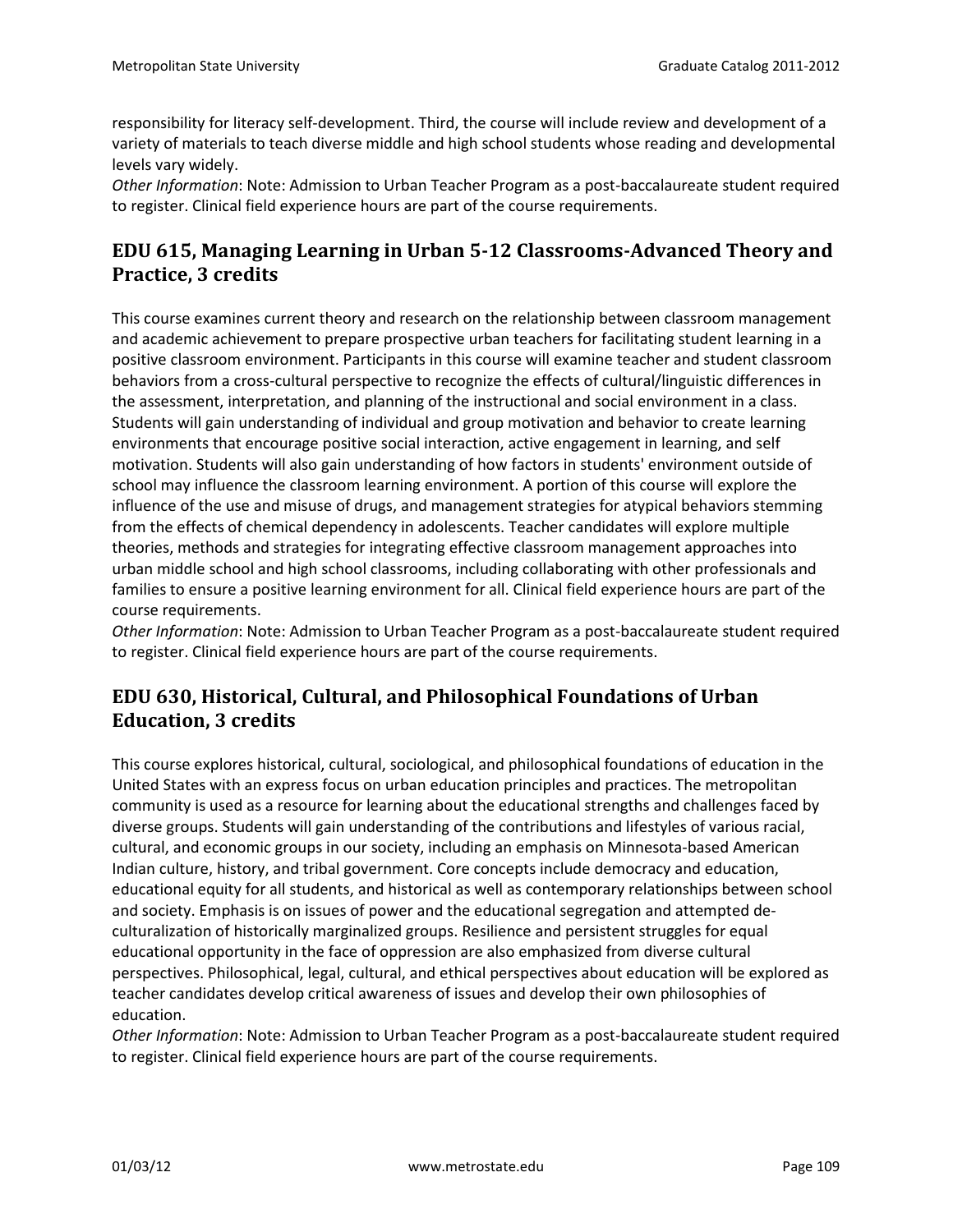# **EDU 650, Student Teaching in the Urban Secondary School Grades 5-12, credits**

Supervised student teaching with students in an urban middle school or high school (grades 5 to 12) individualized for post-baccalaureate pre-service teacher candidates needing the required ten full-time weeks or equivalent for Minnesota teacher licensure. Limited student teaching placements are arranged for currently licensed teachers seeking to expand or add licensure through the post-baccalaureate process. Periodic seminars with other student teachers and the development of a standards-based portfolio are also required.

*Prerequisite*: EDU 450 Advanced Urban Teaching Practicum and Seminar

*Other Information*: Note: Application and approval required to student teach. Placements are made by arrangement with UTP Field Experience Coordinator in urban classrooms and are typically Monday through Friday for 12 full-time weeks during the school day.

# **EDU 635, Teaching Assessing ELL Students in Content-Advanced Theory and Practice, 3 credits**

This course includes an examination of theory, research, and practice regarding the process of second language acquisition and various strategies for teaching English Language Learners (ELL) subject matter content in urban K-12 classrooms. Prospective and current urban teachers will learn how to modify mainstream course materials and instructional strategies so that ELL students can engage in course content while simultaneously developing their English language skills. Course activities and expectations include demonstrating teaching strategies; developing lesson modifications; evaluating textbooks and other materials and resources available in the field; and examining issues in testing students of limited English proficiency for placement, diagnosis, exit, and evaluation. There is a requirement of a 10-hour field experience in urban setting involving classroom participant-observations and working with an ELL student.

*Other Information*: Approved Course, Course Pending Approval, Note: Admission to Urban Teacher Program as a post-baccalaureate student required to register. Clinical field experience hours are part of the course requirements., Note: Admission to Urban Teacher Program as a post-baccalaureate student required to register. Clinical field experience hours are part of the course requirements. This course is offered concurrently with EDU 435.

# **Finance**

# **FIN 511G, Investment and Portfolio Analysis, 4 credits**

This graduate course meets jointly with FIN 511. The course examines the same topics as FIN 511, but with greater breadth, in greater depth, and with additional assignments. *Prerequisite*: ECON 202 Microeconomics, FIN 601 Financial Management, MATH 115 College Algebra

#### **FIN 601, Financial Management, 4 credits**

This course focuses on the optimal management of the firm's assets and financing requirements. Topics covered include: financial decision making, financial markets, risk, valuation, long and short-term financing and investing. International and ethical implications are included, and extensive use of cases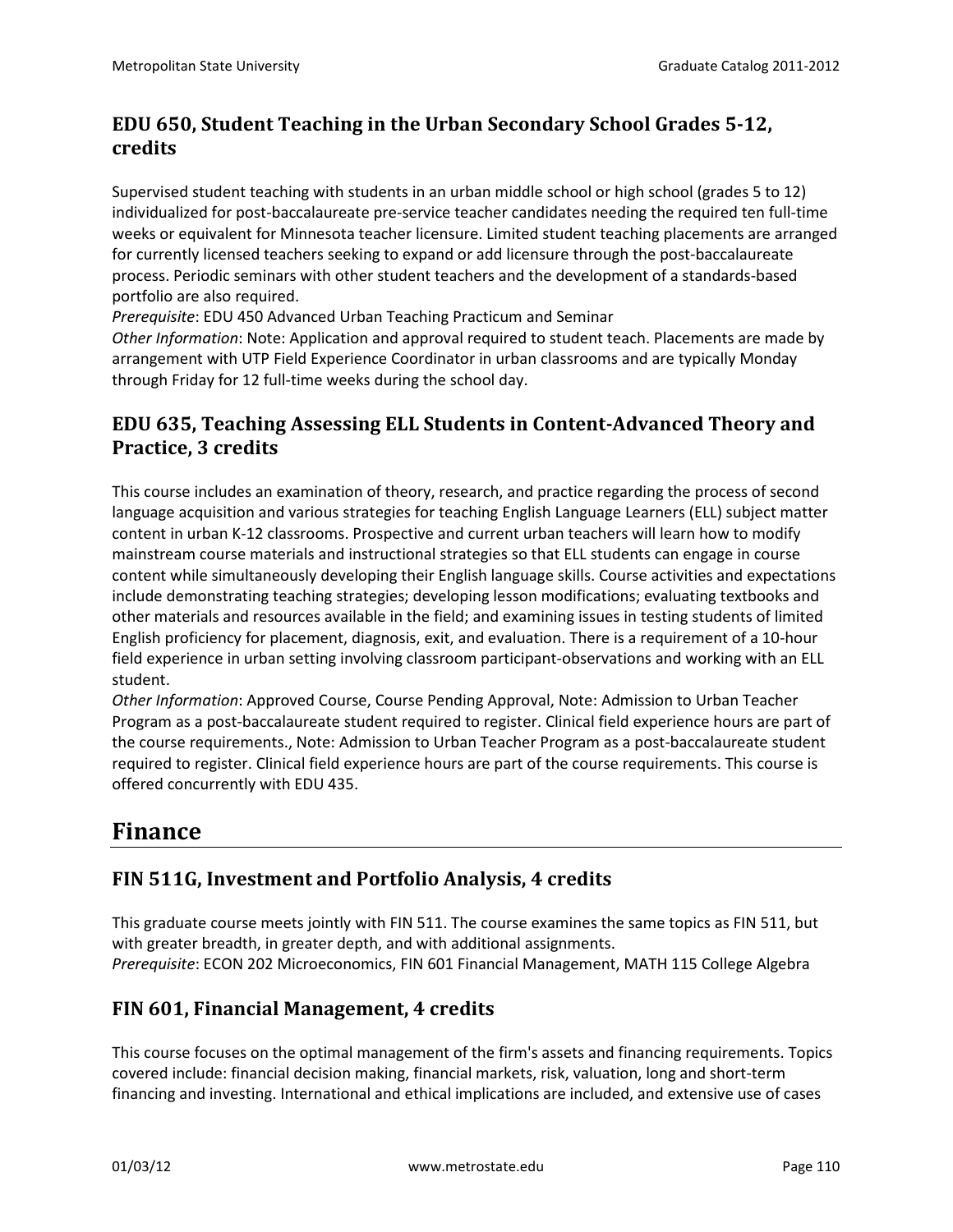and spreadsheets is required.

*Prerequisite*: ACCT 210 Financial Accounting, ECON 202 Microeconomics, MATH 115 College Algebra, STAT 201 Statistics I

#### **FIN 550G, International Finance, 4 credits**

This graduate course meets jointly with FIN 550. The course examines the same topics as FIN 550, but with greater breadth, in greater depth, and with additional assignments. *Prerequisite*: ECON 202 Microeconomics, FIN 601 Financial Management, MATH 115 College Algebra

#### **FIN 595G, Strategic Finance, 4 credits**

This graduate course meets jointly with FIN 595. The course examines the same topics as FIN 595, but with greater breadth, in greater depth, and with additional assignments. *Prerequisite*: ACCT 310 Financial Reporting, ECON 202 Microeconomics, FIN 601 Financial Management, MATH 115 College Algebra

# **Gender Studies**

#### **GNDR 501G, Theories and Methodologies in Gender, 4 credits**

This course studies various theoretical, historical, and research perspectives in Gender Studies. Students will employ and evaluate relevant critical theories and methods while interrogating how gender is implicated in and intermeshed with racial, ethnic, and class dynamics. The course will engage with cultural and political theories of the social construction of gender and gender difference, examining gender themes in a variety of primary and secondary materials.

*Other Information*: Pre-Requisites: One 300-level gender-themed class or graduate status or instructor's approval.

# **Humanities**

#### **HUM 660I, Hum SDIS, credits**

# **International Business**

#### **IBUS 611, International Business, credits**

The goal of this course is to raise your awareness and understanding of international business theory and practice needed by a company to compete successfully in the global economy. The course's specific objectives, to be achieved through written, oral, and individual research work, are as follows: Understand the theoretical principles and day-to-day practices of international business; describe and analyze the political, technological, market, cost and competitive drivers; understand the U.S. position in world trade and investment; recognize different management issues associated with a company's stage of development in its international planning; apply concepts of gender, ethnicity, ethics, and religion to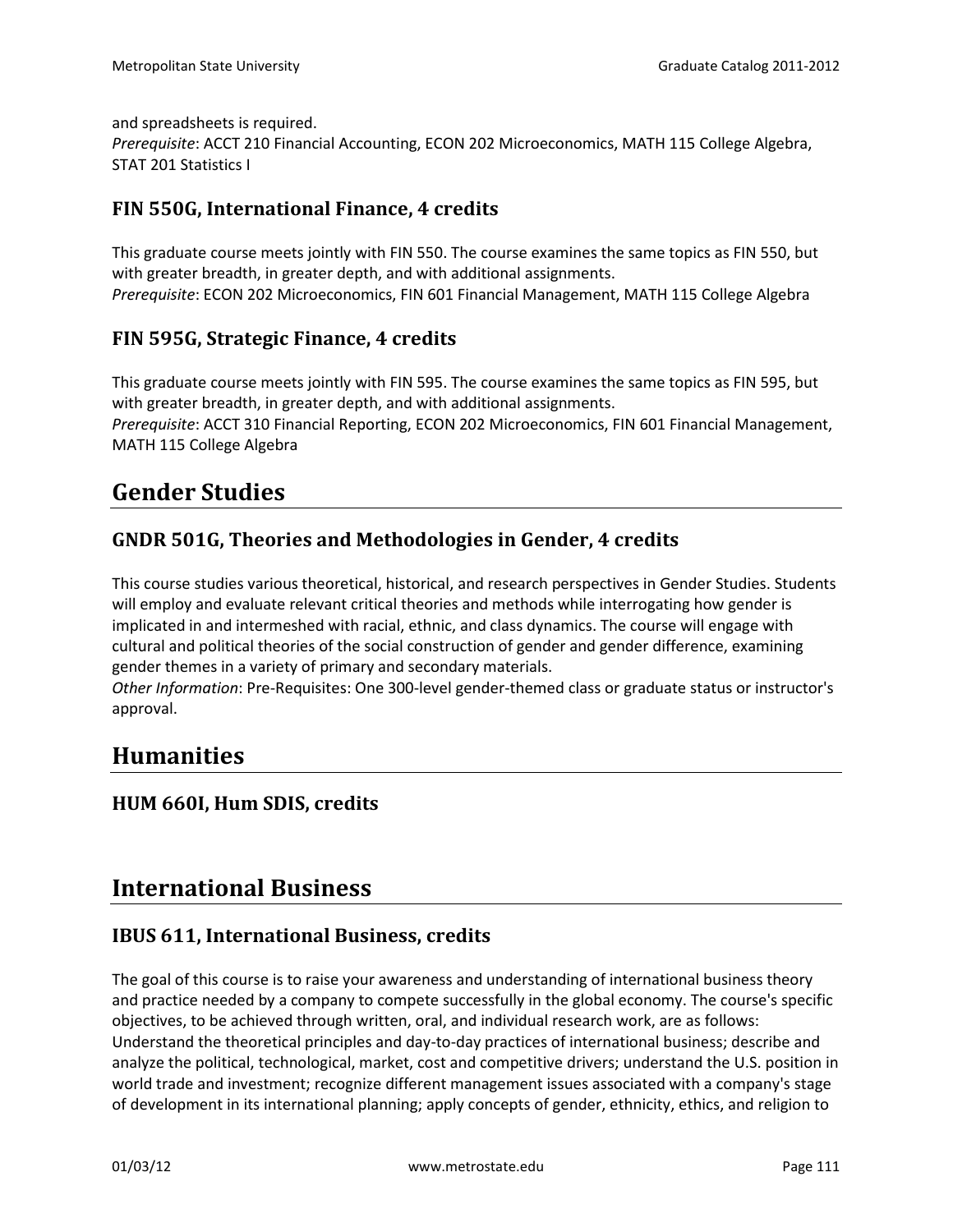intercultural business transactions, and develop skills to critically analyze and use data with an international perspective.

#### **IBUS 612, International Political Economy, 4 credits**

To increase your knowledge of the ideas, questions, issues and problems studied in international political economy (IPE) in theory and practice. In order to help understand our daily lives in a new era of globalization, an appreciation of the theories, institutions, and relationships found in IPE is fundamental, whether for the business manager, the government policymaker or the private citizen. Topics will include: Basic history, philosophy and theoretical underpinnings of modern IPE; relationships that tie nations and citizens together (i.e. production and trade; monetary linkages; debt connections; security structures; roles of knowledge and technology); application to specific topics and problems in today's IPE (e.g. the EU; NAFTA; Japan; economies in transition; LDCs; the nature of TNEs, the IPE of OPEC), and to debate the IPE of global problems (e.g. the environment, food crises) and future IPE scenarios.

#### **IBUS 650, Legal Aspects of International Business, 4 credits**

U.S. businesses, including small businesses, increasingly strive to expand beyond national borders and to fend off foreign competition at home. Many companies operate across the frontiers of nation-states. Transacting business across national borders and participating in a global economy give rise to a host of legal issues that do not occur in purely domestic business transactions. This course is designed to introduce the student to some of the principles, laws, and organizations impacting international business transactions. Its primary goal is to develop in the student an appreciation for, and understanding of, the legal and ethical issues inherent in doing business across borders.

#### **IBUS 690, Doing Business Internationally, 4 credits**

This course will bring together the full range of factors influencing companies doing business across borders that were covered in the required IBUS 611 ? globalization, political economies, culture, ethics, legal systems, trade, investment, currency issues, market entry, production, logistics and marketing ? and apply them to management decision-making in national and regional operating environments around the world. The syllabus may be modified at short notice to accommodate current world events impacting the international business environment.

*Prerequisite*: IBUS 611 International Business or equivalent with Curriculum Coordinator's permission.

# **Information and Computer Sciences**

#### **ICS 682, Cryptography and Computer Security, 4 credits**

This course will discuss a broad range of computer security issues related to cryptography and networks. Students will study the design and use of cryptographic systems and analyze cryptanalytic attacks. A history of cryptographic systems and the mathematics behind them will be covered as well. Techniques of network security, including cryptographic techniques, will be covered.

*Other Information*: Note: Graduate standing in the MSCS program or permission of the instructor.

#### **ICS 690, Special Topics:, 4 credits**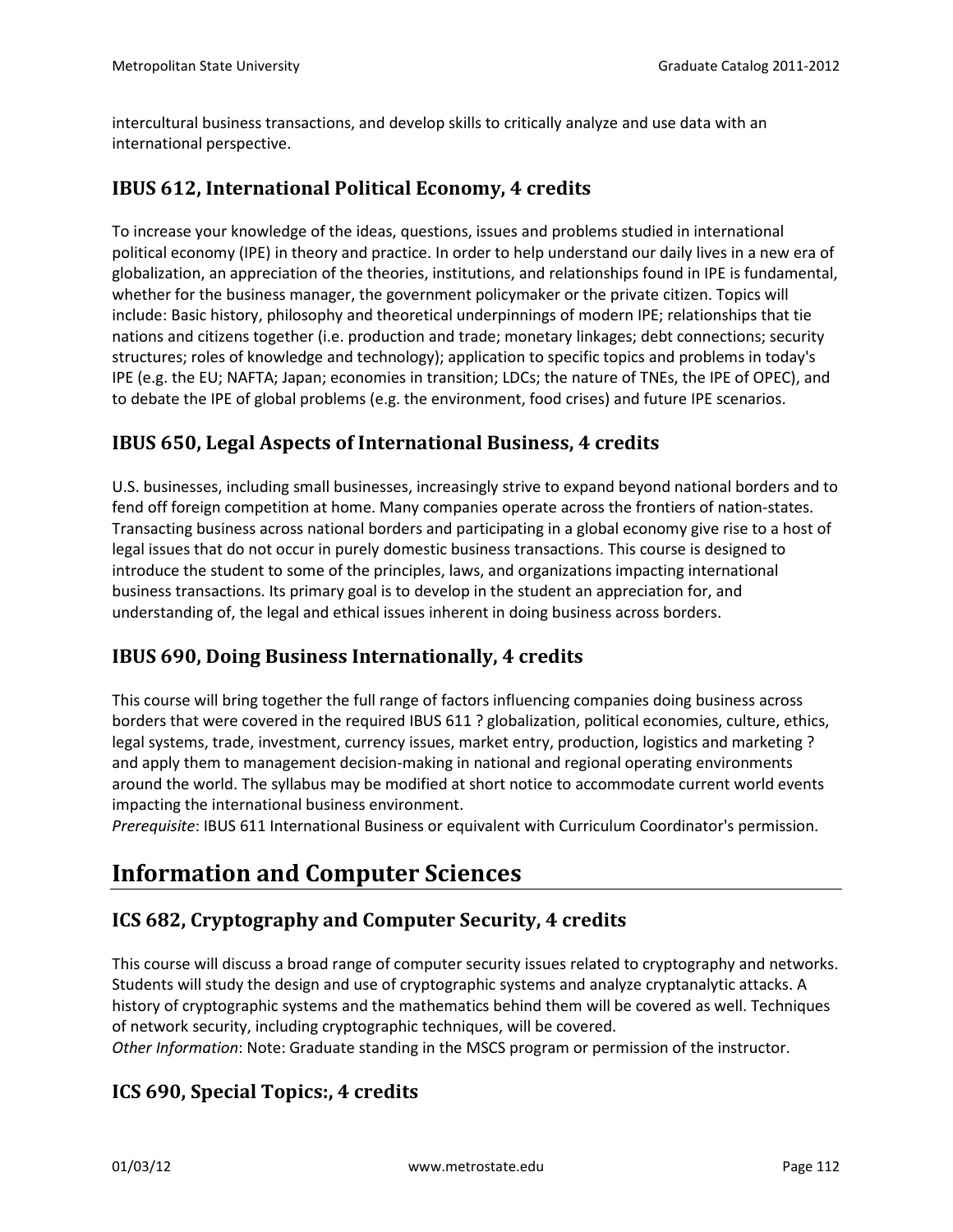This course is an in-depth study of some aspect of computer science that is not part of a regular course. Special topics courses of current interest will be offered on an occasional basis. Students may repeat ICS 690 for additional credit with advisor approval. Some topics may have prerequisites. *Prerequisite*: ICS 462 Operating Systems

# **ICS 672, Pattern-Oriented Software Construction, 4 credits**

Object-oriented design using design patterns. Topics include: Study of creational, structural, and behavioral patterns; Applications of these patterns in the design and implementation of object-oriented systems; complete analysis, design, implementation, and refactoring of online and batch systems. *Other Information*: Note: Graduate Standing.

# **ICS 625, Web Services and Service-Oriented Architectures, 4 credits**

This course introduces XML technologies, web services and service-oriented architectures. Current approaches to web service design and implementation will be discussed. Models for designing and implementing a service-oriented architecture will be discussed. Security considerations and emerging trends will be explored. Students will implement web services.

*Other Information*: Graduate standing. Java programming experience and experience with web application development and programmatically accessing databases or instructor permission. The equivalent undergraduate courses at Metropolitan State would be ICS 240 Programming with Elementary Data Structures (in Java), ICS 325 Web Application Development and ICS 311 Database Management Systems.

#### **ICS 698, Research Seminar, 2 credits**

In this course, the student will perform the following activities: search the literature on specific areas, read papers in a selected area, study the methodologies used in the applied computer research, write and submit a survey paper based on the reading, and make an oral presentation of the results. It should be taken no later than the second semester.

*Other Information*: Prerequisites: Graduate standing.

# **Information Studies**

#### **INFS 518G, Information Issues:, 4 credits**

This course addresses issues of information access and cybrethics. These issues can include access vs. privacy or secrecy; security; the fair and unfair uses of intellectual property; free speech vs. civil rights; censorship; public policy; and the corporate bottom line, the question of who pays for what in the transmission of information and entertainment. Note: This course is about information issues and is not a technology skills building course. This is a 4 credit course and it is assumed that students are familiar with utilizing online databases for research.

#### **INFS 660I, INFS Information Studies SDIS, credits**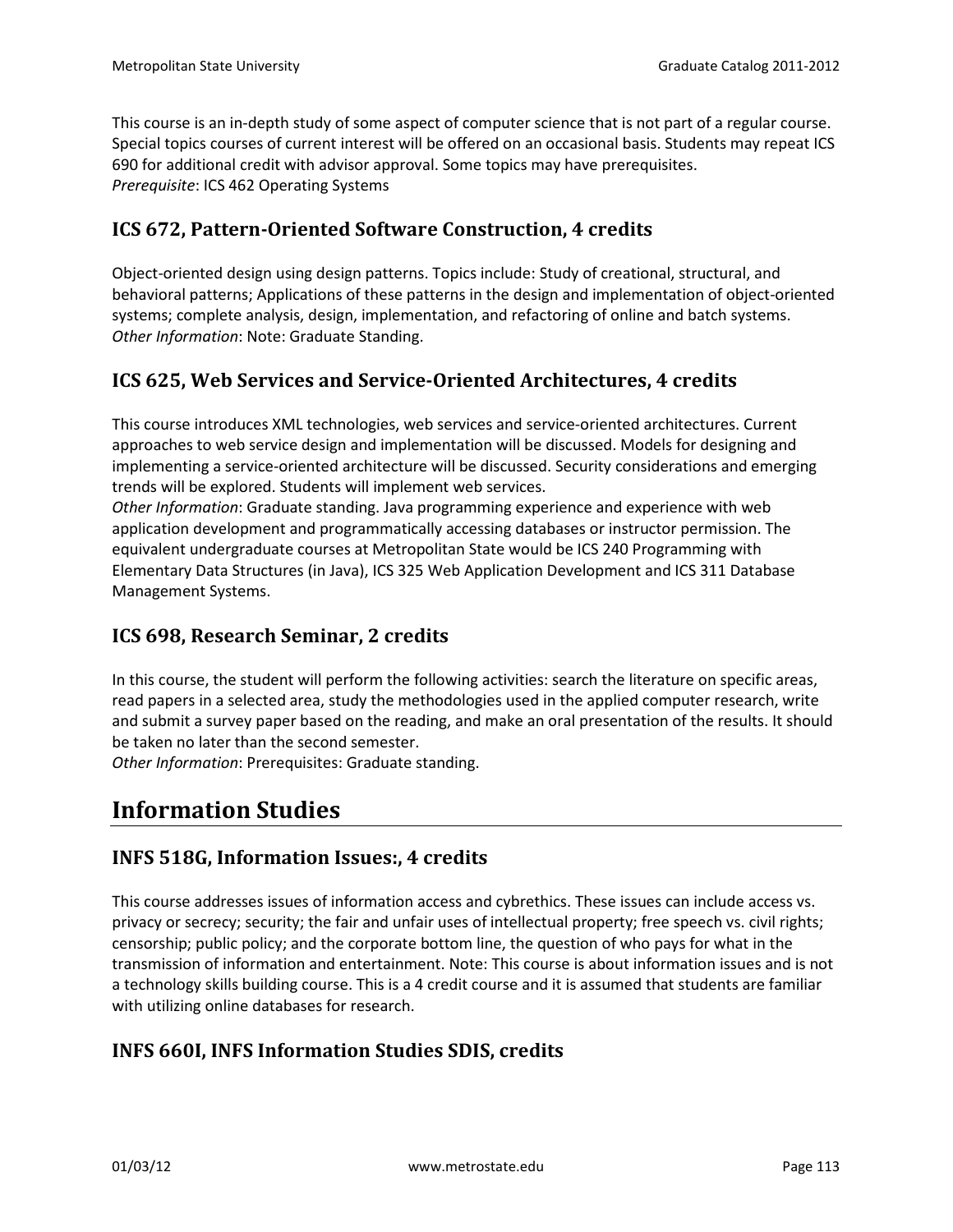# **Law Enforcement**

### **LAWE 500G, Best Practices in Law Enforcement Communication and Social Dynamics, 3 credits**

This course examines the social and psychological dynamics associated with families in crisis and the police role in providing assistance in crisis situations. This course reviews best practices working with victims of crime, including family members, juveniles, and vulnerable adults and the ethical conflicts associated to working with diverse communities. The course also serves as partial fulfillment of state required learning objectives for eligibility to become a licensed peace officer in Minnesota. *Other Information*: Approved Course

#### **LAWE 501G, Best Practices in Police Community Interaction, 3 credits**

This course reviews best practices to address issues facing the police in the 21st Century with an emphasis on diversity and community oriented policing. This course also serves to fulfill some of the state of Minnesota's learning objectives to be a police officer in Minnesota.

#### **LAWE 502G, Best Practices in Law Enforcement Ethics and Police Leadership, 3 credits**

This course is to prepare future ethical leaders for a career within the law enforcement profession, with a focus in the best practices within peace leadership, the dynamics of leadership, morality and professional conduct, ethical decision making, communication, motivation, and community policing.

# **Literature**

#### **LIT 660I, SDIS, credits**

# **Media Studies**

#### **MDST 580G, Issues in Communication Technology, 4 credits**

This course is concerned with the impact communication technologies have had and continue to have on human societies. The course begins with a brief examination of two technologies that have had a profound impact on how people think about communication. It looks at the background and impact of current technologies. And it also looks at new and emerging technologies - such as hypermedia, neural nets, virtual reality - speculating about how these technologies will change people in the near future and later in the twenty-first century.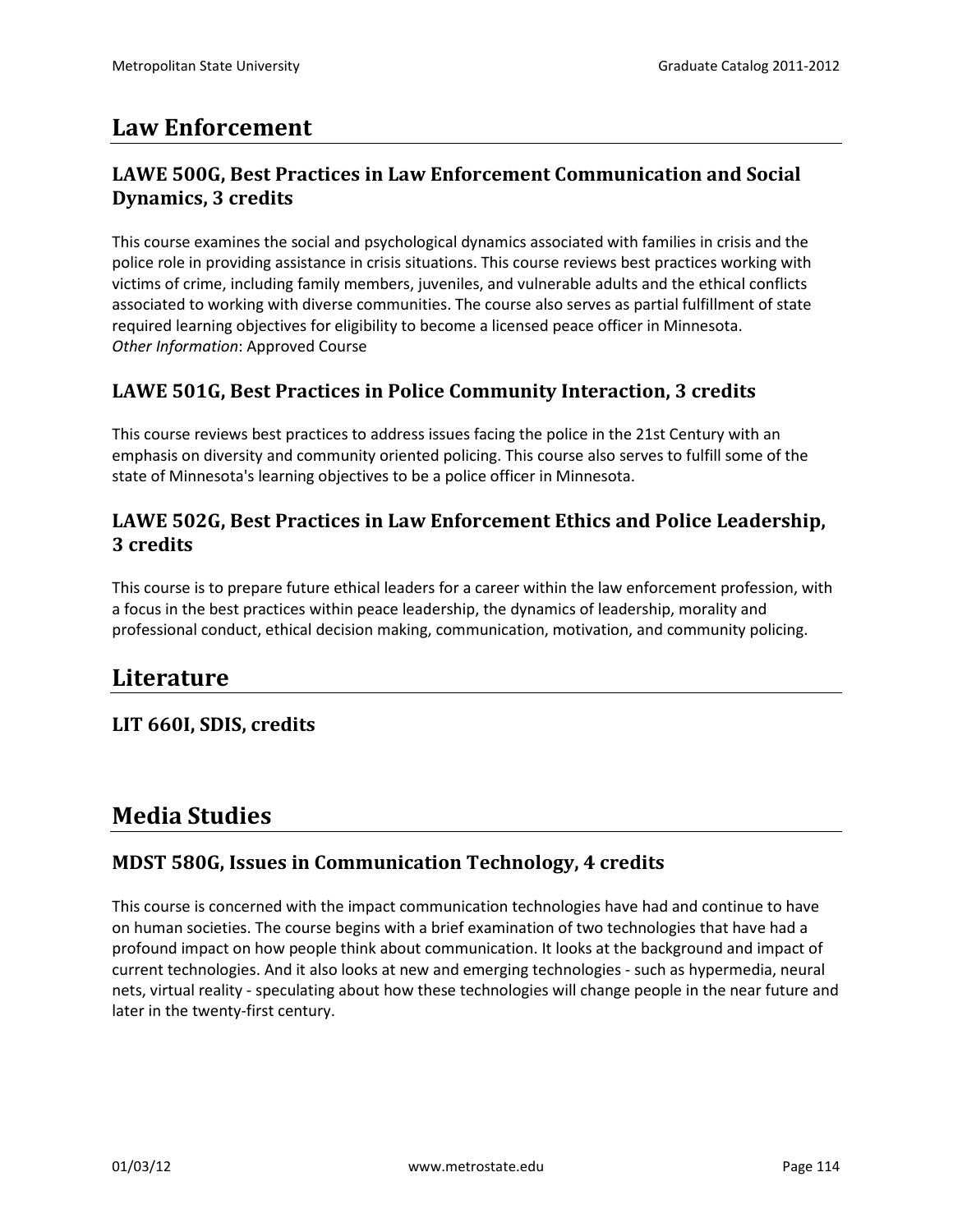# **MDST 583G, Online Education and Training, 4 credits**

This course is designed to provide information and experience integrating media into training and education with an emphasis on instructional design, online communities, and online collaboration. Students learn concepts and techniques to enable them to analyze various online learners and learning situations and to choose appropriate approaches.

*Other Information*: Note: Graduate status in the Technical Communication Program or instructor's permission.

# **Management**

# **MGMT 620, Organizational Behavior, 4 credits**

This course focuses on behavior in organizations as influenced by individual differences, group processes and interactions, and organizational processes. Skills and abilities essential for effective management in changing organizational contexts are emphasized. Topics examined include motivation, diversity, group development team building, power and politics, leadership, job design and organizational culture.

#### **MGMT 660, Managing a Diverse Workforce, 4 credits**

This course focuses on policies and practices for effectively managing a diverse workforce in private, public and nonprofit organizations. The current context and historical development of equal employment opportunity, affirmative action, and diversity management are addressed. Students gain theoretical and practical knowledge to understand beliefs, attitudes, biases and prejudices to more effectively manage differences in order to enhance organization productivity. *Prerequisite*: MGMT 600 Practical Research Methods for Managers

#### **MGMT 699, Management: Strategy and Policy, 4 credits**

As the capstone course for the M.B.A. program, students integrate analytical tools and knowledge from the various functional areas of management, previous graduate courses, work experience and strategic management theories. Case studies and readings provide students the opportunity to analyze past and current strategies and to formulate and implement new strategies for various types of organizations. Prerequisite: Completion of all Phase I courses.

*Other Information*: Prerequisite: Completion of all Phase I courses.

#### **MGMT 600, Practical Research Methods for Managers, credits**

This course provides students with practical knowledge needed to conduct research in business and non-profit areas. Major topics covered include research design, data collection and analyses, research proposal and research report. Students will gain practical experience by applying the procedures and techniques learned in this class to the area of their interest including marketing, finance, management, and operations in business and non-profit organizations. This course must be taken during the first semester of MBA and MPNA studies.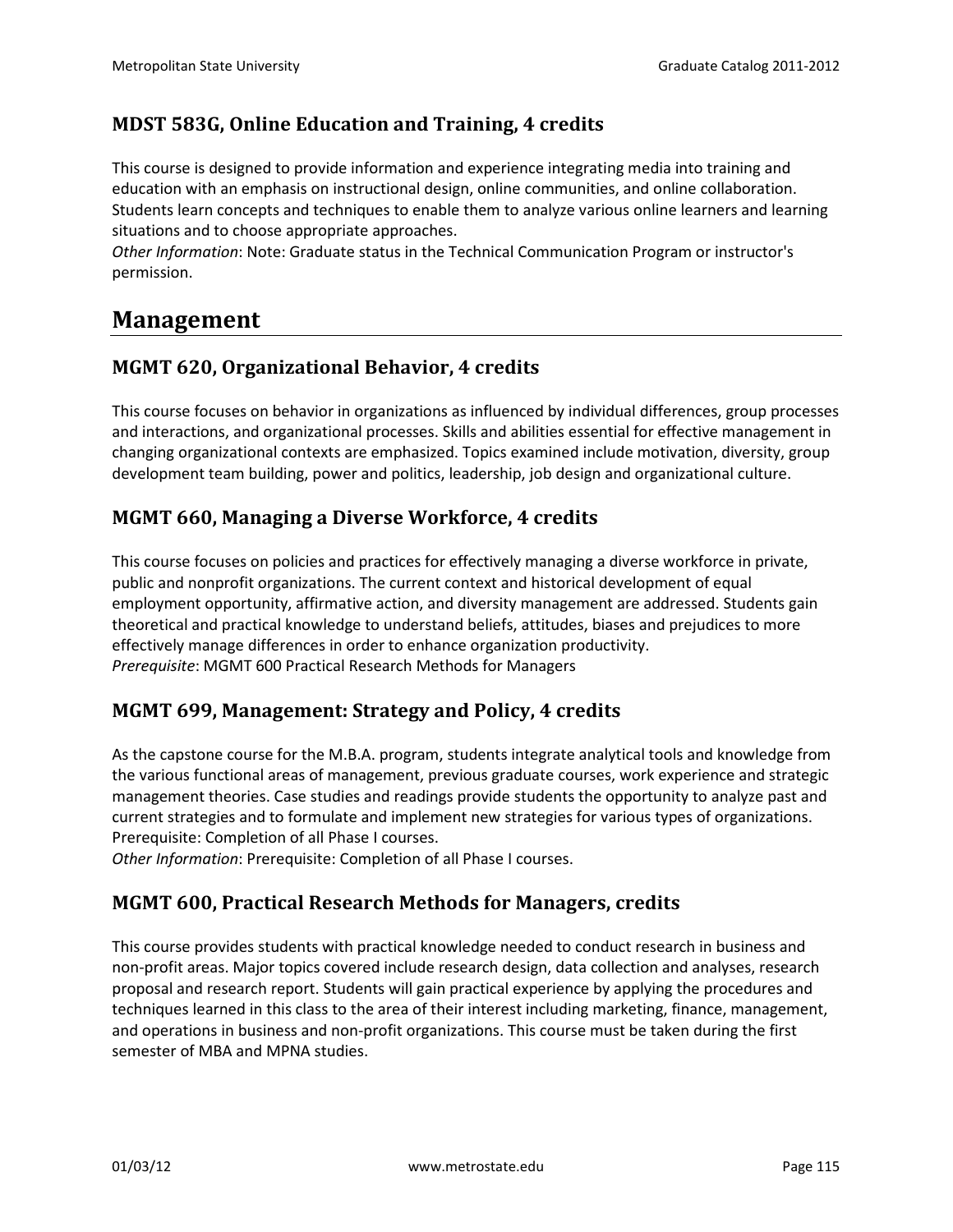# **Management Information Systems**

# **MIS 600, Management Information Systems, 4 credits**

Management Information Systems (MIS) evolved from essentially an organization's support operation to a strategic element of an organization's life and survival. This course explores information systems' new and expanding roles. Models are developed showing how new technologies are assimilated into the organization, how to plan for systems within the overall strategic management process, assess the risk in system development projects, and become a "sophisticated user" of information systems. Traditional and new technologies are utilized. The course also includes a solid review of microcomputers and office automation's roles. This course broadens understanding of the design and implementation of various computerized information systems to support management decision making and evaluation, and prepares the student to integrate new technologies and configurations into the management process. *Other Information*: Note: MIS 600 is a prerequisite for all MIS graduate classes, unless it is waived by permission of the coordinator or the course instructor. Review course descriptions and prerequisites at the MMIS Web site, http:www.metrostate.edu/com then navigate to the MMIS graduate program.

# **MIS 662, Management of Distributed Computing, 4 credits**

Surveys of the skills desired by potential employers of graduate management students indicate that use and understanding of microcomputers is highly valued. In this course you have the opportunity to build your skills while learning how to incorporate the microcomputer into your management "portfolio." The course reviews state-of-the-art equipment in each of the basic software and hardware families, while emphaszing management models and higher-level analysis using the computer. Practical projects are assigned giving students real-world opportunities to use these tools to enhance their work and build productivity. The class differs from software training in that theory and models are taught with a management perspective as opposed to package-specific training. Participants are asked to complete computer lab assignments, a written needs assessment, a comprehensive and highly practical class project and final exam.

*Prerequisite*: MIS 600 Management Information Systems unless it is waived by permission of the coordinator or the course instructor. Review course descriptions and prerequisites at the MMIS Web site, http:www.metrostate.edu/com then navigate to the MMIS graduate program.

# **MIS 665, Systems Design and Decision Support, 4 credits**

New systems design approaches and techniques are providing extraordinary strategic opportunities to organizations that recognize and implement them. This course shows students state-of-the-art systems design from a managerial perspective rather than a strictly technical approach. Managers who wish to get the most out of new and existing information systems and technical people who wish to see where systems may be going have the opportunity to do so in this class. Beyond current approaches, students are also presented with basic information on new technologies including artificial intelligence and expert systems, which many believe will play a critical role in future systems.

# **MIS 667, Telecommunications and Internet Management, 4 credits**

This course explores the range of available telecommunications technologies and how they can be used to facilitate information-access and dissemination at all levels of an organization. Trends in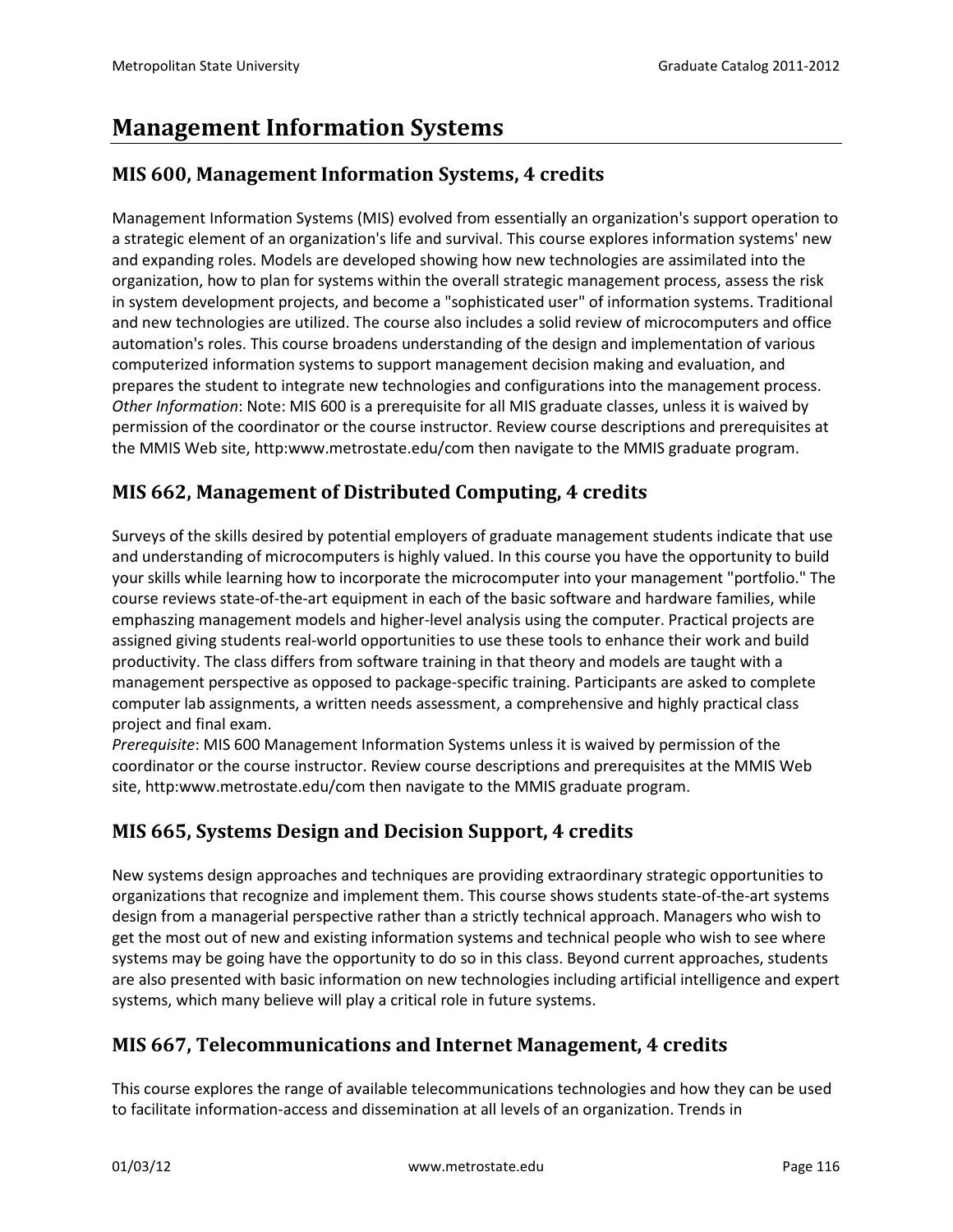stndardization of telecommunications services are analyzed. In addition, students examine how the management information systems or data processing manager can use these services to generate accurate MIS reports in a cost-effective manner. Telecommunications trends in the United States and Europe are addressed in detail. A range of emerging telecommunications services is explored as well as how such services radically alter the ways that organizations gather information for decision making.

# **MIS 671, Problem Formulation and Data Presentation, 4 credits**

This course provides students with techniques and strategies to work on complex business problems while exercising strong critical thinking skills. It also helps them develop potential solutions. This course then focuses on how to take the results of students' professional work and present complex material in a manner that helps them clearly explain and market their information.

# **MIS 653, Supply Chain Information Systems, 2 credits**

Beginning where MIS653/Mktg 653 Supply Chain Management/ Logistics Management leaves off, this course examines the use of information technology to improve efficiency and effectiveness in the corporate supply chain. Topics covered include the strategic role of key information technologies in business-to-business e-commerce; efficient customer response; enterprise resource planning; the virtual value chain. Prerequisite: MIS 653 Supply Chain Management/Logistics Management. *Prerequisite*: MIS 600 Management Information Systems

# **MIS 657, Database and Client/Server Systems, 2 credits**

Databases represent not only data storage, but critical organizational assets. MIS professionals must not only understand the basics of database management and relational design, but must also know how to leverage these assets for competitive advantage. This course covers database design and implementation and creation of information and standards. Client/Server technology represents an important part of modern database applications. It allows the firm to implement database applications as efficiently as possible in networked environments. Competence in the application, development, evaluation, management and use of corporate and external databases, including client/server technologies are skills needed by all business people. More importantly it is critical to MIS professionals given the vast array of options and new tools available. Topics in distributed database management including transaction management, concurrency control, deadlocks, replicated database management, query processing reliability, and surveys of commercial systems and research prototypes will be reviewed.

# **MIS 660, Management of Advanced Application Design, 2 credits**

Time to market, rich functionality, organizational readiness, competitive advantage/parity, quality and technology: these are a few of the dynamics that drive application design decisions. Understanding the relationships between these drivers and building organizational awareness of the associated trade-offs is critical to successful application design.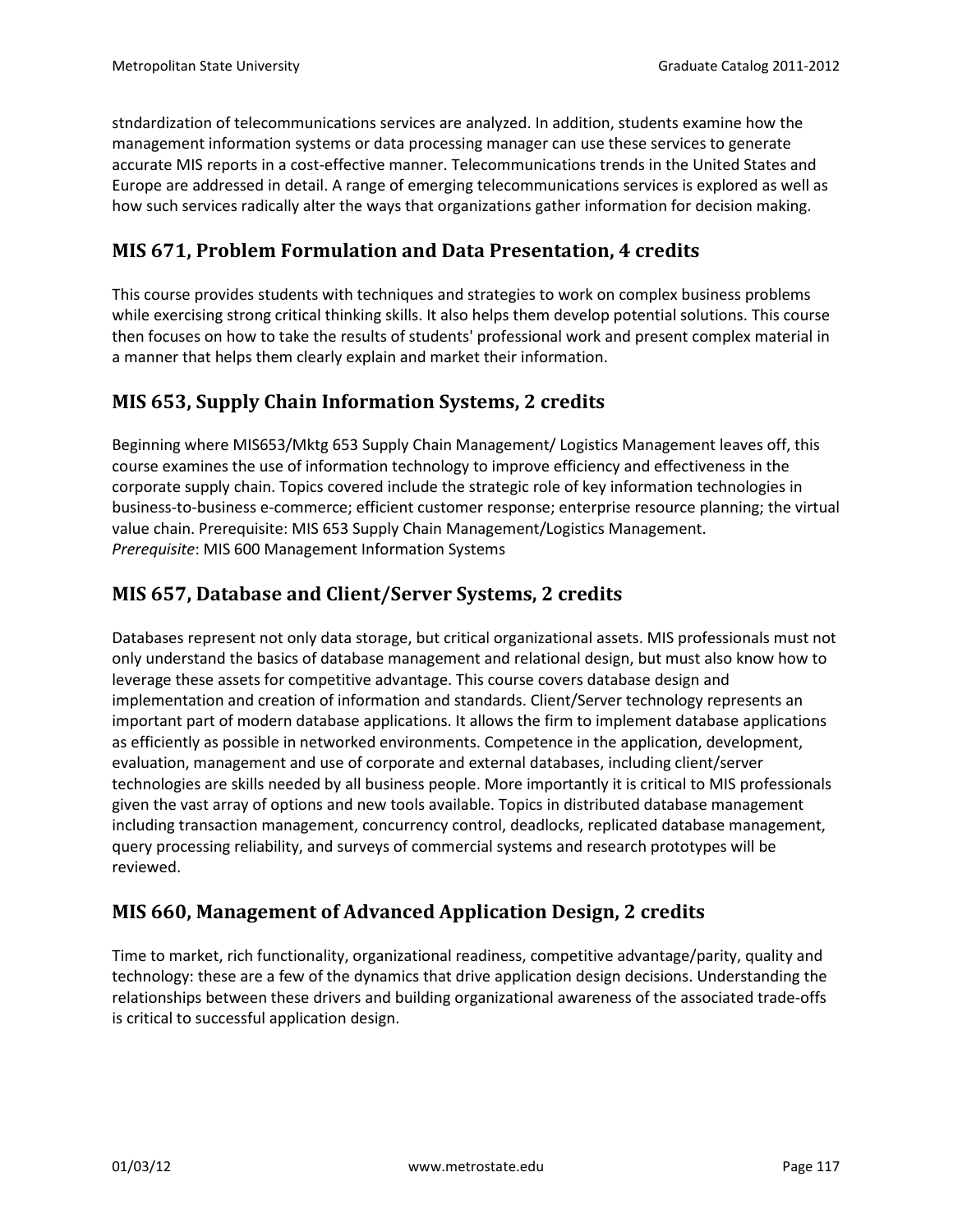# **MIS 673, Knowledge Management, 2 credits**

This course is designed to define the role of Knowledge Management (KM) in organizations, various components needed to manage knowledge in an organization, leadership skills required to lead a KM initiative, evaluation of existing KM tools and systems, the difference between KM and data management, content management, and information retrieval. It gives special attention to management information systems theories in the organizational setting including: transaction processing, operational reporting, decision support systems and executive information systems. It also includes all phases of the systems development life cycle (SDLC) as well as system maintenance strategies and planning. It emphasizes the human aspects of change management, training and implementation. The course includes case analysis from texts and real world examples.

# **MIS 683, Process Analysis and Design, 2 credits**

This course was created to give students a thorough look at the discipline of process analysis and design, workflow analysis and process reengineering. It uses a highly visual approach to both designing and communications process analysis. Students will learn to properly analyze, design and build the main visualizations for process analysis including flowcharts, data flow diagrams, entity relationship diagrams and others as tools for communicating management designs.

# **MIS 685, Data Mining Tools, 2 credits**

This course introduces how Data Mining tools can be used to solve business problems like Best Next Offer, Customer Retention, Customer Potential Life Time Value estimation, Market Basket analysis, etc. This course gives students an opportunity to exercise advanced Data Exploration and Mining software. Introduction to Data Mining tools/solutions evaluation is also part of this course.

#### **MIS 686, Advanced Data Mining Tools, 2 credits**

The course gives students an opportunity to start with several Business Problems which require Data Mining techniques like classification, estimation, clustering. Students are supposed to research on Data Mining vendors/tools to find Strengths & Weaknesses for selected Data Mining tools Students are supposed to use 5 groups of Data Mining tools selection criteria: Hardware/OS/Networking, Data reparation/Manipulation, User Interface/Model Output, Algorithms & Manageability, Support/Documentation/Training. The course gives students an opportunity to exercise advanced Data Exploration and Mining software (developed by Synera Systems, Inc.) to analyze Retail Customer Behavior. Students are supposed to use a macro language to document Data Quality problems. Introduction to E-Customer Behavior is also a part of this course.

# **MIS 694, Cyber Ethics, 2 credits**

With Information Technology playing an ever greater role in organizations, and the widespread availability of technology with the ability to collect and create information on everyone, many new ethical issues have been created. This course will frame many current ethic issues in IT and help the student develop methods of analyzing and dealing with these issues in real world situations. Topics may include issues such as privacy, copyright and intellectual property, employee monitoring approaches,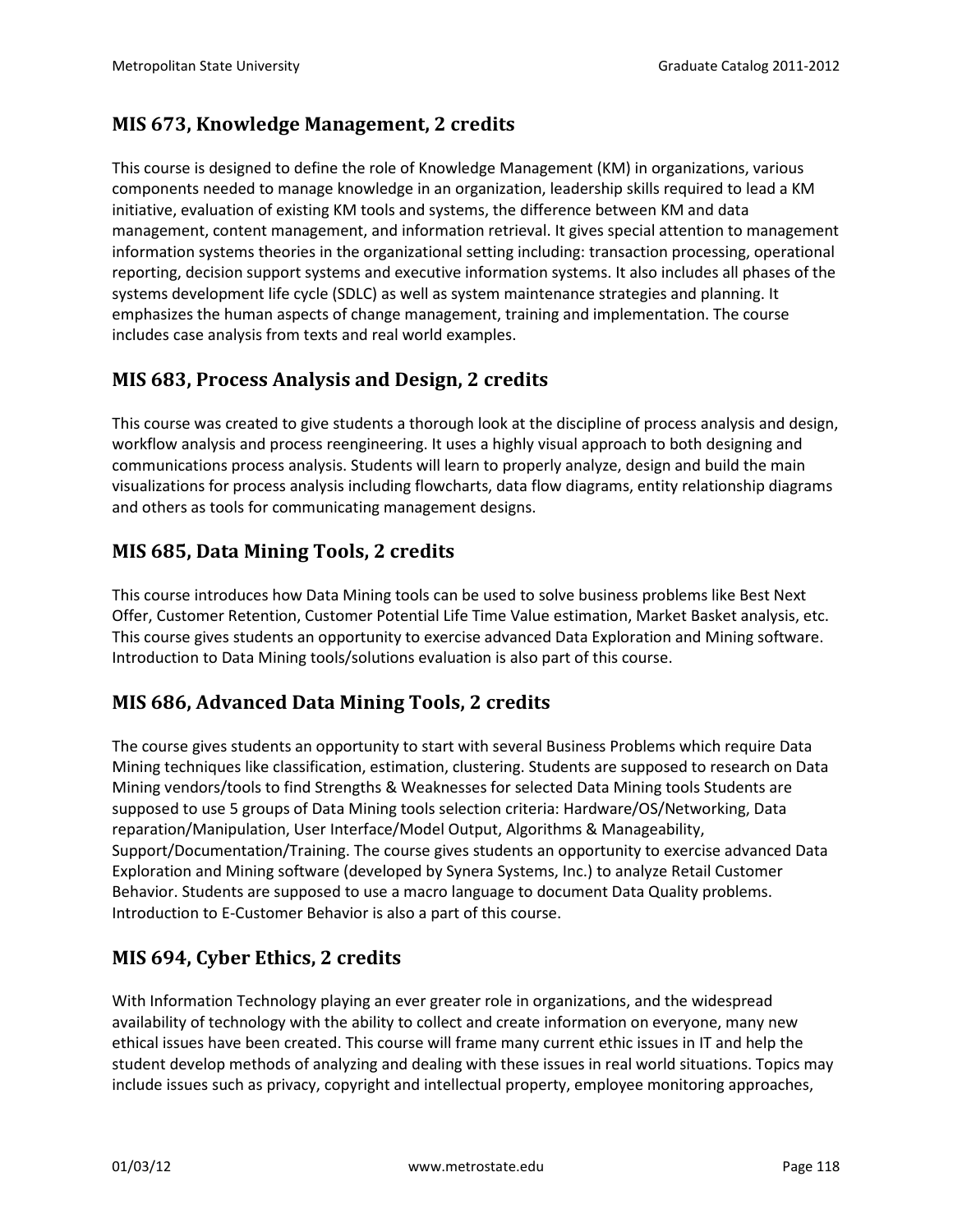multinational information flows, corporate intelligence and others. Hacking, computer security, viruses and other acts of destruction will be reviewed from an ethical perspective.

#### **MIS 699, Integrative Capstone Project, 4 credits**

Two cohorts per term will be formed to do systems projects, one of which will be Web-based. Twin Cities organizations will be solicited for systems development or other related projects. Resident faculty will oversee teams. Group project and individual reports will be created. Clients' perceptions will be determined. This experience will give the students many networking opportunities in addition to the critical opportunity to apply what they have learned in a rigorous way. Theory and practice will merge to meet the fast-paced requirements of a real world IS environment. When the cohort successfully completes its project, its members will have valuable experiences to draw on for years to come.

#### **MIS 675, Risk Analysis in Information Technology, 2 credits**

Any IT development project contains significant risks. However, keeping the status quo is also risky in rapidly changing technological and competitive environments. This course is designed to familiarize the student with risk analysis concepts derived from many sources including actuarial and statistical studies, insurance and risk analysis, software quality assurance methodologies, management and audit trails and many others. Student will learn to assess the risk in an information systems portfilio and develop strategies for managing the many risk types discussed: Prerequisites: MIS 600.

# **MIS 676, Legal Environment in IT, 2 credits**

This course explores social, legal, legal-ethics, political, constitutional and economic implications of computing from a business point of view. It covers the issues individuals face as members of a technological society and offers guidance for professionals in computer-related fields. One of the book's goals is to develop computer professionals who understand the implications of what they create and how it fits into society at large. The class covers legal aspects of privacy and personal information, encryption and interception of communications, freedom of speech in cyberspace, intellectual property, computer crime, computers and work, broader issues on the impact and control of computers, and professional ethics and responsibilities.

#### **MIS 680, Introduction to Information Assurance, 4 credits**

Modern organizations operate in a net-centric world. New information technologies arrive at lightning speed, allowing us to share information across town, across the country, and around the world faster than ever before. Organizations in both the public and private sectors are only now realizing the value of the information assets they manage. This class will present and provide an introduction to information assurance (IA) and explore a wide range of business services and how they are impacted by IA issues. Topics covered include: How to assess risks and develop a security policy for operational integrity. Learning outcomes for this course include: Defining the roles and responsibilities of technical and nontechnical participants in Enterprise systems development and utilization; The applications of information technology in business organizations and managerial decision making; Knowing associated ethical and societal implications; Understanding how emerging technologies pose risks to organizations; and Defining how providing information assurance solutions will keep our information systems safe from harm. At the macro level, the course will also address national security considerations.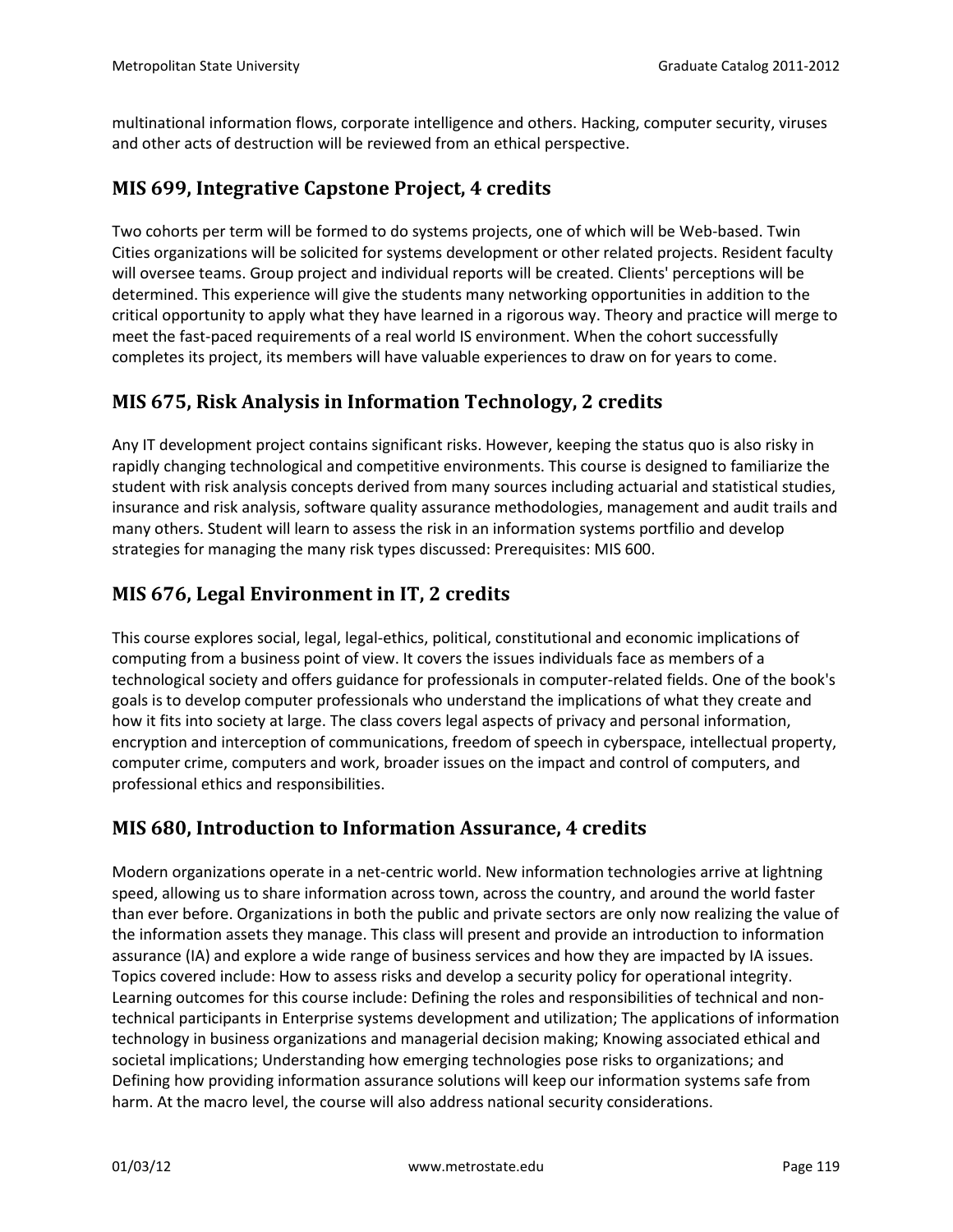# **MIS 658, Advanced Database Administration, 2 credits**

This course aims to take students' knowledge of databases (including their application and strategic management) to an advanced level by providing high level concepts and strategies for database administration in the modern firm. The course provides an in-depth description and analysis of the database administration environment, performance management, data integrity and security, and disaster planning, recovery and management. This course provides a solid managerial context for database administration and helps the students learn strategic roles for databases in the modern firm. *Prerequisite*: MIS 600 Management Information Systems

*Other Information*: Recommended: MIS 657 Database and Client Server Systems.

# **MIS 668, Strategic Management of Technology and Innovation I, 2 credits**

The Management of Technology has become an important discipline within the field of MIS. In this first course of a two course sequence, you will learn basic principles of technological change and the mgmt of that change in modern institutions. We will look at life cycle analysis, productivity models, cost and ROI models and many more, using state-of-the-art technologies and real world case examples. *Prerequisite*: MIS 600 Management Information Systems

# **MIS 669, Strategic Management of Technology and Innovation II, 2 credits**

The Management of Technology has become an important discipline within the field of MIS. In this second course of a two course sequence, you will build on the basic principles of technological change and the mgmt of that change in modern institutions, to learn how to generate and foster innovative technological environments, and how to becoe an agent of technological change. We will look at innovation models, moving from research and emerging technologies to mature technologies, how to make technological change a key element of strategy with high payback and many more, using state-ofthe-art technologies and real world case examples.

*Prerequisite*: MIS 600 Management Information Systems, MIS 663 Strategic Management of Technology and Innovation

# **MIS 682, Analysis of Strategic and Tactical Security IT Planning, 4 credits**

This course is designed to provide students and practitioners a framework to build and implement an IT security strategy that is aligned with their business needs. A key element of Security is developing and implementing these strategies. In the course, you will learn about: 1. Advanced concepts and principles of strategic planning for IT Security. 2. Applications of risk principles, security policies to improve operational integrity are learning outcomes for this course. 3. Roles and responsibilities of technical and non-technical participants in Enterprise systems development and utilization. 4. Applications of information technology in business organizations and managerial decision making, and associated ethical and societal implions. 5. Emerging technologies and the risks they pose to organizations. *Other Information*: Approved Course, Course Pending Approval

#### **MIS 681, Data, Network Security and Convergence Issues, 4 credits**

Organizations with computer networks, Web sites, and employees carrying laptops and Blackberries face an array of security challenges. Among other things, they need to keep unauthorized people out of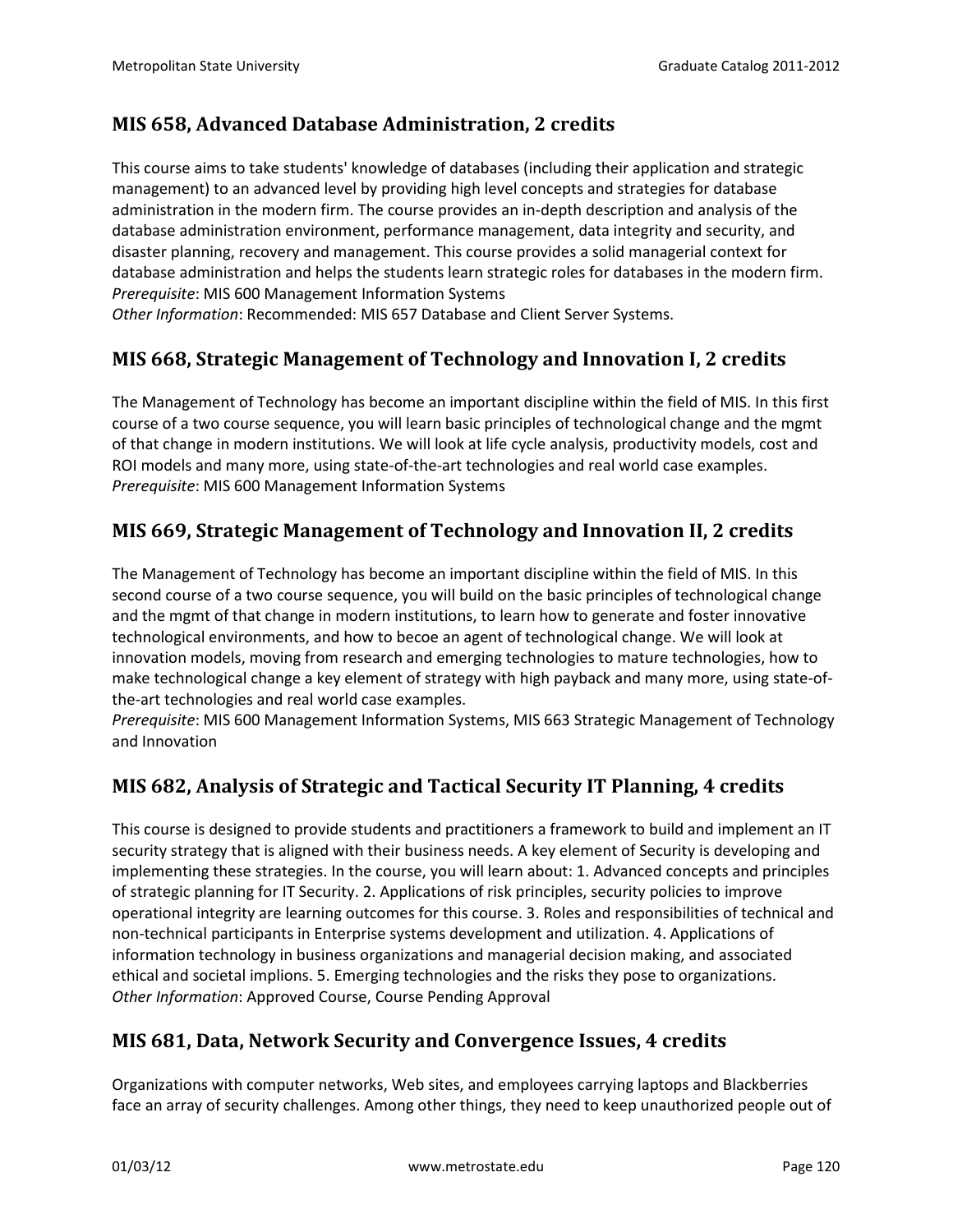the network, thwart Web site hackers, and keep data safe from prying eyes or criminal hands. This course provides a high-level overview of these challenges. This course is not for the hard-core IT security engineer who works full time on networks. Instead, it is aimed at the nontechnical executive with responsibility for ensuring that information and assets stay safe and private. The course presents a guide to Thwarting Data Thieves and Hackers and covers the following technical issues in a nontechnical manner: -The concept of "defense in depth" -Network design -Business-continuity planning - Authentication and authorization -Providing security for your mobile work force -Hackers and the challenges they can present -Viruses, Trojans, and worms But it doesn't stop there. The course goes beyond the technical and covers highly important topics related to data security like outsourcing, contractual considerations with vendors, data privacy laws, and hiring practices. *Prerequisite*: MIS 680 Introduction to Information Assurance

# **MIS 630, Healthcare IT Systems, 4 credits**

Managing Information Technology in Healthcare: This class will cover a wide range of information systems in healthcare, and best practices in their management. The United States is increasingly dependent on the Healthcare industry to provide accessible, immediate and relevant care to those who require medical and health-issue attention. The Healthcare environment changes rapidly and organizational stakeholders need to be actively involved across many dimensions of process and service delivery. History and experience informs us that private and public Healthcare programs and organizations are heavily affected by increasing regulation and the cost of providing care to patients. An underlying component of all of these factors is the manner in which Health Information Systems work with health-oriented processes and operations. There are critical components in Healthcare Information Technology that Healthcare professionals, IT Healthcare professionals and IT professionals in general should know in order to understand this industry and help to improve the professions.

# **Marketing, Advertising and Purchasing**

#### **MKTG 600, Marketing Management, 4 credits**

This course examines activities through which private, nonprofit and government organizations provide goods, services or ideas to serve a selected market segments' defined needs. Some of the topics included are demand analysis/needs assessment, analysis of competition for markets and/or resources; setting systems of marketing objectives; designing marketing strategies relating to the offer, communications, distribution methods and pricing; organization for marketing; and budgeting and evaluation.

#### **MKTG 642, Design and Management of Advertising Programs, 4 credits**

Management of advertising programs requires that good use be made of electronic and print media, direct mail, public relations, promotions and personal sales power in achieving organizational goals. Topics include audience analysis, creative strategies, advertisement production, computer graphics, trade shows, advertising laws and the ethics of advertising communications. Special attention is given to multicultural factors in designing advertising campaigns.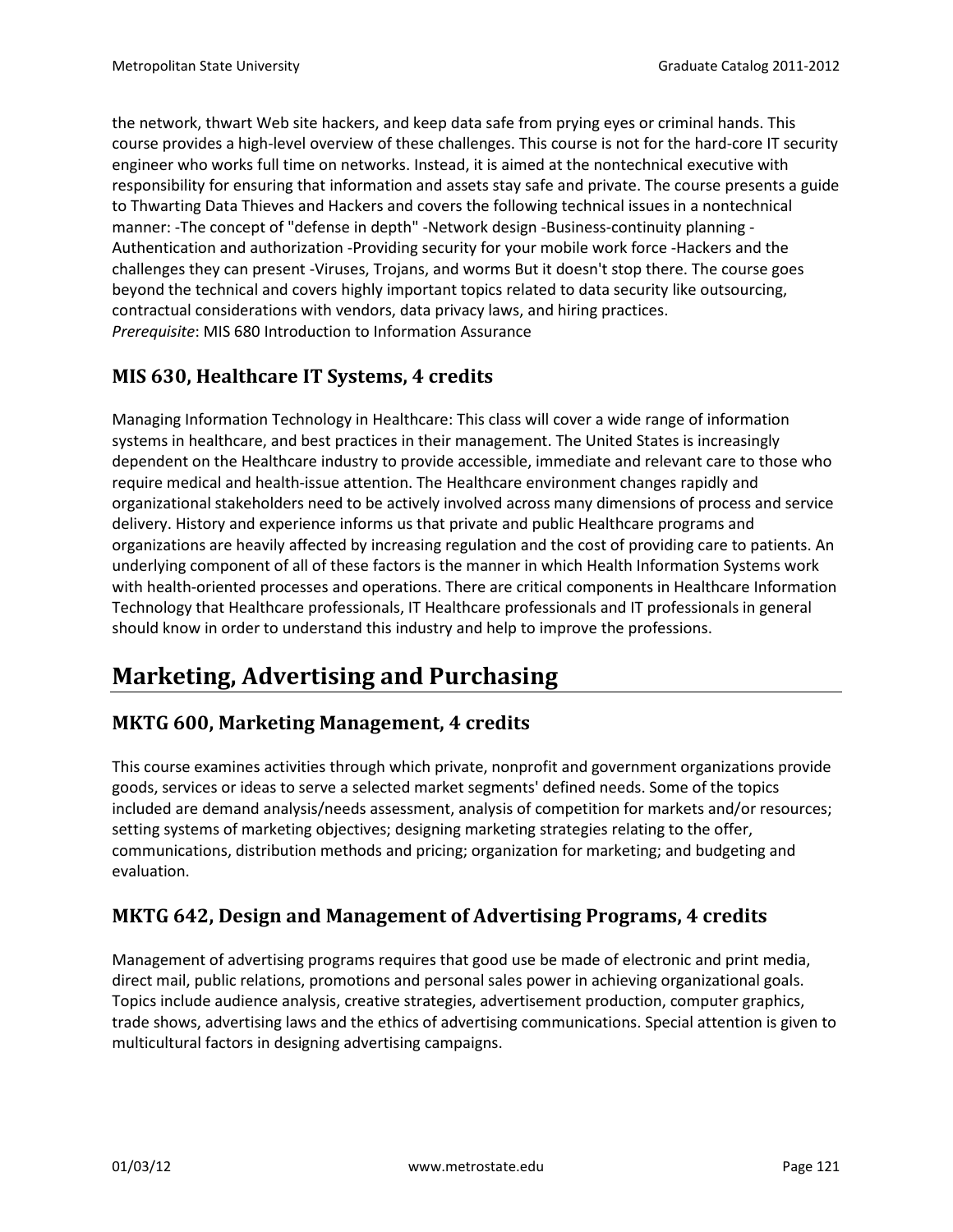#### **MKTG 680, Developing International Markets, 4 credits**

The development of work trade makes it increasingly important for firms in virtually any industry to widen markets overseas. This course provides methods and procedures for assessing opportunities abroad, and for establishing, maintaining and managing marketing activities in other nations of the world. Special emphasis is given to negotiations involved in building marketing organizations, and to logistical, legal and cultural considerations important for productive exchanges of goods, services and currencies.

*Prerequisite*: MKTG 600 Marketing Management or equivalent with instructor consent. *Other Information*: Overlap: IBUS 680 Developing International Markets.

#### **MKTG 690, Strategic Marketing Planning, 4 credits**

This course covers marketing planning from mission statement to budgets. It extends and builds upon the planning methods introduced in Marketing Management. Particular emphasis is placed upon environmental scanning, competitive analysis, comparisons of alternative strategies and the organizational activities required to implement the plan. The planning methods and procedures discusses are equally applicable for organizations operating in the economy's private, not-for-profit and government sectors.

*Prerequisite*: MKTG 600 Marketing Management

# **Master of Liberal Studies**

#### **MLS 620, Master of Liberal Studies Explorations, 4 credits**

The MLS Explorations, a requirement within Metropolitan State's MLS degree program, brings students and faculty together to explore topics of consequence that relate to a common theme. The MLS program requires an introductory seminar, MLS 600 that introduces students to graduate study and helps them formulate a focus in the MLS program. Students then complete at least three MLS 620 explorations that, with electives and a capstone, comprise their MLS program. *Prerequisite*: MLS 600 Introductory Seminar or concurrent registration in MLS 600.

#### **MLS 600, Introductory Seminar, 4 credits**

The seminar will address aspects of theory, method, research, and knowledge formation in selected disciplines within the humanities, social sciences and natural and physical sciences. The course will move from the study of selected disciplines to an interdisciplinary study of the connections among disciplines and its implications for the students' program of study and their final research project.

#### **MLS 690, Master of Liberal Studies Capstone Course, 4 credits**

The MLS Capstone, a requirement within Metropolitan State University's MLS degree program, revolves around the facilitation and completion of students' self-directed Capstone projects, broadly defined not only to include research papers, but projects, artwork, or performances that would, however, include a reflective written component. Students identify and develop their interdisciplinary capstone projects throughout the MLS program, and must have an approved MLS Capstone Project Proposal before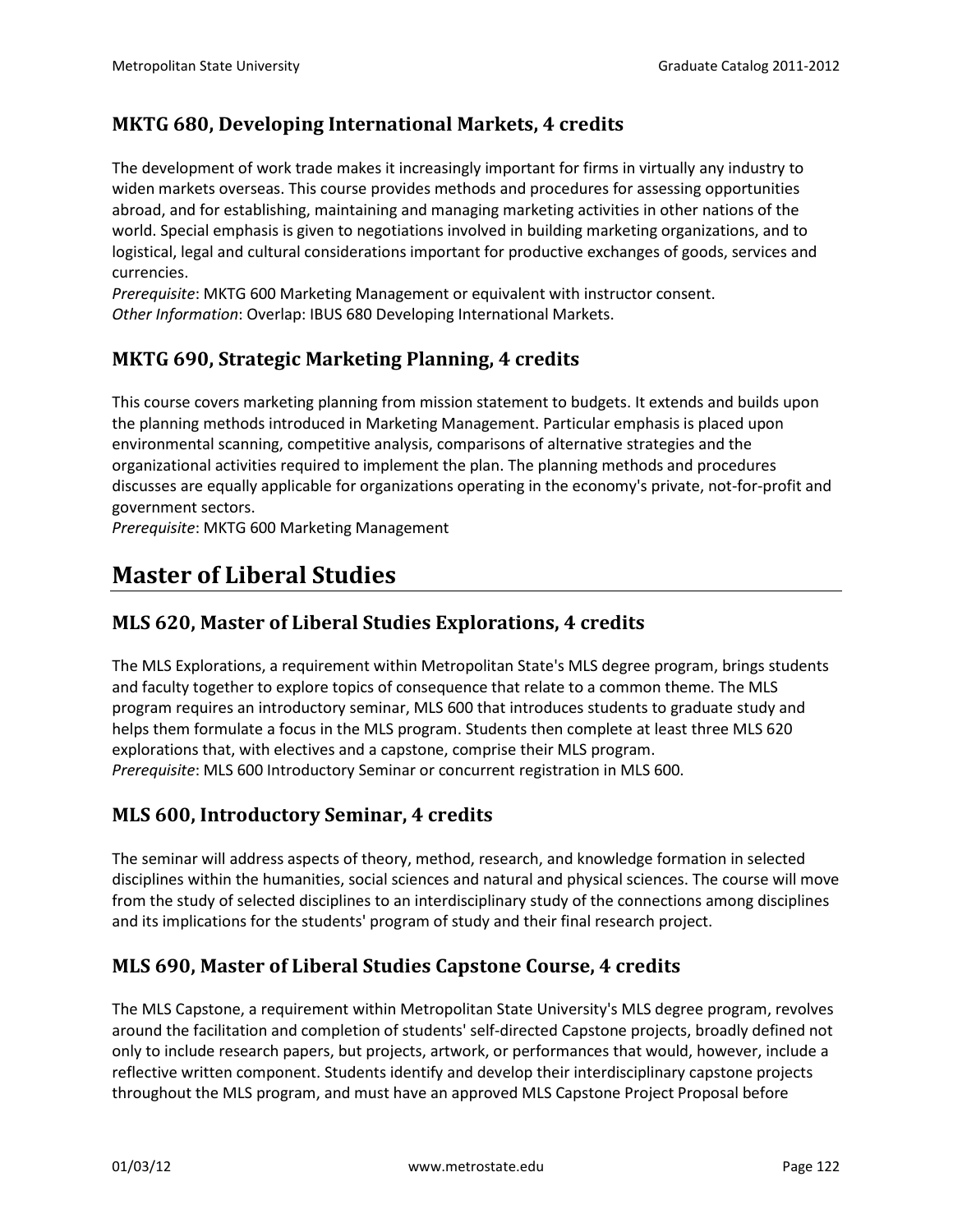enrolling.

*Prerequisite*: MLS 600 Introductory Seminar and completion of at least 24 credits in the MLS program (at least 8 elective credits at the level of 500G or higher, and at least 8 credits in MLS 620 Explorations), and an approved Capstone Project Proposal.

# **Master of Public and Nonprofit Admin**

#### **MPNA 660, Strategic Human Resources Management: Public and Nonprofit, 4 credits**

Strategic human resource management includes the following major components, with specific attention to the unique environment and challenges facing public and nonprofit professionals: a strategic perspective that connects HR management with the organization's mission; labor relations; compensation; benefits management; recruitment and selection; performance management; and an additional focus on organizational/program/project management to align the organization's human resources with overall organization goals and priorities.

# **MPNA 695, Capstone: Seminar in Community-Oriented Management, 4 credits**

This capstone course for the M.M.A. program course examines selected assumptions underlying management theories and practices and seeks to specify the operating conditions under which they may be valid or useful for policy and strategy design. Attention is given to the capacities of managers in the government and nonprofit sectors to deal effectively with community issues. Students have opportunities to integrate their ideas and experiences at a level comprehending the individual, the organization, and the environment resulting in a coherent understanding of possible relationships between management practices and community development.

*Other Information*: Prerequisite: Completion of 32 MPNA credits or permission of either the instructor or academic advisor.

# **MPNA 699, Topics in Public Administration and Nonprofit Management, 2 credits**

This course explores a variety of contemporary issues in public administration and nonprofit management in greater detail. The focus keeps changing to keep pace with new issues and new circumstances.

*Other Information*: Note: This course is an elective course in the MPNA Program.

#### **MPNA 680, Information Management, Evaluation, and Public Accountability, 4 credits**

This course focuses on knowledge management, organizational learning, e-governance, accountability, and evaluation in the strategic management of information. Important themes include strategies for organizational learning and knowledge sharing-including communities of practice.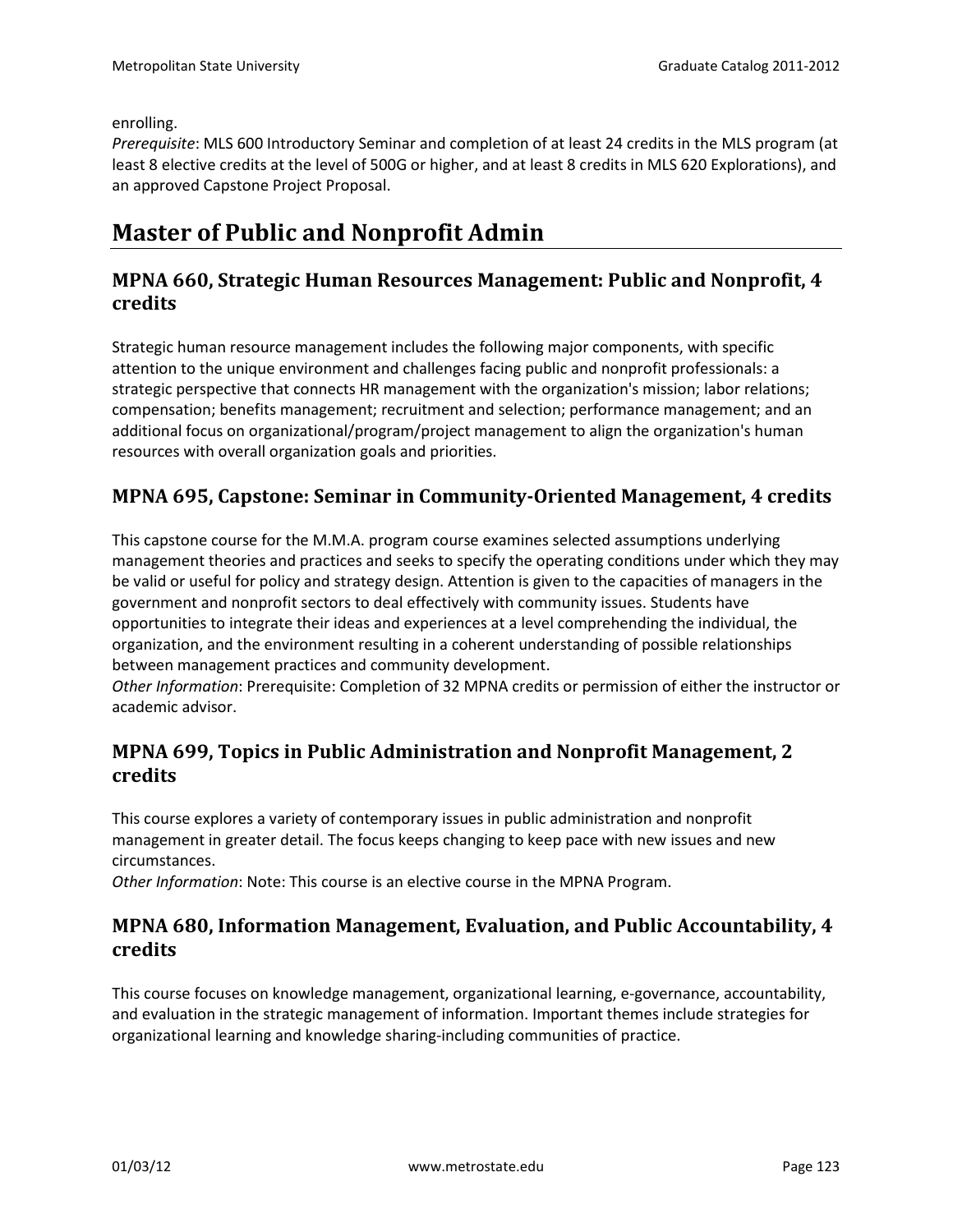# **MPNA 690, Public Ethics and the Common Good, 2 credits**

Public Ethics and the Common Good brings together into one course the four essential elements of ethical organizational management: development of a code of ethics and standards of professional conduct, instituting systematic training and enforcement on ethical expectations, ethical leadership to incorporate these expectations into the lived culture of the organization, and commitment to corporate responsibility for the common good that meets the demands of procedural and distributive justice.

# **Nonprofit Management**

#### **NPM 600, Nonprofit Management Foundations, 4 credits**

This foundational course explores the challenges of leading and working in today's nonprofit organizations. Topics include leadership, management, ethics and values, board governance, human resources management, and constituency building. It also includes an examination of the theory, history and development of nonprofit. Students examine in depth current issues confronting nonprofit organizations.

#### **NPM 650, Resource Development and Strategic Communications, 4 credits**

Resource Development and Strategic Communications combines fundraising and organizational communications as aspects of a strategic approach to funding and extending the reach of nonprofit and public organizations. Fundraising includes grant writing and the full range of other fund raising channels: events, donor campaigns, corporate partnerships, and other mechanisms. Communications strategy includes developing a corporate persona, establishing a corporate brand, and telling the story of the organization's contribution to the public good.

#### **NPM 675, Nonprofit Financial Management, 4 credits**

This course provides a comprehensive approach to successfully managing the finances of nonprofit organizations, with particular attention to the principles of budgeting (capital and operating), financial statements, cash management, basic accounting and auditing principles, and investment practices. Emphasis will be placed on the unique position of nonprofit organizations and their complex interrelationships with both the public and private sectors.

# **Nursing**

#### **NURS 609, Pharmacology for Advanced Practice Nursing, 3 credits**

This course focuses on foundational principles of pharmacokinetics and pharmacodynamics. Indications, efficacy, therapeutic effects, and adverse effects of selected drugs will be examined, compared and contrasted. Utilizing critical thinking skills, the student will incorporate evidence-based, ethical, and holistic principles into pharmacotherapeutic decision making.

*Other Information*: Prerequisite: Admitted M.S.N. student or instructor's consent.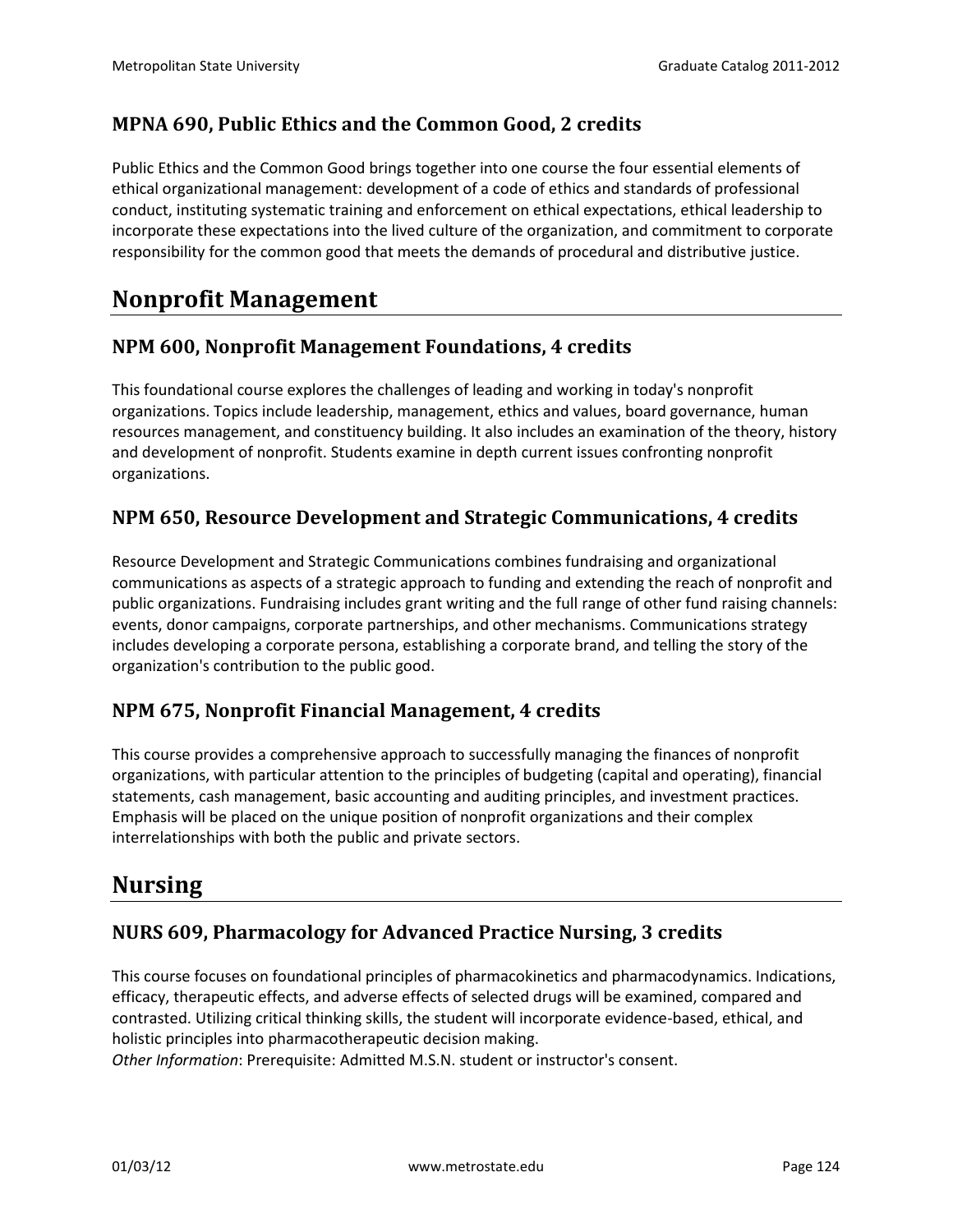## **NURS 699, Topics in Nursing, credits**

This independent study is designed for transfer students whose course or courses from another college or university fulfills some but not all of the requirements of a Metropolitan State graduate nursing course. The student and faculty evaluator negotiate the number of credits to be completed and the specific course objectives and requirements to be satisfied. Through guided study, the student completes these requirements. Register by permission only.

# **NURS 641, Primary Care Nursing II: Adult and Older Adult Health, 4 credits**

This course focuses on the primary care of adults and elderly clients experiencing developmental, acute and chronic health concerns. Students will gain knowledge of the etiology, differential diagnoses, clinical findings, and management of common conditions affecting these age groups. Content includes ageappropriate health promotion activities.

*Prerequisite*: NURS 640 Primary Care Nursing I: Women's Health, NURS 640P Women's Health Clinical Practicum

*Corequisite*: NURS 641P Adult and Older Adult Clinical Practicum

#### **NURS 615, Advanced Health Assessment: Adult and Older Adult, 1 credits**

This course focuses on the knowledge and skills of history taking, physical examination, and critical thinking related to interpreting normal and abnormal findings in the health of adults and the elderly. Relevant anatomy and physiology are reviewed for interpreting body system assessments. *Corequisite*: NURS 615L Advanced Health Assessment Lab: Adult and Older Adult *Other Information*: Prerequisite: Admitted MSN student or instructor's consent.

#### **NURS 601, Nursing Science, 3 credits**

This course identifies philosophies of science and the processes involved in conceptual and critical thinking. Concepts, theories and models that inform advanced nursing practice are systematically examined and evaluated. Selected nursing theories are analyzed and critiqued using theory formation criteria. Students discuss application of nursing science and conceptual models to their selected clinical areas of focus. Students are expected to critically articulate the use of theory-based practice in advanced nursing roles.

*Other Information*: Prerequisite: Admitted M.S.N. student or instructor's consent.

#### **NURS 602, Ethical Dimensions for Nursing Practice, 2 credits**

This course focuses on the theory and skills that prepare nurses to be competent participants of a moral community. Content includes analysis and application of several conceptualizations of ethical behavior, examination of the roots of ethical behavior, clarification of values, ethical decision making, collaboration with others to determine ethical standards, and evaluation of an ethic of care in nursing practice. Students explore caring and justice within health care. Graduate students further examine the ethical dimensions related to advanced nursing roles.

*Other Information*: Prerequisite: Admitted MSN or DNP student or instructor consent.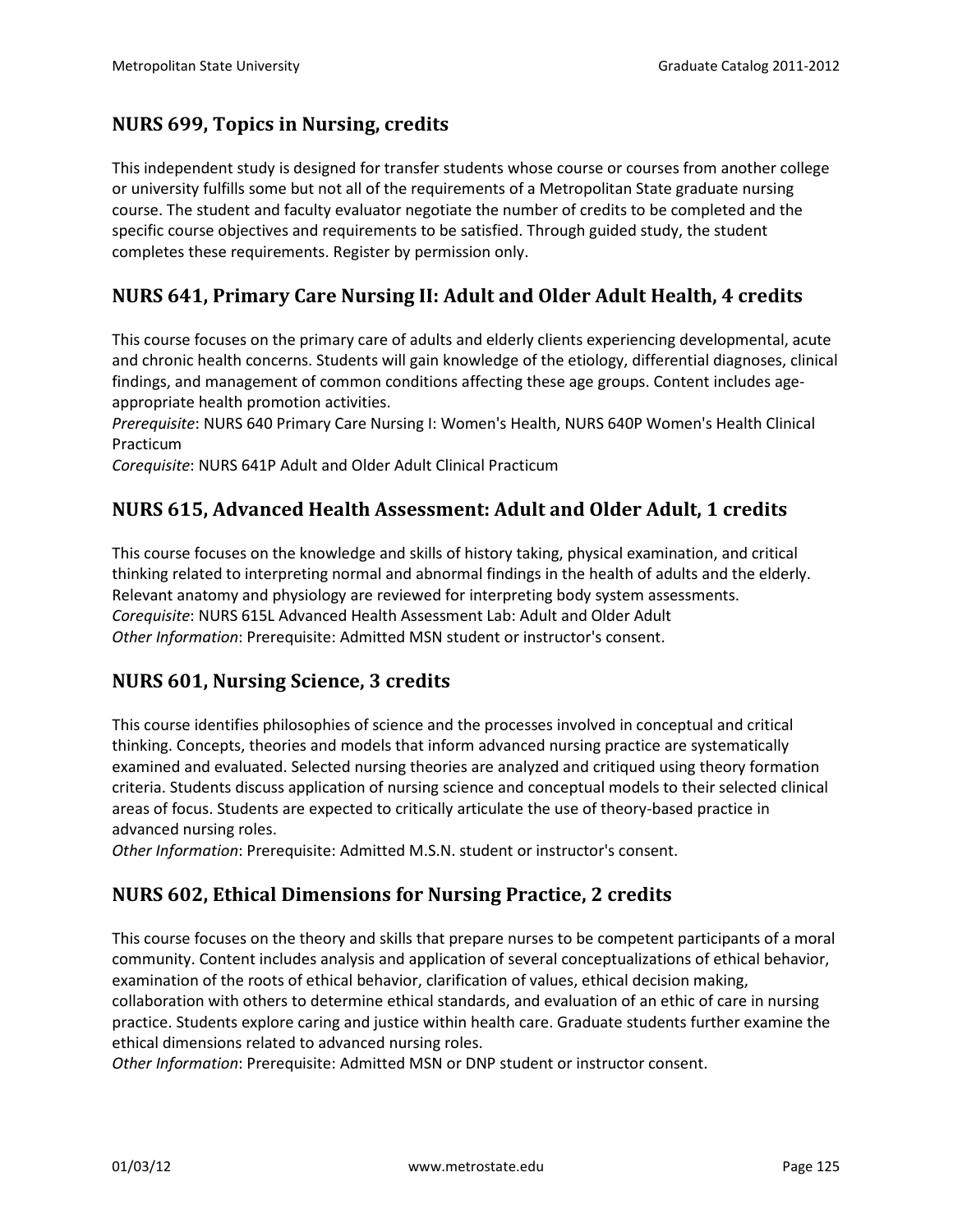# **NURS 603, Foundations of Integrative Care, 2 credits**

This course focuses on the exploration of scientific approaches to healing using biochemical and energetic models. Students examine variables that contribute to treatment decisions, client self-care knowledge, evidence regarding efficacy of treatment modalities, and mutual treatment goals. Strategies are explored for utilizing an Integrative Care model in advanced nursing practice. *Other Information*: Prerequisite: Admitted MSN orDNP student or instructor consent.

# **NURS 605, Health Policy and Leadership, 3 credits**

This course examines the social, cultural, economic, and political variables that influence the development of health policy and the strategies that can be used to develop or revise health policy. Students study the present U.S health system to determine ways in which it may be modified to enhance population health and better meet the needs of underserved populations. Competence Statement: Knows principles and concepts related to leadership and health policy well enough to demonstrate leadership in improving the delivery of health care to diverse populations *Other Information*: Prerequisite: Admitted M.S.N. or MS:OHCP student or instructor's consent.

# **NURS 607, Family Health Nursing, 3 credits**

This course focuses on family nursing. Major theoretical foundations are presented including family systems, development, structure-function, and stress. Issues related to contemporary families are explored including gay and lesbian families, responses to grief and loss, family violence, and sociocultural influences. The clinical decision making skills of assessment, diagnosis, intervention, and evaluation are applied to families experiencing a transition or a chronic health problem. Students will work with a family whose cultural, racial, or lifestyle background is different from their own. Graduate students will evaluate the effectiveness of family nursing interventions. *Other Information*: Prerequisite: Admitted MSN or DNP student or instructor consent.

# **NURS 608, Epidemiology, 2 credits**

This course focuses on the principles of epidemiology as a basis for advanced nursing practice with populations at risk. Students gain an understanding of epidemiology as the science of public health and community health nursing by examining the range of health problems and diseases affecting diverse cultures, races and ethnic groups. Upon completion of the course, students can apply the fundamentals of epidemiology to the structuring of health promotion interventions for high-risk groups.

# **NURS 615L, Advanced Health Assessment Lab: Adult and Older Adult, 1 credits**

This laboratory experience focuses on the application of the skills taught in N615. Students will practice interview and physical exam techniques in simulated clinical settings. Demonstration of a complete physical exam is required for course completion.

*Corequisite*: NURS 615 Advanced Health Assessment: Adult and Older Adult

*Other Information*: Prerequisite: Admitted MSN student or instructor's consent.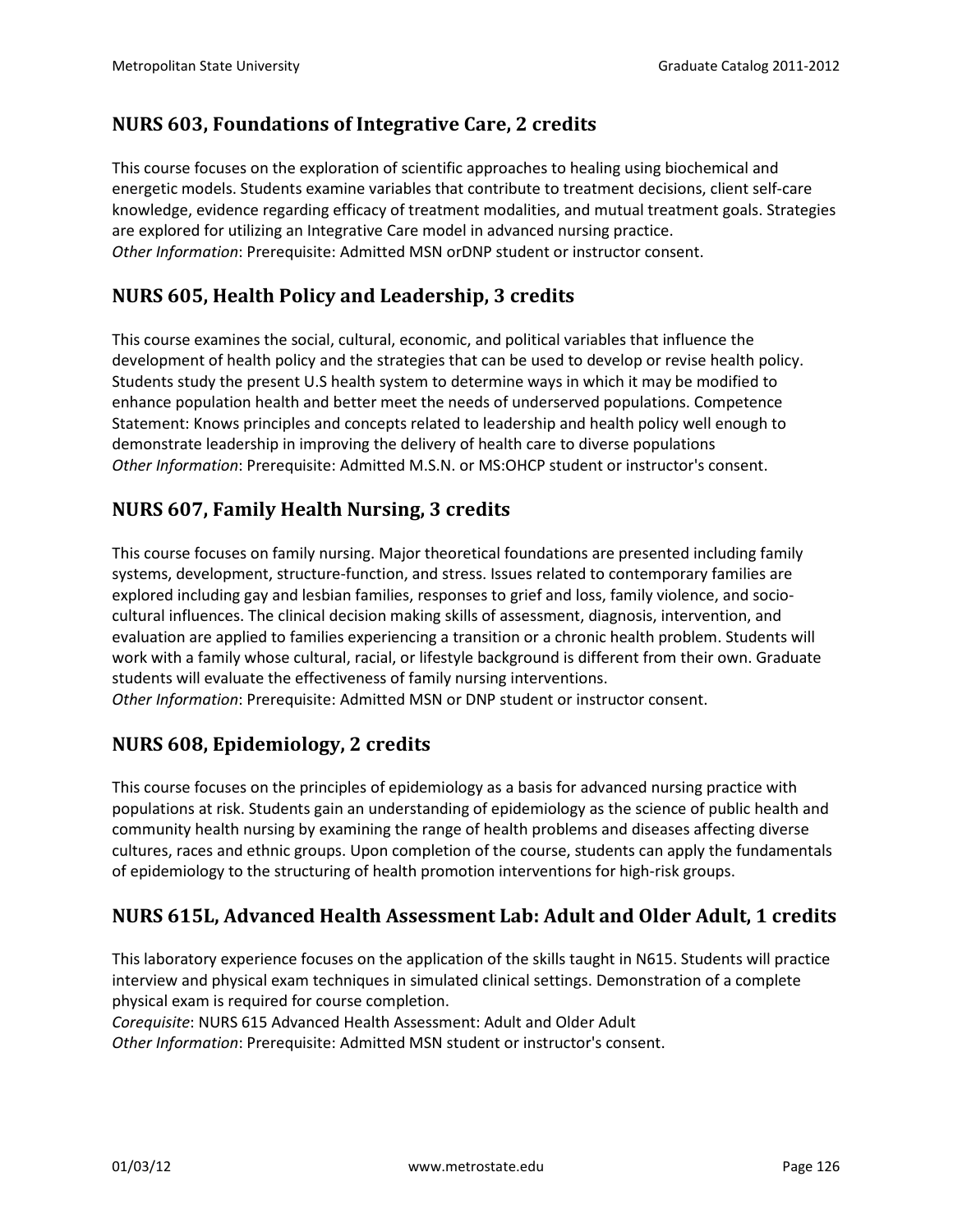# **NURS 641P, Adult and Older Adult Clinical Practicum, 2 credits**

This clinical practicum focuses on the continued development of history taking and physical examination skills. Seminars focus on the advancement of differential diagnostic and critical thinking skills through case study examination, documentation review, and discussion. Students integrate knowledge of family, culture, holism, community, and caring as they plan holistic care for clients in clinical settings. Issues that arise from the clinical setting regarding advanced practice nursing roles will be addressed. This course includes a minimum of 200 clinical hours.

*Prerequisite*: NURS 640 Primary Care Nursing I: Women's Health, NURS 640P Women's Health Clinical Practicum

*Corequisite*: NURS 641 Primary Care Nursing II: Adult and Older Adult Health

# **NURS 642P, Children and Family Health Clinical Practicum, 2 credits**

This clinical practicum focuses on adept history taking and physical examination skills for clients across the lifespan with an emphasis on pediatric populations. Seminars focus on the advancement of differential diagnostic and critical thinking skills through case study examination, documentation review, and discussion. Students integrate knowledge of family, culture, holism, community, and caring as they plan holistic care for clients in clinical settings. Issues that arise from the clinical setting regarding advanced practice nursing roles will be addressed. This course includes a minimum of 200 clinical hours. *Prerequisite*: NURS 641 Primary Care Nursing II: Adult and Older Adult Health, NURS 641P Adult and Older Adult Clinical Practicum

#### **NURS 643, Advanced Practice Nursing: Management of Complex Illness, 3 credits**

This course focuses on developing advanced skills in primary care management of adult and older adult clients with complex, multi-symptom illnesses. Etiology, clinical presentation, differential diagnoses, and management issues are addressed. The primary care provider's role as case manager of the person with complex, debilitating illnesses will be addressed. This course is a requirement for students in the ANP program.

*Prerequisite*: NURS 641 Primary Care Nursing II: Adult and Older Adult Health, NURS 641P Adult and Older Adult Clinical Practicum

#### **NURS 646, Nursing Informatics, 2 credits**

This course focuses on the development and use of nursing informatics for nursing practice, education and administration. Theories of cognitive, information, and computer science are explored and applied to the planning, implementation, and evaluation of nursing information systems across the health care system, with particular attention to systems that support nursing practice. Challenges and opportunities related to nursing informatics are explored.

*Other Information*: Prerequisites: Admitted MSN student or instructor's consent.

#### **NURS 670P, Nursing Leadership/Management Practicum, 2 credits**

This practicum focuses on the development of the nurse leader/manager through the application of nursing and leadership/management theory and research in the delivery of health care. Population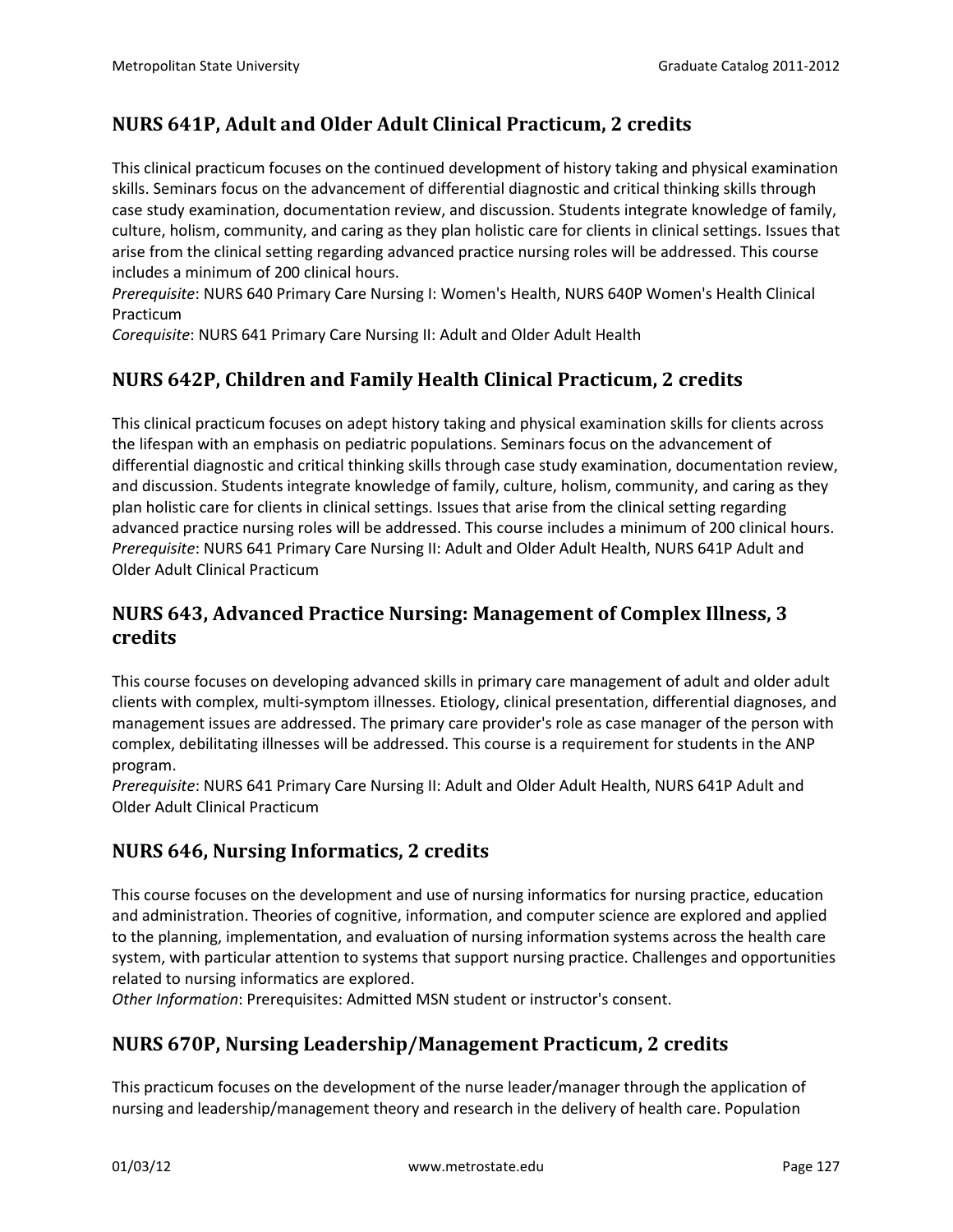health improvement is addressed. Learning needs are identified and personal objectives are negotiated with a mentor, emphasizing preparation for advanced leadership and management responsibilities. Practicum seminars focus on current nursing leadership/management issues in a variety of health care environments. This practicum experience includes a minimum of 200 hours.

# **NURS 693, Scholarly Paper Seminar, 2 credits**

This seminar provides students with the opportunity to utilize critical thinking skills through application of a scholarly inquiry process to a topic related to nursing practice, nursing education, or leadership/management. Students conceptualize and refine their topic through discussions with a nursing faculty member and fellow students. The final product is a focused critical review of the literature on a topic that is relevant to advanced practice nursing, nursing education, or leadership/management. Competence Statement: Knows the process of scholarly inquiry well enough to write a focused critical review of the literature on a topic that is relevant to advanced practice nursing, nursing education, or leadership/management. Learning Objectives 1. Apply a scholarly inquiry process to a topic of interest to nursing. 2. Discuss strategies for developing and writing an effective critical literature review. 3. Write a focused critical literature review on a topic that is relevant to advanced practice nursing, nursing education, or leadership/management.

*Prerequisite*: NURS 601 Nursing Science, NURS 602 Ethical Dimensions for Nursing Practice, NURS 603 Foundations of Integrative Care LMN and NP tracks only., NURS 604 Research Methodology, NURS 605 Health Policy and Leadership, NURS 607 Family Health Nursing NURS 607 only for FNP students.

# **NURS 647, Leadership in Health Care Systems, 4 credits**

This course focuses on the theoretical foundation needed to provide leadership in the management of health care systems and personnel in various settings including in-patient facilities, clinics, long-term care facilities and community health settings. Contemporary and emerging approaches to leadership and management are critiqued. Selected leadership approaches are applied to organizational development and design, planning and marketing, changing roles of workers in organizations, and population health improvement.

*Other Information*: Prerequisite: Admitted MSN student or instructor's consent.

# **NURS 621, Primary Care Nursing I: Foundations of FNP Practice, 4 credits**

Serving as the foundation for FNP practice, this course focuses on health promotion and risk factor identification for adults and management of selected common acute and chronic health concerns of adults in the context of family-centered and population-based care. Antepartal and postpartal care are also addressed. Students will utilize critical thinking skills as they study clinical presentations, engage in development of differential diagnoses, determine the implications of clinical data, and plan holistic therapeutic interventions that will optimize client/family health. Evidenced based clinical practice guidelines are utilized to guide FNP practice. Selected roles of the advanced practice nurse and common issues encountered in practice are addressed.

*Prerequisite*: NURS 601 Nursing Science, NURS 602 Ethical Dimensions for Nursing Practice, NURS 603 Foundations of Integrative Care, NURS 605 Health Policy and Leadership, NURS 607 Family Health Nursing, NURS 608 Epidemiology, NURS 609 Pharmacology for Advanced Practice Nursing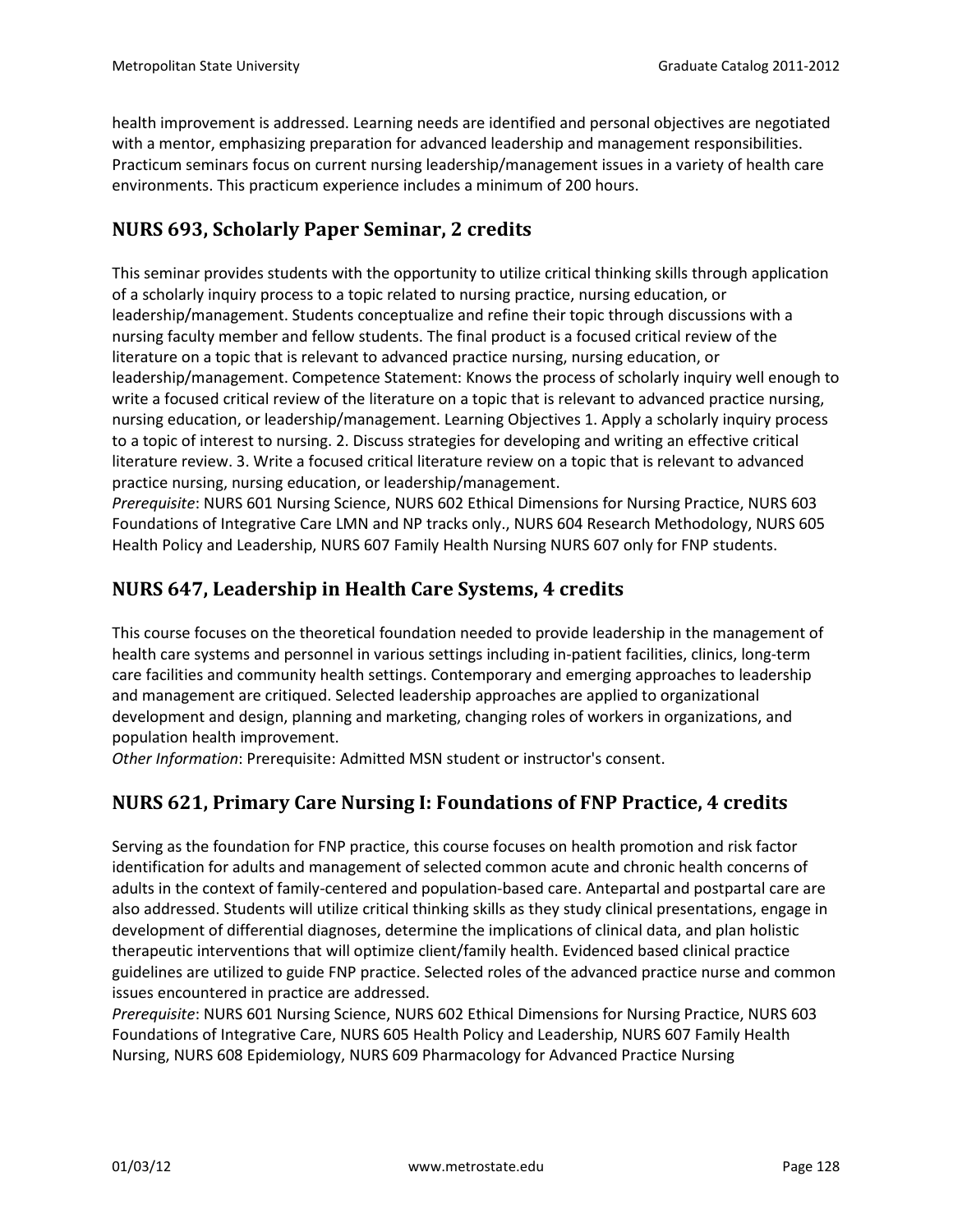# **NURS 621P, FNP Foundations Practicum, 2 credits**

This clinical practicum course builds on the history and physical skills learned in the simulated setting of N 615/615L and facilitates application of content in N 621. In a clinical setting(s) serving adults, FNP students will perform histories and physicals, determine differential diagnoses, and plan and implement holistic plans of care under the guidance of a preceptor. Accurate interpretation of clinical data, appropriate prescribing practices, and accurate documentation of patient encounters is fostered. A minimum of 200 collaborative clinical hours with an approved preceptor(s) are required. *Prerequisite*: NURS 601 Nursing Science, NURS 602 Ethical Dimensions for Nursing Practice, NURS 603 Foundations of Integrative Care, NURS 605 Health Policy and Leadership, NURS 607 Family Health Nursing, NURS 608 Epidemiology, NURS 609 Pharmacology for Advanced Practice Nursing

# **NURS 622, Primary Care Nursing I: Foundations of ANP/GNP, 4 credits**

Serving as the foundation for ANP/GNP practice, this course focuses on health promotion and risk factor identification for adults/older adults and management of selected common acute and chronic health concerns of adults/older adults in the context of family-centered and population-based care. Common concerns of the geriatric population and frail elderly are also addressed. Students will utilize critical thinking skills as they study clinical presentations, engage in development of differential diagnoses, determine the implications of clinical data, and plan holistic therapeutic interventions that will optimize client/family health. Evidenced based clinical practice guidelines are utilized to guide ANP/GNP practice. Selected roles of the advanced practice nurse and common issues encountered in practice are addressed.

*Prerequisite*: NURS 601 Nursing Science, NURS 602 Ethical Dimensions for Nursing Practice, NURS 603 Foundations of Integrative Care, NURS 605 Health Policy and Leadership, NURS 607 Family Health Nursing, NURS 608 Epidemiology, NURS 609 Pharmacology for Advanced Practice Nursing

#### **NURS 622P, ANP/GNP Foundations Practicum, 2 credits**

This clinical practicum course builds on the history and physical skills learned in the simulated setting of N 615/615L and facilitates application of content in N 622. In a clinical setting(s) serving adults and older adults, ANP/GNP students will perform histories and physicals, determine differential diagnoses, and plan and implement holistic plans of care under the guidance of a preceptor. Accurate interpretation of clinical data, appropriate prescribing practices, and accurate documentation of patient encounters is fostered. A minimum of 200 collaborative clinical hours with an approved preceptor(s) are required. *Prerequisite*: NURS 601 Nursing Science, NURS 602 Ethical Dimensions for Nursing Practice, NURS 603 Foundations of Integrative Care, NURS 605 Health Policy and Leadership, NURS 607 Family Health Nursing, NURS 608 Epidemiology, NURS 609 Pharmacology for Advanced Practice Nursing

#### **NURS 521G, WOC Nursing, Skin and Wound Management, 3 credits**

The course focuses on the care of the client across the lifespan who may be at risk for skin breakdown, who has a break in skin integrity or who has an existing wound. Specifically, students will gain knowledge of the etiology, differential diagnoses, clinical findings and management options of the wounds or skin complications affecting these groups. Focus will also be on the adept skill of obtaining a physical assessment and medical history, incorporating data from diagnostic tests, and documentation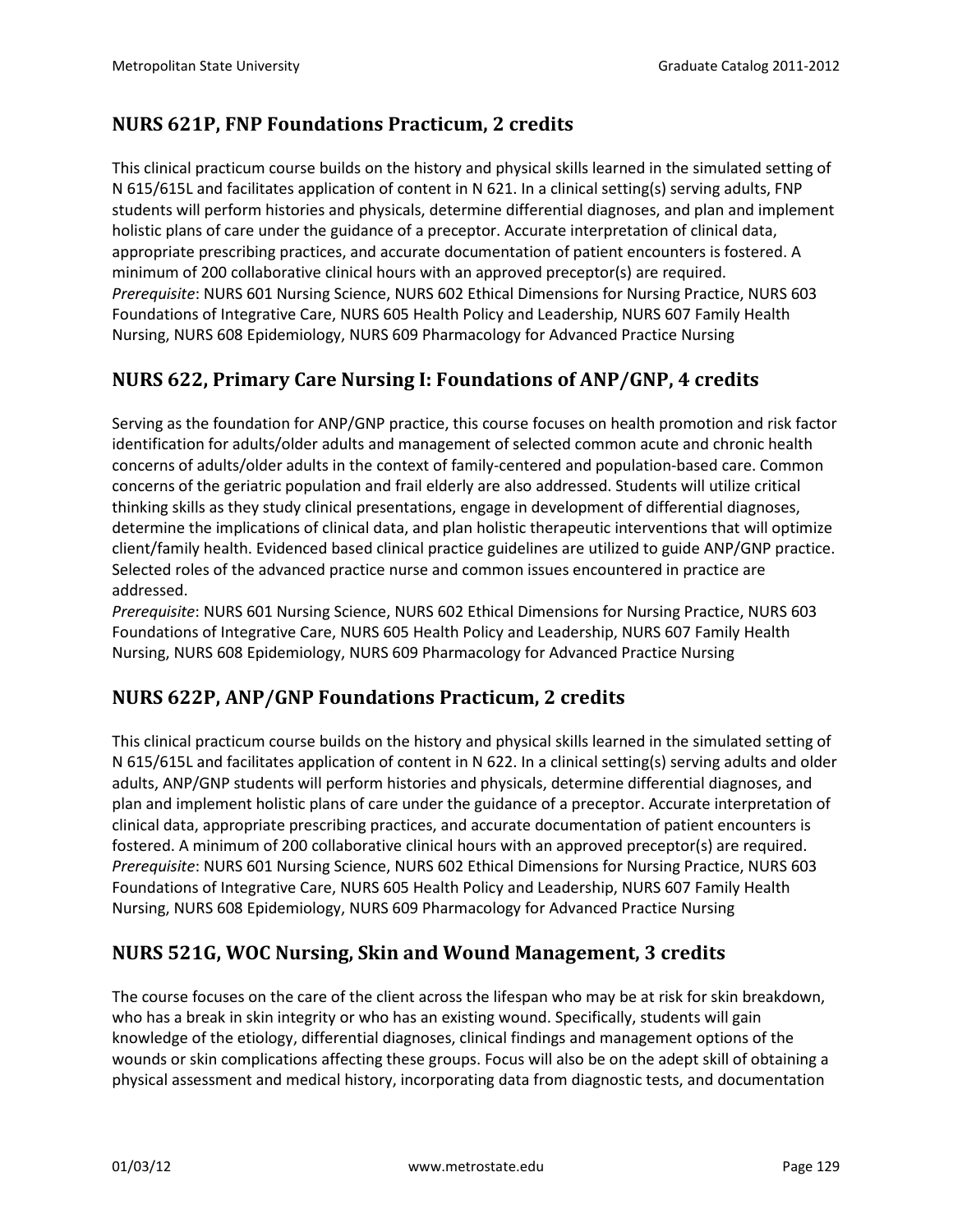of assessments and evaluations to attain optimal patient outcomes. *Other Information*: Prerequisite: Admitted student or instructor's consent.

#### **NURS 522G, WOC Nursing, Ostomies and Continent Diversion, 3 credits**

This course will address the immediate and long term care of clients across the lifespan experiencing acute and chronic health concerns that may result in an ostomy or continent diversion. Specifically, students will gain knowledge of the etiology, differential diagnoses, clinical findings and management options of the common conditions necessitating an ostomy or continent diversion. In addition, students will gain knowledge of the etiology, differential diagnoses, clinical finds, and management protocols of the common conditions affecting the ostomy or continent diversion patients. Emphasis will be placed on the psychosocial and educational needs of these patient groups from the preoperative, postoperative and long-term follow-up perspective.

*Other Information*: Prerequisite: Admitted student or instructor's consent.

# **NURS 523G, WOC Nursing, Bowel and Bladder Continence, 3 credits**

This course will address the immediate and long term care of clients across the life span experiencing acute and chronic health concerns that often result in urinary or fecal incontinence. Specifically, students will gain knowledge of the etiology, differential diagnoses, clinical findings and nursing, medical and surgical management options for urinary and fecal incontinence. Emphasis will also be places on the psychosocial and educational needs of these client groups including behavioral strategies, environmental modifications, physical assessment and examination, containment, skin protection, pharmacological interventions and relevant procedures. *Other Information*: Prerequisite: Admitted student or instructor's consent.

# **NURS 520G, Foundations of WOC Nursing, .5 credits**

This course will address the various critical underpinnings to implementation of the role of the WOC nurse and specialty nurse. Students will gain knowledge of the history of the specialty, legal and ethical issues pertaining to implementation of the role, and professional growth opportunities (i.e., WOCN, certification, collaborative practice, research utilization, writing for publication and establishing a service or a clinic). In addition, students will explore common career enhancement activities such as marketing, budgeting, record keeping, contracting for services and charging for services, procedures and equipment. Concepts central to the practice of WOC nursing will also be discussed such as counseling, patient/family education, infection control, continuity of care and nutrition. *Other Information*: Prerequisite: Admitted student or instructor's consent.

#### **NURS 770, Clinical Scholarship IV: Capstone, 3 credits**

This seminar and practicum focuses on accountability for advancing the nursing profession and contributing to the developing body of nursing practice knowledge. Addresses advocacy at all levels of policy implementation. Culminates in a successful oral defense of the capstone project. *Other Information*: Prerequisites: Nurs 700, Nurs 702, Nurs 704, Nurs 740, Nurs 750 & Nurs 760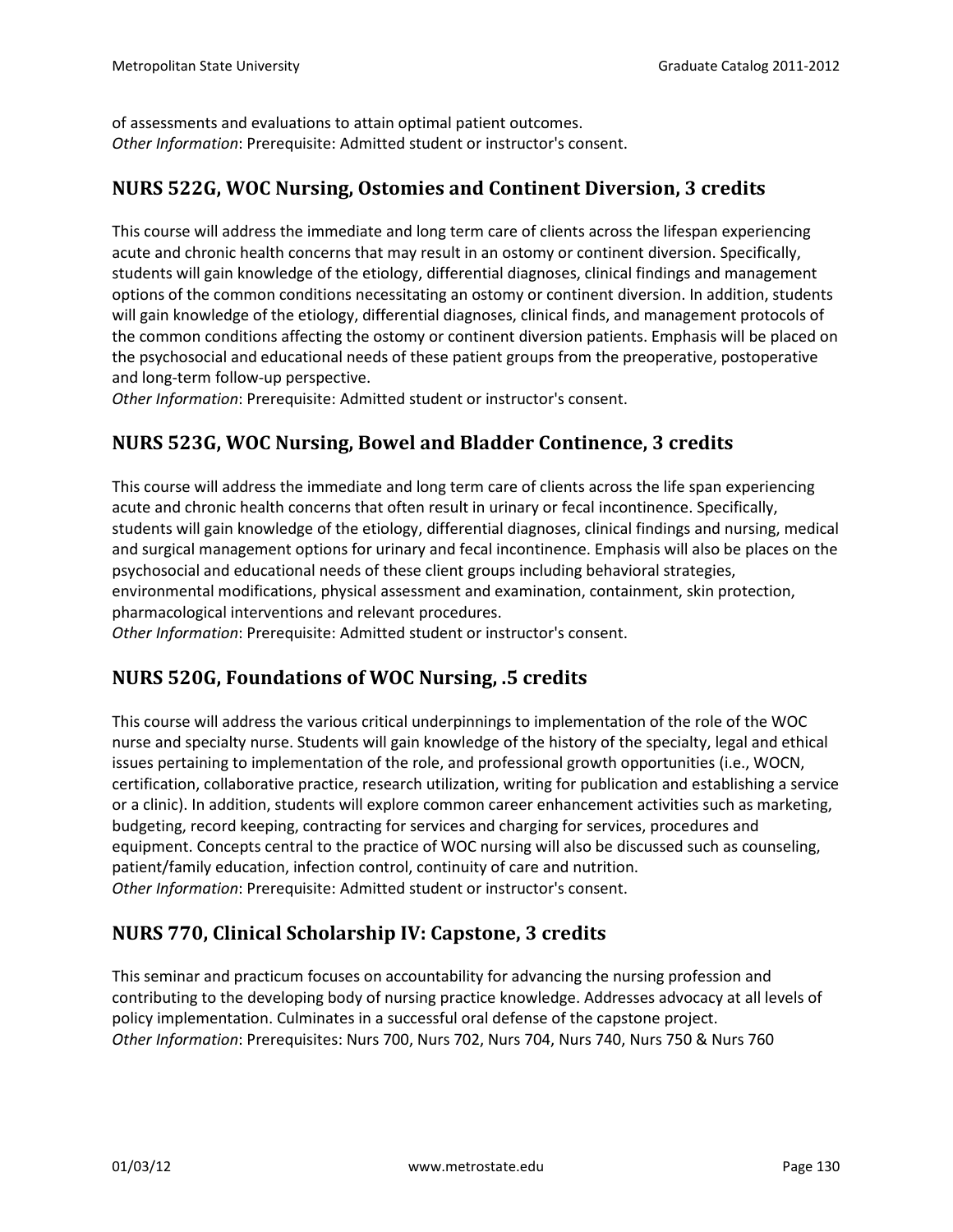#### **NURS 680, Foundations of Nursing Education, 3 credits**

This course provides an introduction to the foundational concepts that influence or support nursing education. Students explore the social, economic, or institutional forces that influence nursing and higher education, including concepts. Students study teaching and learning theories, including theories about learning styles, and examine how these theories may be applied to a diverse population of nursing students. Students explore the status and utility of evidence-based teaching strategies for nursing education.

*Other Information*: Prerequisite: Admitted MSN Student or instructor's consent.

# **NURS 600P, Intensive Practicum II, 3 credits**

This course provides nursing students with experience in varied acute and community-based settings. Opportunities are provided for students to apply theoretical principles to the care of diverse populations consistent with the specialty theory courses. Proficiency with care management interventions and technologies will be achieved during this practicum. Student experiences will include the application of evidence-based practice, clinical decision making, delegation and supervision, and financial aspects of care. Interdisciplinary collaboration is emphasized.

*Corequisite*: NURS 460 Mental Health Nursing

*Other Information*: Prerequisite: NURS 400P Intensive Practicum I. Note: This course meets at practicum sites in the community. This course is limited to students admitted to the Entry Level MSN program.

# **NURS 681, Innovative Teaching Strategies, 3 credits**

This course provides learners the opportunity to explore and implement a variety of teaching / learning strategies to meet the needs of diverse student groups in nursing education. Students apply and modify teaching strategies based on educational theories and evidence-based educational practices that were learned in N 680: Theoretical Foundations of Nursing Education. This course is designed to provide learners with experiential learning experiences focused on planning, application, modification, and evaluation of contemporary student-centered instructional methods including problem-based learning, distance education, and other evidence-based approaches. Course content continues to build nurse educator knowledge and competencies identified by the National League for Nursing. This course is foundational for the classroom and clinical practicum courses that follow in the Nurse Education Track Curriculum.

*Other Information*: Prerequisite: NURS 680: Theoretical Foundations of Nursing Education

#### **NURS 701, Advanced Biostatistics, 4 credits**

The goals of this course are to develop statistical skills necessary to evaluate critically biomedical research using advanced quantitative methods, to identify appropriate techniques for interpretation of results of independent research, and for presentation of results to improve clinical practice. *Other Information*: Prerequisite: Graduate level statistics course.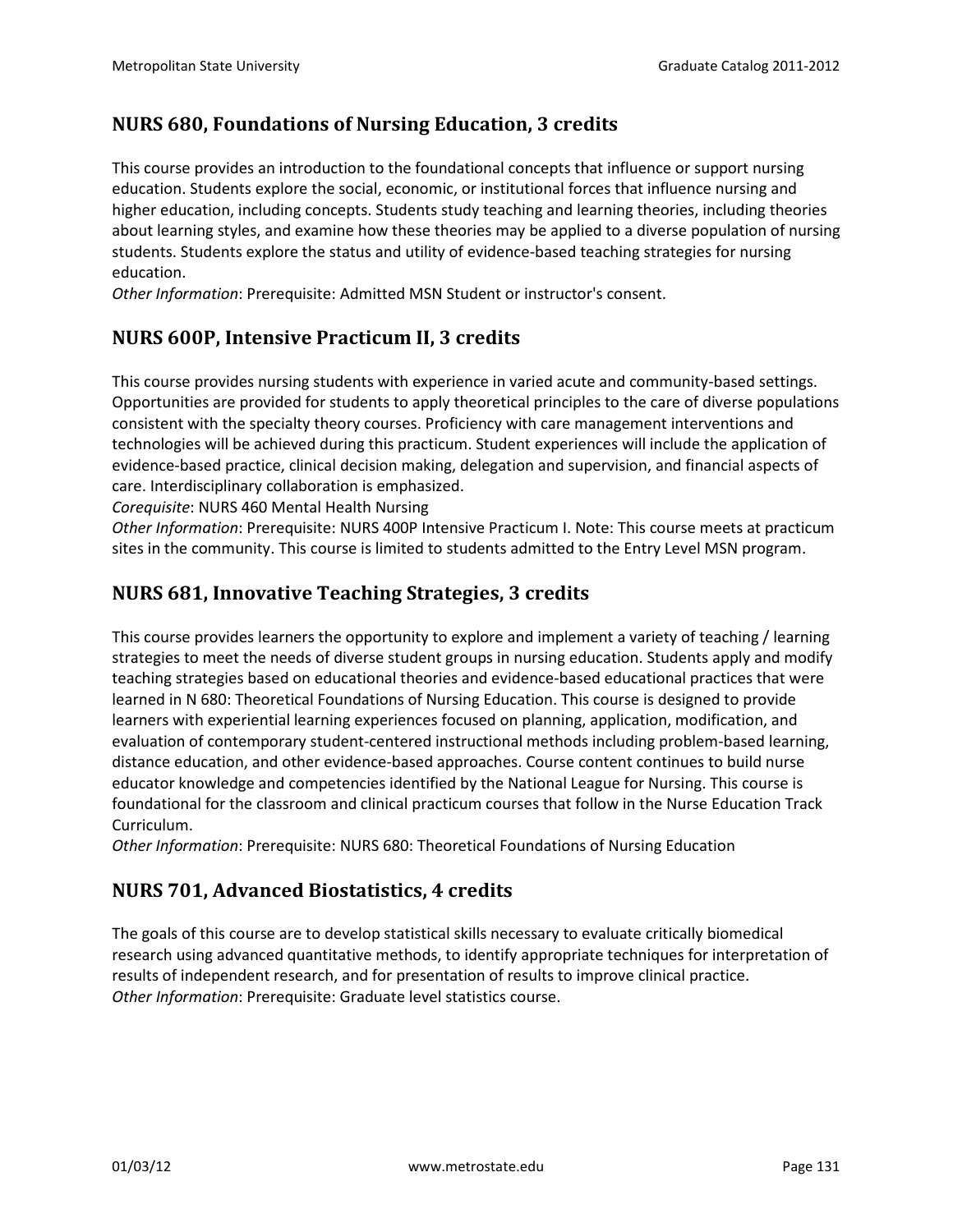# **NURS 683, Foundations in Program Evaluation for Nursing Education, 3 credits**

This course introduces concepts and principles of program assessment and evaluation and applies them to nursing education settings. Students also examine current research in program assessment and evaluation in order to create, implement and critique program evaluation methods and plans. Students also consider how the mission and program evaluation activities of the parent institution influence nursing education program goals, evaluation, policies, and procedures. *Prerequisite*: NURS 682 Curriculum Design and Evaluation

# **NURS 684P, Practicum in Classroom Teaching, 2 credits**

This practicum provides nurse educator students with a guided experience in the process of classroom and online teaching and student evaluation. Students will apply the teaching/learning concepts studied in N 681 in a selected nursing course. Students will work with a preceptor in the planning and delivery of the nursing course throughout the semester. Student practicum experiences will be individually designed through use of learning contracts in consultation with the Nurs 684P instructor. *Prerequisite*: NURS 681 Innovative Teaching Strategies, NURS 682 Curriculum Design and Evaluation

# **NURS 704, Clinical Prevention and Population Health, 4 credits**

The conceptual foundations of culturally sensitive clinical prevention and population health in advanced nursing practice will be evaluated. A global perspective to clinical prevention and population health that bridges illness and preventive care models will be investigated and designed. *Prerequisite*: NURS 701 Advanced Biostatistics, NURS 702 Clinical Scholarship and Analytical Methods for Advanced Nursing Practice, NURS 740 Clinical Scholarship I *Corequisite*: NURS 750 Clinical Scholarship II

#### **NURS 706, Organizational and Systems Leadership, 4 credits**

Organizational and systems leadership skills critical for culturally sensitive nursing practice to improve healthcare and outcomes are enhanced. Focus is on transformational leadership, measurement of outcomes, data driven decision-making, and the business realities of leading within healthcare. *Prerequisite*: NURS 702 Clinical Scholarship and Analytical Methods for Advanced Nursing Practice, NURS 740 Clinical Scholarship I, NURS 750 Clinical Scholarship II *Corequisite*: NURS 760 Clinical Scholarship III

#### **NURS 790, Continuing Clinical Scholarship, credits**

This course is to be used for registration while the DNP student is actively working with a clinical scholarship instructor/capstone project advisor. The student and faculty member negotiate the number of credits to be completed and the specific course outcomes and requirements to be satisfied. The course allows continuing enrollment for clinical scholarship study when not registered for other clinical scholarship courses.

*Other Information*: Pre-requisites: Permission of Capstone Project Advisor.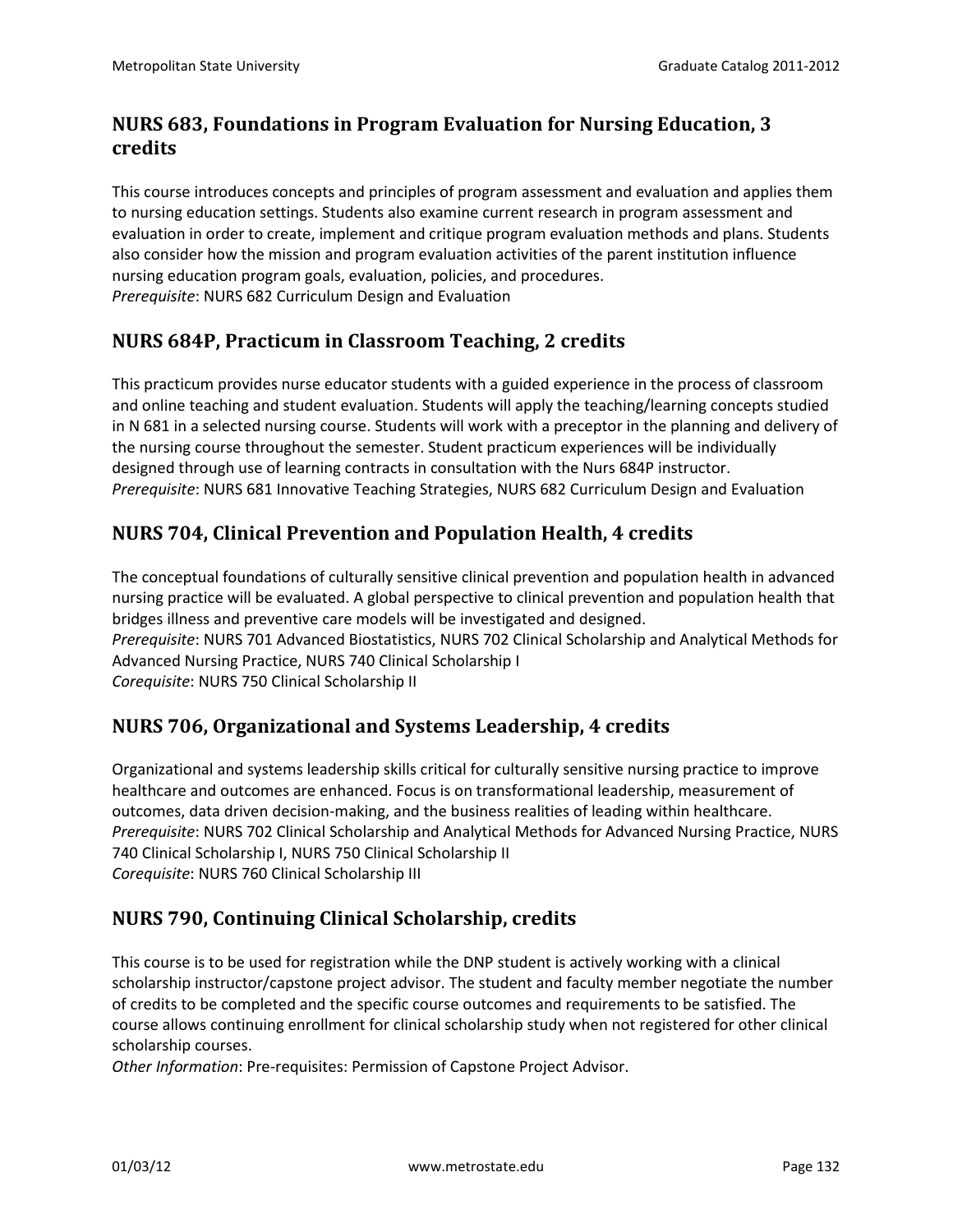# **NURS 690P, Capstone Practicum, 4 credits**

The Capstone Practicum is designed to provide students with an intensive practice immersion in preparation for the professional nurse role. Students will be precepted by an experienced clinician with on-going guidance from a faculty member. Focus will be on the coordination of holistic nursing care for diverse clients to achieve optimal clinical outcomes. In a clinical practice setting students will synthesize complex theoretical knowledge, demonstrate competent practice, and evaluate client outcomes. *Prerequisite*: NURS 646 Nursing Informatics, NURS 656 Nursing in the Community *Corequisite*: NURS 696 Comprehensive Care Seminar

# **NURS 604, Research Methodology, 3 credits**

This course examines the application of research methods to practice issues in nursing and the health sciences. Quantitative and qualitative research approaches, methodologies, and techniques of data analysis are addressed. Research critique skills are reviewed. Emphasis is placed on the application of analytic methods to critically appraise scientific literature. Competence Statement: Knows the research process including both quantitative and qualitative methodologies well enough to critically analyze and synthesize a body of scientific literature.

*Prerequisite*: STAT 500 Statistics II Prerequisite: Admitted MSN student or instructor's permission or equivalent upper division inferential or graduate-level inferential statistics (through one-way ANOVA) taken within five years.

*Other Information*: Prerequisite: Admitted MSN or instructor's consent. Students are required to have completed an upper division or graduate level inferential statistics course within the past five years.

#### **NURS 696, Comprehensive Care Seminar, 3 credits**

This seminar course provides a foundation to the role transition from student to professional nurse. Emphasis is placed on synthesizing theories, principles, concepts and skills from nursing and other disciplines as a basis for implementing holistic nursing care directed toward healing in the human health experience. Students demonstrate integration of theoretical knowledge and clinical decision making in simulated complex clinical experiences and presentations. Competence Statement: Knows the art and science of the nursing discipline well enough to make the clinical judgments that ensure the provision of safe, holistic care required of an entry-level professional nurse.

*Prerequisite*: NURS 601 Nursing Science, NURS 604 Research Methodology, NURS 646 Nursing Informatics, NURS 656 Nursing in the Community

*Corequisite*: NURS 690P Capstone Practicum

#### **NURS 610, Pathophysiology for Advanced Practice, 3 credits**

This course focuses on advanced physiologic and pathophysiologic mechanisms underlying human responses to disease or illness across the lifespan. Students will build on knowledge of advanced physiology. Competence Statement: Knows the principles of pathophysiological changes well enough to recognize the signs and symptoms of disease states.

*Other Information*: Prerequisite: Admitted MSN or DNP student or instructor's consent.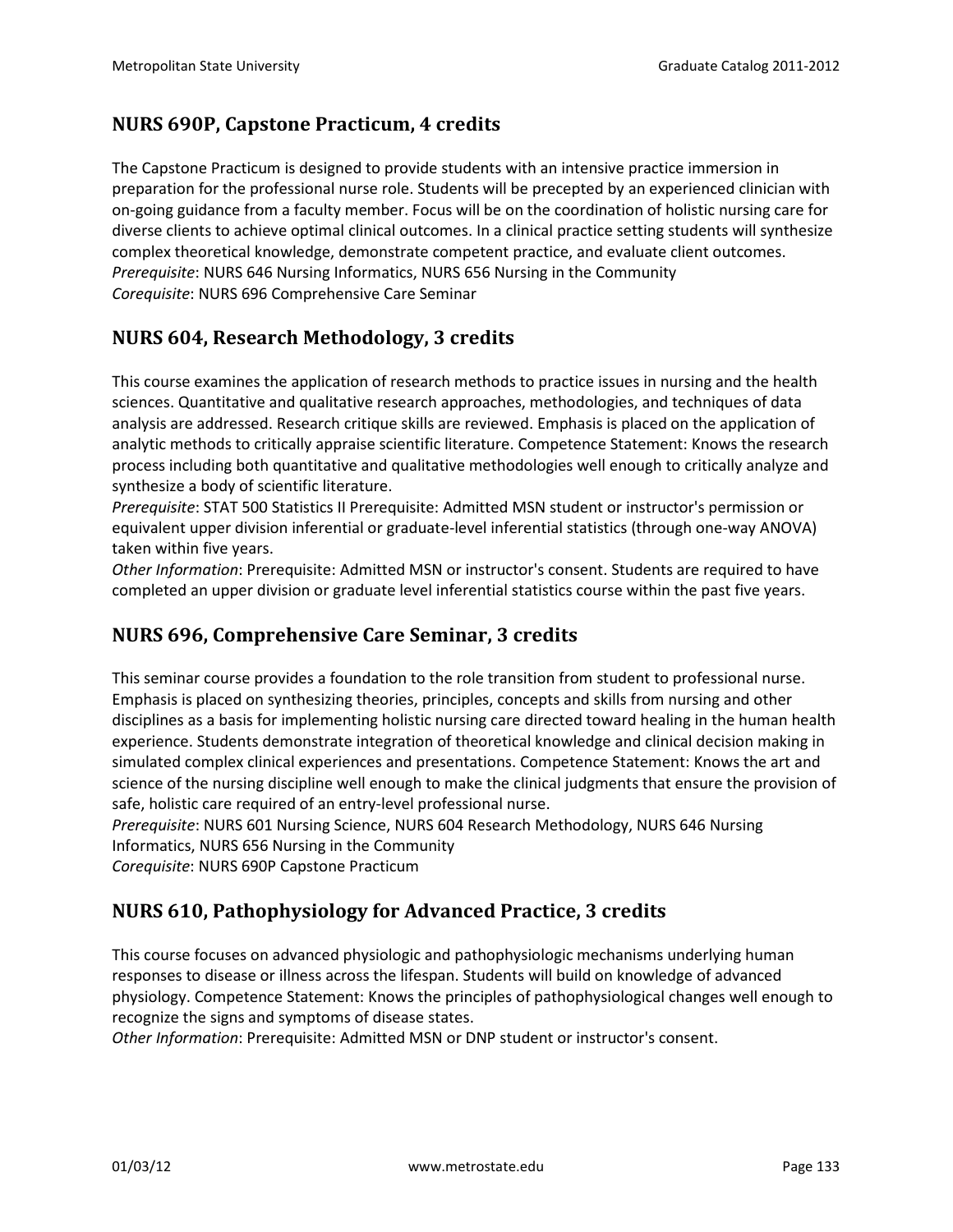# **NURS 682, Curriculum Design and Evaluation, 3 credits**

This course focuses on the development and evaluation of curriculum for nursing education. Students will apply current theories and explore trends in curriculum development and evaluation, program and course development, curriculum implementation, and evaluation processes. Concepts will be applied to a variety of situations ranging from the creation of a new curriculum to the refinement of courses. In addition to classroom and online activities, students will participate in experiential learning in department and university curriculum activities.

*Prerequisite*: NURS 680 Foundations of Nursing Education

#### **NURS 643P, Complex Illness Clinical Practicum, 2 credits**

This clinical practicum focuses on the management of complex, multi-system illness of adults and older adults. Seminars focus on the advancement of differential diagnostic and critical thinking skills through case study examination, documentation review, and seminar discussion. Students integrate knowledge of family, culture, holism, community, and caring as they plan holistic care for clients in clinical settings. Health promotion needs appropriate to the client's complex needs are addressed. Students will consult with the instructor to determine how many credits for which to register. One credit is equivalent to a minimum of 100 clinical hours.

*Prerequisite*: NURS 641 Primary Care Nursing II: Adult and Older Adult Health, NURS 641P Adult and Older Adult Clinical Practicum

#### **NURS 616L, Advanced Health Assessment Lab, 2 credits**

This laboratory experience focuses on the application of skills taught in N616. Students will practice interview skills, physical exam techniques and assessments across the lifespan. Demonstration of complete physical exam is required for course completion. Competence Statement: Knows the skills and techniques of a holistic assessment well enough to obtain a complete health history perform an age appropriate complete physical exam and problem focused physical exam, and provide age appropriate health promotion and anticipatory guidance across the lifespan.

#### **NURS 616, Advanced Health Assessment, 2 credits**

This course focuses on the advanced, comprehensive assessment of individuals across the lifespan. A holistic, nursing theoretical framework provides the structure for the course. The course builds on the students' knowledge and skills of basic physical assessment, anatomy and physiology, and provides a foundation for the advance practice nurse to evaluate the health of individuals across the life span. The course emphasizes documentation, and practice skills necessary for advanced communication, biopsychosocial and physical assessment, critical diagnostic reasoning, and clinical decision-making. Students acquire advanced knowledge and skills through a case based, problem focused learning framework that integrates theoretical, empirical, and experience-based practical knowledge. Competence Statement: Knows the principles of holistic health assessment well enough to apply these skills and techniques in a simulated setting.

*Other Information*: Note: Admitted DNP student or instructor consent.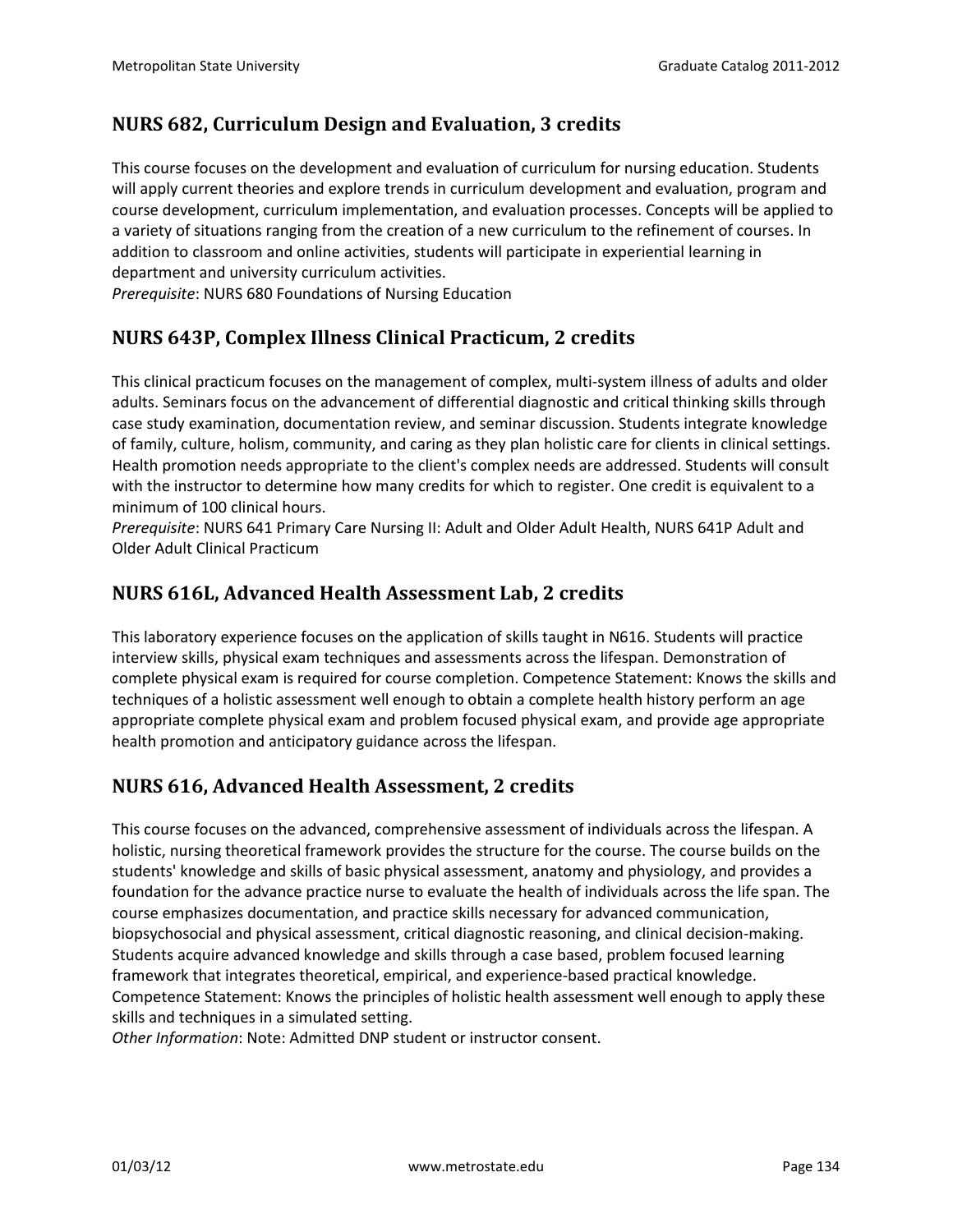#### **NURS 610T, Pathophysiology for Advanced Practice Theory Seminar, 3 credits**

This course focuses on advanced physiologic and pathophysiologic mechanisms underlying human responses to disease or illness across the lifespan. Students will build on knowledge of advanced physiology. Competence Statement: Knows the principles of pathophysiological changes well enough to recognize the signs and symptoms of disease states.

*Other Information*: Prerequisite: Admitted MSN or DNP student or instructor's consent.

# **Public Administration**

#### **PADM 600, Public Administration Foundations, 4 credits**

This course familiarizes students with the historical and contemporary place of government institutions in the United States and the State of Minnesota. It provides an intellectual perspective on public administration that traces major theories associated with the field and the political, economic and social context within which they developed. The unique challenges of leadership and managment in the public sector is also addressed.

#### **PADM 650, Public Policy Analysis, 4 credits**

Policy analyses in the public sphere differs from the private because of the political context and process. Core of the course is understanding the importance of how a problem is defined and then comparing and evaluating alternative approaches to solve public problems. This course will help students to better understand, design, implement and evaluate policies and programs. Various forms of analyses are used including economic, quantitative, political and historical.

#### **PADM 675, Public Finance, 4 credits**

This course explores how the operations and services of public agencies are financially managed and paid for. Students examine taxes and government budgets from legal, economic and political perspectives. The main taxes of the American system-income, sales and property-as well as fees, intergovernmental transfers, economic development, education finance and public borrowing are covered on the tax side. On the spending side, students prepare and implement mock budgets. Current topics in government spending and taxation are also examined.

# **Psychology**

#### **PSYC 670, Program Design and Community Intervention, 4 credits**

This course is intended to enhance both practical and theoretical skills in program design and community intervention. Participants will examine the elements of design and practice from a 'bottomup' lens, a community intervention practitioner lens, and from a broader socio-political lens. Fieldwork is incorporated into the course to nurture all participants' capacities as reflective practitioners.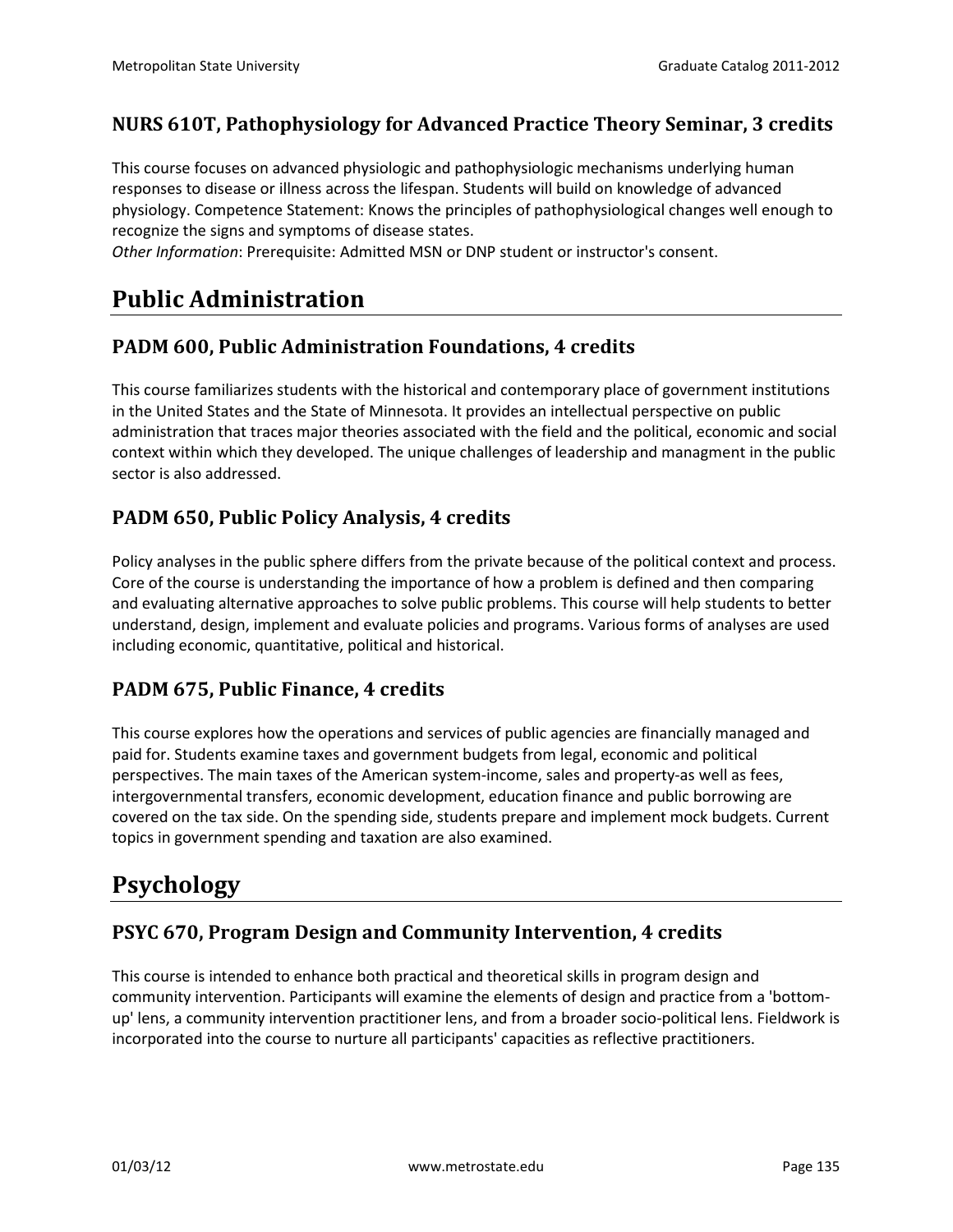# **PSYC 615, Qualitative Methods and Analysis in Community-Based Research, 4 credits**

This course introduces students to classical and contemporary research within the qualitative (or interpretive) paradigm of social science. This course uses hands-on experience in the practicalities of a variety of methods for conducting qualitative and non-intrusive research.

## **PSYC 618, Program Evaluations, 4 credits**

Learn how to utilize research skills in the applied area of program evaluation, including conceptualization, roles as evaluators, planning and implementing an evaluation, as well as analyzing and reporting results to stakeholders and participants. The strengths and weaknesses of various quantitative and qualitative methods of program evaluation are discussed, emphasizing an awareness of and sensitivity to potential cultural, class, and gender differences in the evaluation process. Students engage in a community-based program evaluation hands-on project.

*Prerequisite*: PSYC 615 Qualitative Methods and Analysis in Community-Based Research or the equivalent.

## **PSYC 655, Health Promotion and Health Policy in Community Psychology, 3 credits**

This course will offer an overview of innovative models that promote work with community leaders and policy makers to adopt positive health practices and effective health policies. Students will gain an understanding of the relationship of social factors to health, an understanding of health disparities among marginalized communities, and an understanding of community-based programs that are effective in influencing health behavior and health policy. Models for community organizing and community building for health will be presented and analyzed.

# **PSYC 687, Environmental Psychology, 4 credits**

This course explores psychological perspectives and methods being applied to environmental problems in the modern world. The ways humans have impacted and been impacted by natural and built environments are examined. Topics include weather and climate, disasters and toxic hazards, territoriality and crowding, urban and rural environments, planning and designing spaces for human behavior, and building sustainable environments. The application of attitudinal, humanistic, cognitive, behavioral and political approaches to environmental problems are discussed.

# **PSYC 601, Psychology in the Public and Community Interest, 4 credits**

This course provides an advanced survey of theories, methods, and research relevant to community and applied social psychology. Community and applied social psychology seek to understand socialpsychological processes between people and their environments in order to better understand a diversity of social phenomena; facilitate psychological competence and empowerment; design and carry-out effective interventions and prevention programs; and promote social change. Along with an historical overview, issues such as social-ecological theory, social problem definition, diversity, ethics,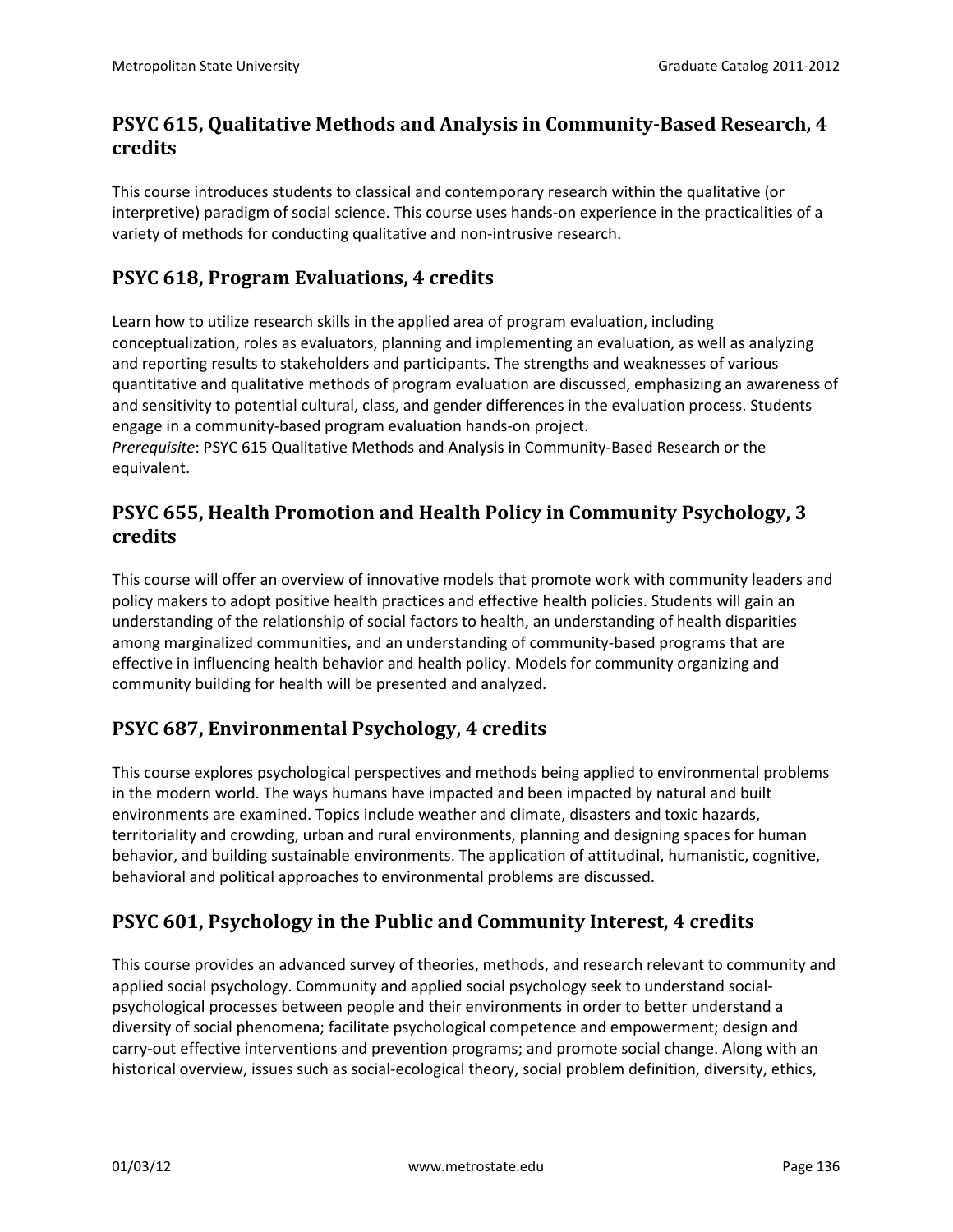and empowerment will be addressed.

*Other Information*: Prerequisite: Admission to the Master of Arts in Psychology program.

courses in social/behavioral science methods and statistics; and graduate standing.

#### **PSYC 610, Applied Research Methods, 4 credits**

The course will present a wide variety of research designs, analyses and conceptual approaches appropriate to improving our general understanding of behavior and social problems in communities. Methods such as experimental, quasi experimental, survey research, interview and observational may be covered along with issues of sampling, measurement, reliability and validity. *Other Information*: Pending, Approved Course, Course Pending Approval, Prerequisite: Undergraduate

#### **PSYC 672, Political Psychology, 4 credits**

This course offers a broad overview of political psychology, a field that uses methods and theoretical ideas from psychology as tools to help understand political processes, with a focus on the individual Concepts from psychology, such as personality, cognition, the dynamics of social groups, attitudes, and the ways in which emotion affects decision making, are applied to issues within politics, including the media and political advertising, race relations, the perceived legitimacy of government institutions, conflict and conflict resolution, and the formation of opinions and ideologies. In addition, by describing political psychology experimentation in detail, the course teaches about how the scientific method can be applied to the study of politics.

*Other Information*: Note: Graduate student standing.

#### **PSYC 602, Prevention Theories and Strategies, 4 credits**

This course provides an advanced survey of theories and approaches to preventive psychology. Students will develop knowledge and skills that can be used in helping individuals, communities and organizations work to prevent issues such as violence, HIV/AIDS, substance abuse, child abuse, obesity, and other behaviorally based social, mental health, and health issues. Emphasis is placed on developing knowledge and skills relevant to creating and adapting prevention programs for use in culturally diverse communities. Topics may include: stress and coping theory/research; social support and mutual help interventions; prevention theory, research, and strategies; health promotion and other community/social change strategies.

#### **PSYC 604, Attitudes and Social Influence, 4 credits**

This course examines theory, research and application in attitudes and social influence. Topics covered include attitude formation, attitude measurement, persuasion and attitude change, group and normative influences, cognitive consistency influences, attitude strength and resistance to influence.

#### **PSYC 681, Cross-Cultural Psychology, 4 credits**

This course offers a broad overview of cross-cultural psychology, a field that uses methods and theoretical ideas from psychology as tools to help understand cultural effects on human psychology, with a focus on the individual. It will examine psychological diversity and the links between cultural norms and individual behavior. It will also examine the ways in which particular individual human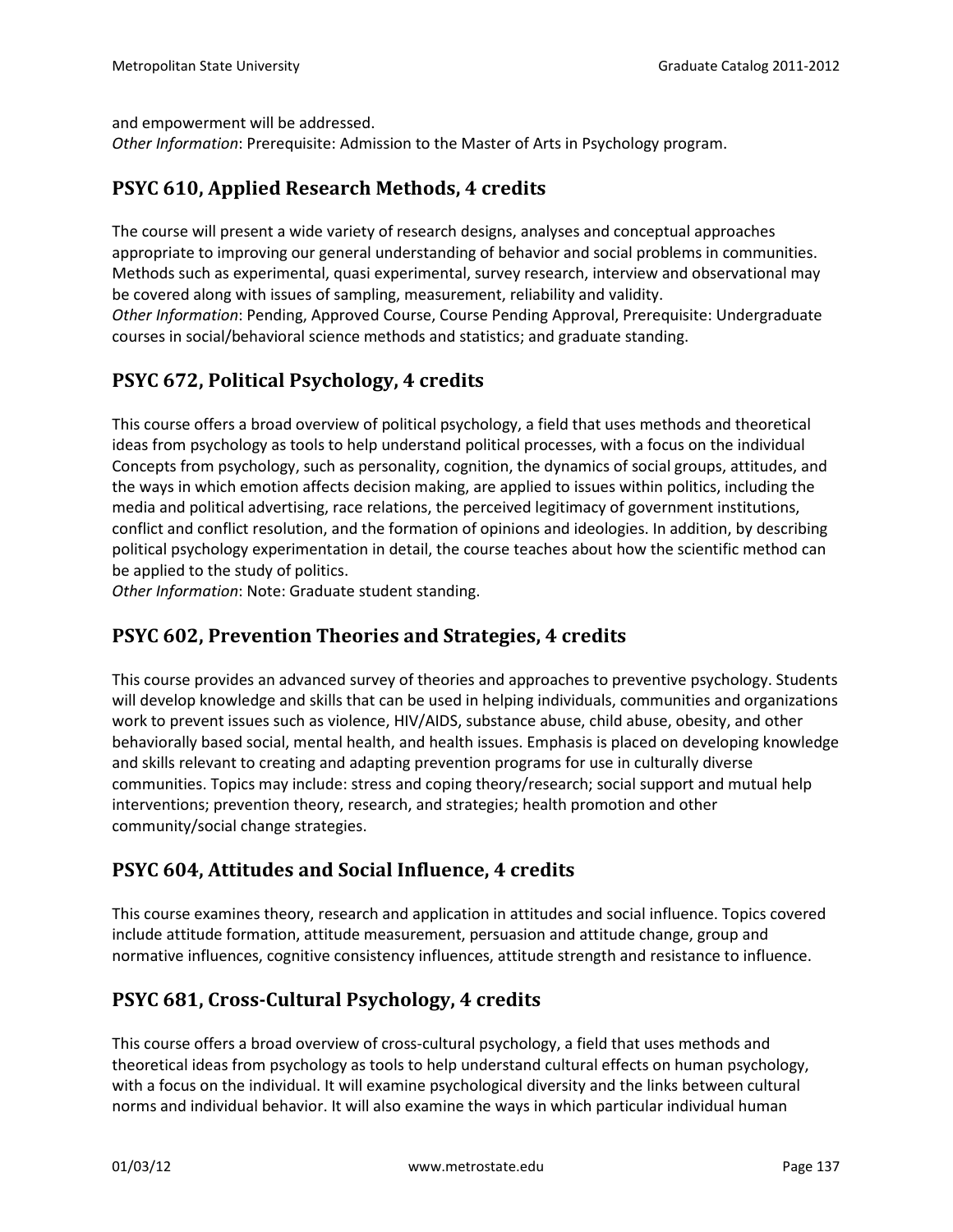activities are influenced by social and cultural forces. Concepts from psychology, such as cognition, intelligence, emotion, motivation and behavior will be investigated and applied to issues in human development, social perception, social interaction and psychological disorders. In addition, by describing cross-cultural psychology experimentation in detail, the course teaches about how the scientific method can be applied to comparative methods that establish psychological universals.

# **Special Education**

# **SPED 600, Socio-Cultural Foundations in Teaching Exceptional Urban Learners, 4 credits**

This course shall provide students with an overview of student exceptionality at the low and high ends of academic achievement in urban and cross-cultural educational settings. Special emphasis will be placed on learner characteristics; interactions of exceptionality on child and adolescent development; the legal aspects and history of educating students with disabilities; and the roles and responsibilities of special educators in the assessment, instruction, and peer collaboration for the successful academic achievement of diverse exceptional learners. An important outcome is to foster participant dispositions toward appreciating the diverse talents of all learners with exceptionalities and to value flexibility and collaboration in adapting instruction for students with diverse needs. Early field experience opportunities are embedded in this course.

# **Workshop**

# **WKSP AP01, Academic Success Workshops, credits**

The workshop will introduce you to time management techniques, evaluate your approach to study and time management and help you chart a strategy for successful academic performance. Students on probation are required to attend an academic success workshop and meet with their academic advisor prior to registering for courses. Schedule your workshop attendance and advising appointment in a timely manner to avoid a delay in your ability to register for classes. *Other Information*: Note: To make a reservation call 651-793-1210 or e-mail:

Stanley.Hatcher@metrostate.edu To request disability accommodations, contact Disability Services immediately 651-793-1540.

# **WKSP AP02, Online Academic Success Workshops, 0 credits**

The online workshop will introduce you to time management techniques, evaluate your approach to study and time management and help you chart a strategy for successful academic performance. Students on probation are required to attend an academic success workshop and meet with their academic advisor prior to registering for courses. Schedule your workshop attendance and advising appointment in a timely manner to avoid a delay in your ability to register for classes. *Other Information*: Note: To make a reservation call 651-793-1300: To request disability accommodations, contact Disability Services immediately 651-793-1540.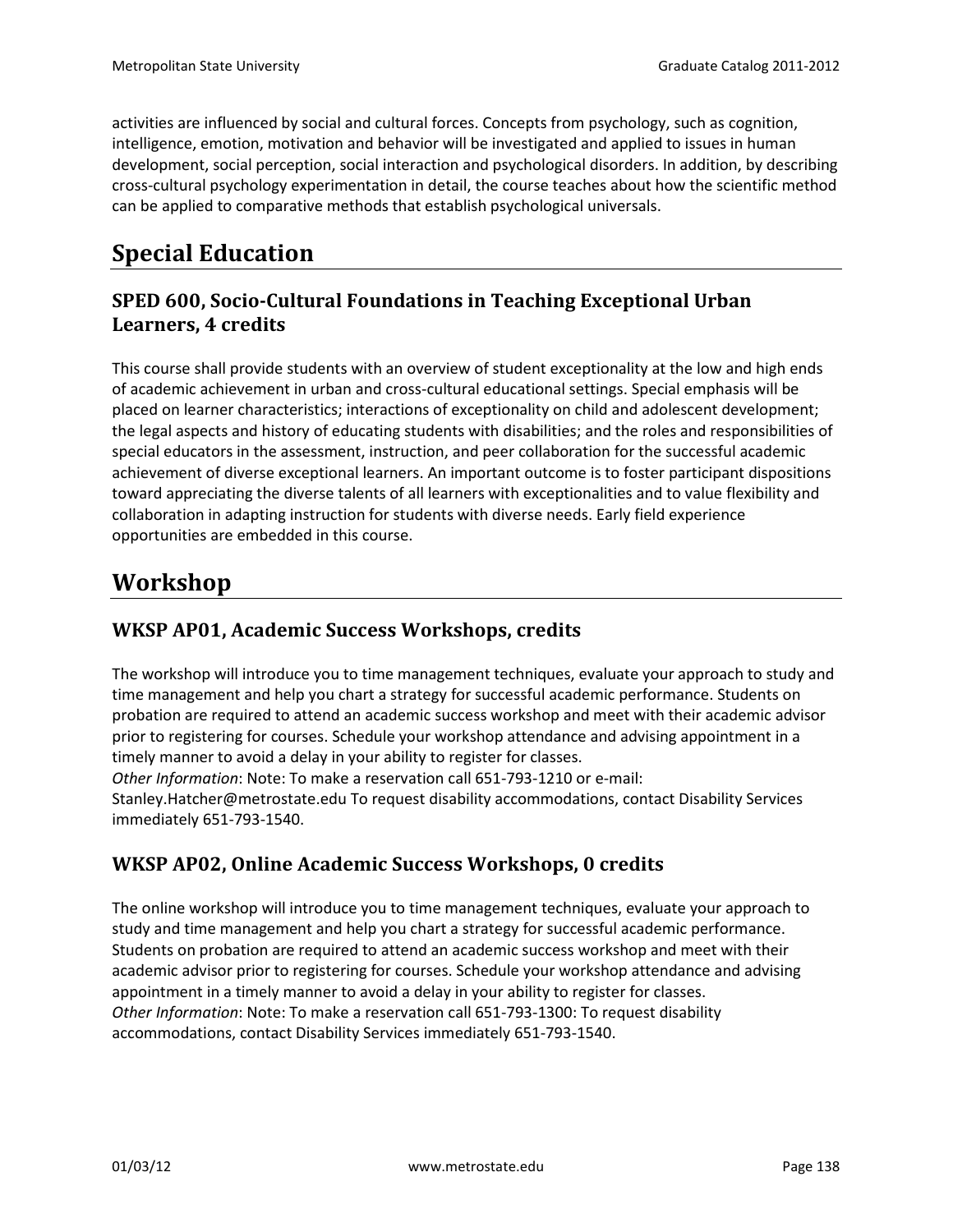# **WKSP GRAD, Graduation Requirements, 0 credits**

This is the final step needed for graduation. Students need to be registered for ALL remaining requirements before enrolling in this course. Requirements for your degree, need to be completed by the end of the current semester in order to graduate. Graduation Fee: \$20.00. *Other Information*: Note: This is an online course, not an independent study. Intermediate computer/Internet skills and activated NetDirect account required. For online learning and course access information go to www.metrostate.edu/col click on Student Resources.

# **Writing**

# **WRIT 571G, Advanced Editing, 4 credits**

This course covers editing principles and techniques. Topics include how readers use and comprehend texts, the editor's role in the publication process, the writer/editor relationship, and editing for organization, format, style, grammar, punctuation, usage, consistency and accuracy. Students edit a variety of texts including technical documents and newsletter articles. *Prerequisite*: WRIT 371 Editing or graduate exemption.

# **WRIT 671, Technical Communication Theory and Research Seminar, 4 credits**

This course surveys scholarship in the field of technical communication. Research examined includes theoretical works, scholarship drawn from the empirical study of particular sites, and practicallyoriented publications (designed to address issues of relevance for practicing professionals). Prerequisite: enrollment in a graduate program.

#### **WRIT 673, Technical Communication in International Contexts, 4 credits**

This course is designed to explore how technical communication functions in international contexts. The course explores the following areas of study and praxis: cultural theory, acculturation, organizational culture, international rhetorical theories, translation, kinesics, and international design and usability.

# **WRIT 541G, Writing for Publication and Profit, 4 credits**

This course examines writing as a business, full or part time. Students learn to market their writings to appropriate magazines, create effective book proposals, understand the conventions of the publishing industry, and edit their own works.

#### **WRIT 583G, Writing Major Projects, 4 credits**

This independent study examines the principles and techniques of writing substantial professional or creative projects such as long business reports, grant applications, proposals, memoirs and novels. Through consultations with the instructor, students determine their specific organizational or stylistic problems. Evaluation is based on written projects. Students should have in mind a writing project of either one long piece or several short ones on related topics.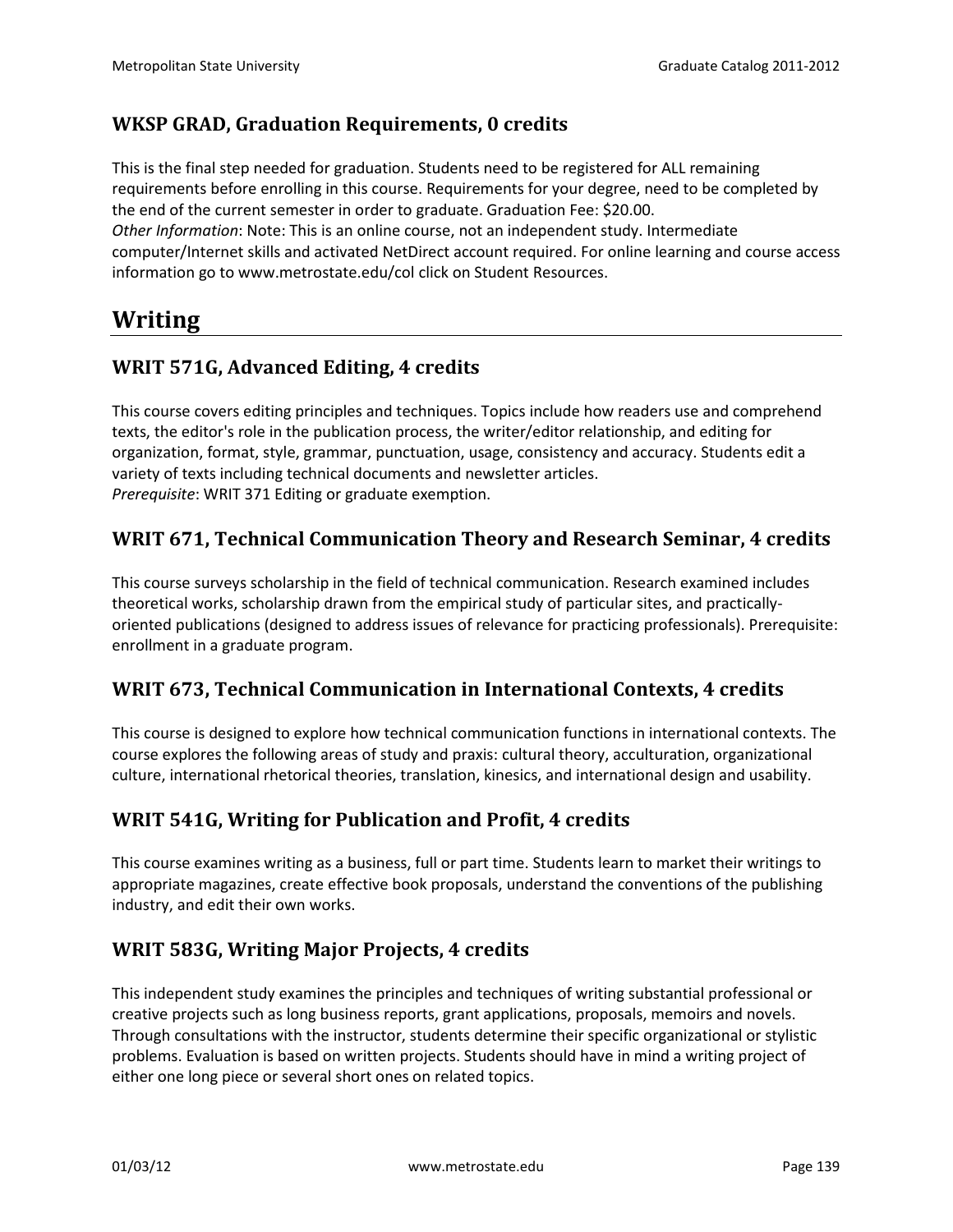# **WRIT 683, Technical Communication Capstone, 4 credits**

This course is designed to enable graduate students in technical communication to effectively review, synthesize and demonstrate the skills and theories they have learned during their master's coursework. It is also designed to be a "culminating experience in which students are expected to integrate special studies with the major, and extend, critique, and apply knowledge gained in their major" (Wagenaar, 1993). Students should have completed all of their coursework before embarking on this course.

# **WRIT 531G, Advanced Writing, 4 credits**

In this course, students refine their skills by analyzing a variety of texts, studying theories of writing and composition, and writing and editing several pieces of original nonfiction. Students work toward achieving advanced skills in elaborating ideas, gathering and presenting evidence, analyzing specific audiences, thinking critically, and developing an individual style or written voice. Class members critique each other's work and may collaborate on a project.

#### **WRIT 599G, Topics in Technical Communication, credits**

This course presents topics of interest to students in the graduate and undergraduate technical communication programs. Topics vary with each offering of this course. Check the class schedule for details about topics and course prerequisites.

#### **WRIT 575G, Environmental Communication, 4 credits**

This course focuses on environmental communication which encompasses a multidisciplinary viewpoint. The course helps students understand how environmental issues and conflicts develop, the values underlying the perspectives on these issues, how these values are presented, and the scientific and technical information involved in understanding environmental communication.

#### **WRIT 685, Rhetorical Theory, 4 credits**

Rhetorical theory can be loosely defined as the theory of effective communication. This course begins with a review of key figures and texts in the history of Western rhetoric, while also introducing some non-Western rhetorical traditions. It then turns to more contemporary issues, including the rhetoric of visual messages and electronic media, feminist critiques of traditional rhetoric, and the politics of technical rhetoric. Questions addressed include: What is the relationship of rhetoric to morality? What are the social and political constraints on any rhetorical act? What role does style play in defining and practicing rhetoric?

*Other Information*: Prerequisite: Graduate status.

#### **WRIT 574G, Usability for Technical Communication, 4 credits**

Usability is a component of user-centered design, which strives to make people's interactions with products, processes, and documentation useful for the users of designed products or processes. This course teaches you how to investigate whether information products are usable; that is, do they meet the needs of users? You will learn how to evaluate product documentation and user research; how to